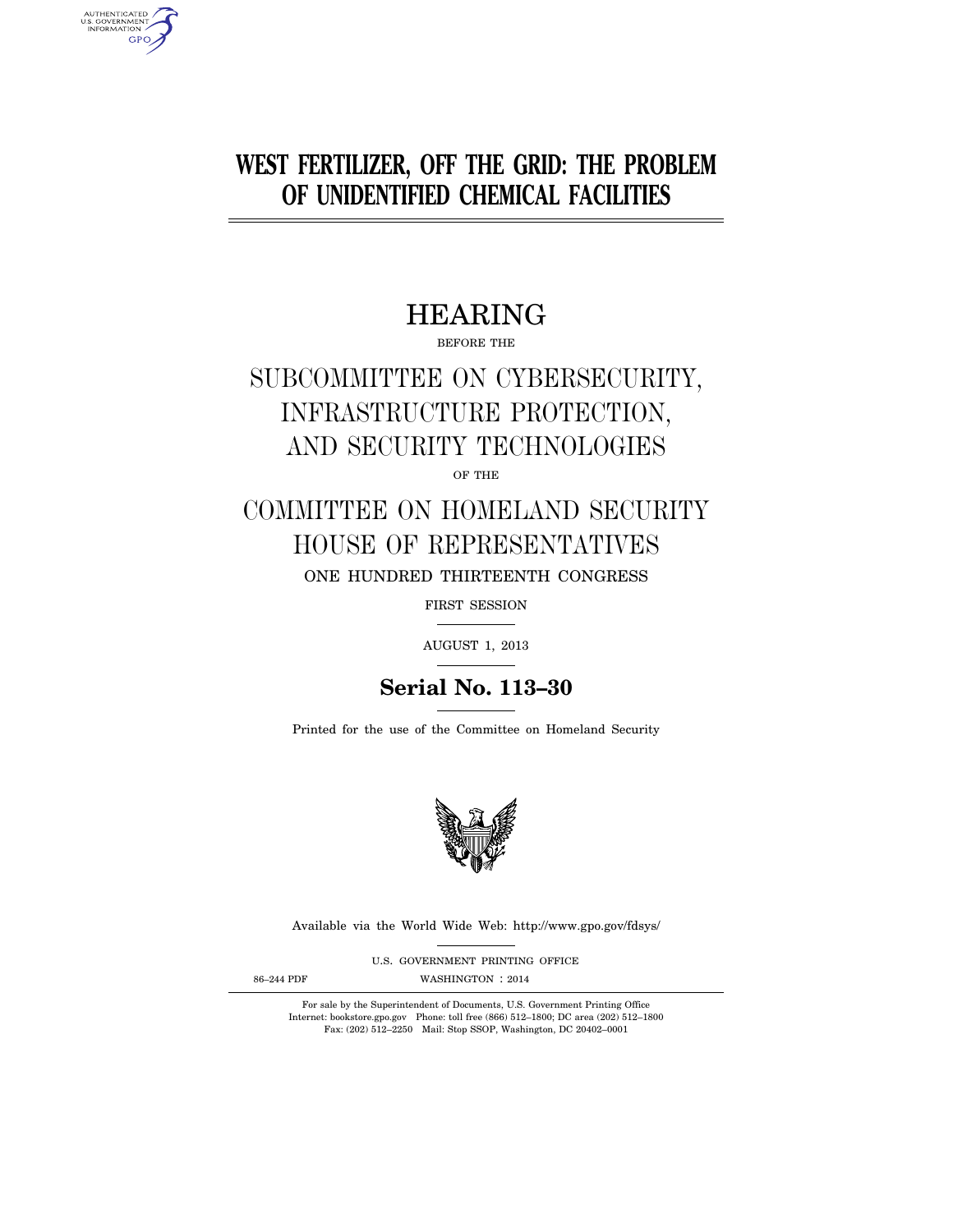# COMMITTEE ON HOMELAND SECURITY

MICHAEL T. MCCAUL, Texas, *Chairman*  LAMAR SMITH, Texas PETER T. KING, New York MIKE ROGERS, Alabama PAUL C. BROUN, Georgia CANDICE S. MILLER, Michigan, *Vice Chair*  PATRICK MEEHAN, Pennsylvania JEFF DUNCAN, South Carolina TOM MARINO, Pennsylvania JASON CHAFFETZ, Utah STEVEN M. PALAZZO, Mississippi LOU BARLETTA, Pennsylvania CHRIS STEWART, Utah RICHARD HUDSON, North Carolina STEVE DAINES, Montana SUSAN W. BROOKS, Indiana SCOTT PERRY, Pennsylvania MARK SANFORD, South Carolina

BENNIE G. THOMPSON, Mississippi LORETTA SANCHEZ, California SHEILA JACKSON LEE, Texas YVETTE D. CLARKE, New York BRIAN HIGGINS, New York CEDRIC L. RICHMOND, Louisiana WILLIAM R. KEATING, Massachusetts RON BARBER, Arizona DONDALD M. PAYNE, JR., New Jersey BETO O'ROURKE, Texas TULSI GABBARD, Hawaii FILEMON VELA, Texas STEVEN A. HORSFORD, Nevada ERIC SWALWELL, California

GREG HILL, *Chief of Staff*  MICHAEL GEFFROY, *Deputy Chief of Staff/Chief Counsel*  MICHAEL S. TWINCHEK, *Chief Clerk*  I. LANIER AVANT, *Minority Staff Director* 

# SUBCOMMITTEE ON CYBERSECURITY, INFRASTRUCTURE PROTECTION, AND SECURITY TECHNOLOGIES

PATRICK MEEHAN, Pennsylvania, *Chairman* 

| MIKE ROGERS, Alabama                  | YVETTE D. CLARKE, New York                   |
|---------------------------------------|----------------------------------------------|
| TOM MARINO, Pennsylvania              | WILLIAM R. KEATING, Massachusetts            |
| JASON CHAFFETZ, Utah                  | FILEMON VELA. Texas                          |
| STEVE DAINES, Montana                 | STEVEN A. HORSFORD, Nevada                   |
| SCOTT PERRY, Pennsylvania, Vice Chair | BENNIE G. THOMPSON, Mississippi (ex officio) |
| MICHAEL T. MCCAUL, Texas (ex officio) |                                              |

ALEX MANNING, *Subcommittee Staff Director*  DENNIS TERRY, *Subcommittee Clerk*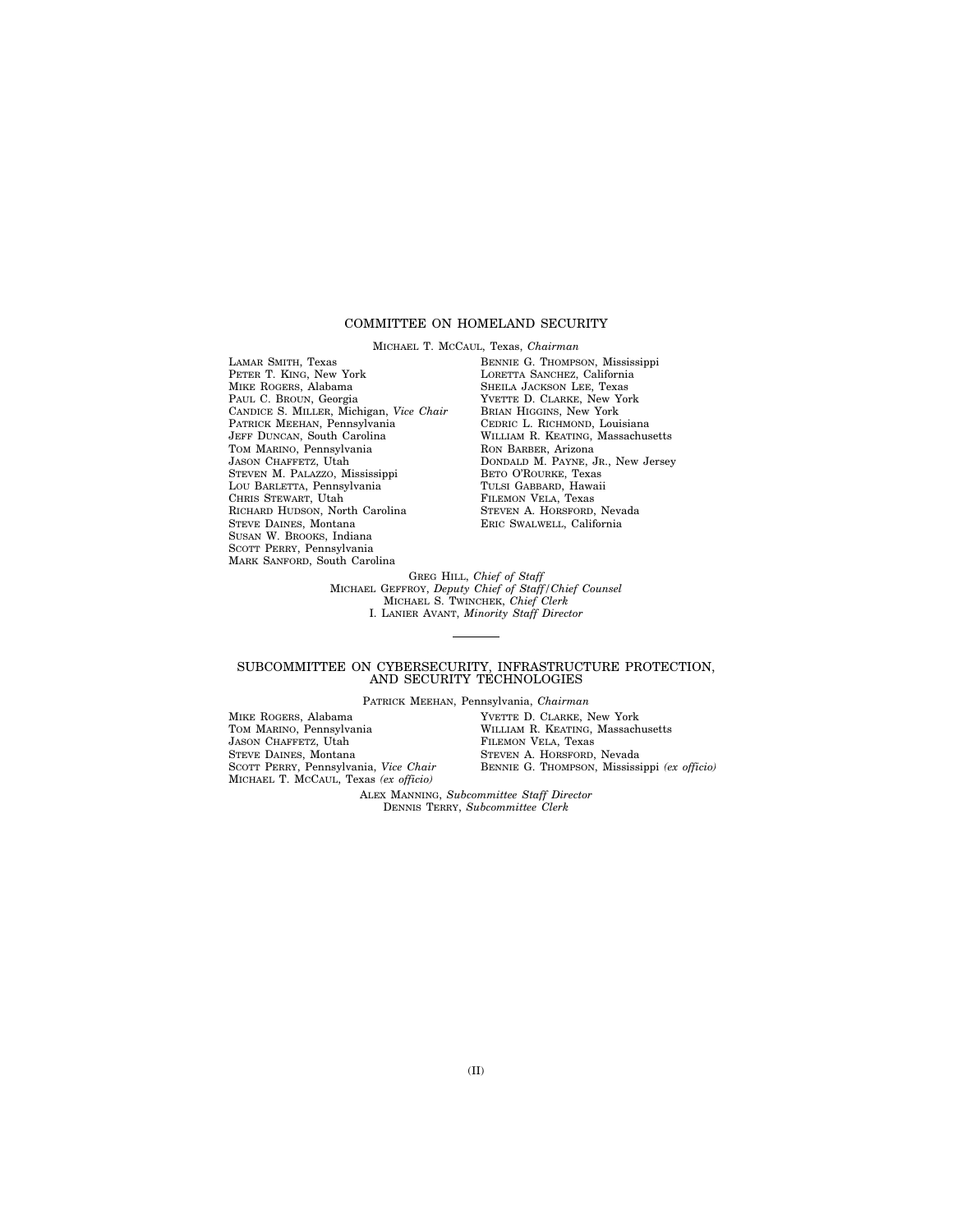# C O N T E N T S

 $\overline{\phantom{a}}$ 

# STATEMENTS

| The Honorable Patrick Meehan, a Representative in Congress From the State<br>of Pennsylvania, and Chairman, Subcommittee on Emergency Prepared-<br>ness, Response, and Communications: | 1  |
|----------------------------------------------------------------------------------------------------------------------------------------------------------------------------------------|----|
|                                                                                                                                                                                        | 3  |
| The Honorable Michael T. McCaul, a Representative in Congress From the                                                                                                                 |    |
| State of Texas, and Chairman, Committee on Homeland Security:                                                                                                                          |    |
|                                                                                                                                                                                        | 6  |
|                                                                                                                                                                                        |    |
| The Honorable Bennie G. Thompson, a Representative in Congress From                                                                                                                    |    |
| the State of Mississippi, and Ranking Member, Committee on Homeland                                                                                                                    |    |
| Security:                                                                                                                                                                              |    |
|                                                                                                                                                                                        | 3  |
|                                                                                                                                                                                        | 5  |
| The Honorable Yvette D. Clarke, a Representative in Congress From the                                                                                                                  |    |
| State of New York, and Ranking Member, Subcommittee on Emergency                                                                                                                       |    |
| Preparedness, Response, and Communications:                                                                                                                                            |    |
|                                                                                                                                                                                        | 32 |
|                                                                                                                                                                                        | 65 |
|                                                                                                                                                                                        |    |

# WITNESSES

# PANEL I

| Mr. David Wulf, ISCD Director, National Protection and Programs Direc- |    |
|------------------------------------------------------------------------|----|
| torate, U.S. Department of Homeland Security:                          |    |
|                                                                        | 14 |
|                                                                        |    |
| Mr. Stephen L. Caldwell, Director, Homeland Security and Justice, U.S. |    |
| Government Accountability Office:                                      |    |
|                                                                        | 22 |
|                                                                        | 23 |
|                                                                        |    |

# PANEL II

| Mr. Donnie Dippel, President, Texas Ag Industries Association:              |     |
|-----------------------------------------------------------------------------|-----|
|                                                                             | 87  |
|                                                                             | 90  |
| Mr. Paul Derig, Environmental Health and Safety Manager III, J.R. Simplot   |     |
| Company:                                                                    |     |
|                                                                             | 91  |
|                                                                             | 93  |
| Mr. Timothy J. Scott, Chief Security Officer, Corporate Director, Emergency |     |
| Services and Security, Dow Chemical:                                        |     |
|                                                                             | 99  |
|                                                                             | 100 |
| Mr. Sean Moulton, Director, Open Government Policy, Center for Effective    |     |
| Government:                                                                 |     |
|                                                                             | 104 |
|                                                                             | 106 |

Page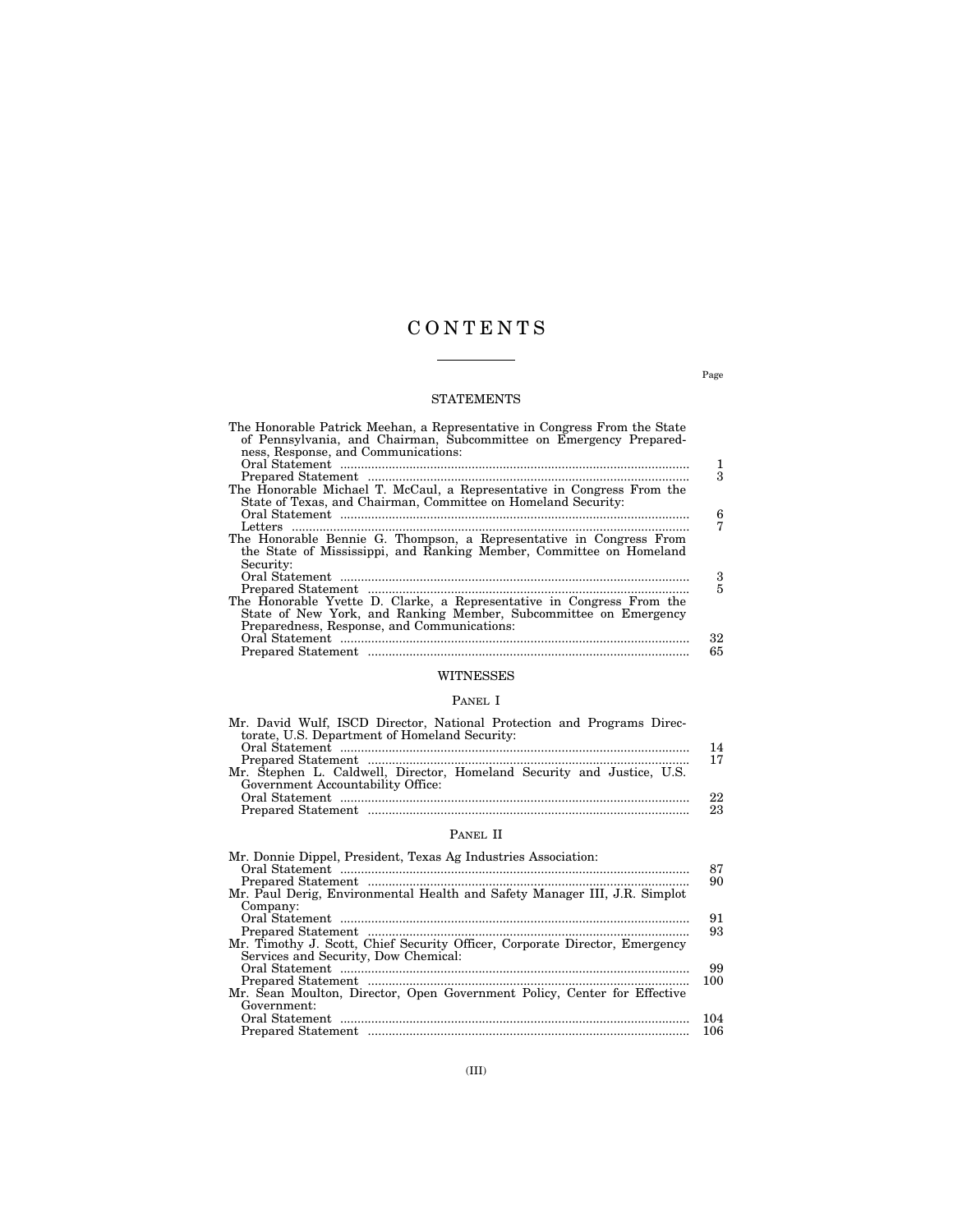# IV FOR THE RECORD

| The Honorable Yvette D. Clarke, a Representative in Congress From the    |    |
|--------------------------------------------------------------------------|----|
| State of New York, and Ranking Member, Subcommittee on Emergency         |    |
| Preparedness, Response, and Communications:                              |    |
| Statement of Dr. M. Sam Mannan and Mr. John S. Bresland, Mary Kay        |    |
| O'Connor Process Safety Center, Artie McFerrin Department of Chemical    |    |
|                                                                          | 34 |
|                                                                          | 52 |
|                                                                          | 58 |
| Statement of Paul Orum, Consultant, Coalition to Prevent Chemical Disas- |    |
|                                                                          | 60 |
|                                                                          | 63 |
|                                                                          | 83 |
| The Honorable Susan W. Brooks, a Representative in Congress From the     |    |
| State of Indiana:                                                        |    |
|                                                                          | 75 |

Page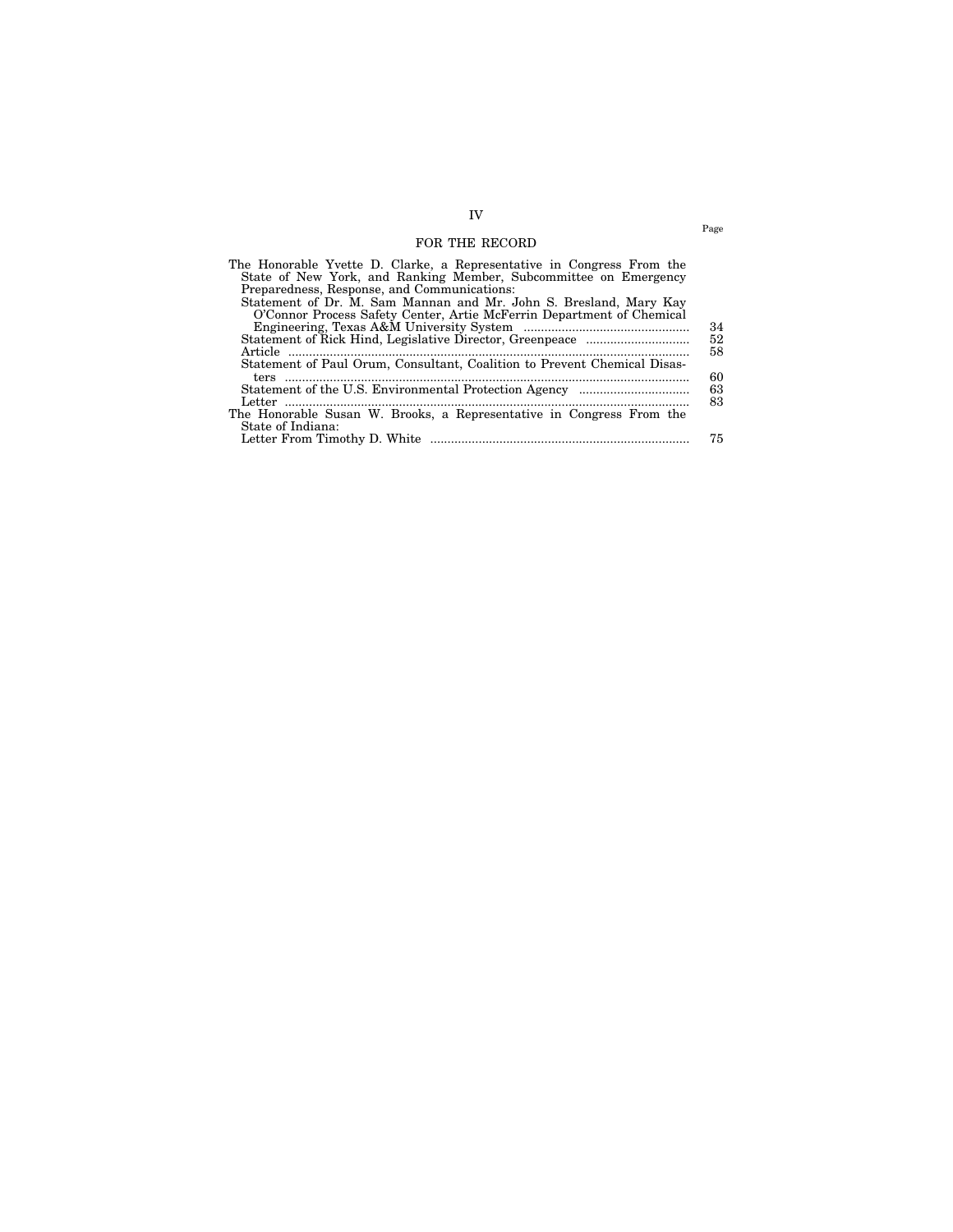# **WEST FERTILIZER, OFF THE GRID: THE PROBLEM OF UNIDENTIFIED CHEMICAL FA-CILITIES**

# **Thursday, August 1, 2013**

U.S. HOUSE OF REPRESENTATIVES, COMMITTEE ON HOMELAND SECURITY, SUBCOMMITTEE ON CYBERSECURITY, INFRASTRUCTURE PROTECTION, AND SECURITY TECHNOLOGIES, *Washington, DC.* 

The subcommittee met, pursuant to call, at 10:04 a.m., in Room 311, Cannon House Office Building, Hon. Patrick Meehan [Chairman of the subcommittee] presiding.

Present: Representatives Meehan, McCaul, Clarke, Vela, and Thompson.

Also present: Representatives Flores and Brooks.

Mr. MEEHAN. The Committee on Homeland Security Subcommittee on Cybersecurity, Infrastructure Protection, and Security Technologies will come to order. The subcommittee is meeting today to examine the West, Texas fertilizer plant explosion and the problem with unidentified chemical facilities.

I recognize myself for an opening statement. I want to welcome everyone to today's hearing, titled ''West Fertilizer: Off the Grid, the Problem of Unidentified Chemical Facilities.'' The April 17, 2013 explosion at the West Fertilizer plant in West, Texas was most likely not the result of terrorist activity or foul play. Therefore, the Chemical Facility's Antiterrorism Standards or, as we call it, CFATS, the program was not directly implicated. But the tragic incident did reveal a disturbing fact, a fact about the CFATS program itself. There are literally thousands of facilities across the country that store or handle threshold quantities of high-risk chemicals that have gone under the radar at the Department of Homeland Security.

I am grateful that Mr. Caldwell is here today. I know that the GAO has looked at this particular issue, among others. In the words of his report, the preliminary findings of the investigation at West, Texas by the U.S. Chemical Safety Board showed that the explosion killed at least 14 people and injured more than 200 others, severely damaged or destroyed nearly 200 homes, three nearby schools, a nursing home, and an apartment complex. According to the Chemical Safety Board, the fire at the facility detonated about 30 tons of an ammonium nitrate. As of July 2013, the cause of the fire had not been determined.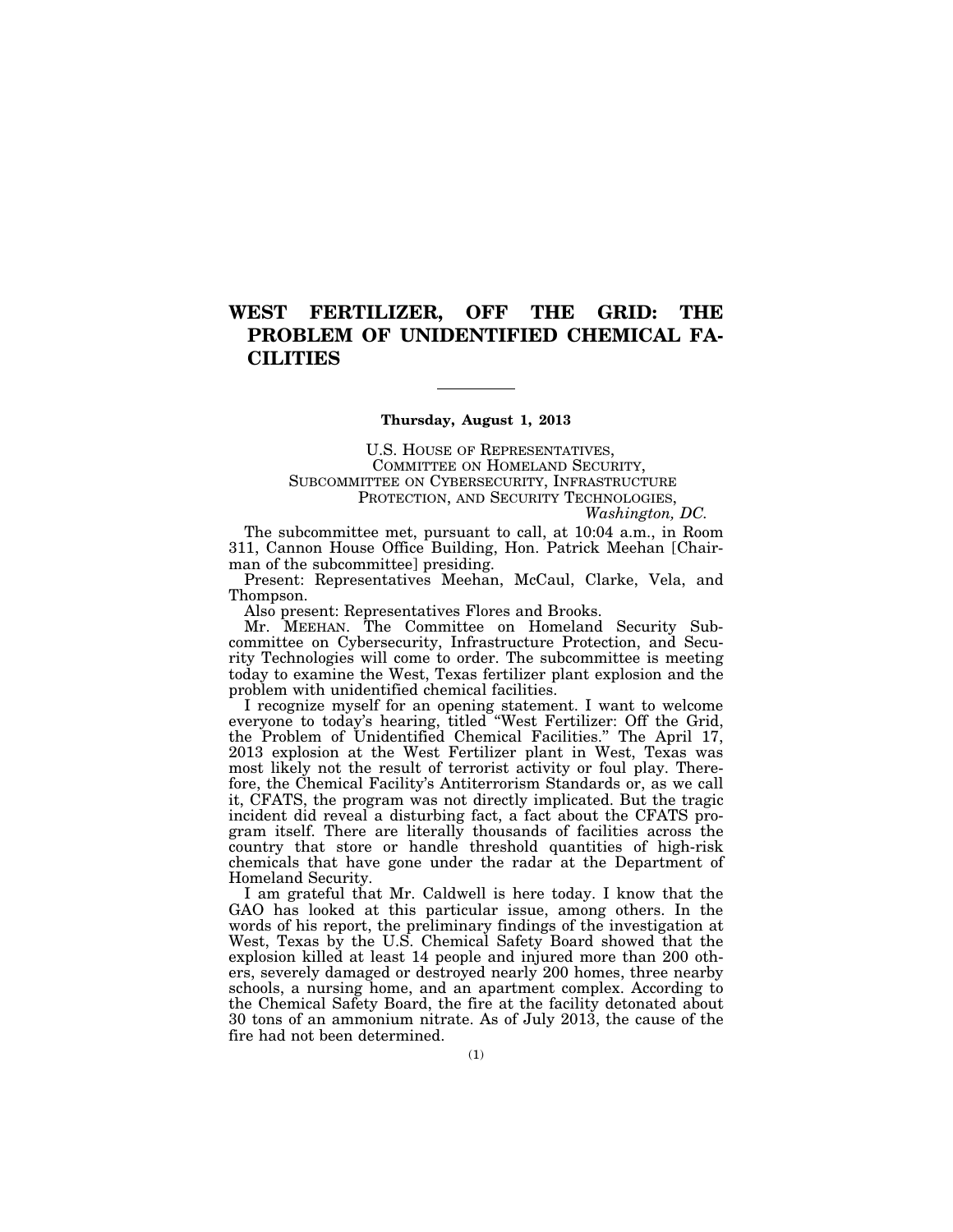I think what that report states so clearly is the real-life ramifications of the inability to be able to identify where the dangerous chemicals are stored and of the conditions. The hearing will focus on these outlier facilities and we should take—but before we do so, I want to take a moment to remember the victims of this terrible tragedy, including the brave first responders who sacrificed their lives to save others, the men and women who walked into the fire, not aware of what was there: Morris Bridges, Perry Calvin, Jerry Chapman, Cody Dragoo, Kenneth Harris, Jimmy Matus, Judith Monroe, Joseph Pustejovsky, Cyrus Reed, Mariano Saldivar, Kevin Sanders, Douglas Snokhous, Robert Snokhous, and Buck Uptmore.

The truth is, these are brave fire fighters. But they are real Americans, whose lives and a community and families whose lives have been affected by the inability for all of us to be able to understand the nature of the threat before it presented itself. While we do know that this was not likely an act of terrorism, imagine if it had been, what kind of questioning would be going on today about the failure to connect the dots or the failure to perform. West, Texas is the backdrop for today's hearing. The overarching mission is to identify the reasons for the Department's lack of awareness at these outlying facilities.

West Fertilizer stored large amounts of anhydrous ammonia and ammonium nitrate. Both chemicals have been identified as highrisk under the Department of Homeland Security and the Environmental Protection Agency and the Occupational Safety and Health Administration. It was very discouraging to learn that although DHS is supposed to be securing the facilities that store these chemicals, not only was the plant not registered with the Department's CFATS program, they didn't even know of the plant's existence. We must understand what the Department is doing to correct this serious shortcoming.

I was encouraged to see that, just this morning, the White House announced that they are taking this issue seriously, as I know that they do, and that the administration will be encouraging agencies to share information and provide greater transparency. I know Mr. Wulf will be prepared to speak to those issues. I am looking forward to further reviewing the Executive Order, and look to our witnesses today to understand the current and potential informationsharing environment among Federal agencies overseeing chemical facilities and the State agencies that implement CFATS.

The deficiencies brought to light by the West explosion have the potential to seriously limit CFATS' mission of securing America's chemical infrastructure. Shortly after the explosion, Chairman McCaul and I sent a letter to Secretary Napolitano asking for an explanation to the problem of identifying outliers, and specifically pointed to the lack of interagency cooperation. I am pleased that the Department took these concerns to heart when they crafted the Executive Order, and I hope that today we will be able to receive a more in-depth understanding of not only the shortcomings, but the efforts to ameliorate them.

The disaster at West illustrates the level of harm that our communities can suffer when something at even a small facility holding hazardous chemicals goes wrong. Whether the harm is intentional or the result is an accident, the effects are devastating. That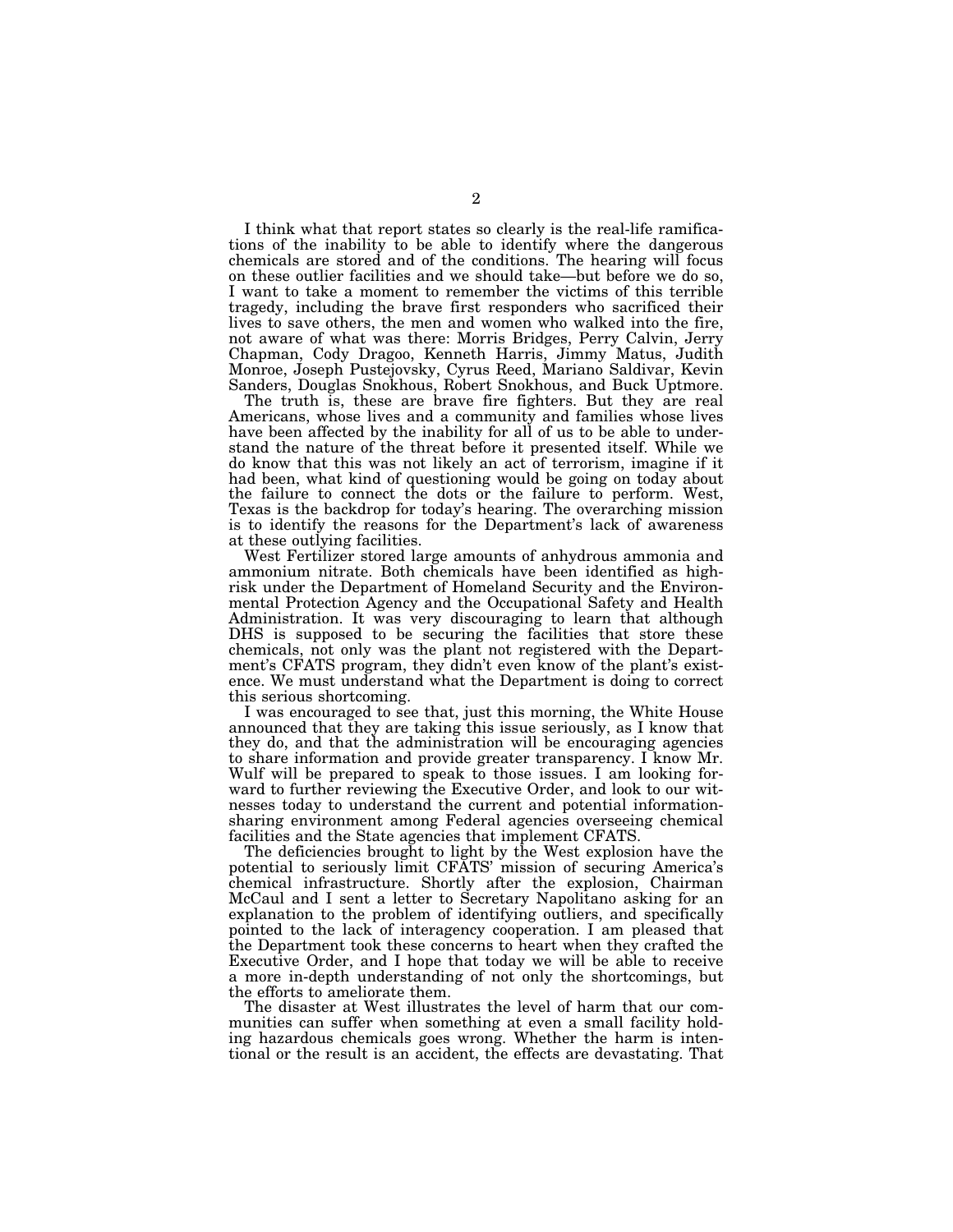is why it is so important that these outliers are accounted for. I appreciate the Members of the subcommittee and our two witness panels who recognize the solemnity of this tragic situation which killed 14 people. With those victims in mind, I look forward to hearing your testimony for the work of this committee to address, as best we can, the shortcomings that have been recognized.

[The statement of Chairman Meehan follows:]

# STATEMENT OF CHAIRMAN PATRICK MEEHAN

## AUGUST 1, 2013

Welcome everyone to today's hearing titled, "West Fertilizer, Off the Grid: The<br>Problem of Unidentified Chemical Facilities." The April 17, 2013 explosion at the<br>West Fertilizer Plant in West, TX was most likely not the re or foul play. Therefore, the Chemical Facility Anti-Terrorism Standards, or CFATS program was not directly implicated. But the tragic incident did reveal a disturbing fact about the CFATS program: There are literally thousands of facilities across the country that store or handle threshold quantities of high-risk chemicals that have gone under the radar at the Department of Homeland Security.<br>While today's hearing will focus on these "outlier" facilities, we should take a mo-

ment to remember the victims of this terrible tragedy, including the brave first re-sponders who sacrificed their lives to save others: Morris Bridges, Perry Calvin, Jerry Chapman, Cody Dragoo, Kenneth Harris, Jimmy Matus, Judith Monroe, Joseph Pusteivosky, Cyrus Reed, Mariano Saldivar, Kevin Sanders, Douglas Snokhous, Robert Snokhous, and Buck Uptmor.

I thank the witnesses for joining us today and offering their testimonies. While West, Texas is the backdrop for today's hearing, the overarching mission is to identify the reasons for the Department's lack of awareness of these outlying facilities.

West Fertilizer stored large amounts of anhydrous ammonia and ammonium nitrate. Both chemicals have been identified as ''high-risk'' under the Department of Homeland Security, the Environmental Protection Agency, and the Occupational Safety and Health Administration.

It was very discouraging to learn that although DHS is supposed to be securing facilities that store these chemicals, not only was the plant not registered with the Department's CFATS program, but they didn't even know of the plant's existence.<br>We must understand what the Department is doing to corre

coming. I was encouraged to see that just this morning, the White House announced that they are taking this issue seriously and that the administration will be encouraging agencies to share information and provide greater transparency. I am looking forward to further reviewing the Executive Order, and look to our witnesses today to understand the current and potential information-sharing environment among Federal agencies overseeing chemical facilities, and the State agencies that imple-ment CFATS.

The deficiencies brought to light by the West explosion have the potential to seri-ously limit CFATS' mission of securing America's chemical infrastructure.

Shortly after the explosion, Chairman McCaul and I sent a letter to Secretary Napolitano asking for an explanation of the problem of identifying outliers, and specifically pointed to the lack of interagency cooperation. I am pleased that the De-partment took these concerns to heart when they crafted the Executive Order, and I hope today we will be able to receive a more in-depth understanding of these shortcomings.

The disaster at West illustrates the level of harm that our communities can suffer when something at even a small facility holding hazardous chemicals goes wrong. Whether the harm is intentional or the result of an accident, the effects are devastating. That's why it is so important that these outliers are accounted for.

I appreciate the Members of the subcommittee and our two witness panels recognizing the solemnity of this tragic situation, which killed 14 people. With the victims in mind, I look forward to hearing your testimonies.

Mr. THOMPSON. The Chairman now recognizes the Ranking Member of the full committee, the gentleman from Mississippi, Mr. Thompson, for any statement he may have.

Thank you very much, Mr. Chairman. I thank our witnesses for their expected testimony. In the 4 months since the explosions at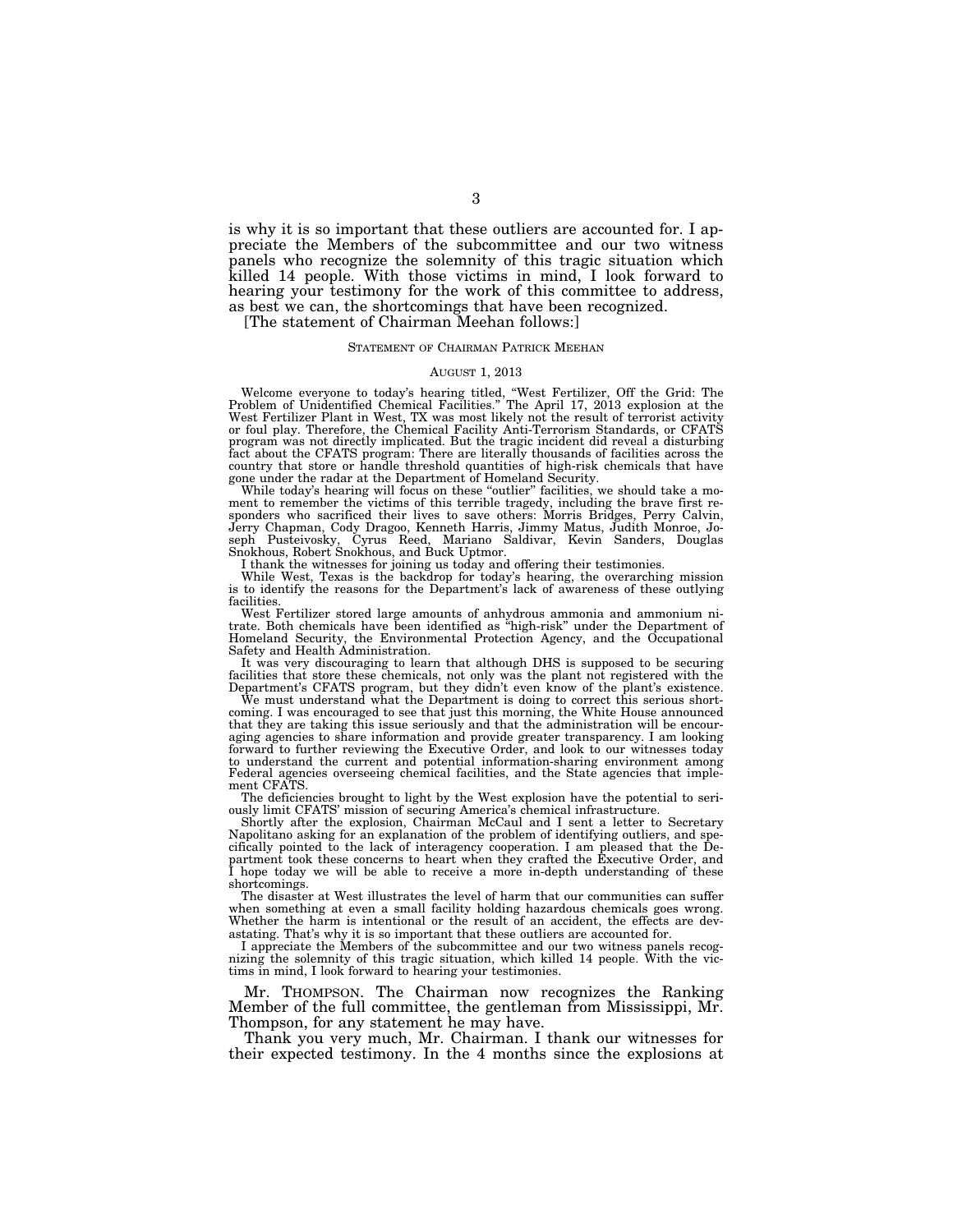a fertilizer facility shook the small town of West, Texas to its core, shock waves have been felt across the country, here in Washington and even at 1600 Pennsylvania Avenue. As the scale of death and destruction has come into focus, Americans have been forced to ask themselves some very tough questions. Could a West-type event happen here in my community? Do facilities with explosives or lethal chemicals pose a risk to my family, my home, or my community?

For most people, the likely response is "Maybe," followed by, "Well, I don't know, but surely my local fire chief does. Surely the Federal Government does. And they will keep my family safe.'' Unfortunately, the West facility explosion undermines that sense of confidence. The West fire fighters heroically went in to do as they had been trained—fight a fire. But this was a chemical fire, fueled by ammonium nitrate. In the end, 12 of these heroes lost their lives. Until these explosions, the Department of Homeland Security, the Federal lead for chemical security, did not know that the West plant even existed.

DHS administers the risk-based, performance-based CFATS program that requires facilities with threshold quantities of certain chemicals to submit information through the Top Screen process. DHS then performs a risk analysis to determine whether the plant should be regulated. Facilities that DHS determined to be high-risk are required to do vulnerability assessments and site security plans. When I drafted the originating legislation, I envisioned a high level of collaboration between high-risk tiered facilities and DHS inspectors to ensure that security practices would be tailored to actual vulnerabilities.

I also envisioned that site security plan information would be shared with local first responders. Had that information sharing occurred in West, Texas, some of the death and property damage could have been mitigated. Today, for CFATS to work, facilities have to pay attention to the *Federal Register.* For large operations that have regulatory affairs departments that is probably not too difficult. Facilities that maintain membership in National associations like the ones we will hear from later today also have access to this information. It is unaffiliated, usually small so-called "outliers" that dot our Nation's landscape that are of concern.

Many of these facilities operate in areas where the only responders are volunteers who do not have the access to the kind of specialized training and resources that are necessary to respond to West-type explosions. As the Congressman for a rural area and a former volunteer fire fighter, I am troubled by the prospect that thousands, maybe tens of thousands, of these facilities operate under the radar screen. There needs to be a sense of urgency on this issue at all levels. Interagency coordination is essential between EPA, ATF, OSHA, DHS, Coast Guard, and State regulators. There should be enough information available to identify those facilities that pose a risk.

That information needs to be shared. The next challenge is probably far more difficult: Ensuring that DHS properly analyze the risk at facilities that provide information. GAO has told us that when it comes to assessing risk and assigning risk tiers, arguably the most essential aspect of the CFATS program, VHS analysis, is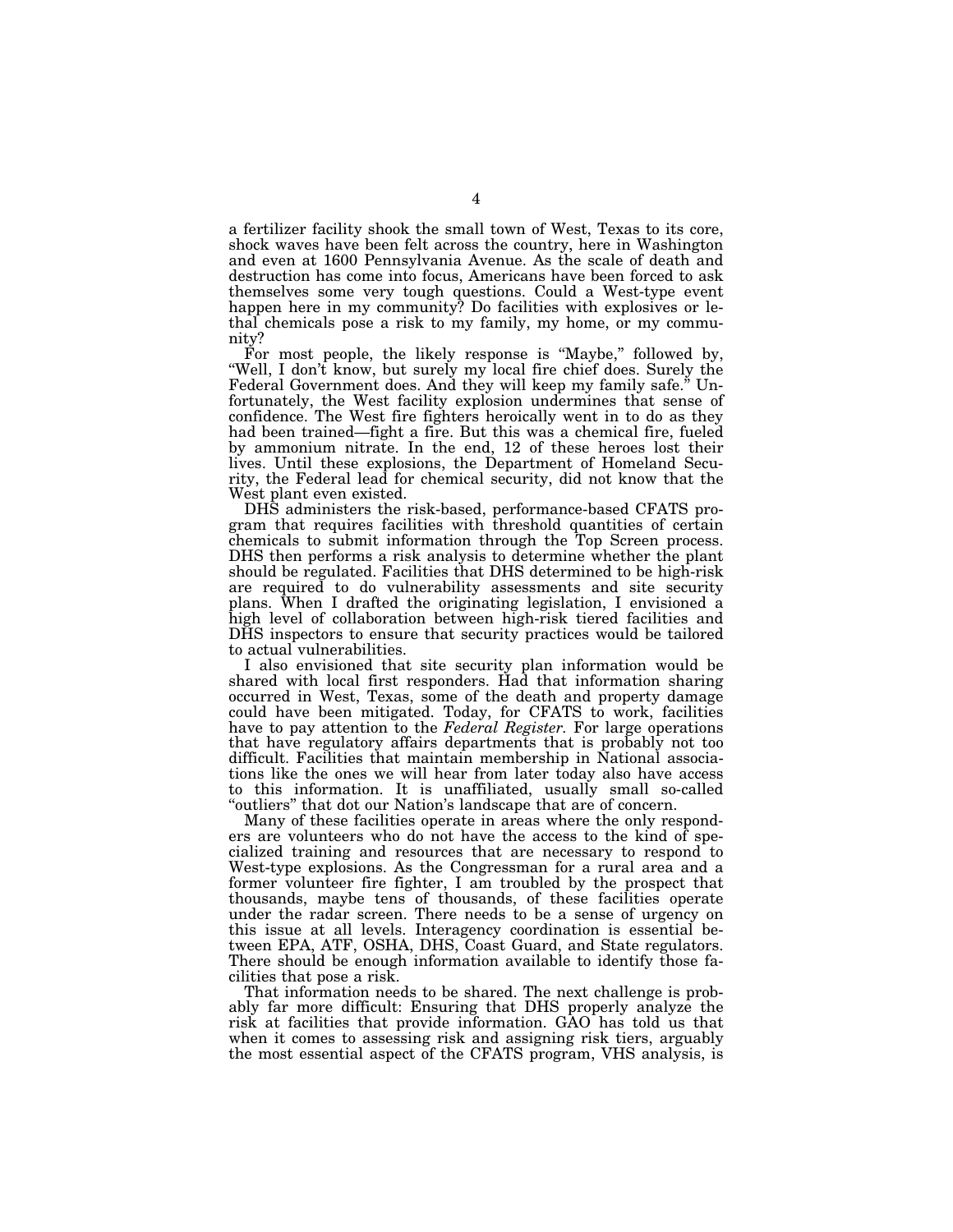neither reliable or consistent. To that point, the Blue Rhino propane facility in Florida that, just this week, exploded—sending 200 foot fireballs into the night sky—was not determined by DHS to be high-risk. But I believe that with a lot of work and a lot of smart people in the CFATS program, we can do better.

That is why I join my colleague on the Energy and Commerce Committee, Mr. Waxman, in calling on the President to bring together experts to tackle the fundamental issues. In response, I was pleased to see the President establish an interagency working group to collaborate on improving information sharing and chemical safety and security. Hopefully, this renewed focus will yield meaningful results.

Thank you, Mr. Chairman, and I yield back the balance of my time.

[The statement of Ranking Member Thompson follows:]

# STATEMENT OF RANKING MEMBER BENNIE G. THOMPSON

### AUGUST 1, 2013

In the 4 months since explosions at a fertilizer facility shook the small town of ''West, Texas'' to its core, shockwaves have been felt across the country, here in Washington, and even at 1600 Pennsylvania Avenue.

As the scale of death and destruction has come into focus, Americans have been forced to ask themselves some very tough questions-

Could a ''West-type'' event happen here, in my community? Do facilities with explosives or lethal chemicals that pose a risk to my family, my home, my community?

For most people, the likely response is "maybe"—followed by "well, I don't know but surely my local fire chief does. Surely, the Federal Government does, and they will keep my family safe.'' Unfortunately, the West facility explosion undermines that sense of comfort.

The West fire fighters heroically went in to do as they had been trained, fight a fire. But this was a chemical fire—fueled by ammonium nitrate. In the end, 12 of these heroes lost their lives. And, until these explosions, the Department of Homeland Security—the Federal lead for chemical security did not know that the West plant even existed.

DHS administers the risk-based, performance-based CFATS program which requires facilities with threshold quantities of certain chemicals to submit information through the "Top Screen" process. DHS then performs a risk analysis to determine whether the plant should be regulated. Facilities that DHS determines to be "highrisk'' are required to do vulnerability assessments and site security plans.

When I drafted the originating legislation, I envisioned a high level of collaboration between risk-tiered facilities and DHS inspectors to ensure that security practices would be tailored to actual vulnerabilities.

I also envisioned that site security plan information would be shared with local first responders. Had that information sharing occurred in West, Texas, some of the death and property damage could have been mitigated.

Today, for CFATS to work, facilities have to pay attention to the *Federal Register.*  For large operations that have regulatory affairs departments, that is probably not too difficult. Facilities that maintain membership in National associations, like the ones we will hear from later today, also have access to this information.

It is the unaffiliated, usually small, so-called ''outliers'' that dot our Nation's landscape that are of concern.

Many of these facilities operate in areas where the only responders are volunteers, who do not have access to the kind of specialized training and resources that are necessary to respond West-type explosions.

As the Congressman for a rural area and a former volunteer fire fighter, I am troubled by the prospect that thousands, maybe tens of thousands, of these facilities operate under the regulatory radar.

There needs to be a sense of urgency on this issue, at all levels of government. Interagency coordination is essential. Between the EPA, ATF, OSHA, DHS, Coast Guard, and State Regulators, there should be enough information available to identify those facilities that pose a risk. That information needs to be shared.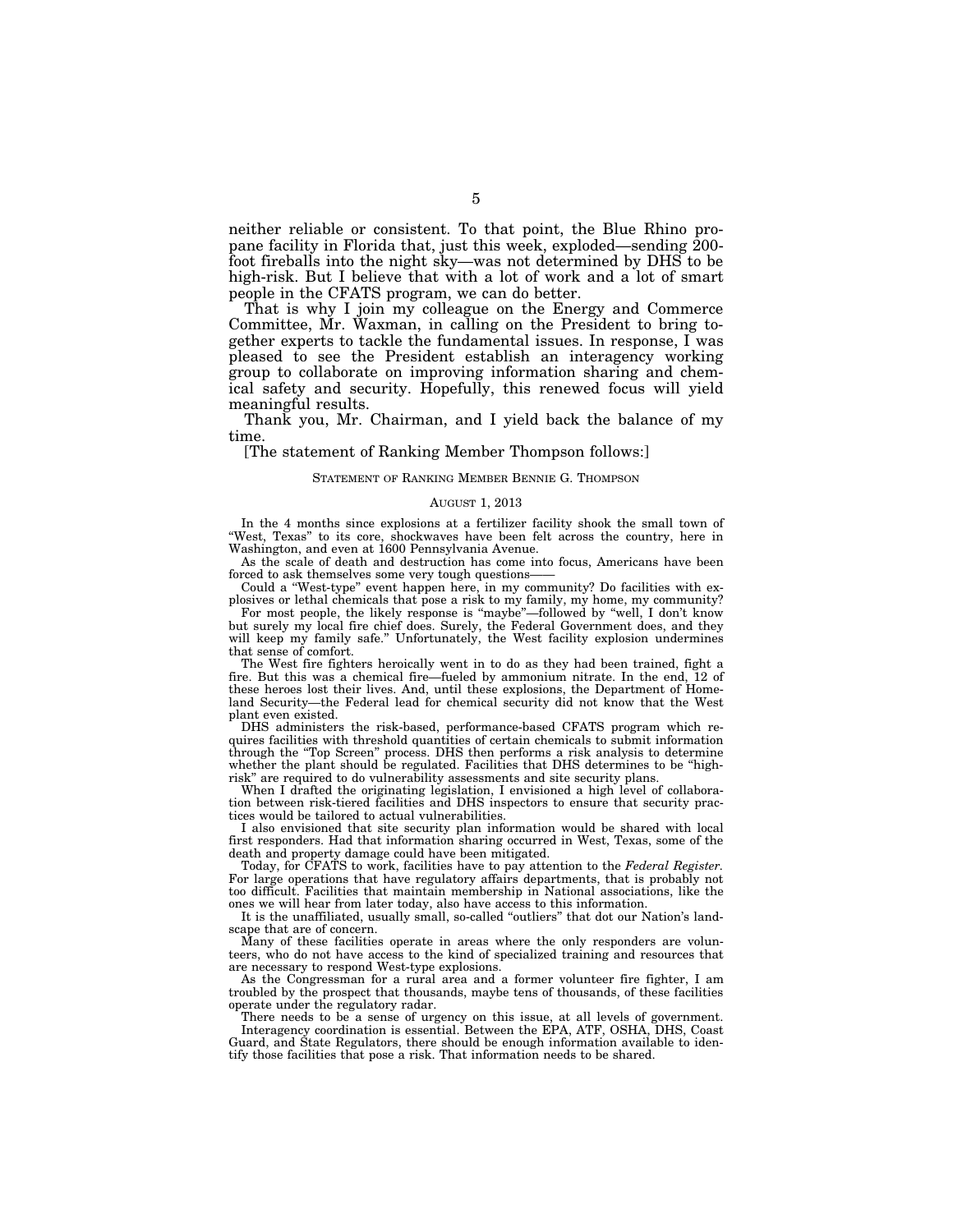The next challenge is probably far more difficult—ensuring that DHS properly analyzes the risks at facilities that provide information.

GAO has told us that when it comes to assessing risk and assigning risk tiers arguably the most essential aspect of the CFATS program—DHS' analysis is neither reliable nor consistent.

To that point, the Blue Rhino propane facility in Florida that, just this week, exploded, sending 200-foot fireballs into the night sky, was not determined by DHS to be "high-risk".

But, I believe that with a lot of work and a lot of smart people, in the CFATS program can be better. That is why I joined my colleague on the Energy and Commerce Committee, Mr. Waxman, in calling on the President to bring together experts to tackle these fundamental issues.

In response, I was pleased to see the President establish an interagency working group to collaborate on improving information sharing and chemical safety and security. Hopefully, this renewed focus will yield meaningful results.

Mr. MEEHAN. I want to thank the Ranking Member of the full committee for his opening statement and for being here at this hearing. I think it demonstrates the significance and importance of this issue. I think that is further underscored by the presence today of the full committee Chairman, the gentleman from Texas, Mr. McCaul. So at this point in time I would like to recognize the full committee Chairman, Mr. McCaul, for any statement he would like to make.

Mr. MCCAUL. I thank the Chairman for holding this important hearing on a tragedy that occurred in my home State of Texas. Of the importance of our Nation's chemical infrastructure, security cannot be overstated. It is not just a concern on the National level, it is a local concern. As the explosion in West demonstrates, the harm to individual communities resulting from a chemical incident, the destruction suffered at the local level can be devastating. As I said, as a Texan, this tragedy feels especially personal. Fourteen people lost their lives, hundreds more were injured, schools were leveled, nursing homes were destroyed, dozens of homes were lost, entire neighborhoods were annihilated, and more than 120 people are filing for unemployment.

The cost of the physical damage alone is estimated to be nearly \$100 million. Whether an industrial accident, as this appears to be, or the result of foul play a chemical disaster wreaks havoc at the local level. Chemical facilities that are not run with the utmost care are a liability to everyone. Over the years, West Fertilizer had been broken into and vandalized repeatedly. The local residents complained about the strong smell of ammonia, a smell so potent it burned their eyes. The facility was routinely left open afterhours, and police reports indicate 11 burglaries occurred over the last 10 years. West Fertilizer was literally a disaster waiting to happen.

Yet as vulnerable as this facility was known to be, DHS had no idea it even existed. The plant's owner failed to knock on the Department's door and introduce himself. So West remained unidentified and unknown. What is even more disturbing is that West Fertilizer was just one of literally thousands of similar-situated facilities across the country that DHS has no knowledge of. On May 2, Chairman Meehan and I sent a letter to Secretary Napolitano asking her to explain how it was that West had managed to stay off the radar and what the Department was doing to improve their outreach.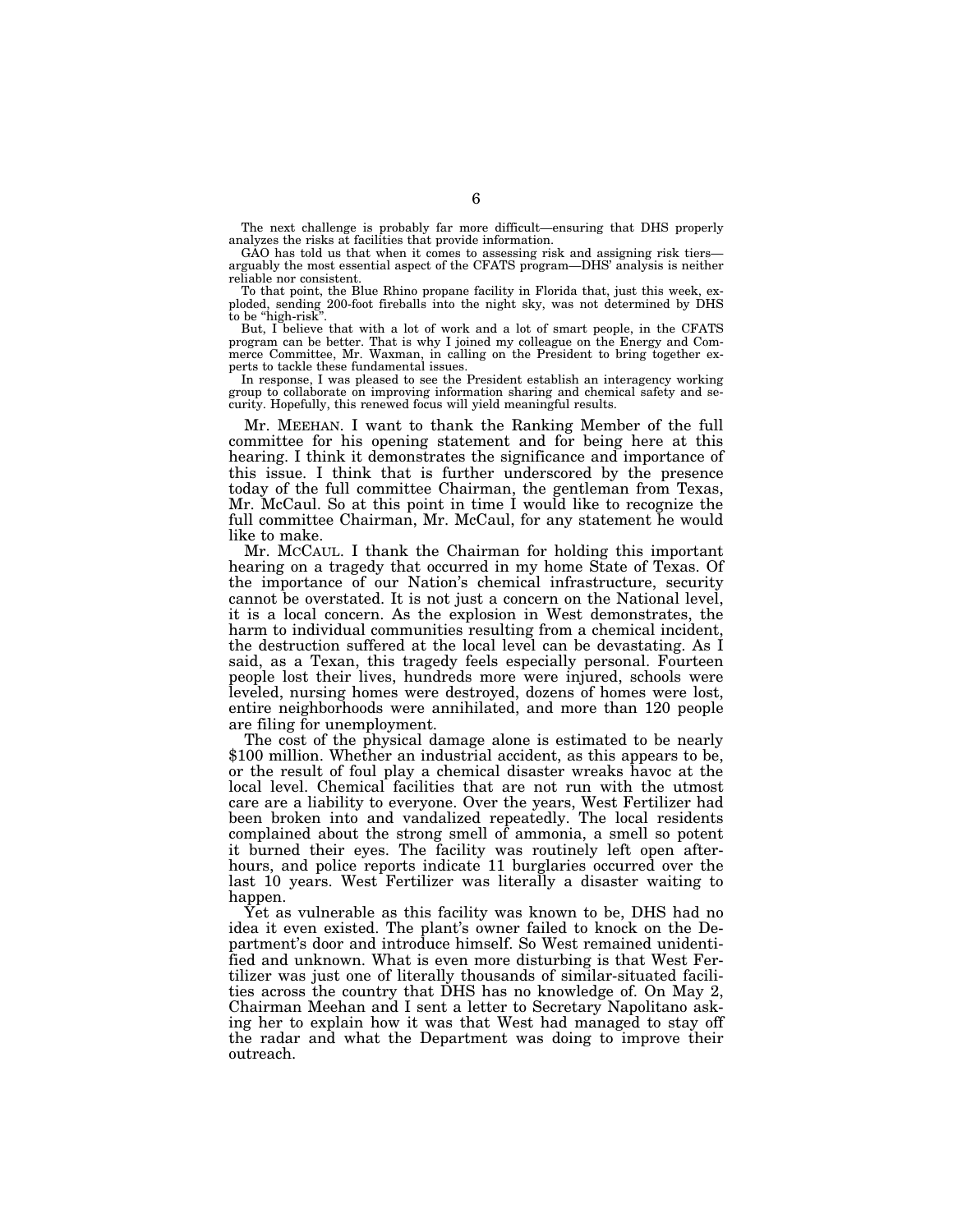The Department's response was wholly insufficient, and the reply letter simply reiterated the Department's current efforts, saying nothing about what DHS had learned from these new steps. I was encouraged to receive a call from the White House last night, talking about the President's Executive Order on chemical safety. I think this is a step in the right direction, and I look forward to the results of this Executive Order. But while these improvements indicate potential progress, if they indeed materialize, they alone will not be sufficient to get CFATS where it needs to be.

In July, I again wrote to Secretary Napolitano, joined by Energy and Commerce Chairman, Fred Upton, and together we expressed our dissatisfaction with the Department's failure to implement even the most fundamental components of the CFATS program, including the identification of potentially covered facilities. We state in our letter that we believe in the program's mission, and we ultimately want CFATS to succeed. But in order for CFATS to be viable, DHS needs to property manage this program's basics.

The first step in securing America's chemical infrastructure is identifying those facilities that need to be secure. So I look forward to hearing from Director Wulf as to how he intends to work smarter, and not just harder, to right this ship. It is imperative not only to our National security, but also to our community's, that this problem be solved.

With that, Mr. Chairman, I yield back.

[The information follows:]

# LETTER SUBMITTED FOR THE RECORD

## MAY 2, 2013.

Honorable JANET NAPOLITANO,

*Secretary, U.S. Department of Homeland Security, Washington, DC 20528.* 

Honorable SUZANNE SPAULDING,

*Acting Under Secretary, National Protection and Programs, U.S. Department of Homeland Security, Washington, DC 20528.* 

DEAR SECRETARY NAPOLITANO AND ACTING UNDER SECRETARY SPAULDING: On April 17, 2013 the West Fertilizer plant in West, Texas exploded, killing 15 people and injuring hundreds more. Numerous media outlets have reported that the plant was storing large quantities of both anhydrous ammonia and ammonium nitrate at the time of the incident. These particular chemicals are considered ''high-risk'' under Department of Homeland Security (DHS), Environmental Protection Agency (EPA) and Occupational Safety and Health Administration (OSHA) standards, and Federal law requires these agencies to regulate the facilities that handle them.

DHS's role is to secure facilities that produce, store, or use hazardous chemicals that could be used by terrorists to inflict mass casualties in the United States. The program designed to accomplish this, the Chemical Facilities Anti-Terrorism Standards (CFATS), is not necessarily implicated in the West Fertilizer disaster, since initial reports indicate that the fire and subsequent explosion were the result of an industrial accident, and not of any terrorist activity or malicious intent.

However, the West Fertilizer explosion has brought to light some serious concerns about the efficacy of the CFATS program. To date, we have learned that although West Fertilizer stored high-risk quantities of CFATS-regulated chemicals, the plant was not registered with the CFATS program. What's even more troubling is the fact that DHS did not even know of the plant's existence.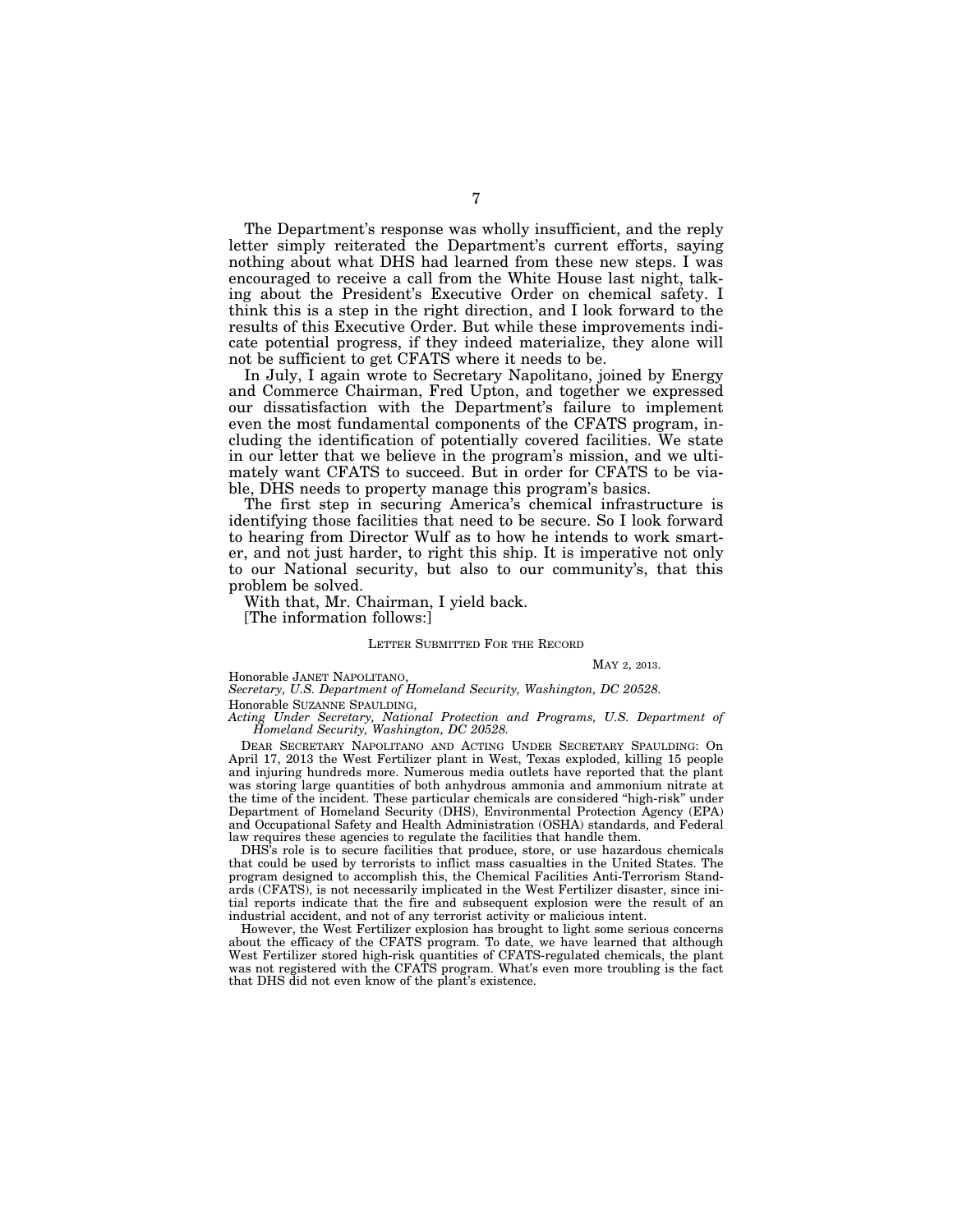The Government Accountability Office (GAO),<sup>1</sup> the DHS Office of Inspector General  $(IG)$ ,<sup>2</sup> and the DHS Office of Infrastructure Protection  $(IP)$  itself<sup>3</sup> have recognized that over the past 5 years, ineffectual management and implementation of the CFATS program have frustrated the Department's critical mission to secure America's chemical infrastructure. To its credit, the Department has brought in new leadership for CFATS, and is working in earnest to correct the program's deficiencies. But this latest incident reveals yet another serious problem that must be addressed.

Although the CFATS Authorizing Statute (Pub. L. 109–295 § 550) does not compel the DHS Secretary to affirmatively seek out and identify chemical facilities presenting high levels of security risk, this certainly does not suggest that DHS's approach should be purely passive. Yet the IP Office of Legislative Affairs estimates there are thousands of chemical facilities in the United States that have failed to report under CFATS facilities of which DHS has no knowledge.

The explosion of the West Fertilizer plant is a terrible tragedy, no matter what the cause. But had the event been the result of terrorist infiltration, how could DHS possibly justify the investment of resources the Department has made over the past 5 years to implement CFATS when it didn't even know of this plant's existence? The identification of facilities at risk of terrorist infiltration is the foundation of the CFATS program. It is the first step. The fact that CFATS relies on facilities to selfreport cannot operate as an excuse for DHS's failure to adequately carry out its vital responsibilities.

If the CFATS reporting program is ineffectual, the Department has a responsibility to fix it. DHS must reevaluate its outreach campaign to ensure that it is robust and comprehensive. Facilities which are either inadvertently or willfully off the grid—facilities like West Fertilizer—must be both aware of their requirement to report, and held to account for failing to do so.

In order to completely understand the Department's failure to know about the West Fertilizer plant, and other "outlier" facilities, we would appreciate answers to the following questions by Monday, June 3.

(1) Please describe the CFATS process for identifying chemical facilities of interest. Does DHS have any mechanism by which it can identify facilities which have not self-reported? How many "outliers" do you estimate exist?

(2) To what do you attribute DHS's failure to identify all facilities of interest, and what is DHS currently doing to correct this critical deficiency?

(3) Does DHS share information with EPA, OSHA, and the other Federal agencies responsible for chemical facilities oversight? If so, to what extent? If not, why not?

(4) What is the relationship between DHS and State and local authorities with regard to identifying and regulating chemical facilities? Does DHS exchange information with local emergency planning authorities? Does DHS play any role in educating first responders as to handling chemical incidents?

(5) Under CFATS, DHS is authorized to issue penalties for noncompliance. DHS can even go so far as to order a noncompliant facility to cease operations. To date, how many facilities has DHS penalized for noncompliance? Has DHS penalized any outliers for failure to submit a ''Top Screen?'' If not, how would you describe DHS's effectiveness in enforcing compliance?

(6) The Ammonium Nitrate Security Program (ANSP) is a proposed regulation developed by DHS in response to direction from Congress to ''regulate the sale and transfer of ammonium nitrate by an ammonium nitrate facility . . . to prevent the misappropriation or use of ammonium nitrate in an act of terrorism.'' Implementation of this program has been long delayed. Can you please update us on the status of the ANSP?

 $(7)$  Although CFATS is intended to regulate the security of chemical facilitiesas opposed to industrial safety—could CFATS compliance have helped to mitigate the disaster at West Fertilizer in any way?

 $1\,\mathrm{GOA}-12-515\mathrm{T}$  "Critical Infrastructure Protection: DHS is Taking Action to Better Manage its Chemical Security Program, but it is Too Early to Assess Results." July 26, 2012. its Chemical Security Program, but it is Too Early to Assess Results.'' July 26, 2012. 2OIG–13–55 ''Effectiveness of the Infrastructure Security Compliance Division's Management

Practices to Implement the Chemical Facility Anti-Terrorism Standards Program." March, 2013.<br><sup>3</sup>Memorandum from Penny Anderson, Director, Infrastructure Security Compliance Division, Office of Infrastructure Protection and David Wulf, Deputy Director to NPPD Under Secretary,

Rand Beers: ''Challenges Facing ISCD, and the Path Forward.'' November 10, 2011.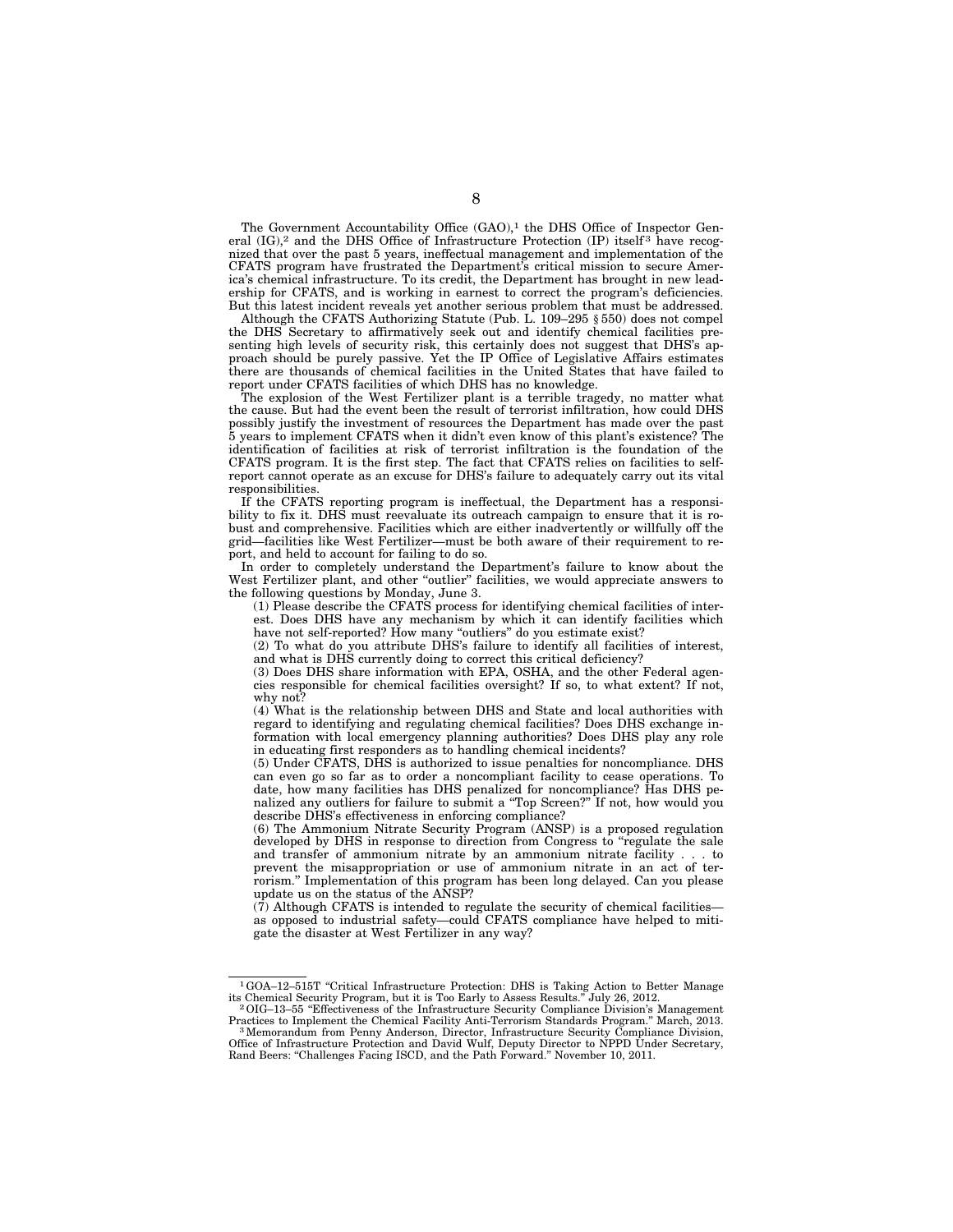Thank you for your attention to this matter. We look forward to continuing to work with you to ensure that America's chemical facilities are adequately protected against terrorist attack.

Sincerely,

MICHAEL T. MCCAUL,

*Chairman, Committee on Homeland Security.* 

PATRICK L. MEEHAN,

*Chairman, Subcommittee on Cybersecurity, Infrastructure Protection, and Security Technologies, Committee on Homeland Security.* 

ATTACHMENT.—DHS RESPONSES TO REP. MCCAUL AND REP. MEEHAN'S MAY 2, 2013 LETTER REGARDING THE CHEMICAL FACILITY ANTI-TERRORISM STANDARDS (CFATS) PROGRAM

*Question 1.* Please describe the CFATS process for identifying chemical facilities of interest. Does DHS have any mechanism by which it can identify facilities which have not self-reported? How many ''outliers'' do you estimate exist?

Answer. Like many regulatory regimes, the first step in identifying potentially regulated facilities is through self-reporting by members of the affected population. In the case of CFATS, any facility that possesses a threshold level of one or more chemicals of interest (COI) established by the Department is required to submit a Top-Screen to the Department.

DHS continues to undertake significant outreach at the National, State, and local level to inform potentially regulated entities of their requirements under CFATS and to ensure affected facilities submit Top-Screens. This outreach includes thousands of engagements ranging from presentations at large conferences, to briefings for pertinent industry associations as well as individual meetings with facility owners and operators. The Department has co-hosted an annual Chemical Security Summit for the past 6 years with industry stakeholders, has given joint presentations and conducted joint site visits with Federal partners such as the U.S. Coast Guard, and has participated in engagements with various State Homeland Security Advisors (HSA) and other State and local security partners. The Department also has participated in numerous meetings with Local Emergency Planning Committees, Area Maritime Security Committees, Sector Coordinating Councils, and Fusion Centers. These outreach efforts have contributed to the ever-growing body of public information on CFATS, including articles and blog postings that have been written since the CFATS final rule was published in 2007.

As a result of these and other efforts, DHS has received over 44,000 Top-Screen submissions to date, roughly 4,300 of which have resulted in the identification of facilities determined by the Department to be high-risk. As the total number of chemical facilities in the United States is both unknown and dynamic, the Department cannot speculate on how many facilities should have submitted CFATS Top-Screens but have intentionally or unknowingly failed to do so.

The Department has been working to address the issues of identifying non-compliant actors since 2008. These efforts have included:

- A pilot program with the State HSAs from the States of New Jersey and New York to identify potentially non-compliant facilities within their respective States;
- The creation of the CFATS Share tool, through which State HSAs, appropriate DHS components, and other stakeholders have access to data on the CFATSregulated facilities within their jurisdictions;
- A pilot program to exchange data with the Environmental Protection Agency (EPA) to identify facilities that, based on their EPA Risk Management Plan (RMP) filings, likely should have submitted a Top-Screen but failed to do so;
- Analysis of the CFATS-regulated population to identify communities from which the Department would have expected a higher number of Top-Screen submissions, followed by targeted outreach to the identified communities;
- The development of a toll-free CFATS Tip Line through which individuals can anonymously submit information on potential security issues, to include potentially non-compliant facilities; and,
- A regional pilot program through which Chemical Security Inspectors in a CFATS region review data maintained in EPA's Computer Aided Management of Emergency Operations system and other sources to identify facilities with threshold levels of COI who had not submitted Top-Screens, followed by attempts to contact each of the identified facilities.

These efforts resulted in the identification of a small number of high-risk chemical facilities who previously had not self-reported to CFATS. Several of these efforts were resource-intensive and were not continued beyond the initial pilot efforts as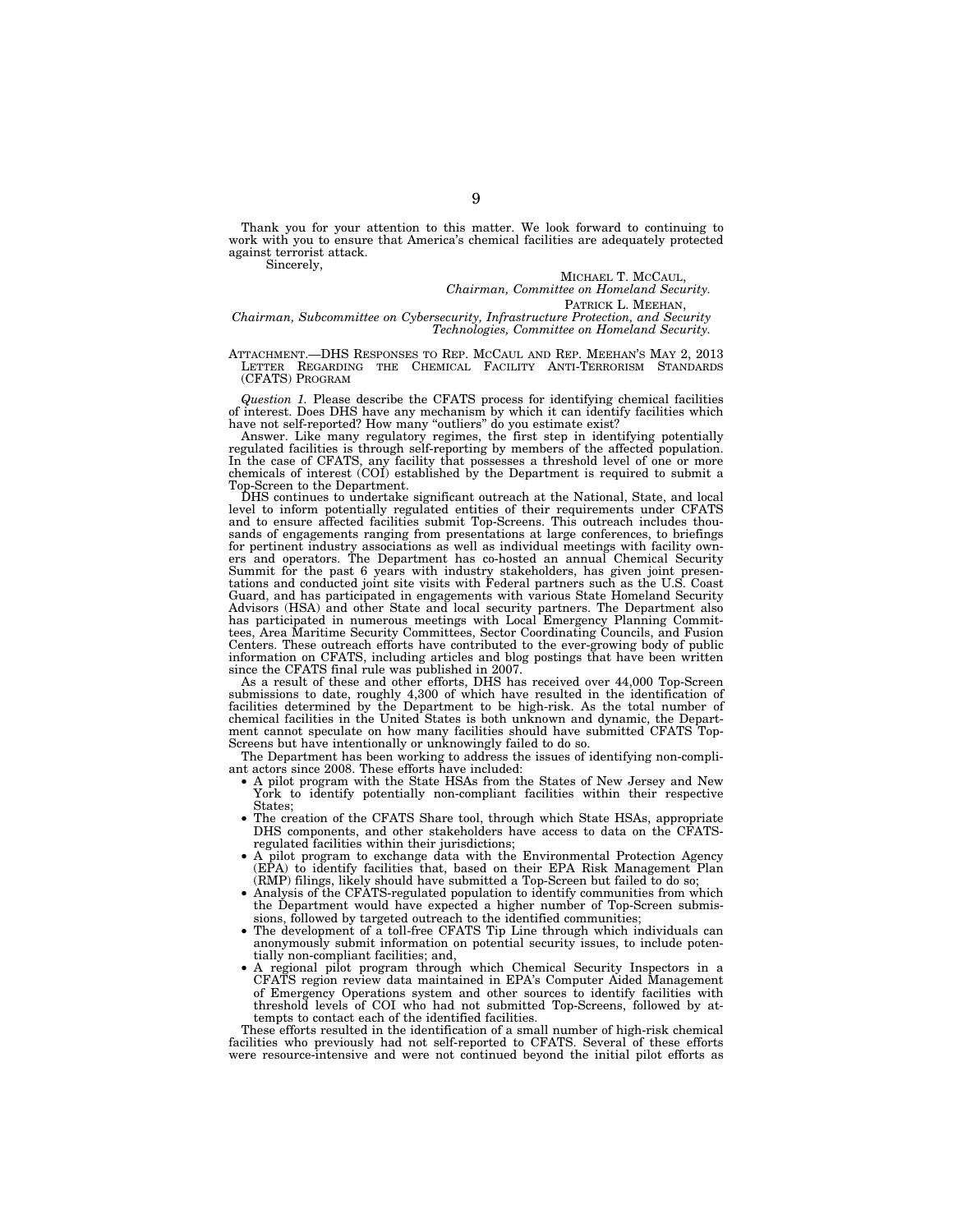the resources were determined to be of greater use on other CFATS-related imple-mentation actions. Others, such as the CFATS Share tool and the CFATS Tip Line, are still in use.

*Question 2.* To what do you attribute DHS's failure to identify all facilities of interest, and what is DHS currently doing to correct this critical deficiency?

Answer. The CFATS-regulated community is expansive and dynamic and DHS is committed to pursuing all reasonable measures to identify potentially noncompliant facilities and urge them toward compliance. In order to further reduce the likelihood that potential high-risk chemical facilities intentionally or unintentionally avoid identification under the CFATS program, the Department is engaging in a variety of efforts. The Department is reinvigorating coordination with EPA and review of EPA RMP data to identify facilities that, based on their EPA RMP filings, may pos-sess threshold levels of CFATS COI but have failed to submit a Top-Screen. This is being carried out in conjunction with a larger effort being coordinated by the White House to review chemical safety and security regulations across departments and agencies for potential gaps in coverage and explore ways to mitigate those gaps through existing authorities. DHS is also expanding outreach efforts to target segments of the chemical sector with higher likelihoods of potential non-compliance. In addition, the Department is examining ways to more efficiently coordinate with other Federal, State, and local entities to identify potentially non-compliant facilities within their jurisdictions. These efforts would be in addition to providing State HSAs and their designees with access to information on CFATS-regulated facilities in their jurisdictions via CFATS Share. Finally, the Department is continuing to operate its CFATS Tip Line and follow up on any reports of potentially non-compliant facilities submitted through the Tip Line.

*Question 3.* Does DHS share information with EPA, OSHA, and the other Federal agencies responsible for chemical facilities oversight? If so, to what extent? If not, why not?

Answer. The Infrastructure Security Compliance Division within the Department, which administers the CFATS program, has shared CFATS-regulated facility information with a variety of Federal partners including EPA, the Federal Bureau of In-<br>vestigation, the U.S. Coast Guard, and the National Infrastructure Coordinating<br>Center. The information has ranged from comprehensive lists ties to specific information on individual facilities, depending on the circumstances surrounding the exchange of information. The Department in coordination with the White House is exploring options, for sharing appropriate CFATS-regulated facility information with the Occupational Safety and Health Admini with any applicable information-handling protocols such as Chemical-terrorism Vulnerability Information handling requirements.

*Question 4.* What is the relationship between DHS and State and local authorities with regard to identifying and regulating chemical facilities? Does DHS exchange information with local emergency planning authorities? Does DHS play any role in educating first responders as to handling chemical incidents?

Answer. Most States have one or more State or local authority regulating various aspects of operations at chemical facilities, ranging from workplace safety to emergency planning and security. Given the myriad different regimes and approaches that States employ in regulating chemical facilities, the Department primarily works through the State HSAs; the State, Local, Territorial, and Tribal Government Coordinating Council (SLTTGCC); and regional Fusion Centers to coordinate CFATS-related activities with States. As noted above, this has included a pilot program with representatives of the State HSAs for New York and New Jersey to identify potentially non-compliant facilities, as well as the dissemination of CFATS Share access to multiple Fusion Centers and all State HSAs and their designees.

The Department also has engaged numerous local planning authorities and routinely interacts with first responders across the country, with the majority of those engagements focused on providing introductions to and overviews or updates on the CFATS program. Starting in July 2012, the Department began sharing lists of CFATS facilities with local emergency responders upon request. Educating first responders on how to handle chemical incidents, however, is outside of the scope of the Department's CFATS authorities. Nevertheless, the CFATS program does encourage facilities to have an active outreach program with their community, local law enforcement, and emergency responders, to include participation in Local Emergency Planning Committees and similar local emergency responder-based organizations, and even looks for the inclusion of such activities in a facility's SSP as one potential way for the facility to comply in part with Risk-Based Performance Standards (RBPS) 9—Response.

*Question 5.* Under CFATS, DHS is authorized to issue penalties for noncompliance. DHS can even go so far as to order a noncompliant facility to cease operations.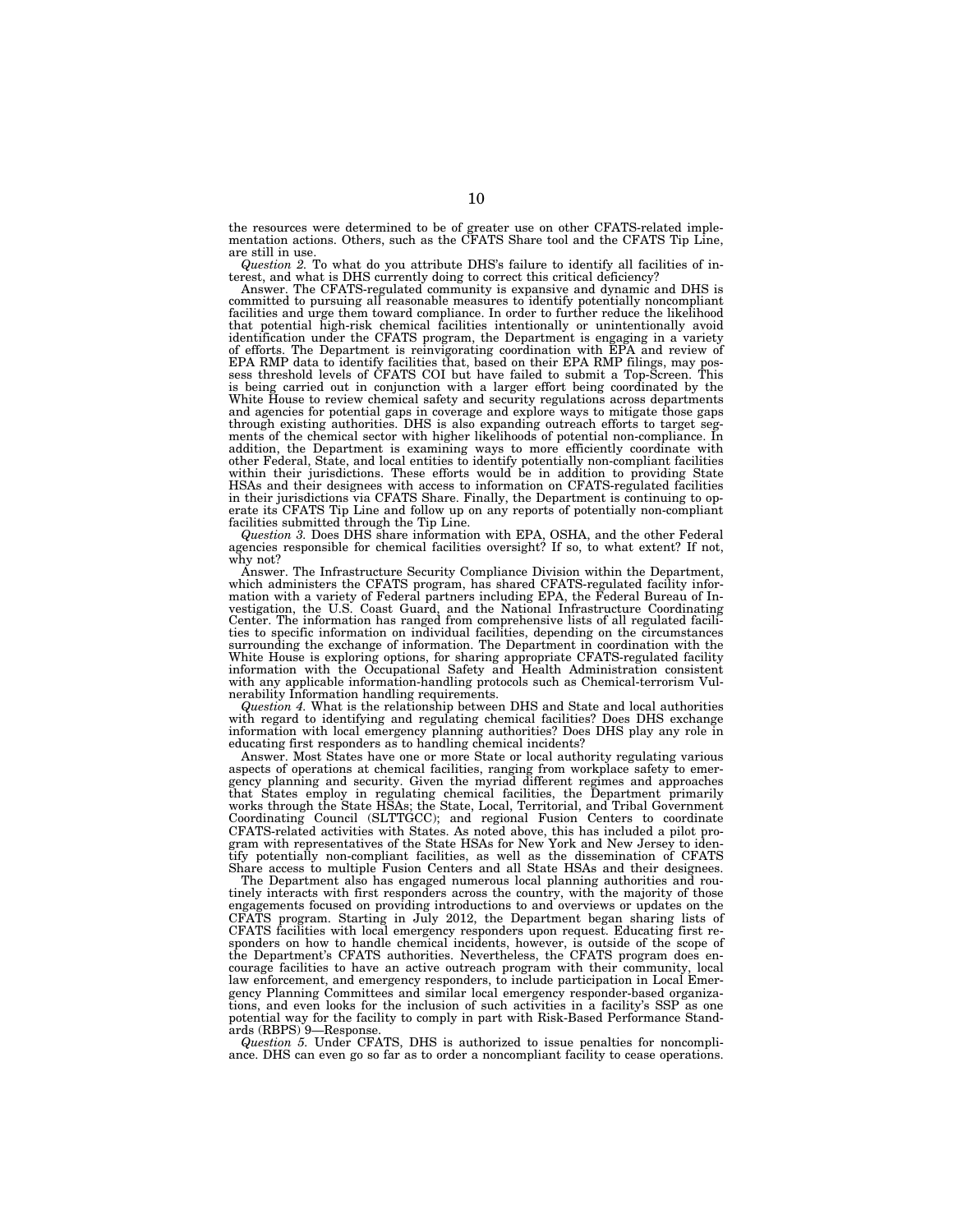To date, how many facilities has DHS penalized for noncompliance? Has DHS penalized any outliers for failure to submit a ''Top Screen?'' If not, how would you describe DHS's effectiveness in enforcing compliance?

Answer. By statute and under the CFATS regulation, the Department cannot issue a fine against a facility or direct it to cease operations simply for failing to comply with the statute or regulations. Prior to DHS issuing a penalty (monetary or cease operations), the Department must issue an Administrative Order that identifies the specific steps the facility must take to come into compliance and provide the facility with a reasonable opportunity to correct its non-compliance. The Department may only issue a civil penalty and/or direct a facility to cease operations for violating a previously issued Administrative Order.

To date, the Department has issued 66 Administrative Orders against facilities that failed to submit a Site Security Plan in a timely manner. The Department did not need to follow up with issuing a penalty order in any of these instances because the facilities receiving the Administrative Orders subsequently came into compliance in a timely fashion or explained to the Department's satisfaction why the action specified in the Administrative Order was not required for the facility to be in compliance with CFATS. None of these Administrative Orders were the result of a failure to submit a Top-Screen.

*Question 6.* The Ammonium Nitrate Security Program (ANSP) is a proposed regulation developed by DHS in response to direction from Congress to regulate the sale and transfer of ammonium nitrate by an ammonium nitrate facility . . . to prevent the misappropriation or use of ammonium nitrate in an act of terrorism.'' Implementation of this program has been long delayed. Can you please update us on the status of the ANSP?

Answer. The Department is continuing to adjudicate comments received on the Ammonium Nitrate Security Program Notice of Proposed Rulemaking issued in August 2011.

*Question 7.* Although CFATS is intended to regulate the security of chemical facilities—as opposed to industrial safety—could CFATS compliance have helped to mitigate the disaster at West Fertilizer in any way?

Answer. The authority provided to the Department to develop regulations is specifically focused on security at high-risk chemical facilities and was not intended to help prevent or mitigate industrial accidents arising from failure to meet applicable safety standards. At this time, there is no indication that the West Fertilizer explosion was a security incident. It should also be noted there is no certainty whether West Fertilizer would be regulated under CFATS if the facility had submitted a Top-Screen. Until more information is known, the Department cannot speculate as to whether compliance with applicable CFATS requirements would have helped to mitigate the disaster.

Generally, compliance with CFATS might help mitigate the consequences of an incident like the West Fertilizer explosion. For example, to comply with CFATS RBPS 9—Response, many CFATS-regulated facilities will develop emergency response plans, establish emergency notification systems, and/or implement safeguards that allow units containing and/or using hazardous materials to safely shutdown in an emergency. Similarly, in support of RBPS 11—Training, many facilities conduct drills and exercises, including with local law enforcement or first responders. While a CFATS-regulated facility is not required to perform any of these activities and may propose other ways to comply with the applicable RBPS, the activities covered under the applicable RBPS may overlap with requirements administered under other Federal and State regulatory regimes focused on safety and environmental protection.

### LETTER SUBMITTED FOR THE RECORD

## JULY 21, 2013.

# The Honorable JANET NAPOLITANO,

*Secretary, U.S. Department of Homeland Security, Washington, DC 20528.* 

DEAR SECRETARY NAPOLITANO: In 2006, Congress authorized the creation of the Chemical Facilities Anti-Terrorism Standards (CFATS) program, to secure facilities with chemicals that "present high levels of security risk." The program's enacting statute directs the Secretary of Homeland Security to issue "regulations establishing risk-based performance standards for security of chemical facilities and requiring vulnerability assessments and the development and implementation of site security plans for chemical facilities." (Pub. L.  $109-295 \text{ § } 550$ ).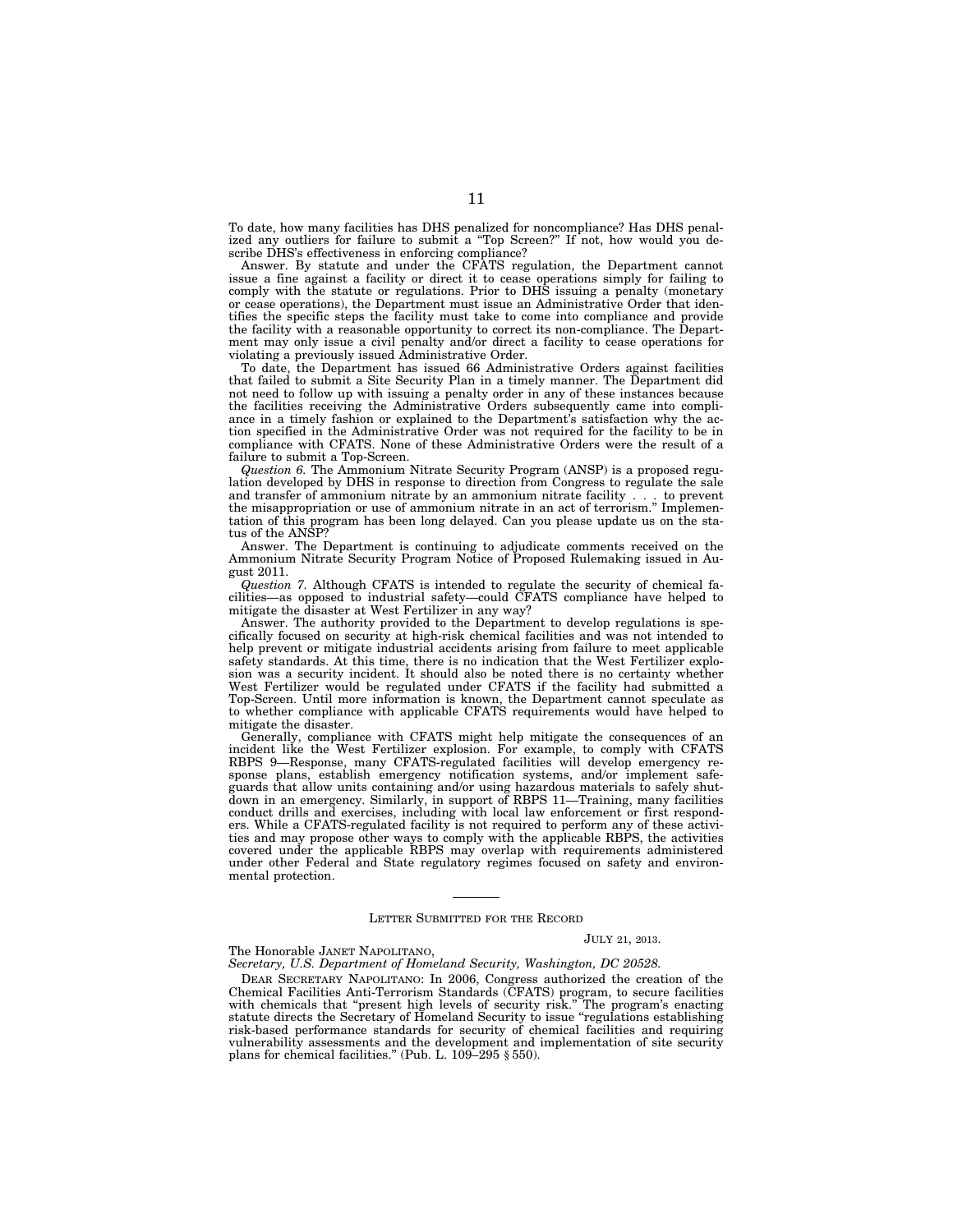While the interim final regulations issued in 2007 were faithful to the legislation, implementation since then has fallen far short of what the legislation and the regulations promised.

The Government Accountability Office  $(GAO)^1$  the Department of Homeland Security (DHS) Office of Inspector General,2 and the DHS Office of Infrastructure Protection itself<sup>3</sup> have all recognized that, over the past 5 years, DHS's ineffectual management and implementation of the CFATS program has frustrated the Department's critical mission to secure America's facilities containing chemicals of interest. As the authorizers and appropriators of this program, we write to you to express serious reservations about continuing to extend CFATS funding without evidence of substantial programmatic improvement. The basic programmatic building blocks of CFATS are missing, and we are running short on both patience and confidence with regard to the Department's ability to correct its deficiencies.

Specifically, the risk evaluation system used to tier regulated facilities is not consistent with the Department's basic standard, nor with what Congress expected based upon the 2006 CFATS legislation and the 2007 regulations. The Department's standard for risk requires that threat, vulnerability, and consequence each be weighed. Yet, with regard to CFATS-covered facilities, consequence is only partially considered, while threat and vulnerability are not factored in at all. Because CFATS, by law, is a risk-based program, this failure to develop an accurate and effective risk evaluation system could not be more problematic.

Despite this flawed risk methodology, thousands of facilities across the country have attempted to comply with CFATS requirements by submitting their initial risk assessment information (the ''Top Screen''), and have been assigned a final tier. These facilities have invested time and resources into the development of their site security plans. Yet, GAO estimates it could take up to 9 years for the Department to review these plans and certify each facility's security. Within that time, technology changes, plans become outdated, and facilities remain vulnerable to attack. The scope and pace of this backlog is simply unacceptable.

Perhaps the most basic step toward achieving the security of facilities with chemicals of concern is identifying those facilities that are at risk. Yet, even here, the Department has failed to implement an effective process. As the tragic explosion of the West Fertilizer plant in April brought to light, DHS is unaware of the existence of thousands of small facilities across the country that are potentially covered under the statute. The identification of facilities at risk of terrorist infiltration is the very foundation of the CFATS program.

Additionally, we are concerned that it has been 5 years since Congress passed section 563 of the Fiscal Year 2008 Department of Homeland Security Appropriations Act (Pub. L. 110–161), which requires DHS to regulate the sale and transfer of ammonium nitrate to prevent the misappropriation or use of ammonium nitrate in an act of terrorism. Although DHS published the Ammonium Nitrate Security Program Notice of Proposed Rulemaking (NPRM) in the *Federal Register* in 2011, DHS has yet to issue any guidance on the Ammonium Nitrate Security Program.

Unfortunately, problems with the Department's efforts to implement these programs are not limited to those discussed here. As the Chairmen, responsible for authorizing and funding CFATS, we are convinced the program should not continue in its present condition. While the need to secure American facilities with chemicals of concern is a critical one, the CFATS program is simply not getting the job done.

The Committees on Energy and Commerce and on Homeland Security, as authorizes, did not object to the appropriation of funds to CFATS in the Fiscal Year 2014 Homeland Security Bill because the House Committee on Appropriations, in both its bill, and its accompanying Report, requires the Department to formally justify its expenditures, create a plan to reduce its backlog, and report to Congress on its progress to correct some of its most serious shortcoming.

But these requirements will not be enough to justify the program in the long term.

As discussed, we believe in the vital importance of seeming America's facilities with chemicals of concern. Moreover, hundreds of millions of American tax dollars have been spent on developing the CFATS program, and private industry has spent

 $1\text{GOA}-12-515\text{T}$  "Critical Infrastructure Protection: DHS is Taking Action to Better Manage its Chemical Security Program, but it is Too Early to Assess Results." July 26, 2012.<br><sup>2</sup>OIG-13-55 "Effectiveness of the Infra

Practices to Implement the Chemical Facility Anti-Terrorism Standards Program." March 2013.<br><sup>3</sup>Memorandum from Penny Anderson, Director, Infrastructure Security Compliance Division,

Office of Infrastructure Protection and David Wulf, Deputy Director to NPPD Under Secretary, Rand Beers: ''Challenges Facing ISCD, and the Path Forward.'' November 10, 2011.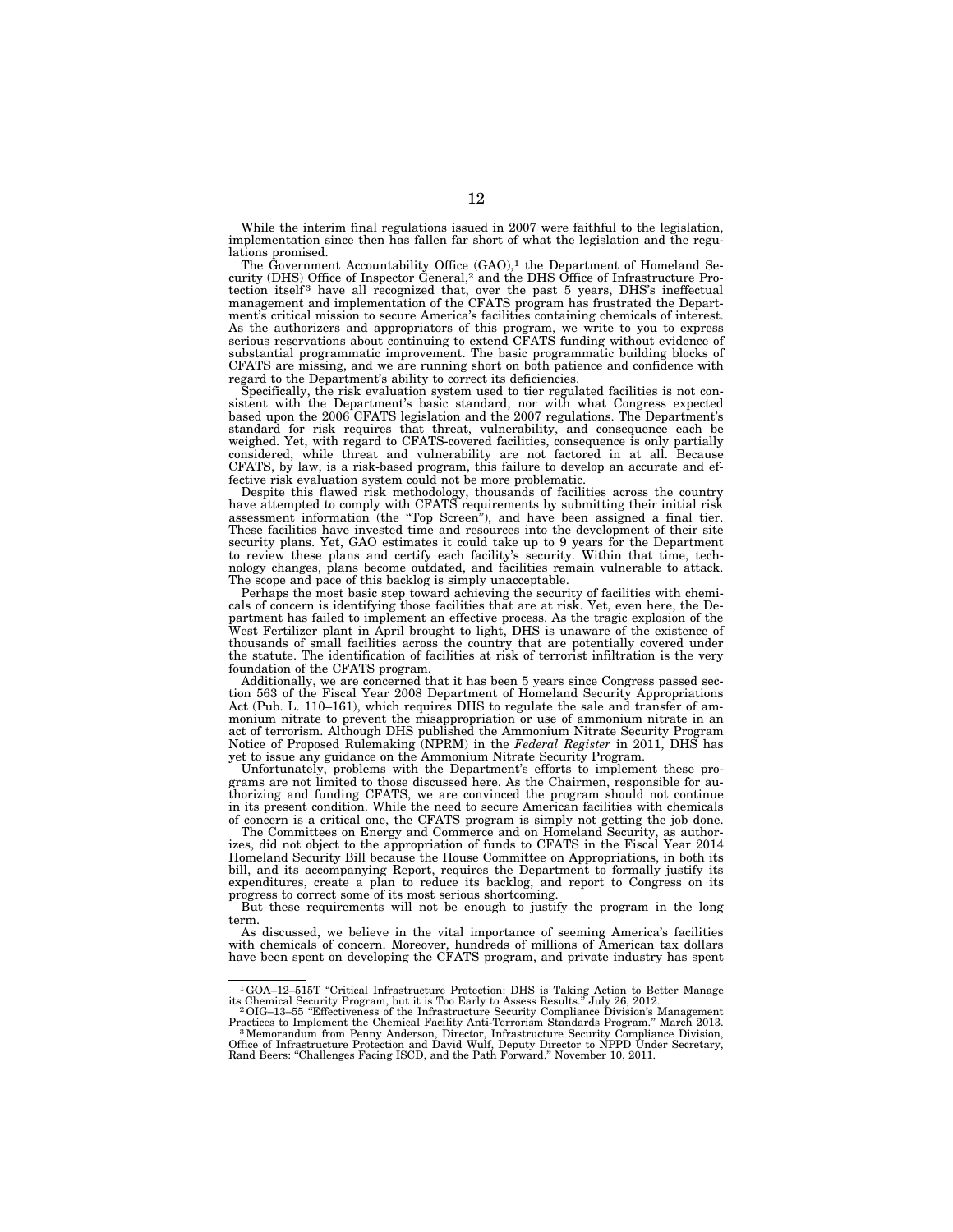billions of dollars complying with it. Therefore, we would like to see the program

continue. However, what's most important is that the security mission is fulfilled. Over the course of this fiscal year, the Energy and Commerce Committee and the Homeland Security Committee will continue the rigorous oversight and strict guidance needed to get CFATS on track. We intend to identify specific milestones the program must achieve in order to establish its viability. Ultimately, we would like to consider a multi-year reauthorization of CFATS—but only if it is the right program for the job.

To begin with, we would like to see the National Protections and Programs Directorate (NPPD) meet the requirements articulated in the Appropriations Committee Report Language Accompanying H.R. 2217 (H. Rept. 113–91). Among those requirements are the following:

(1) A report explaining how ISCD will further accelerate the review process for facilities which have already been assigned a final tier, reduce the current back-log of approximately 3,120 facilities, and detail the actions DHS is taking to better manage its chemical security program, including its progress in addressing the recommendations in the GAO report (GAO–13–353) and in implementing the associated action plan. Please submit this report not later than September 30, 2013.

(2) A report to focus on program implementation, and collaboration and commu-nication within the Infrastructure Security Compliance Division (ISCD) and between ISCD and the regulated community. Specifically, the review should address the following sets of questions: 1. How will ISCD improve its facilities identification methodology to include the full universe of covered facilities in the United States? Is the ISCD sharing information with State authorities overseeing CFATS-regulated facilities, such as State Emergency Management Directors? 2. Is the ISCD organized to efficiently and effectively carry out the requirements detailed in Section 563 of Public Law 110–161 (ammonium nitrate security)? If not, what are the organizational gaps? How should it be structured and staffed to ensure effective execution of Section 563 of Public Law 110–161? Does the program include the appropriate level of outreach to address valid stakeholder concerns? What mechanisms are in place to ensure consistent outreach? Additionally, the review should include a comprehensive update on the status of the corrective measures being taken to ensure that facilities with chemicals of interest are notified by ISCD when they fall within the purview of the CFATS program; an estimate of the potential number of outlier facilities unaware of the CFATS requirement; and a detailed performance evaluation of the Chemical Security Inspectors within ISCD. This report should be submitted not later than September 30, 2013.

We look forward to receiving these reports, and to working with you to help secure our Nation against the risk of terrorism.

Sincerely,

MICHAEL T. MCCAUL, *Chairman, Committee on Homeland Security.*  FRED UPTON, *Chairman, Committee on Energy and Commerce.*  JOHN CARTER, *Chairman, Homeland Security Appropriations Subcommittee.* 

Mr. MEEHAN. Well, I thank you, Mr. Chairman. Again, for your direct concern and presence in this. I know that you and I have had numerous conversations. We have awaited the GAO report and some further activity and a response from our original letter. But I know as one who represents Texas, the numerous times you have spoken to me about your own very genuine and sincere personal interest in this issue, and I am pleased to have been able to have this hearing and to have you participate to the extent you may.

I am also very pleased and privileged to be able to share the responsibility of this committee with the Ranking Minority Member, the gentlelady from New York, Ms. Clarke, who did inform me that she would likely be detained with some other responsibilities prior to this. So what I will elect to do is perhaps—well, here is Ms. Clarke, as she sits. But if she chooses, she can jump in. Or what I would do is be happy to introduce our witnesses, ask for your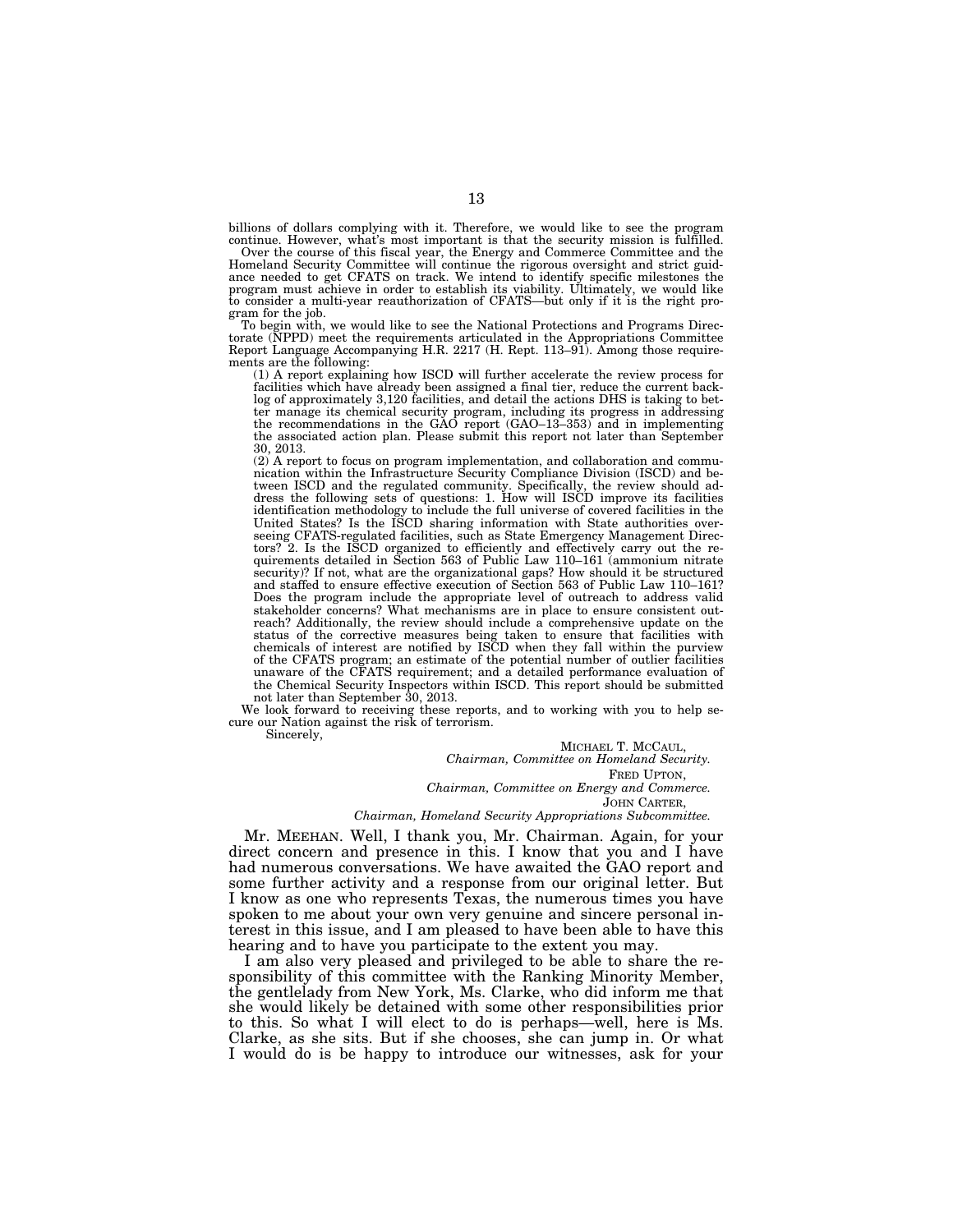opening statements. At the conclusion of the opening statements, I will recognize the Ranking Member, enable her to make her opening statements, and then we will move into the questions.

So I would identify for the other Members, committee Members, reminding the opening statements may be submitted for the record. Now, we are pleased to have two distinguished panels of witnesses before us today on this important topic. I am going to introduce the first panel, and then recognize each of you for your testimony.

Our first witness is Mr. David Wulf, the director of the Infrastructure Security Compliance Division within the National Protection and Programs Directorate at the Department of Homeland Security. In essence, Mr. Wulf is the principle person at DHS who oversees this program, and we are grateful for your presence here today. As the director, Mr. Wulf helps the ISCD lead National efforts to implement the collaborative security planning and assess high-risk chemical facilities as well as assisting DHS in creating regulations for detonable ammonium nitrate products.

Mr. Stephen Caldwell is the director of the Government Accountability's Office Homeland Security and Justice team. Thank you, nice to see you again, Mr. Caldwell. It has been a busy week. We had the chance to share some time together yesterday with some very good work Mr. Caldwell has done on one of the other issues we were dealing with the Coast Guard. Mr. Caldwell's focus has been related to protecting critical infrastructure and promoting resiliency. He recently raised concerns about the risk assessment process used by the ISCD in assessing terrorist risk to the 3,500 chemical facilities under the CFATS program.

So I thank you both for being here. Your full written statements will appear in the record, but I recognize you now for 5 minutes to testify. So Mr. Wulf, thank you for being here and I turn to you first.

# **STATEMENT OF DAVID WULF, ISCD DIRECTOR, NATIONAL PROTECTION AND PROGRAMS DIRECTORATE, U.S. DEPART-MENT OF HOMELAND SECURITY**

Mr. WULF. Thank you, Chairman Meehan.

Mr. MEEHAN. Mr. Wulf, we need you to push the button.

Mr. WULF. Thank you so much. Thank you, Chairman Meehan, Chairman McCaul, Ranking Member Thompson, Ranking Member Clarke, and distinguished Members of the subcommittee for the opportunity to appear before you today.

My team and I, and our colleagues across the Department, are absolutely committed to preventing incidents like the tragic explosion at West, Texas. Our hearts go out to the families of the heroic first responders and the people of the West community as they recover.

Although it doesn't appear that this incident was the result of a terrorist act, we have been working with our interagency partners and our industry stakeholders to find solutions that will prevent these types of disasters in the future. Today, I want to highlight the progress the CFATS program has made and how we have moved forward on several fronts since the explosion at the West, Texas fertilizer in April of this year. While the CFATS program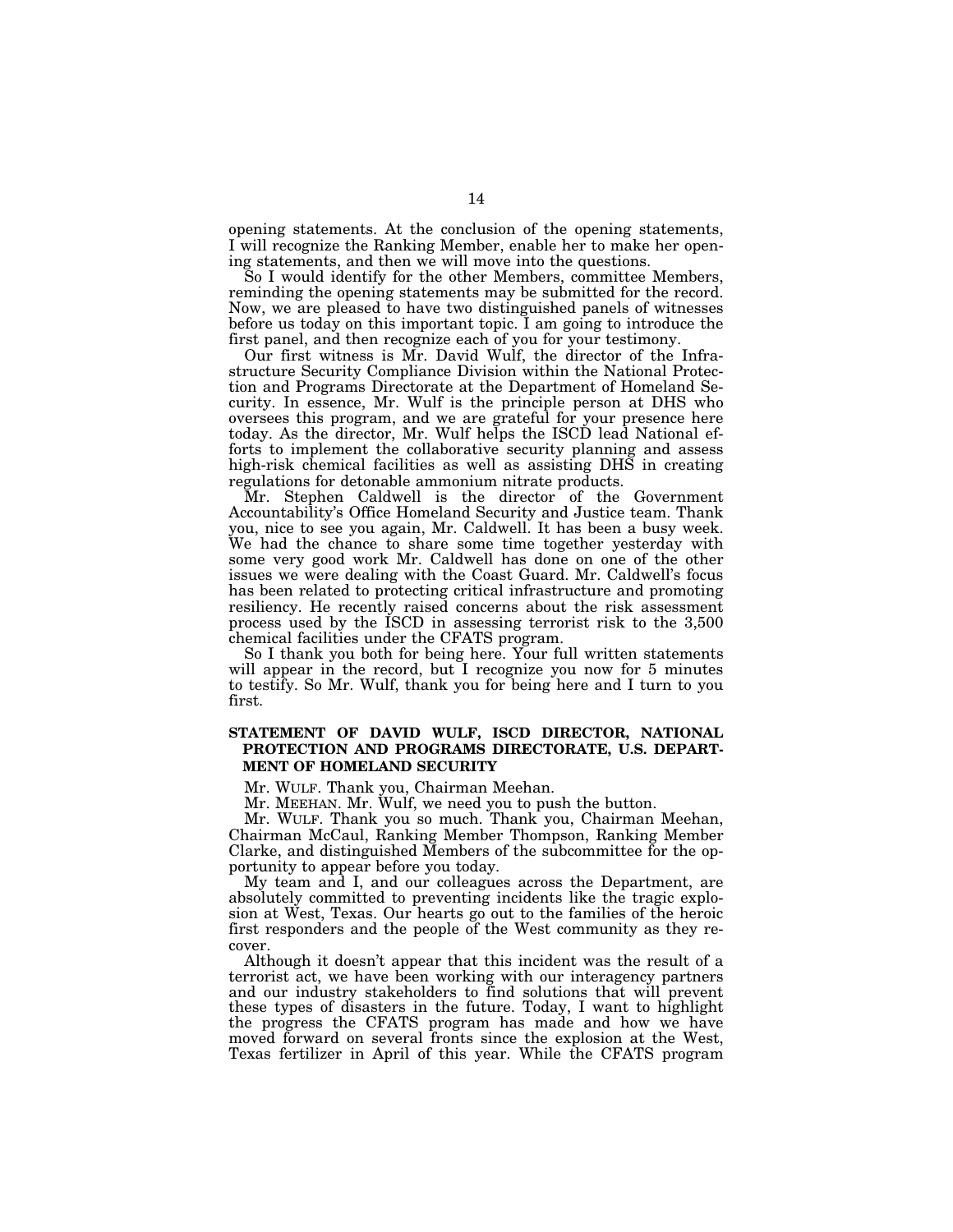has had its challenges, we have made significant strides over the past year.

We have developed improved policies and training to ensure that inspections are conducted in a consistent and thorough fashion. We have implemented an effective, streamlined site security plan review process which has greatly enhanced our ability to authorize and, as appropriate, grant approval for security plans. We have authorized 589 site security plans and granted final approval for 182 of those; most of those in the highest-risk categories, Tiers 1 and 2. Reviews and authorizations of Tier 3 site security plans are now underway, as well, and I am very proud of the pace at which our staff is operating.

I do recognize, however, that we must continue to find ways to become more efficient and effective in our inspection NSSP review processes. We are looking closely at options to streamline the review and approval cycle for facilities in Tiers 3 and 4, and are soliciting stakeholder input on how to do so.

I do anticipate that alternative security program templates will be an important tool to enhance the efficiency of our reviews. The American Chemistry Council recently worked with us to develop an ASP template, and we continue to work with industry associations such as SOCMA, AFPM, and NACD, who have been considering the adoption of ASP templates for their member companies.

I expect you will hear from our industry stakeholders that they have seen progress and improvements in the program, as well. We remain committed to working with stakeholders and with Congress on a path forward so that the CFATS program continues to improve. Engagement with industry is absolutely critical to the success of CFATS. Since the program's inception, we have conducted extensive outreach with industry, resulting in the submission of more than 44,000 Top Screens. Chemical security is a shared responsibility, and we feel very strongly that our private-sector stakeholders are key to our efforts to implement the program.

Enhancing security across the chemical sector is not something a single company, industry, or even Government can do by itself. I am very grateful to our stakeholders for the hard work they have put into fostering security at America's highest-risk chemical facilities. In our engagements with industry stakeholders since the West, Texas explosion we have all agreed that we must work together to prevent future incidents. Industry has offered to further spread our message and to do its part to promote safety and security at chemical facilities.

Recently, associations such as the Fertilizer Institute and Agricultural Retailers Association have played a critical role in our outreach efforts facilitating our outreach to State-level agricultural association executives. First responders are also a critical part of chemical safety and security Nation-wide. It is absolutely essential that we continue to engage with them through the CFATS program. Our past efforts include sharing lists of CFATS facilities with local responders, as well as disseminating outreach material targeted at members of the emergency response community.

The CFATS program will continue to encourage facilities to conduct their own outreach to responders. I would also like to recognize the perspectives that GAO has offered us on the CFATS risk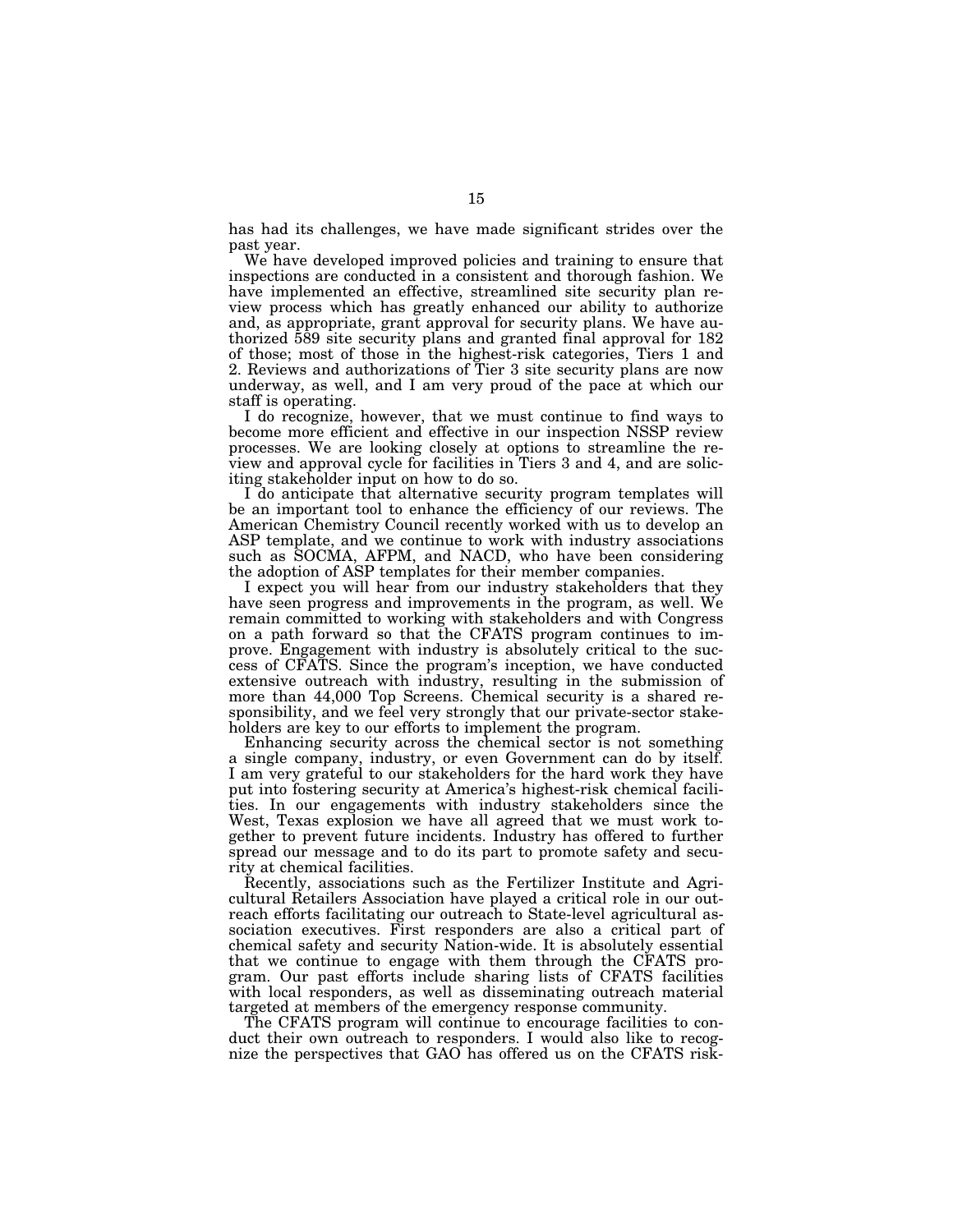tiering methodology and on stakeholder outreach activities. As part of our commitment to continue moving the CFATS program forward, we are reviewing our risk assessment process, including through the conduct of an external peer review. We expect the peer review to provide input on how we can enhance the CFATS tiering model as appropriate in a fashion that comports with the practical realities of implementing the program.

We are also committed to meeting the challenge of identifying facilities that have not reported threshold quantities of chemicals of interest. From the early days of the CFATS program, DHS recognized that it would be a challenge to identify and find every failure with chemicals of interest. Over the years, we have undertaken and continue to support extensive outreach and industry engagement to ensure that non-exempt facilities that possess threshold levels of chemicals of interest comply with their Top Screen submission requirements. Since the West explosion, we have committed to doubling down on these efforts, and working with partners at Federal and State agencies, and with industry, to identify non-compliant facilities.

It is also important to note that improving chemical facility safety and security is a priority for this administration. That is why the President today signed an Executive Order to improve the safety and security of chemical facilities and to reduce the risks of hazardous chemicals to workers and communities. The Executive Order directs Federal agencies to improve coordination with State, local, and Tribal partners, including first responders; to collaborate on innovative approaches to inspections, enforcement, incident investigation and identification of high-risk facilities, as well as enhancing the collection and sharing of chemical facility information; and also to modernize policies, regulations, and standards to improve chemical safety and security, including by examining new options to address the safe and secure storage, handling, and sale of ammonium nitrate.

So these coordinated efforts will compliment many of the individual efforts being taken within the Department and across other Federal departments and agencies following the tragic events in West, Texas. This issue is a priority for the administration, and will continue to be in the future as we focus on building on steps already underway to mitigate chemical risks. In closing, I would like to note that the Department supports a permanent authorization for the CFATS program. We firmly believe that permanent authorization will provide industry with the necessary stability to move forward in effectively implementing CFATS.

It will send a clear message to facilities that may be seeking to avoid their obligation to report dangerous chemicals that the CFATS program is here to stay. We are gratified to hear our industry stakeholders say the same. The Department has turned a corner on the CFATS program. As we implement CFATS, we will continue to work with stakeholders to get the job done of preventing terrorists from exploiting chemicals or chemical facilities. We do firmly believe that CFATS is making the Nation more secure by reducing the risks associated with our Nation's chemical infrastructure. Along with our stakeholders, we are committed to its success.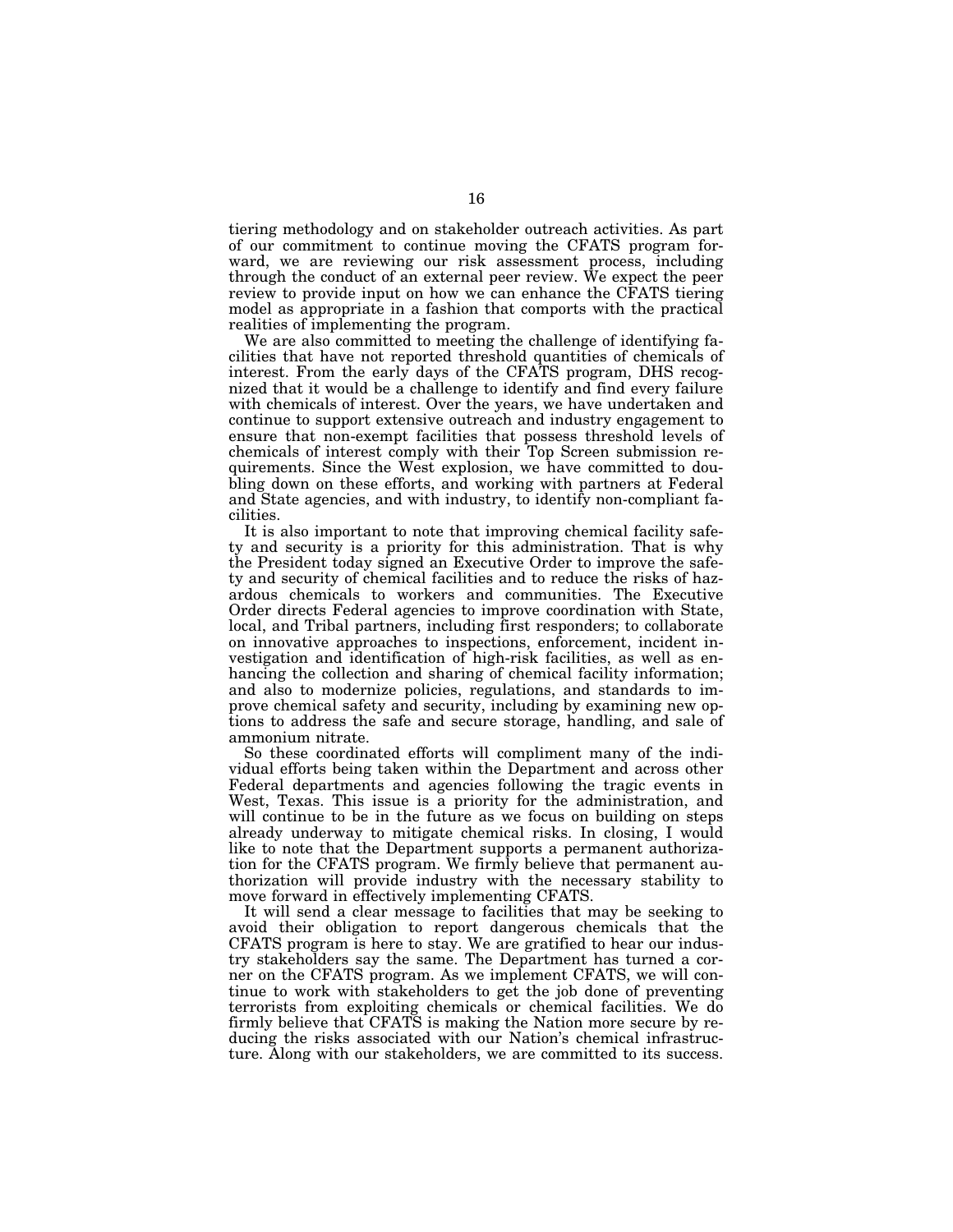Thank you for the opportunity to be here today. I look forward to answering any questions you may have. [The prepared statement of Mr. Wulf follows:]

# PREPARED STATEMENT OF DAVID WULF

# AUGUST 1, 2013

Thank you, Chairman Meehan, Ranking Member Clarke, and distinguished Members of the subcommittee. I appreciate the opportunity to appear before you today to discuss the Department of Homeland Security's (DHS) regulation of high-risk chemical facilities under the Chemical Facility Anti-Terrorism Standards (CFATS). Over the past year, the CFATS program has made significant progress, advancing programmatically while simultaneously addressing internal operational concerns. The Department remains committed to working with stakeholders and with Congress on a path forward so that the CFATS program continues to improve. Today I will focus on the progress made over the last year-and-a-half, as well as activities undertaken since the explosion at the West Fertilizer Company in April 2013.

The CFATS program has made our Nation more secure by identifying and regulating high-risk chemical facilities to ensure they have security measures in place to reduce the risks associated with their possession of chemicals of interest. CFATS has also played a role in reducing the number of high-risk chemicals, as more than 3,000 facilities have eliminated, reduced, or modified their holdings of certain chemicals of interest. The significant reduction in the number of chemical facilities that represent the highest risk is an important success of the CFATS program and is attributable both to the design of the program as enacted by Congress and to the work of CFATS personnel and industry at thousands of chemical facilities. I welcome the opportunity to work with stakeholders to further improve this vital National security program.

The National Protection and Programs Directorate (NPPD) Infrastructure Security Compliance Division (ISCD) continually evaluates the program to identify areas for improvement to ensure proper implementation. Through ISCD's comprehensive Action Plan, we have identified and acted decisively to address areas in which improvements to the CFATS program and associated supporting activities were warranted. As of July 15, 2013, 90 of the 95 action items contained in the current Action Plan have been completed. In fact, this spring, the DHS Office of the Inspector General (OIG) issued a report on ISCD progress, which examined many of the program's historic challenges. The OIG report confirmed what we had made efforts to correct through the Action Plan—23 of the 24 Recommendations were deemed resolved. Now that the Department has concluded this period of internal improvements, programmatic processes and structures are in place so we can focus our efforts on implementing the program.

As you are aware, the Department's current statutory authority to implement CFATS—Section 550 of the Fiscal Year 2007 Department of Homeland Security Appropriations Act, as amended—currently extends through October 4, 2013. DHS recognizes the significant work that the subcommittee and others have undertaken to reauthorize the CFATS program. The Department supports a permanent authorization for the CFATS program and is committed to working with Congress and other security partners to establish a permanent authority for the CFATS program in Federal law. We firmly believe permanent authorization will provide industry with the necessary stability to move forward in effectively implementing CFATS and will send a clear message to facilities that may be seeking to avoid their obligation to report dangerous chemicals that the CFATS program is here to stay.

## CFATS IMPLEMENTATION PROGRESS

The cornerstone of the CFATS program in regulating the security of high-risk chemical facilities is the development, submission, and implementation of Site Security Plans (SSPs), or Alternative Security Programs (ASPs) in lieu of SSPs, which document the security measures that high-risk chemical facilities utilize to satisfy the applicable Risk-Based Performance Standards (RBPS) under CFATS. It is important to note that these plans are not "one size fits all," but in-depth, highly customized, and dependent on each facility's unique circumstances.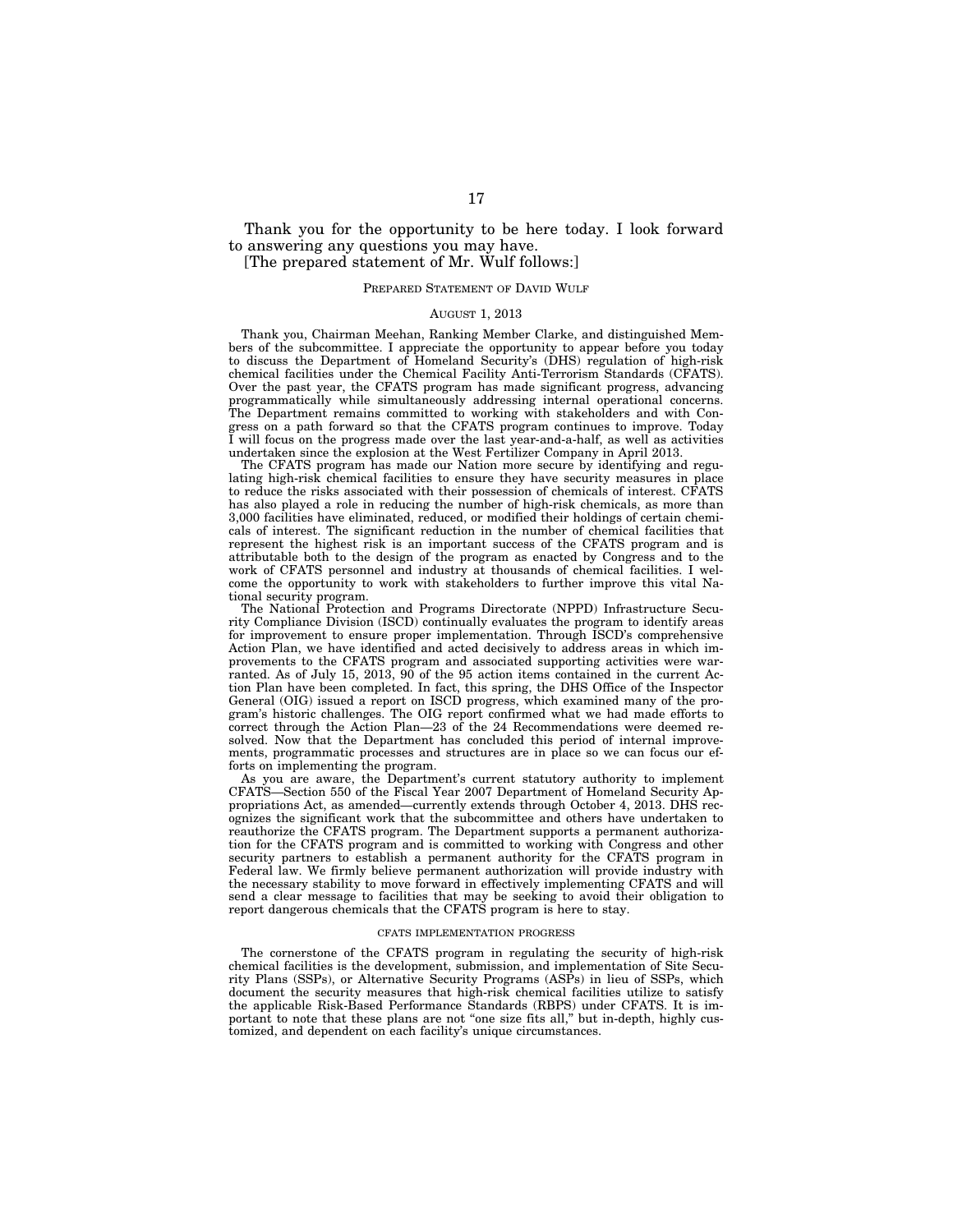| Tier* | Total No. of<br>Facilities | Received<br>Final Tier | Authorized<br>SSP <sub>s</sub> and<br>ASPs | Authorization<br>Inspection<br>Conducted | Approved<br>$S\bar{S}Ps$ and<br><b>ASPs</b> |
|-------|----------------------------|------------------------|--------------------------------------------|------------------------------------------|---------------------------------------------|
|       | 125                        | 113                    | 103                                        | 85                                       | 63                                          |
| 2     | 457                        | 367                    | 202                                        | 176                                      | 91                                          |
| 3     | 1,228                      | 1,017                  | 230                                        | 97                                       | 6                                           |
|       | 2,426                      | 1,865                  |                                            |                                          | $\Omega$                                    |
| Total | 4.298                      | 3,362                  | 536                                        | 358                                      | 160                                         |

STATUS OF CFATS-REGULATED FACILITIES

\* As of July 15, 2013.

In order to determine whether a facility is regulated under CFATS, the facility uses the web-based Chemical Security Assessment Tool (CSAT), to submit a Top-Screen to ISCD. Since we began collecting this information in 2007, ISCD has data from more than 44,000 Top-Screens submitted by chemical facilities, providing important information about their chemical holdings. Based on the information received in the Top-Screens, ISCD identified more than 8,500 facilities that were initially designated as high-risk facilities potentially regulated by CFATS. These facilities then compiled and submitted Security Vulnerability Assessments, which are used by ISCD to identify which facilities present a terrorism risk that is sufficiently high to warrant the assignment of a final high-risk tier under CFATS.

As of July 15, 2013, CFATS covers 4,298 high-risk facilities Nation-wide; of these, 3,362 have received final high-risk tier determinations and are required to develop SSPs (or ASPs) for ISCD review. The remaining facilities are awaiting final tier determinations based on their Security Vulnerability Assessment submissions. The tiered population is dynamic and subject to change, depending on the conditions at facilities.

As a part of our commitment to continue moving the CFATS program forward, NPPD is conducting a thorough review of the risk assessment process. In support of this, NPPD has implemented a phased approach, which is captured in the ISCD Action Plan and includes: Documenting all processes and procedures relating to the risk assessment methodology; conducting an internal NPPD review of the risk assessment process; and initiating an external peer review of the risk assessment methodology. We expect the peer review to provide input on how DHS can enhance the CFATS tiering models as appropriate. ISCD continues to issue final tier notifications to facilities across all four risk tiers. Facilities that receive a final high-risk determination are notified of the requirement to complete and submit an SSP or an ASP. Tiering determinations are dynamic and can change based on actions a facility takes. For example, a tiering determination can change when a facility voluntarily alters its operations in a material way that reduces its risk profile.

*Inspections*.—ISCD is currently carrying out authorization inspections for Tier 1, 2, and 3 facilities. Authorization inspections are scheduled after ISCD's review of an SSP (or ASP) results in a preliminary determination that the SSP satisfies applicable RBPS and issues a Letter of Authorization. From Fall 2011 to Spring 2012, ISCD updated and revised its internal inspections policy and guidance materials for conducting inspections. After releasing the updated guidance materials, inspector training sessions were conducted, which focused on the updated policy, procedures, and related materials to better prepare Chemical Security Inspectors to resume authorization inspections. Since resuming authorization inspections in July 2012, ISCD has conducted more than 350 authorization inspections. The authorization inspection results, as well as any further revisions that the facility may make to the SSP (or ASP), are reviewed to make a final determination as to whether the facility's SSP satisfies the applicable RBPS and whether to issue a Letter of Approval. ISCD anticipates that we will complete the approvable Tier 1 security plans by first quarter fiscal year 2014 and approvable Tier 2 security plans by third quarter fiscal year 2014. Once issued a Letter of Approval, the facility must implement the security measures detailed in the SSP (or ASP). ISCD has made great strides in improving our inspection process over the past year, and we continue to identify efficiencies to keep moving forward. In September 2013, ISCD plans to begin conducting compliance inspections for facilities with approved SSPs. These inspections will generally be conducted approximately 1 year after their SSPs were approved.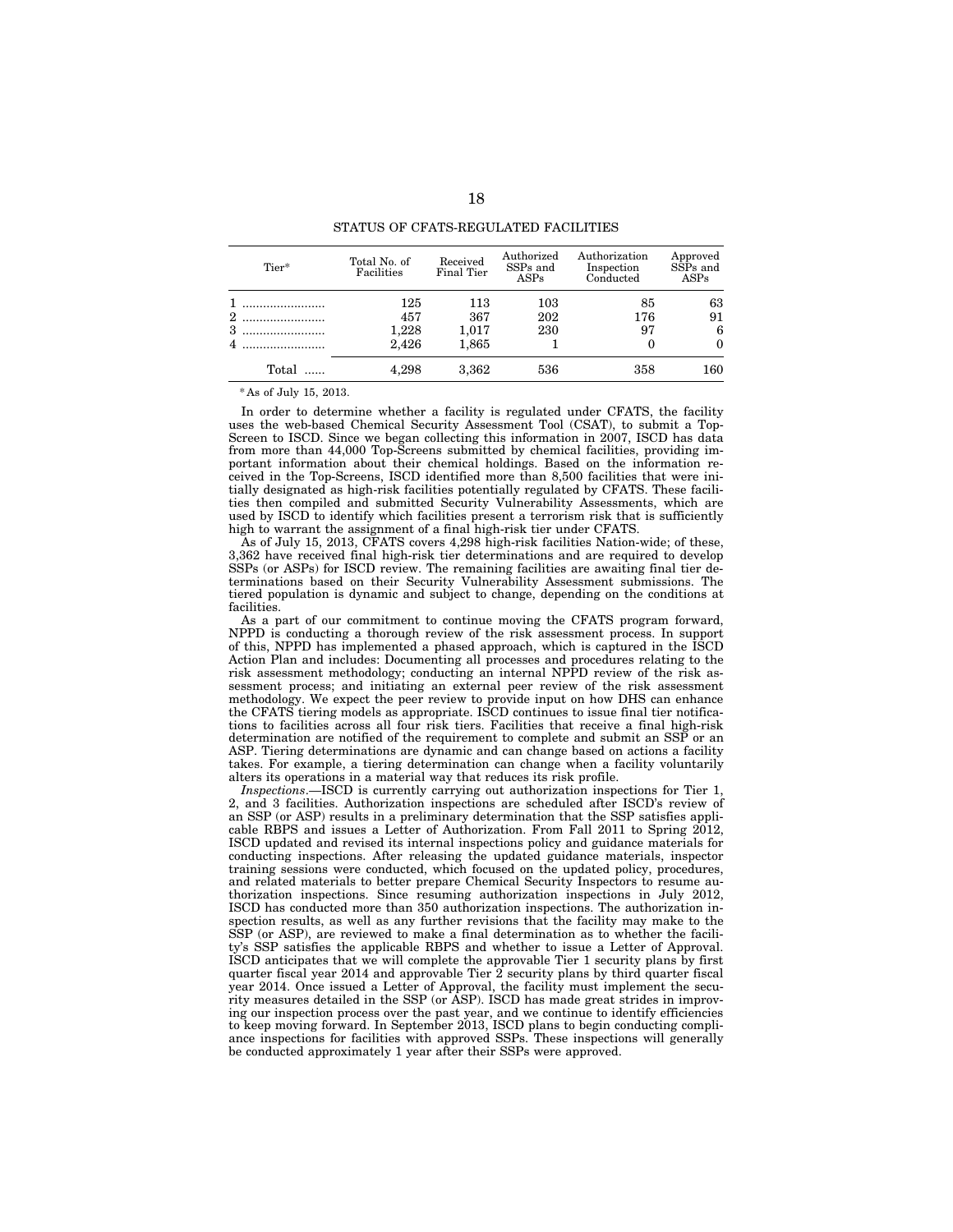# A SHARED RESPONSIBILITY

We feel strongly that our private-sector partners are key to our efforts to enhance data sharing, increase cross-training, and identify areas for possible regulatory changes as well as identifying possible gaps in existing statutory authorities. Enhancing security and building resilience across the chemical sector is not something a single company, industry, or even Government can do by itself. This has to be a collaborative effort. It also has to be a comprehensive effort, because of the sheer complexity of the sector, its linkages to other sectors, and the potential cascading effects and consequences of a significant attack or disruption.

Since the West, Texas tragedy, we have engaged with numerous members of industry and all have agreed that we must work together to prevent future incidents. Industry has offered to spread our message and do their part to promote safety and security at chemical facilities. The Department appreciates this support and looks forward to working with industry and our Government partners to carry out these activities. We've made a lot of progress in advancing chemical security in this country, though we still have a lot of work to do. We must remain steadfast in our commitment to continue to collectively identify and develop programs that improve our security posture.

### OUTREACH TO STAKEHOLDERS

*Industry Engagement and Information Sharing*.—Since the establishment of the CFATS program in April 2007, NPPD has conducted significant outreach to the regulated community and other interested or affected entities so that they are aware of the program's requirements. NPPD and ISCD management and staff have presented at hundreds of security and chemical industry gatherings and participated in a variety of other meetings. As part of this outreach initiative, NPPD and ISCD leadership have regularly updated affected sectors through their Sector Coordinating Councils and the Government Coordinating Councils—including the Chemical, Oil and Natural Gas, and Food and Agriculture Sectors. To promote information sharing, ISCD has developed several communication tools for stakeholder use, including: The Chemical Security website *(www.DHS.gov/chemicalsecurity);* a help desk for CFATS-related questions; a CFATS tip-line for anonymous chemical security reporting; and CFATS–Share, a web-based information-sharing portal that provides certain Federal, State, and local agencies access to key details on CFATS facility information as needed.

*Compliance Assistance and Facility Outreach*.—Chemical Security Inspectors provide assistance and outreach directly to facilities. At any point in the CFATS process, a facility can request a Compliance Assistance Visit to provide support in preparing the necessary security-related documentation required under CFATS. During these visits, chemical inspectors offer compliance and technical assistance in the completion of the CSAT registration, Top Screen, Security Vulnerability Assessment, or Site Security Plan. As of July 15, 2013, ISCD has conducted more than 1,260 Compliance Assistance Visits. In addition to conducting inspections and supporting Compliance Assistance Visits at regulated facilities, NPPD's chemical inspectors actively work with facilities, local stakeholders, and governmental agencies across the country. Collectively, they have participated in more than 5,260 meetings with Federal, State, and local officials; held more than 4,680 introductory meetings with owners and operators of CFATS-regulated or potentially regulated facilities.

*Engaging First Responders*.—The Department also has engaged numerous local emergency planning committees and routinely interacts with first responders across the country. Additionally, starting in July 2012, the Department began, upon request, sharing lists of CFATS facilities with local emergency responders. The Department has also developed and disseminated outreach material targeted at members of the emergency response community, and encourages facilities to conduct their own outreach to their community, local law enforcement, and emergency responders, to include participation in Local Emergency Planning Committees and similar local emergency responder-based organizations. To satisfy CFATS RBPS–9 (Response), a high-risk facility generally will be expected to maintain and exercise an emergency plan to respond to security incidents internally and with the assistance of local law enforcement and first responders. Finally, DHS, the Environmental Protection Agency (EPA), and the State of New Jersey recently convened a meeting with representatives from approximately 25 fire stations within New Jersey to discuss their level of preparedness to respond to an incident at a chemical facility within their jurisdiction and identify both potential ways to increase their preparedness and lessons learned that can be shared with other fire departments.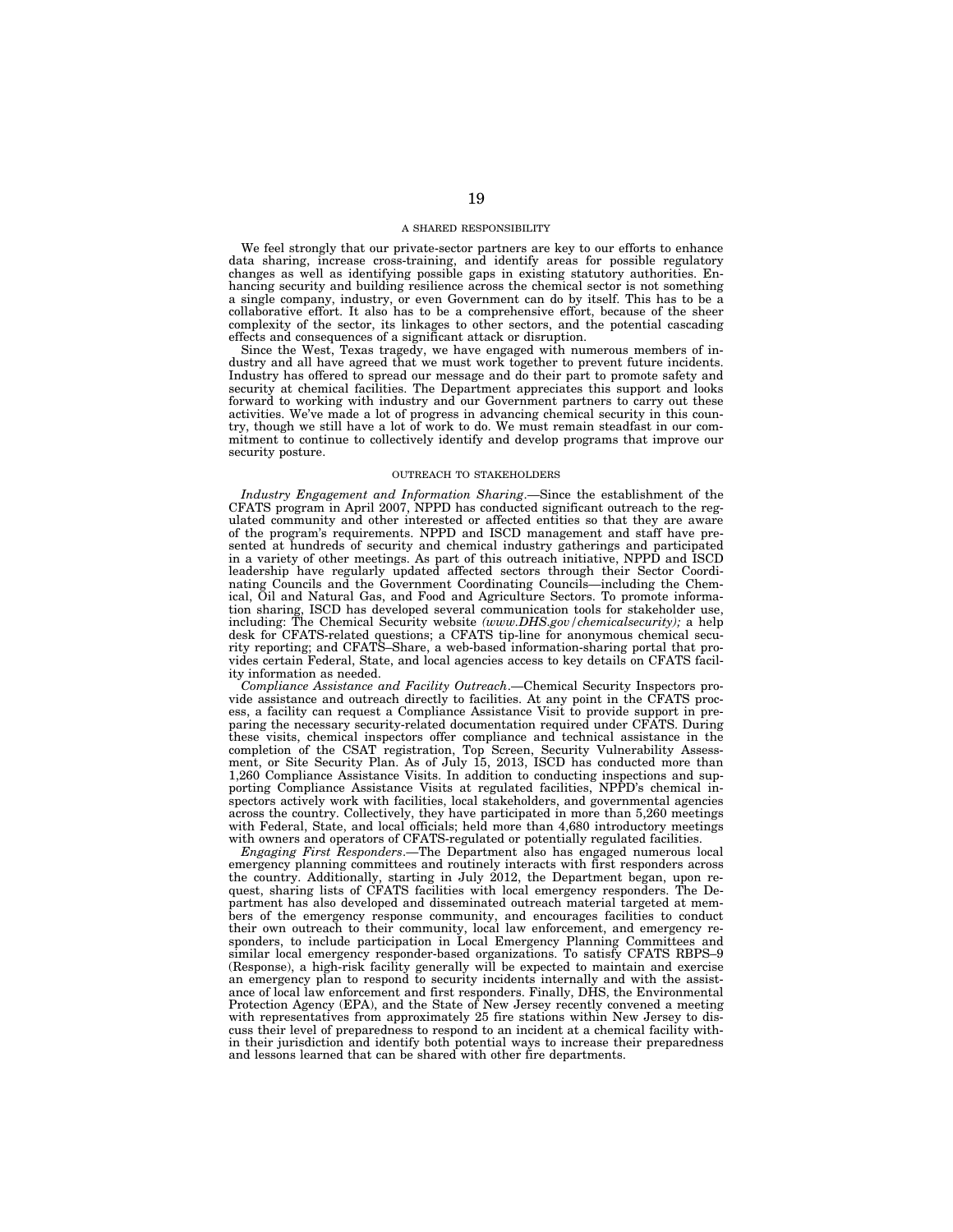# EARLY EFFORTS TO IDENTIFY NON-COMPLIANT FACILITIES

The first step in identifying potentially regulated facilities is through self-report-ing by members of the affected population. Under the CFATS, any facility that possesses a threshold level of one or more chemicals of interest established by the De-partment is required to submit a Top-Screen to DHS. Throughout the existence of CFATS, DHS has undertaken and continues to support extensive outreach and industry engagement to ensure that non-exempt facilities that possess threshold levels of chemicals of interest comply with their Top-Screen submission requirements. These activities have, in concert with the efforts of our industry stakeholders, accounted for the significant number of Top-Screens industry members have sub-mitted to date. The CFATS-regulated community, however, is expansive and dynamic, and, like many other regulators, the Department must be able to count on facilities that possess threshold levels of chemicals of interest to meet their reporting obligations under CFATS. DHS is committed to pursuing all reasonable measures to identify potentially non-compliant facilities, encouraging and assisting them

in coming into compliance, and, where appropriate, using the enforcement mechanisms available to DHS to bring any non-compliant facilities into compliance.<br>Since the inception of CFATS, DHS has undertaken efforts to identi summer of 2008, ISCD identified multiple approaches to identifying and contacting facilities that were potentially non-compliant for failure to submit a Top-Screen, in-<br>cluding:

- A pilot program with the State Homeland Security Advisors (HSAs) from New York and New Jersey to identify potentially non-compliant facilities within their respective States;
- respective States; Exchanges of data with the EPA in an attempt to identify facilities that, based on filings submitted pursuant to EPA regulations, likely should have submitted a Top-Screen but failed to do so; • An analysis—by industry segment/sector and chemical of interest—of the
- CFATS-regulated population to identify communities from which the Department would have expected a higher number of Top-Screen submissions, followed
- The creation of the CFATS–Share tool, through which State HSAs, appropriate DHS components, and other stakeholders have access to data on the CFATS-<br>regulated facilities within their jurisdictions:
- The development of a toll-free CFATS Tip Line through which individuals can anonymously submit information on potential security issues, to include facili-<br>ties that may have failed to submit a required Top-Screen;
- A regional pilot program through which Chemical Security Inspectors in one CFATS region reviewed data maintained in EPA's Computer Aided Management of Emergency Operations system and other sources to identify facilities with threshold levels of chemicals of interest who had not submitted Top-Screens.

These efforts resulted in the identification of a small number of chemical facilities that failed to submit a Top-Screen as required under CFATS. Several of these efforts were resource-intensive, however, and were not continued beyond the initial pilot efforts as the Division's resources were determined to be of greater use on other CFATS-related implementation actions. Others, such as the CFATS–Share tool and the CFATS Tip Line, are still in use.

## RE-FOCUSED EFFORTS TO IDENTIFY NON-COMPLIANT FACILITIES

Following the explosion at West, Texas, the Department, in coordination with other Federal agencies, has reinvigorated some of the efforts mentioned above and is exploring other potentially cost-effective means for identifying facilities that should have submitted a Top-Screen.

*Interagency Data Sharing*.—One effort involves the review of EPA data under the Risk Management Plan (RMP) program to identify facilities that, based on their EPA RMP submissions, appear likely to possess a threshold amount of one or more CFATS chemicals of interest but have not submitted a Top-Screen to DHS. To facilitate this effort, EPA and DHS both have provided updated lists of facilities (in EPA's case, the list of RMP facilities; in DHS' case, the list of facilities that have completed a CFATS Top-Screen) to Oak Ridge National Laboratory (ORNL), which developed a set of heuristics to rate possible matches based on several categories including facility name, address, latitude/longitude, EPA Identification Number, and facility owner/operator. The initial matching process was completed in June, and ORNL has provided DHS with lists of facilities that, based on their filings with one of the two entities, potentially should have submitted a filing to the other entity but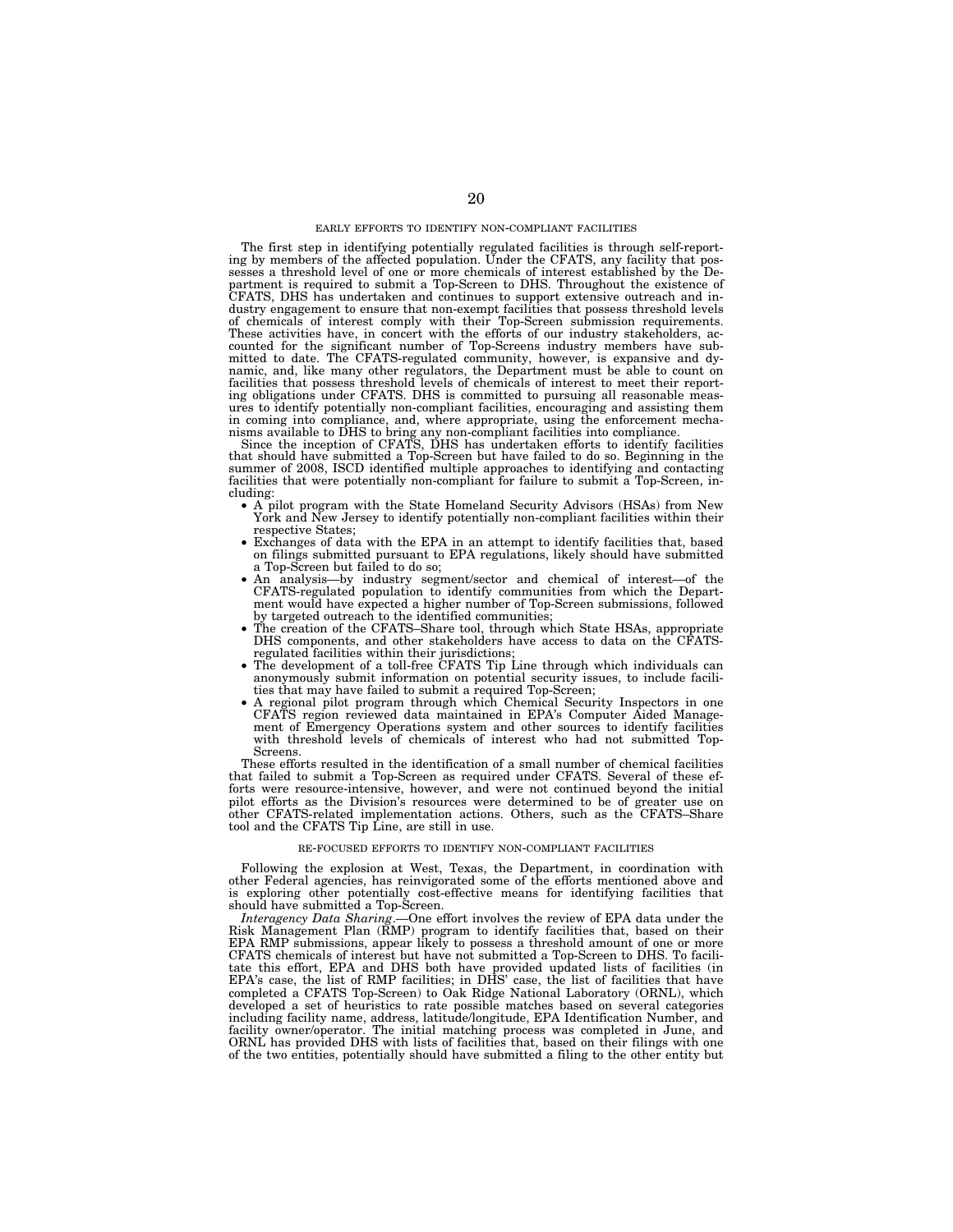appear to have failed to do so. ISCD reviewed the lists to attempt to identify and remove exempted facilities and thereafter contacted through written correspondence the non-exempt facilities identified through this effort to inform them about their potential obligation to submit a Top-Screen.

Even though ISCD previously had limited access to EPA data in late 2008 through a database with information from EPA regulations, differences between the DHS and EPA datasets and taxonomy made it difficult to cross-walk the data in an efficient manner. As a result of the Action Plan implementation, ISCD has realigned its organizational structure and created a branch dedicated to information technology operations. The Division is now in a much better position to utilize the information provided by EPA to successfully compare large quantities of data to identify potential matches and inconsistencies. Depending on the results of the ongoing crosswalk of EPA RMP data and CFATS data and available resources, a determination will be made on how often to repeat this effort. DHS is also looking at similar efforts involving the Department of Labor's Occupational Safety and Health Administration (OSHA) and data regarding Federal explosives licensees and permittees that has been shared by the Department of Justice's Bureau of Alcohol, Tobacco, Firearms, and Explosives (ATF) and facility data that has been shared by the State of Texas.

*Outreach to State and Local Officials and Chemical Industry*.—Most States have at least one State or local authority regulating various aspects of operations at chemical facilities, ranging from workplace safety to emergency planning to security. Given the myriad regimes and approaches that States employ in regulating chemical facilities, the Department primarily works through the State HSAs; the State, Local, Territorial, and Tribal Government Coordinating Council; and State and major urban area fusion centers to coordinate CFATS-related activities with States. Following the incident at West, Texas, we have also initiated steps aimed at increasing information-sharing efforts with various State and local partners, as well as increased outreach to the chemical industry and State and local first responders. ISCD has expanded efforts to reach State and local officials, including in-person meetings with State HSAs.

### CHEMICAL FACILITY SAFETY AND SECURITY IMPROVEMENT

Following the explosion in West, Texas, the administration has taken a number of steps to try to reduce the likelihood that incidents like this occur in the future. Federal agencies are exploring potential areas for improvement in existing chemical facility safety and security oversight and working to identify and implement steps to ensure that facilities such as West Fertilizer are identified and complying with their chemical safety and security regulatory responsibilities. We have already identified a number of potential activities, including:

- Improving operational coordination with State and local partners;<br>• Enhancing Federal coordination:
- Enhancing Federal coordination;
- Enhancing information collection and sharing;
- Policy, regulation, and standards modernization;
- Identification of best practices.

These coordinated efforts will help ensure that the Federal Government most effectively uses the collective resources available to us for managing chemical risk. These activities complement many of the individual efforts being taken within the Department, and other Federal departments and agencies, following the tragic events in West, Texas. Should the effort result in proposals for legislative action, we will look forward to working with you to achieve those recommendations. This issue area is a priority for the administration, and will continue to be in the future as we focus on building on steps already underway to mitigate risks.

### AMMONIUM NITRATE SECURITY PROGRAM

In addition to carrying out the CFATS program, ISCD also is working to implement the Ammonium Nitrate Security Program. The Department is continuing to adjudicate comments received on the Ammonium Nitrate Security Program Notice of Proposed Rulemaking issued in August 2011 and is developing a final rule. The authorizing statute provides the Department with the authority to require individuals engaging in the purchase, sale, or transfer of ammonium nitrate to register with the Department and submit to vetting against the Terrorist Screening Database, and requires facilities transferring or selling ammonium nitrate to maintain records on such sales and transfers and report any identified thefts or losses of ammonium nitrate to appropriate authorities.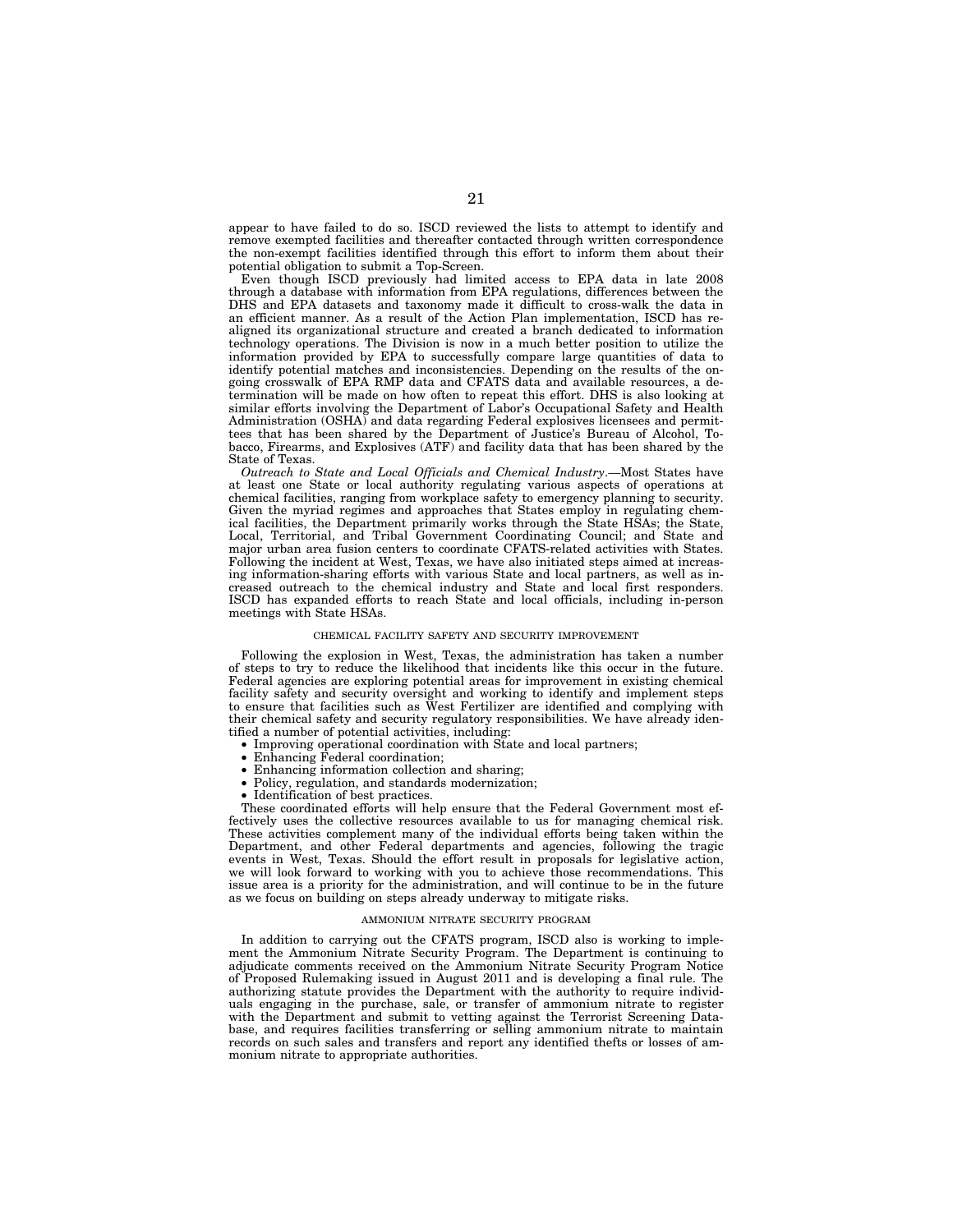# FUNDING REDUCTIONS

The Department is reevaluating the methods and resources dedicated towards encouraging facility self-reporting and identifying facilities that, intentionally or unintentionally, fail to comply with their Top-Screen reporting requirements. However, the expanded efforts noted above must be conducted using current resources while ISCD continues its progress towards security plan inspections and approvals. The House Appropriations Committee has proposed a reduction in funding to ISCD for fiscal year 2014. With this proposed reduction, the Division's capability to implement and enforce the CFATS regulations, which include activities to identify noncompliant facilities, would be adversely impacted. The Department asks for the subcommittee's continuing support in providing adequate resources to successfully carry out this essential mission.

# **CONCLUSION**

The Department has turned a corner on the CFATS program. We are moving forward strategically to address the challenges before us. As we implement CFATS, we will continue to work with stakeholders to get the job done of preventing terrorists from exploiting chemicals or chemical facilities. I firmly believe that CFATS is making the Nation more secure by reducing the risks associated with our Nation's chemical infrastructure and we are—along with our stakeholders—committed to its success.

Mr. MEEHAN. Thank you, Mr. Wulf.

The Chairman now recognizes Mr. Caldwell for his testimony.

# **STATEMENT OF STEPHEN L. CALDWELL, DIRECTOR, HOME-LAND SECURITY AND JUSTICE, U.S. GOVERNMENT AC-COUNTABILITY OFFICE**

Mr. CALDWELL. Chairman Meehan, thank you. It is good to see you again today. Ms. Clarke, and also to Mr. Thompson and Mr. McCaul, who were here earlier, thank you for inviting GAO here today to talk about chemical security and, particularly, the issue of the outliers such as in West, Texas. I would like to also express my sympathies to the community in West, Texas for the disaster. My written testimony summarizes some of the earlier work we had done on CFATS. I now also try to focus on some of the issues that came out related to the issue specifically related to outliers.

Since we issued our 2013 report on April 5, just one week before the explosion in West, Texas, we have continued to monitor the situation, including some discussions with DHS about some of the steps they are taking, some of which Mr. Wulf has already outlined. But let me briefly summarize our April report, and then describe some of those key points related to the outliers. Regarding risk assessments by both DHS and GAO—have well-established criteria for risk assessments. Some aspects of those were not followed closely in developing the CFATS program.

This has already been mentioned. Maybe one of the key examples there is that vulnerability aspect of risk assessment is not applied until later in the process. In terms of the security plan reviews, we found that DHS had a cumbersome process and a backlog of unapproved plans. As mentioned, they have now streamlined that process to do this. But I think it will still take several years to finish those inspections on the facilities that have been tiered so far.

Regarding outreach to industry, we found that the CFATS program had increased its efforts for such outreach. Much of that outreach was focused on the major National trade associations, which will generally represent the larger chemical facilities. Nevertheless, the CFATS program could be more systematic in monitoring the ef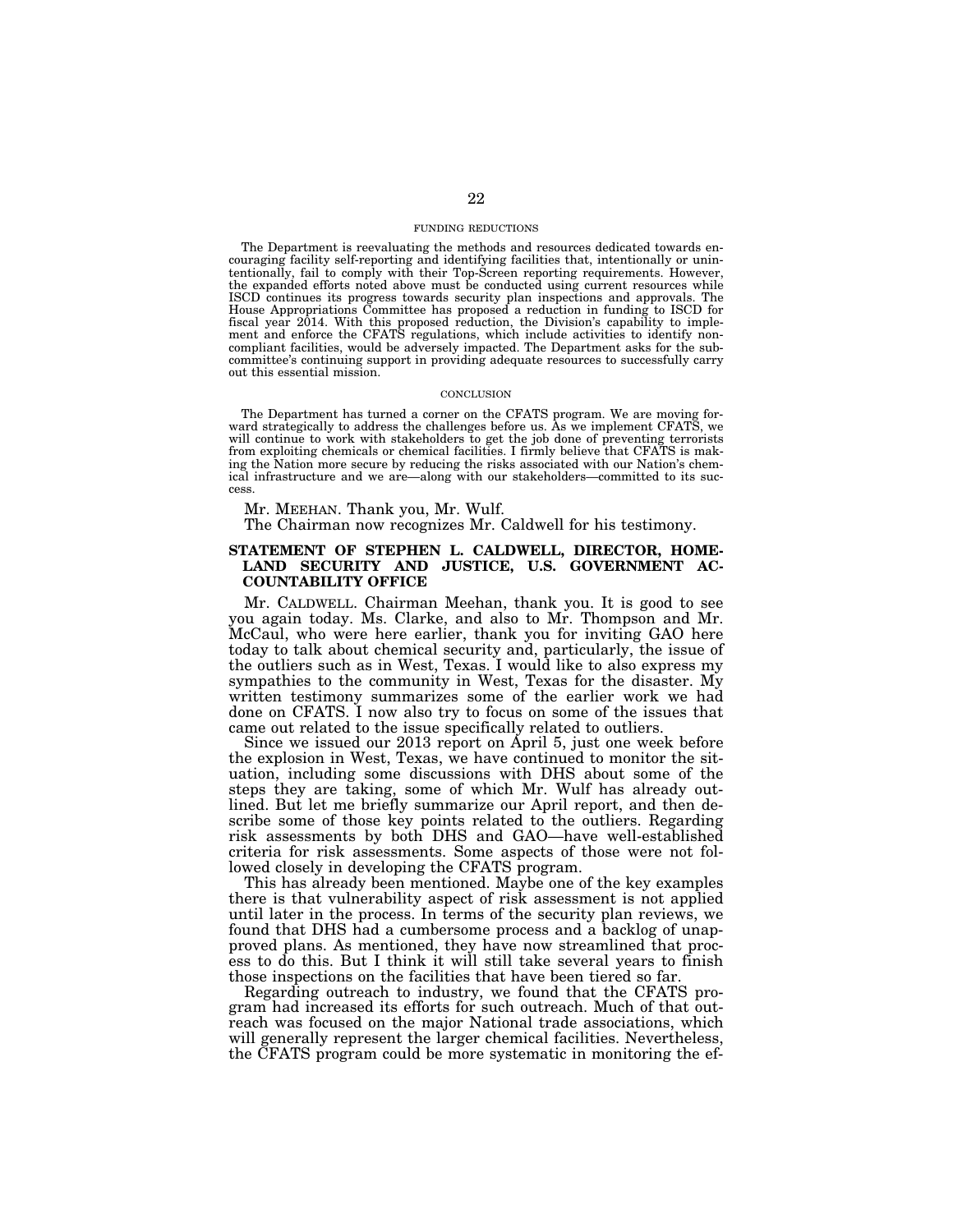fectiveness of some of that outreach. Now I would like to make three points based on the experience we had reviewing CFATS that may be contributed to the existence of the outlier issue that we are discussing here today.

I think my first point is that the CFATS regulatory regime in general is based on self-reporting. Facilities start that process by reporting their chemical holdings, reporting these to DHS for the risk assessment, and that is how it starts with the Top Screen assessment. For facilities such as one of these outliers does not report, basically nothing happens. Also related to the self-reporting, it is not until well along in the process—which could be months or even years—before DHS would actually inspect the facility to verify the information that has been reported to it.

To the extent that DHS prioritizes inspections for the highestrisk sites, these are not likely to be the kind of facilities such as those in West, Texas. The second point I would like to make is that the reliance on self-reporting that I just mentioned makes the outreach process even more important. So the explosion in West, Texas indicates a need for outreach to maybe the smaller associations to get to those smaller facilities and maybe even some direct outreach to such facilities. The explosion may also indicate a need for more coordination between DHS and other Federal agencies, as has been discussed here, to maybe help those other agencies; particularly some of the State or local agencies that may have information on some of these outlier facilities that are off the grid, at least in terms of CFATS' visibility.

My third point is that the initial risk assessment done by DHS to categorize the facilities into risk tiers is based very heavily on consequences, and very specifically on the number of casualties, which would tend to favor the more urban population-dense areas. So it is quite feasible that even if a facility, the facility in West, Texas did report its chemical holdings, and that if those quantities exceeded CFATS' reporting thresholds, that DHS would not necessarily have categorized it as a high-risk facility. Thus it would not have had to go through the process to develop a vulnerability assessment and security plan.

So in closing, certainly late-breaking news such as Mr. Wulf's update on today's new Executive Order, certainly provide positive steps toward improved Federal coordination and maybe expanded identification of outlier facilities. But I will be happy to respond to any questions now.

Thank you.

[The prepared statement of Mr. Caldwell follows:]

# PREPARED STATEMENT OF STEPHEN L. CALDWELL

### AUGUST 1, 2013

## GAO HIGHLIGHTS

Highlights of GAO–13–801T, a testimony before the Subcommittee on Cybersecurity, Infrastructure Protection, and Security Technologies, Committee on Homeland Security, House of Representatives.

## *Why GAO Did This Study*

Facilities that produce, store, or use hazardous chemicals could be of interest to terrorists intent on using toxic chemicals to inflict mass casualties in the United States. As required by statute, DHS issued regulations that establish standards for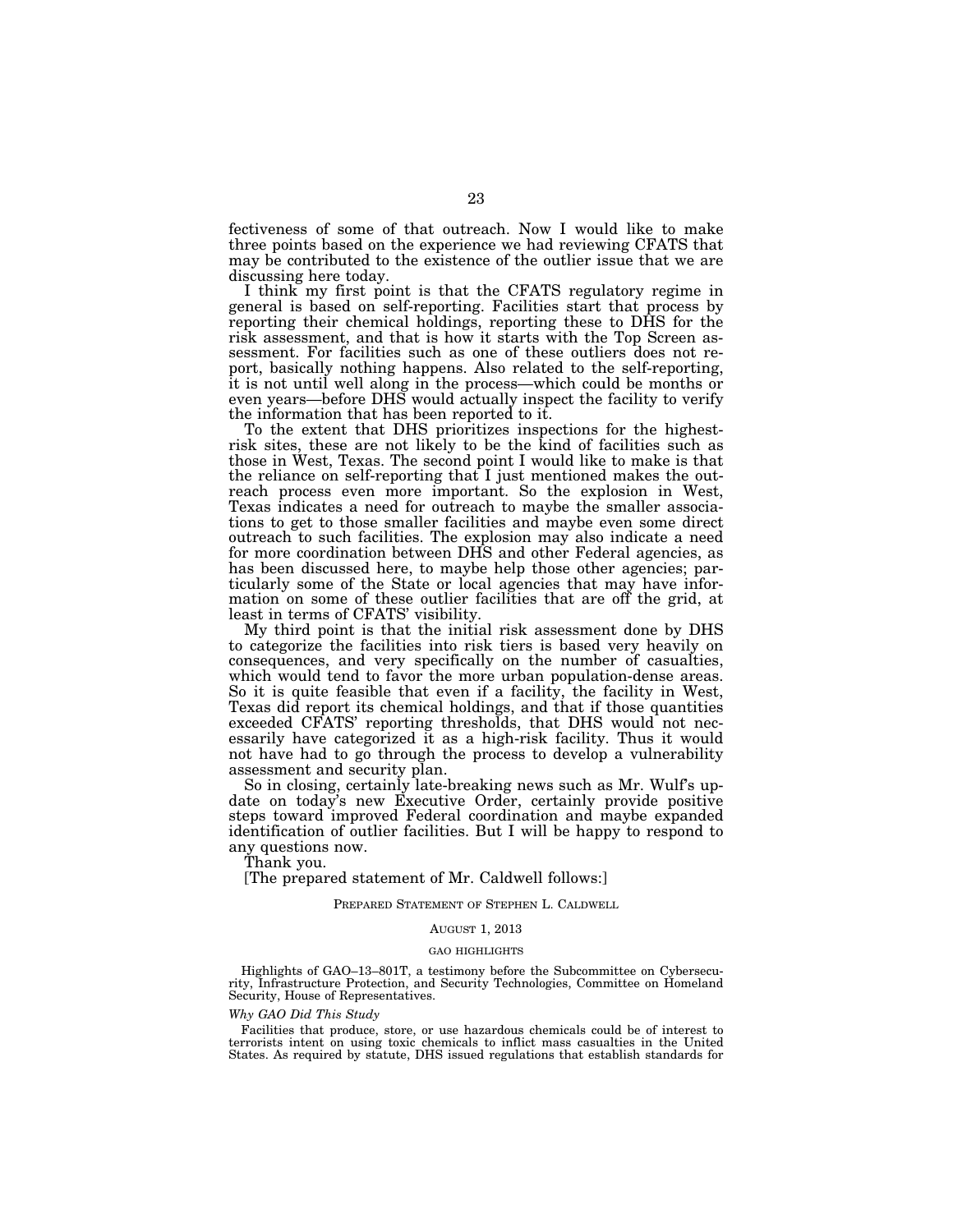the security of high-risk chemical facilities. DHS established the CFATS program to assess the risk posed by these facilities and inspect them to ensure compliance with DHS standards. ISCD, which manages the program, places high-risk facilities in risk-based tiers and is to conduct inspections after it approves facility security plans. This statement summarizes the results of GAO's April 2013 report on the extent to which DHS: (1) Assigned chemical facilities to tiers and assessed its approach for doing so, (2) revised its process to review facility security plans, and (3) communicated and worked with owners and operators to improve security. GAO reviewed DHS reports and plans on risk assessments, security plan reviews, and facility outreach and interviewed DHS officials. GAO also received input from 11 trade associations representing chemical facilities, about ISCD outreach. The results of this input are not generalizable but provide insights.

## *What GAO Recommends*

In its April 2013 report, GAO recommended that DHS enhance its risk assessment approach to incorporate all elements of risk, conduct a peer review after doing so, and explore opportunities to gather systematic feedback on facility outreach. DHS concurred with the recommendations and has actions underway to address them.

## CRITICAL INFRASTRUCTURE PROTECTION.—DHS NEEDS TO IMPROVE ITS RISK ASSESSMENTS AND OUTREACH FOR CHEMICAL FACILITIES

### *What GAO Found*

In April 2013, GAO reported that, since 2007, the Department of Homeland Security's (DHS) Infrastructure Security Compliance Division (ISCD) assigned about 3,500 high-risk chemical facilities to risk-based tiers under its Chemical Facility Anti-Terrorism Standards (CFATS) program, but it has not fully assessed its approach for doing so. The approach ISCD used to assess risk and make decisions to place facilities in final tiers does not consider all of the elements of consequence, threat, and vulnerability associated with a terrorist attack involving certain chemicals. For example, the risk assessment approach is based primarily on consequences arising from human casualties, but does not consider economic consequences, as called for by the National Infrastructure Protection Plan (NIPP) and the CFATS regulation, nor does it consider vulnerability, consistent with the NIPP. ISCD had taken some actions to examine how its risk assessment approach could be enhanced, including commissioning a panel of experts to assess the current approach and recommend improvements. In April 2013, GAO reported that ISCD needed to incorporate the results of these efforts to help ensure that the revised assessment approach includes all elements of risk. After ISCD has incorporated all elements of risk into its approach, an independent peer review would provide better assurance that ISCD can appropriately identify and tier chemical facilities, better inform CFATS planning and resource decisions, and provide the greatest return on investment consistent with the NIPP.

GAO also reported that DHS's ISCD has revised its process for reviewing facilities' site security plans—which are to be approved before ISCD performs compliance inspections. The past process was considered by ISCD to be difficult to implement and caused bottlenecks in approving plans. ISCD viewed its revised process to be an improvement because, among other things, teams of experts reviewed parts of the plans simultaneously rather than sequentially, as occurred in the past. ISCD intends to measure the time it takes to complete reviews, but will not be able to do so until the process matures. GAO estimated that it could take another 7 to 9 years before ISCD is able to complete reviews on the approximately 3,120 plans in its queue at the time of GAO's review. Thus, the CFATS regulatory regime, including compliance inspections, would likely be implemented in 8 to 10 years. ISCD officials said that they are exploring ways to expedite the process such as streamlining inspection requirements.

Furthermore, GAO reported that DHS's ISCD has also taken various actions to work with owners and operators, including increasing the number of visits to facilities to discuss enhancing security plans, but trade associations that responded to GAO's query had mixed views on the effectiveness of ISCD's outreach. ISCD solicits informal feedback from facility owners and operators on its efforts to communicate and work with them, but it does not have an approach for obtaining systematic feedback on its outreach activities. GAO found that ISCD's on-going efforts to develop a strategic communication plan may provide opportunities to explore how ISCD can obtain systematic feedback on these activities. A systematic approach for gathering feedback and measuring the results of its outreach efforts could help ISCD focus greater attention on targeting potential problems and areas needing improvement.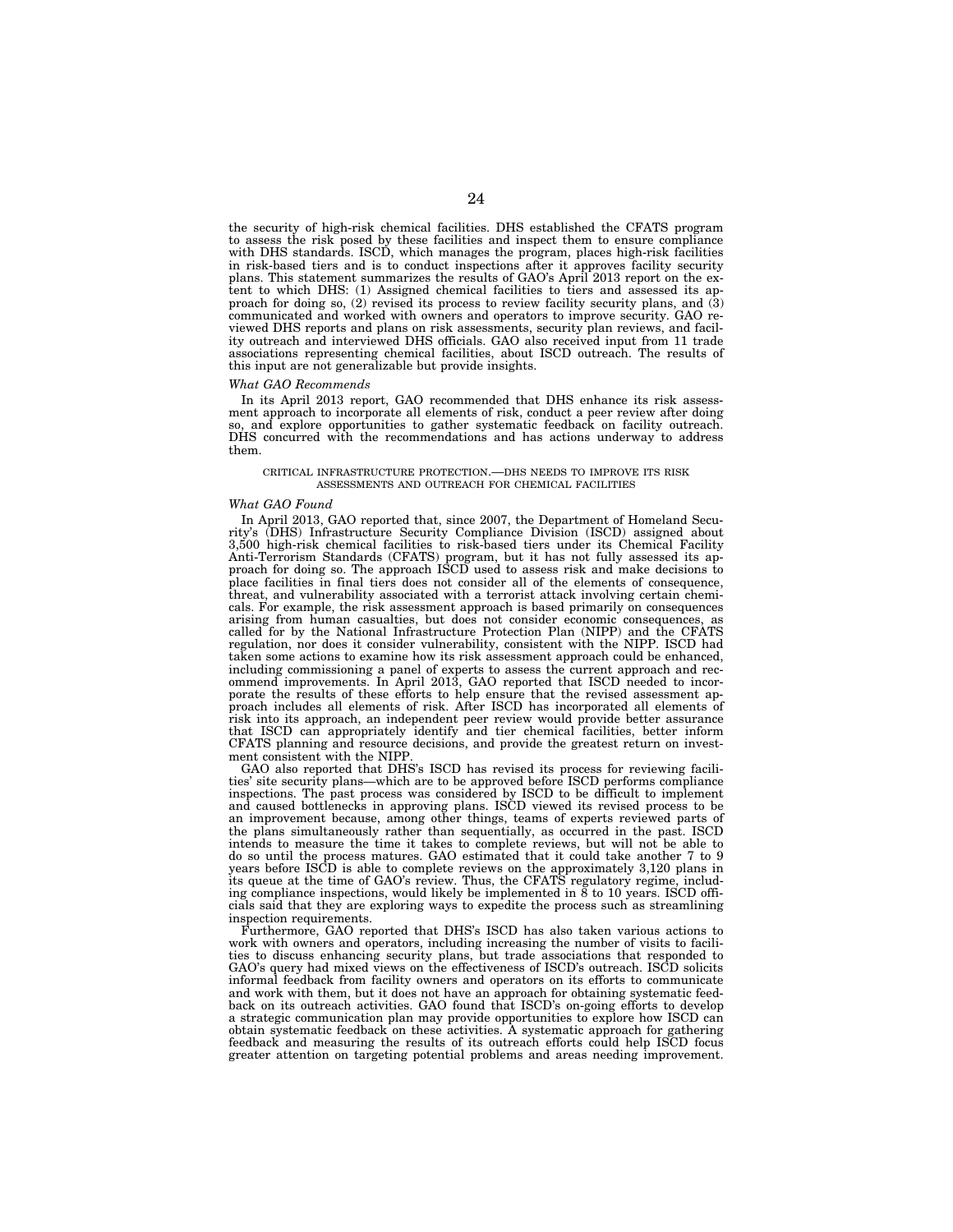Chairman Meehan, Ranking Member Clarke, and Members of the subcommittee: I am pleased to be here today to discuss the findings from our April 2013 report on the Department of Homeland Security's (DHS) efforts to address the various challenges in implementing and managing the Chemical Facility Anti-Terrorism Standards (CFATS) program.1 Chemicals held at facilities that use or store hazardous chemicals could be used to cause harm to surrounding populations during terrorist attacks, and could be stolen and used as chemical weapons, such as improvised explosive devices, or as the ingredients for making chemical weapons. Earlier this year, ammonium nitrate—one of the chemicals covered by the CFATS program—detonated during a fire at a fertilizer storage and distribution facility in West, Texas. The preliminary findings of an investigation by the U.S. Chemical Safety Board (CSB) showed that the explosion killed at least 14 people and injured more than 200 others, severely damaged or destroyed nearly 200 homes, 3 nearby schools, a nursing home, and an apartment complex.2 According to CSB, the fire at the facility detonated about 30 tons of ammonium nitrate. As of July 2013, the cause of the fire had not been determined. This event serves as a tragic reminder of the extent to which chemicals covered by the CFATS program can pose a risk to surrounding populations.

The DHS appropriations act for fiscal year 2007<sup>3</sup> required DHS to issue regulations to establish risk-based performance standards for securing high-risk chemical facilities, among other things.<sup>4</sup> In 2007, DHS established the CFATS program to assess the risk posed by chemical facilities; place high-risk facilities in one of four risk-based tiers; require high-risk facilities to develop security plans; review these plans; and inspect the facilities to ensure compliance with regulatory requirements. DHS's National Protection and Programs Directorate (NPPD) is responsible for the CFATS program. Within NPPD, the Infrastructure Security Compliance Division (ISCD), a division of the Office of Infrastructure Protection (IP), manages the program.

In 2011, a leaked internal memorandum prompted some Members of Congress and chemical facility owners and operators to become concerned about ISCD's ability to implement and manage a regulatory regime under the CFATS program. This memorandum, prepared by the then-ISCD Director, raised concerns about the management of the program. The memorandum cited an array of challenges that ISCD had experienced implementing the CFATS program, including an inability to hire staff with the needed skills, an overly complicated security plan review process, and a compliance inspection process that had yet to be developed.

My testimony today summarizes the results of our April 2013 work on ISCD's efforts to address key mission issues that could affect the success of the program. Specifically, my testimony will address the extent to which DHS: (1) Assigned chemical facilities to risk-based tiers and assessed its approach for doing so, (2) revised the process used to review security plans, and (3) communicated and worked with facilities to help improve security. To conduct our work, we reviewed ISCD documents and data on tiered facilities and the approach used to determine a facility's risk; assessed ISCD's process for reviewing security plans and data on the number of plans reviewed, authorized, and approved from program inception through December 2012; and reviewed information on ISCD outreach activities. We also obtained the views of officials representing 11 trade associations with members regulated by CFATS on DHS efforts to work with facility owners and operators.5 The information

plants, regulatory agencies, industry organizations, and labor groups.<br>
<sup>3</sup> Pub. L. No. 109–295, § 550, 120 Stat. 1355, 1388 (2006).<br>
<sup>4</sup> According to DHS, a high-risk chemical facility is one that, in the discretion of t

as those with which DHS works on a regular basis on chemical security matters. According to the NIPP, working with these trade associations presents a more manageable number of contact Continued

<sup>1</sup>GAO, *Critical Infrastructure Protection: DHS Efforts to Assess Chemical Security Risk and Gather Feedback on Facility Outreach Can Be Strengthened,* GAO–13–353 (Washington, DC:

April 5, 2013).<br><sup>2</sup> Rafael Moure-Eraso, Chairperson, U.S. Chemical Safety Board, testimony before the Senate<br>Committee on Environment and Public Works, 113th Congress 1st Sess., June 27, 2013. The<br>CSB is an independent Fed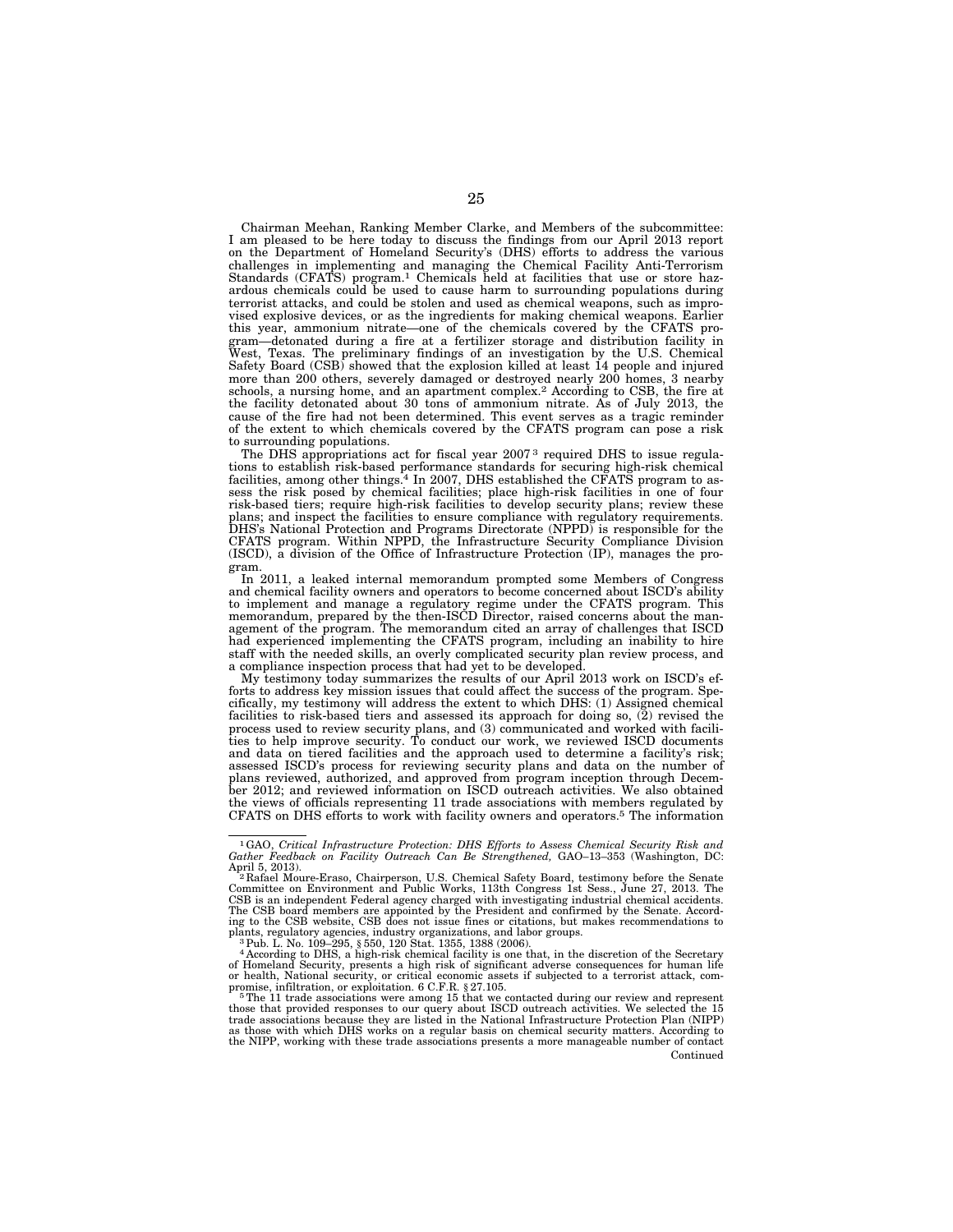we obtained from association officials is not generalizable to the universe of chemical facilities covered by CFATS; however, it provides insights into DHS efforts to perform outreach and seek feedback on the implementation of the CFATS rule. We conducted this performance audit from October 2012 through April 2013 in accordance with generally accepted Government auditing standards. Those standards require that we plan and perform the audit to obtain sufficient, appropriate evidence to provide a reasonable basis for our findings and conclusions based on our audit objectives. We believe that the evidence obtained provides a reasonable basis for our findings and conclusions based on our audit objectives. More detailed information on the scope and methodology of our published report can be found therein.

## **BACKGROUND**

Section 550 of the DHS Appropriations Act for fiscal year 2007<sup>6</sup> requires DHS to issue regulations establishing risk-based performance standards for the security of facilities that the Secretary determines to present high levels of security risk, among other things.<sup>7</sup> The CFATS rule was published in April 2007,<sup>8</sup> and appendix A to the rule, published in November 2007, listed 322 chemicals of interest and the screening threshold quantities for each.<sup>9</sup> ISCD has direct responsibility for implementing DHS's CFATS rule, including assessing potential risks and identifying high-risk chemical facilities, promoting effective security planning, and ensuring that high-risk facilities meet applicable standards through site security plans approved by DHS. From fiscal years 2007 through 2012, DHS dedicated about \$442 million to the CFATS program. Appendix I describe the process for administering the CFATS program, as outlined in the rule.

ISCD uses a risk assessment approach to develop risk scores to assign chemical facilities to one of four final tiers. Facilities placed in one of these tiers (Tier 1, 2, 3, or 4) are considered to be high-risk, with Tier 1 facilities considered to be the highest risk. According to an ISCD document that describes how ISCD develops its CFATS risk score, the risk score is intended to be derived from estimates of consequence (the adverse effects of a successful attack), threat (the likelihood of an attack), and vulnerability (the likelihood of a successful attack, given an attempt). ISCD's risk assessment approach is composed of three models, each based on a particular security issue: (1) Release, (2) theft or diversion, and (3) sabotage, depending on the type of risk associated with the 322 chemicals.10 Once ISCD estimates a risk score based on these models, it assigns the facility to a final tier.

# ISCD HAS ASSIGNED THOUSANDS OF FACILITIES TO TIERS, BUT ISCD'S APPROACH TO RISK ASSESSMENT DID NOT REFLECT ALL ELEMENTS OF RISK

## *ISCD Has Tiered Thousands of High-Risk Facilities*

In July 2007, ISCD began reviewing information submitted by the owners and operators of approximately 40,000 facilities. By January 2013, ISCD had designated about 4,400 of the 40,000 facilities as high-risk and thereby covered by the CFATS rule.11 ISCD had assigned about 3,500 of those facilities to a final tier, of which

points through which DHS can coordinate activities with a large number of the asset owners

and operators in the chemical sector. 6Pub. L. No. 109–295, § 550, 120 Stat. 1355, 1388 (2006). 7The CFATS rule establishes 18 risk-based performance standards that identify the areas for which a facility's security posture are to be examined, such as perimeter security, access control, and cybersecurity. To meet these standards, facilities are free to choose whatever security pro-grams or processes they deem appropriate so long as DHS determines that the facilities achieve

the requisite level of performance in each applicable standard.<br><sup>8</sup>72 Fed. Reg. 17,688 (Apr. 9, 2007) (codified at 6 C.F.R. pt. 27).<br><sup>972</sup> Fed. Reg. 65,396 (Nov. 20, 2007). According to DHS, CFATS not only covers facilitie their daily operations. This can include food-manufacturing facilities that use chemicals of interest in the manufacturing process, universities that use chemicals to do experiments, or ware-<br>houses that store ammonium nitrate, among others.

houses that store ammonium nitrate, among others.<br><sup>10</sup> For release, the model assumes that a terrorist will release the chemical of interest at the facility and then estimates the risk to the surrounding population. For th herself and then estimates the risk of a terrorist attack using the chemical of interest in a way that causes the most harm at an unspecified off-site location. For sabotage, the model assumes that a terrorist will remove the chemical of interest from the facility and mix it with water, creating a toxic release at an unspecified off-site location, and then estimates the risk to a me-

<sup>&</sup>lt;sup>11</sup> According to ISCD officials, approximately 35,600 facilities were not considered high-risk because after preliminary evaluation, DHS concluded that they were considered not to be high-enough risk to be covered by the program; thus they were no longer covered by the rule.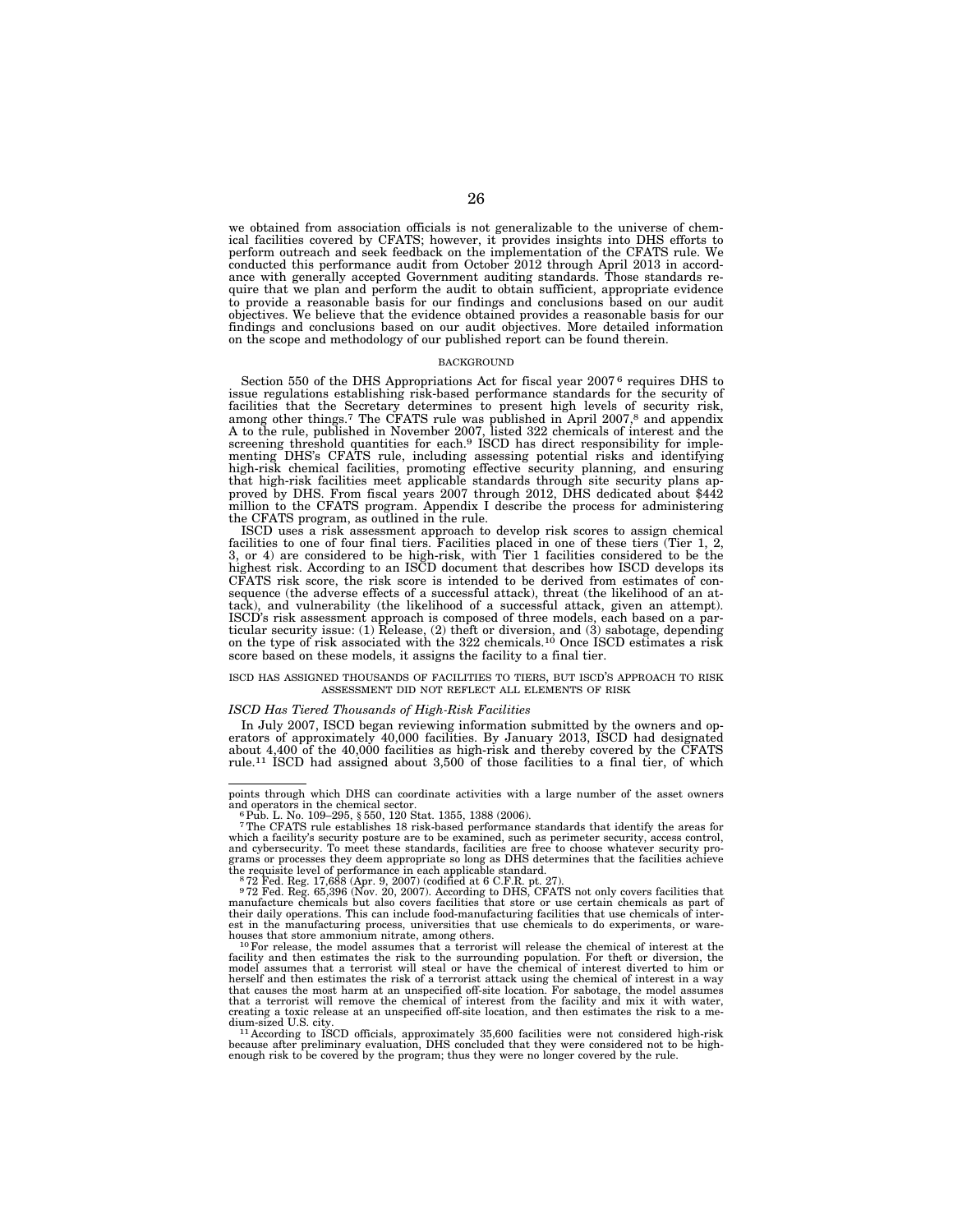about 90 percent were tiered because of the risk of theft or diversion. The remaining 10 percent were tiered because of the risk of release or the risk of sabotage.<sup>1</sup>

# *ISCD's Risk Assessment Approach Did Not Consider All Elements of Risk*

In April, 2013, we reported that the tiering approach ISCD uses to assess risk and assign facilities to final tiers did not consider all of the elements of risk associated with a terrorist attack involving certain chemicals. According to the National Infrastructure Protection Plan (NIPP), which, among other things, establishes the framework for managing risk among the Nation's critical function of three components—consequence, threat, and vulnerability—and a risk assessment approach must assess each component for every defined risk scenario. Furthermore, the CFATS rule calls for ISCD to review consequence, threat, and vulnerability information in determining a facility's final tier. However, ISCD's risk assessment approach did not fully consider all of the core criteria or components of a risk assessment, as specified by the NIPP, nor did it comport with parts of the

- *Consequence*.—The NIPP states that at a minimum, consequences should focus on the two most fundamental components—human consequences and the most relevant direct economic consequences. The CFATS rule states that chemical facilities covered by the rule are those that present a high risk of significant adverse consequences for human life or health, or critical economic assets, among other things, if subjected to terrorist attack, compromise, infiltration, or exploitation.13 Our report showed that ISCD's risk assessment approach was limited to focusing on one component of consequences—human casualties associated with a terrorist attack involving a chemical of interest—and did not consider consequences associated with economic criticality. ISCD officials said that the economic consequences part of their risk-tiering approach will require additional work before it is ready to be introduced. In September 2012, ISCD officials said they engaged Sandia National Laboratories to examine how ISCD could gather needed information and determine the risk associated with economic impact, but this effort is in its early stages.
- *Threat*.—ISCD's risk assessment approach was not consistent with the NIPP because it did not consider threat for the majority of regulated facilities. According to the NIPP, risk assessments should estimate threat as the likelihood that the adversary would attempt a given attack method against the target. The CFATS rule requires that, as part of assessing site vulnerability, facilities conduct a threat assessment, which is to include a description of the internal, external, and internally-assisted threats facing the facility and that ISCD review the site vulnerability assessment as part of the final determination of a facility's tier.14 Our report showed that: (1) ISCD was inconsistent in how it assessed threat using the different models because while it considers threat for the 10 percent of facilities tiered because of the risk of release or sabotage, it did not consider threat for the approximately 90 percent of facilities tiered because of the risk of theft or diversion, and (2) ISCD did not use current threat data for the 10 percent of facilities tiered because of the risk of release or sabotage. ISCD officials said that they were considering reexamining their approach and exploring how they could use more current threat data for the 10 percent of facilities tiered because of the risk of release or sabotage.
- *Vulnerability*.—ISCD's approach was also not consistent with the NIPP because it did not consider vulnerability when developing risk scores. According to the NIPP, risk assessments should identify vulnerabilities, describe all protective measures, and estimate the likelihood of an adversary's success for each attack scenario. Similar to the NIPP, the CFATS rule calls for ISCD to review facili-<br>ties' security vulnerability assessments as part of its tiering process.<sup>15</sup> This assessment is to include the identification of potential security vulnerabilities and the identification of existing countermeasures and their level of effectiveness in both reducing identified vulnerabilities and meeting the aforementioned riskbased performance standards. We reported that the security vulnerability assessment contains numerous questions aimed at assessing vulnerability and security measures in place but the information was not used to assign facilities to risk-based tiers. ISCD officials said they do not use the information because it is ''self-reported'' by facilities and they have observed that it tends to over-

<sup>12</sup> According to ISCD officials, depending on the chemicals on-site, a facility can be final-tiered for more than one security issue.<br>for more than one security issue.<br> $^{13}$  6 C.F.R. §§ 27.215, .220.<br> $^{15}$  6 C.F.R. § 27.220.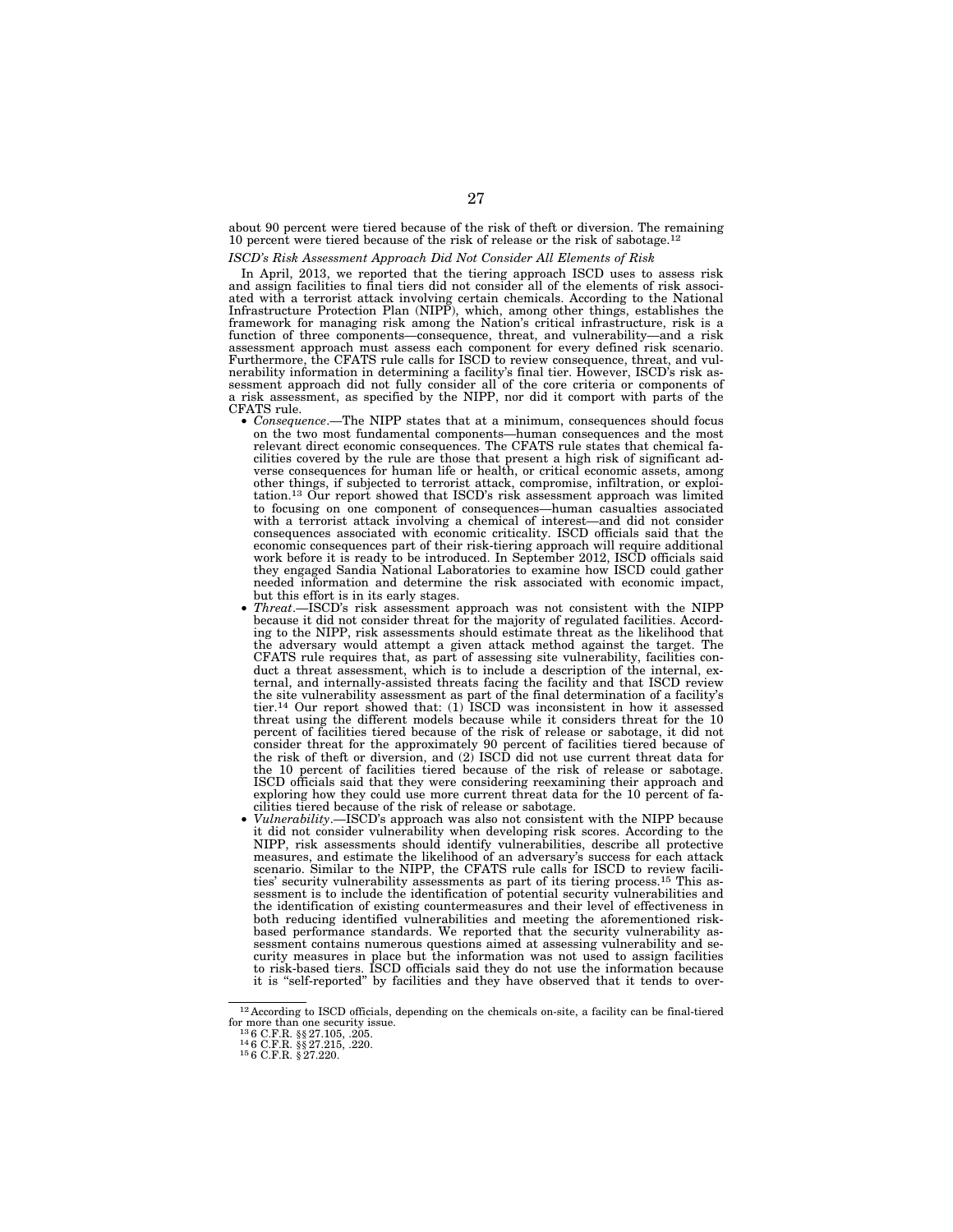state or understate vulnerability. Thus, ISCD's risk assessment approach treats every facility as equally vulnerable to a terrorist attack regardless of location and on-site security. ISCD officials told us that they consider facility vulnerability during the latter stages of the CFATS regulatory process, particularly with regard to the development and approval of the facility site security plan.

# *ISCD Had Begun to Take Actions to Examine How Its Approach Can Be Enhanced*

In April 2013, we reported that ISCD had begun to take some actions to examine how its risk assessment approach can be enhanced. For example, ISCD had commissioned a panel of subject matter experts to examine the strengths and weaknesses of its risk assessment approach. We stated that ISCD appeared to be moving in the right direction, but would need to incorporate the various results of these efforts to help it ensure that the revised risk assessment approach includes all of the elements of risk. We further stated that once ISCD develops a more complete approach for assessing risk, it would then be better-positioned to commission an independent peer review. In other past work, we have found that peer reviews are a best practice<br>in risk management <sup>16</sup> and that independent expert review panels can provide objective reviews of complex issues.17 As we previously stated in these reports, independent peer reviews cannot ensure the success of a risk assessment approach, but they can increase the probability of success by improving the technical quality of projects and the credibility of the decision-making process.<sup>18</sup> In our April 2013 report, we recommended that DHS enhance its risk assessment approach to incorporate all elements of risk, and conduct a peer review after doing so. DHS concurred with our recommendations and stated that it had efforts under way to address them.

# ISCD HAD REVISED ITS SECURITY PLAN REVIEW PROCESS, BUT PLAN APPROVALS COULD TAKE YEARS

## *ISCD Revised Its Security Plan Review Process Because of ISCD Managers' Concerns, and Plans to Measure Related Improvements Moving Forward*

In April 2013 we reported that ISCD had made various revisions to its security plan review process to address concerns expressed by ISCD managers about slow review times. Under the CFATS rule, once a facility is assigned a final tier, it is to submit a site security plan to describe security measures to be taken and how it plans to address applicable risk-based performance standards.19 In November 2011, ISCD acknowledged that the security plan review process it was using was overly complicated and created bottlenecks and officials stated that revising the process was a top program priority.20 Shortly thereafter, ISCD developed an interim review process. ISCD officials subsequently told us that the interim process was unsustainable, labor-intensive, and time-consuming because individual reviewers were sequentially looking at pieces of thousands of plans that funneled to one quality reviewer.<sup>21</sup> In July 2012, ISCD began using a newly-revised process, which en-

<sup>&</sup>lt;sup>16</sup> See GAO, Coast Guard: Security Risk Model Meets DHS Criteria, but More Training Could Enhance Its Use for Managing Programs and Operations, GAO-12-14 (Washington, DC: Nov. 17, 2011). Peer reviews can identify areas fo

tices.<br><sup>17</sup> See GAO, Aviation Security: Efforts to Validate TSA's Passenger Screening Behavior Detec-<br>tion Program Underway, but Opportunities Exist to Strengthen Validation and Address Oper-

<sup>&</sup>lt;sup>18</sup> See GAO, *Coast Guard: Security Risk Model Meets DHS Criteria, but More Training Could Enhance Its Use for Managing Programs and Operations,* GAO–12–14 (Washington, DC: November 17, 2011) and GAO, *Homeland Security: Summary of Challenges Faced in Targeting Ocean-*<br>going Cargo Containers for Inspection, GAO-04-557T (Washington, DC: Mar. 31, 2004).<br><sup>19</sup>6 C.F.R. § 27.210(a)(3), .225.<br><sup>20</sup> The s

are neither mandatory nor necessarily the ''preferred solution'' for complying with the risk-based performance standards. Rather, according to DHS, they are examples of measures and practices that a facility may choose to consider as part of its overall strategy to address the standards. High-risk facility owners and operators have the ability to choose and implement other measures to meet the risk-based performance standards based on circumstances, security issues and risks, and other factors, so long as DHS determines that the suite of measures implemented

achieves the levels of performance established by the standards.  $21$  Using the interim review process, ISCD officials estimated that they authorized about 60 security plans and notified the facilities that inspectors would schedule visits to determine if the security measures described in the plan were in place.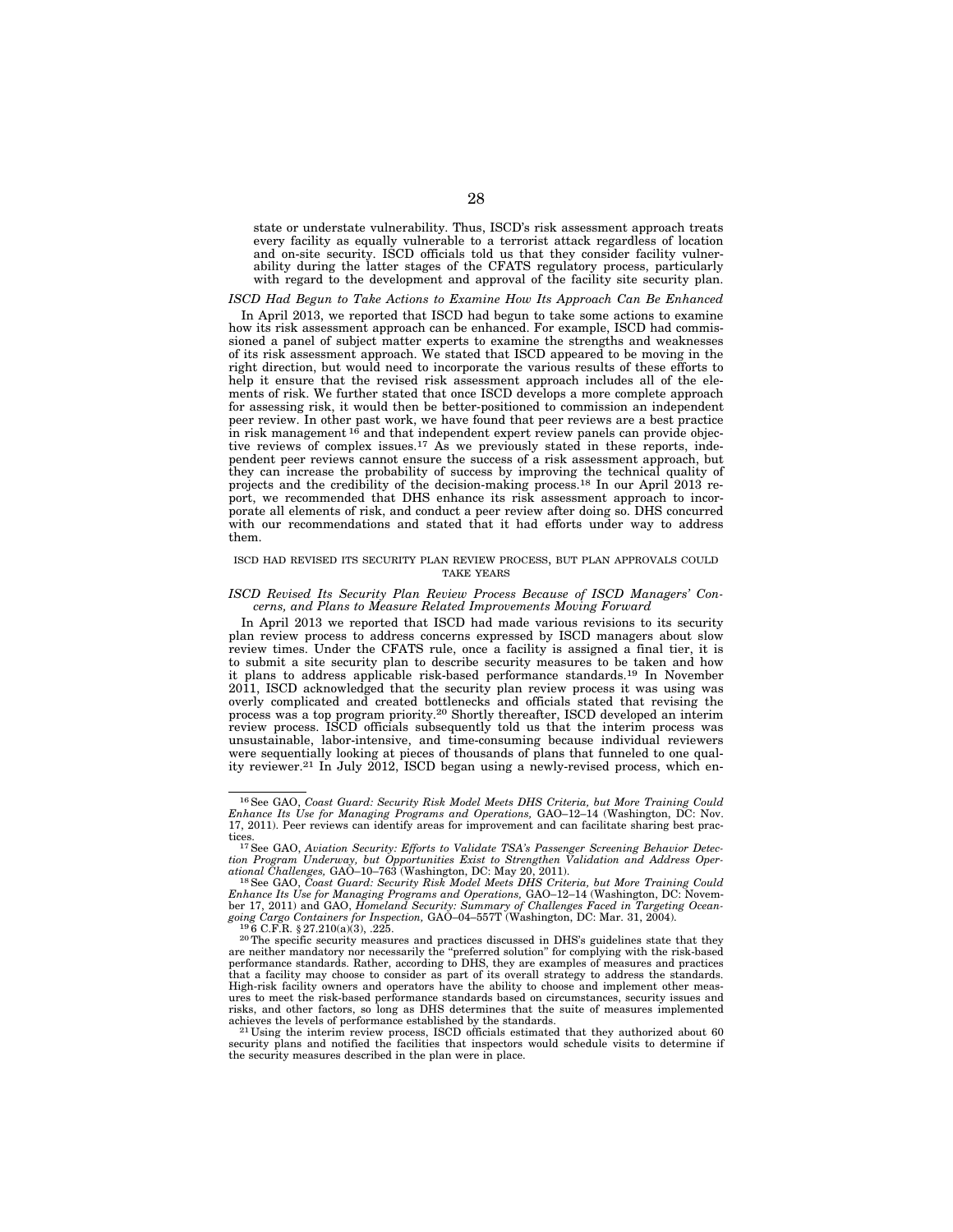tailed using contractors, teams of ISCD employees (e.g., physical, cyber, and chem-<br>ical specialists), and ISCD field inspectors to review plans simultaneously.<sup>22</sup>

ISCD officials said that they believed the revised process was a ''quantum leap'' forward, but they did not capture data that would enable them to measure how, if at all, the revised process is more efficient (i.e., less time-consuming) than the former processes. Moving forward, ISCD officials said they intended to measure the time it takes to complete parts of the revised site security plan review process and had recently implemented a plan to measure various aspects of the process. We reported that collecting data to measure performance about various aspects of this process is a step in the right direction, but it may take time before the process has matured to the point where ISCD is able to establish baselines and assess progress.

# *Security Plan Reviews Could Take Years to Complete, but ISCD Is Examining How It Can Accelerate the Review Process*

We also reported in April 2013 that even with the most recent revisions to the review process, it could take years to review the plans of thousands of facilities that had already been assigned a final tier. ISCD hoped to address this by examining how it could further accelerate the review process. According to ISCD officials, between July 2012 and December 2012, ISCD had approved 18 security plans, with conditions.23 ISCD officials told us that they anticipate that the revised security plan review process could enable ISCD to approve security plans at a rate of about 30 to 40 a month.

Using ISCD's estimated approval rate of 30 to 40 plans a month, our April 2013 report showed that it could take anywhere from 7 to 9 years to complete reviews and approvals for the approximately 3,120 plans 24 submitted by facilities that had been final-tiered that ISCD had not yet begun to review.25 Figure 1 shows our April 2013 estimate of the number of years it could take to approve all of the security plans for the approximately 3,120 facilities that, as of January 2013, had been finaltiered, assuming an approval rate of 30 to 40 plans a month.



It is important to note that our 7- to 9-year estimate did not include other activities central to the CFATS mission, either related to or aside from the security plan review process. In addition, our estimate did not include developing and implementing the compliance inspection process, which occurs after security plans are approved and is intended to ensure that facilities covered by the CFATS rule are compliant with the rule, within the context of the 18 performance standards. ISCD officials estimated that the first compliance inspections would commence in 2013, which means that the CFATS regulatory regime would likely be fully implemented for currently tiered facilities (to include compliance inspections) in 8 to 10 years. ISCD officials stated that they were actively exploring ways to expedite the speed with which the backlog of security plans could be cleared, such as reprioritizing resources and streamlining inspection and review requirements.

<sup>22</sup> According to ISCD officials, this newly-revised process, like its predecessor, entailed a ''holistic" review whereby individual reviewers were to consider how layers of security measures<br>met the intent of each of the CFATS performance standards.<br><sup>23</sup>All authorization letters include a condition noting that ISCD has

personnel surety risk-based performance standard of plans because ISCD has not yet deter-<br>mined what the facilities are to do to meet all aspects of personnel surety. The personal surety<br>risk-based performance standard req

designed to identify people with terrorist ties, among other things.<br><sup>24</sup> ISCD data showed that 380 security plans had started the review process and were at dif-<br>ferent phases of review.

ferent phases of review.<br><sup>25 I</sup>SCD officials stated that the approval rate could reach 50 plans a month in the third quar-<br>ter of fiscal year 2013, as the review process becomes more efficient. We did not calculate the time to complete reviews of the approximately 3,120 plans that had been final-tiered using ISCD's estimate of 50 per month because of uncertainty over when and if ISCD would reach this goal during the third quarter of fiscal year 2013.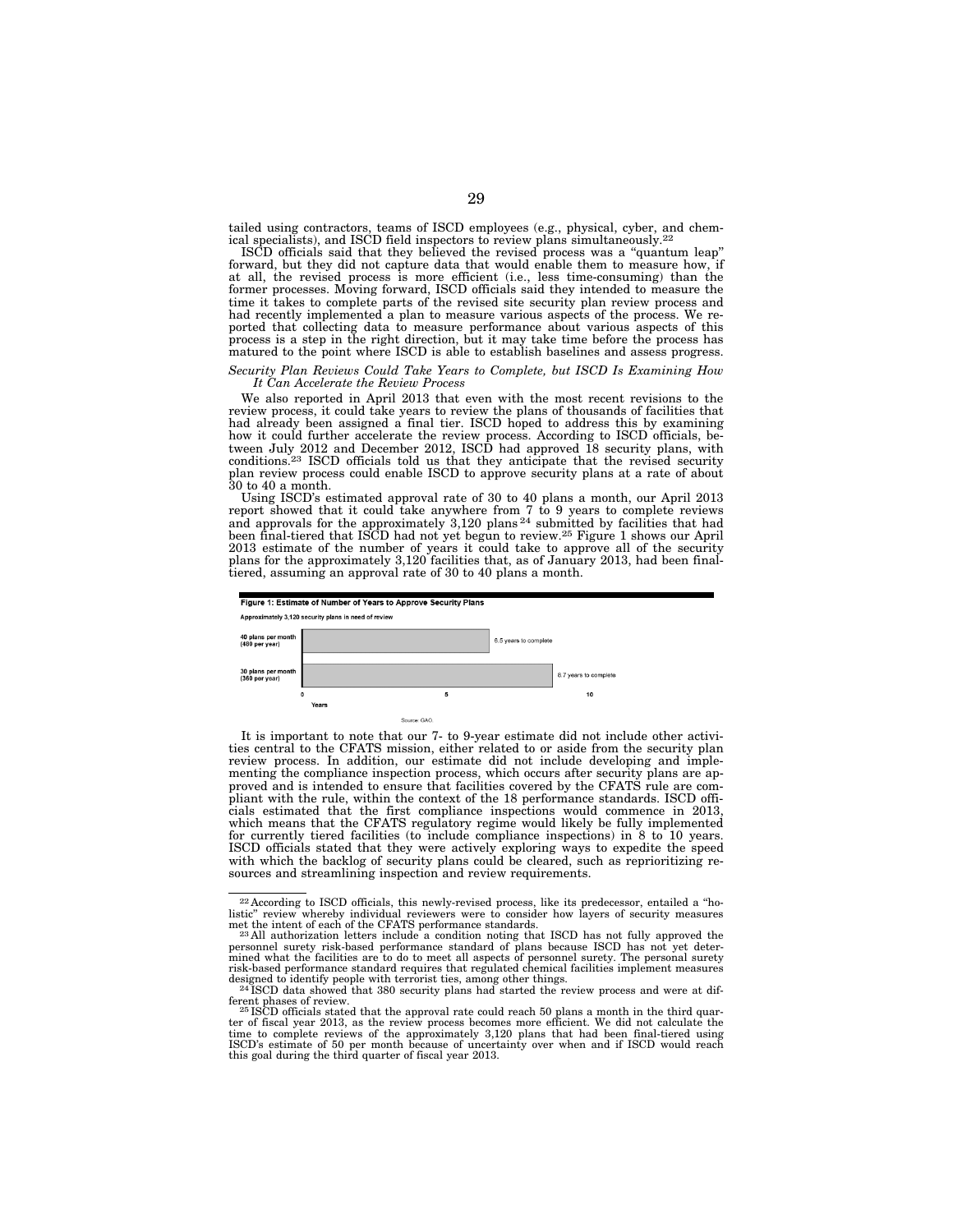ISCD HAS INCREASED ITS EFFORTS TO COMMUNICATE AND WORK WITH FACILITIES AND MAY HAVE AN OPPORTUNITY TO SYSTEMATICALLY GATHER FEEDBACK ON ITS OUT- REACH EFFORTS

# *ISCD's External Communication Efforts With Facilities Have Increased Since 2007, but Selected Trade Associations Had Mixed Views About ISCD Efforts*

Our April 2013 report stated that ISCD's efforts to communicate and work with owners and operators to help them enhance security had increased since the CFATS program's inception in 2007. ISCD had taken various actions to communicate with facility owners and operators and various stakeholders—including officials representing State and local governments, private industry, and trade associations—to increase awareness about CFATS. For example, among other things, ISCD has increased the number of visits to facilities to discuss enhancing security plans.26 However, trade associations' responses to questions we sent them about the program showed mixed views about ISCD's efforts to communicate with owners and operators through ISCD's outreach efforts. For example, 3 of the 11 trade associations that responded to our questions indicated that ISCD's outreach program was effective in general, 3 reported that the effectiveness of ISCD's outreach was mixed, 4 reported that ISCD's outreach was not effective, and 1 respondent reported that he did not know.27

# *ISCD Sought Informal Feedback, but Did Not Solicit Systematic Feedback on the Effectiveness of Its Outreach Efforts*

Our report showed that ISCD sought informal feedback on its outreach efforts but did not systematically solicit feedback to assess the effectiveness of outreach activities,28 and it did not have a mechanism to measure the effectiveness of these activities. Trade association officials reported that in general ISCD seeks informal feedback on its outreach efforts and that members provide feedback to ISCD. According to ISCD officials, feedback had been solicited from the regulated community generally on an informal basis, but inspectors and other staff involved in ISCD's outreach activities were not required to solicit feedback during meetings, presentations, and assistance visits on the effectiveness of the outreach. ISCD, as part of its annual operating plan, has established a priority for fiscal year 2013 to develop a strategic communications plan intended to address external communication needs including industry outreach, which may provide an opportunity to explore how ISCD can obtain systematic feedback on these activities. We concluded that a systematic approach for gathering feedback and measuring the results of its outreach efforts could help ISCD focus greater attention on targeting potential problems and areas needing improvement. We recommended that DHS explore opportunities to gather systematic feedback on facility outreach. DHS agreed and stated that it agreed with our recommendation and identified actions under way to address it.

Chairman Meehan, Ranking Member Clarke, and Members of the subcommittee, this completes my prepared statement. I would be happy to respond to any questions you may have at this time.

# APPENDIX I: DEPARTMENT OF HOMELAND SECURITY'S (DHS) PROCESS FOR ADMIN- ISTERING THE CHEMICAL FACILITY ANTI-TERRORISM STANDARDS (CFATS) PROGRAM

This appendix discusses DHS's process for administering the CFATS program.<br>DHS's CFATS rule outlines a specific process for administering the program. Any<br>chemical facility that possesses any of the 322 chemicals in the qu or exceed the threshold quantity outlined in Appendix A of the rule is required to use DHS's Chemical Security Assessment Tool (CSAT)—a web-based application through which owners and operators of chemical facilities provide information about the facility.29 Once a facility is registered in CSAT, owners and operators are to complete the CSAT Top Screen—which is the initial screening tool or document

<sup>26</sup> Among other outreach activities, ISCD manages the Chemical Security website, which includes a searchable database to answer questions about the CFATS program. ISCD also man-ages a Help Desk (call service center), which is operated on a contract basis by the Oak Ridge

<sup>&</sup>lt;sup>27</sup>We originally sent questions to 15 trade associations representing various members of the chemical industry and received responses from 11 of the 15. The trade associations that re-<br>sponded provided responses that represent, to their knowledge, the general view of their mem-<br>bers. In some instances, the associa

 $^{28}$  ISCD solicits voluntary feedback via a survey provided to Help Desk users on their experience with call center representatives. The survey asks: Did the service meet expectations, were questions answered in a timely manner, and was the call service representative friendly and  $k$ nowledgeable?<br><sup>29</sup> 6 C.F.R. § 27.200(b).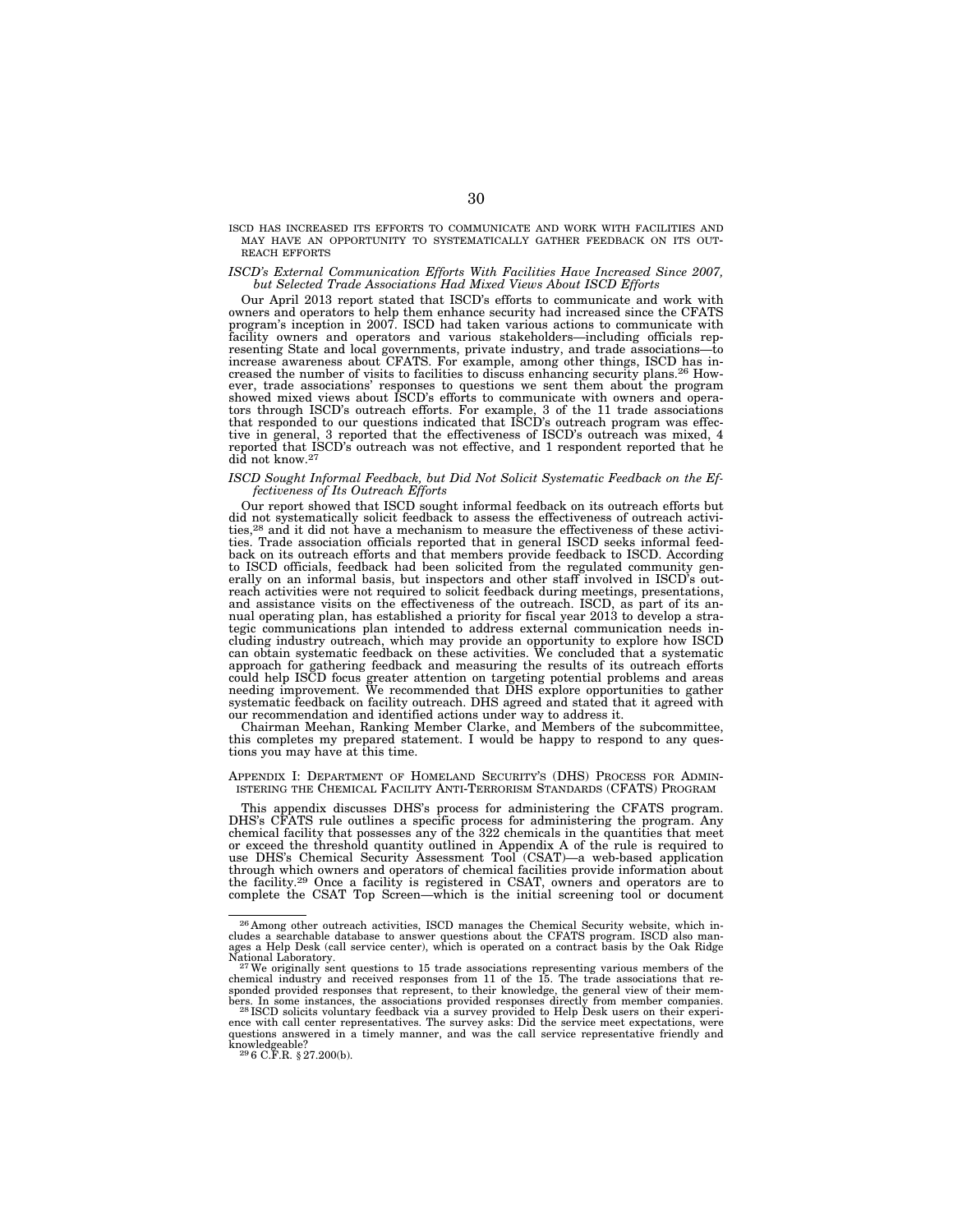whereby the facility is to provide DHS various data, including the name and location of the facility and the chemicals and their quantities at the site.30 DHS is to analyze this information using its risk assessment approach, which is discussed in more detail below, to initially determine whether the facility is high-risk.<sup>31</sup> If so, DHS is to notify the facility of its preliminary placement in one of four risk-based tiers—Tier 1, 2, 3, or 4.32 Facilities preliminarily placed in any one of these tiers are considered to be high-risk, with Tier 1 facilities considered to be the highest risk. Facilities that DHS initially determines to be high-risk are required to then complete the CSAT security vulnerability assessment, which includes the identification of potential critical assets at the facility and a related vulnerability analysis.33 DHS is to review the security vulnerability assessment and notify the facility of DHS's final determination as to whether or not the facility is considered high-risk, and if the facility is determined to be a high-risk facility, about its final placement in one of the four tiers.34

Once assigned a final tier, the facility is required to use CSAT to submit a site security plan or participate in an alternative security program in lieu of a site security plan.35 The security plan is to describe the security measures to be taken to address the vulnerabilities identified in the vulnerability assessment, and identify and describe how security measures selected by the facility are to address the applicable risk-based performance standards.36 DHS then is to conduct a preliminary review of the security plan to determine whether it meets the regulatory requirements. If these requirements appear to be satisfied, DHS is to issue a letter of authorization for the facility's plan. DHS then is to conduct an authorization inspection of the facility and subsequently determine whether to approve the security plan. If DHS determines that the plan does not satisfy CFATS requirements, DHS then notifies the facility of any deficiencies and the facility must submit a revised plan correcting them.<sup>37</sup> If the facility fails to correct the deficiencies, DHS may disapprove the plan.<sup>38</sup> Following approval, DHS may conduct further inspections to determine if the facility is in compliance with its approved security plan.39 As of April 2013, DHS had not conducted any compliance inspections. Figure 2 illustrates the CFATS regulatory process.

<sup>30</sup>For example, under the CFATS rule, a facility that possesses butane at a quantity equal to or exceeding 10,000 pounds must submit information to DHS because the substance is considered flammable if subject to release. A facility possessing another chemical, oxygen difluoride, would have to submit information to DHS if it possessed a quantity equal to or exceeding 15 pounds of the substance, which, according to the rule, is considered vulnerable to theft for use

<sup>&</sup>lt;sup>31</sup> 6 C.F.R. § 27.205(a).<br><sup>32</sup> 6 C.F.R. § 27.220(a), (c). 33 6 C.F.R. § 27.215. Preliminary Tier 4 facilities also have the option of submitting an alter-<br><sup>33</sup> 6 C.F.R. § 27.215. Preliminary Tier 4 facilities also have t nate security program in lieu of a security vulnerability assessment. 6 C.F.R. § 27.235(a)(1).  $346$  C.F.R. § 27.220(b), (c).  $35$  An Alternative Security Program (ASP) is a third-party, facility, or industry organization

security program that has been determined to meet the requirements of, and provides for an equivalent level of security to that established by the CFATS regulation. CFATS allows regulated chemical facilities to submit an ASP in lieu of a Site Security Plan. 6 C.F.R. § 27.235.<br><sup>36</sup> 6 C.F.R. § 27.225.<br><sup>37</sup> According to Infrastructure Security Compliance Division (ISCD) officials, site security

plans can also be sent back to facilities to be revised for any number of reasons. For example, during the preliminary review, if ISCD finds that a plan does not contain all the requisite data needed to meet regulatory requirements, ISCD can return the plan to the facility for more infor-

<sup>38 6</sup> C.F.R. § 27.245.<br>39 6 C.F.R. § 27.250.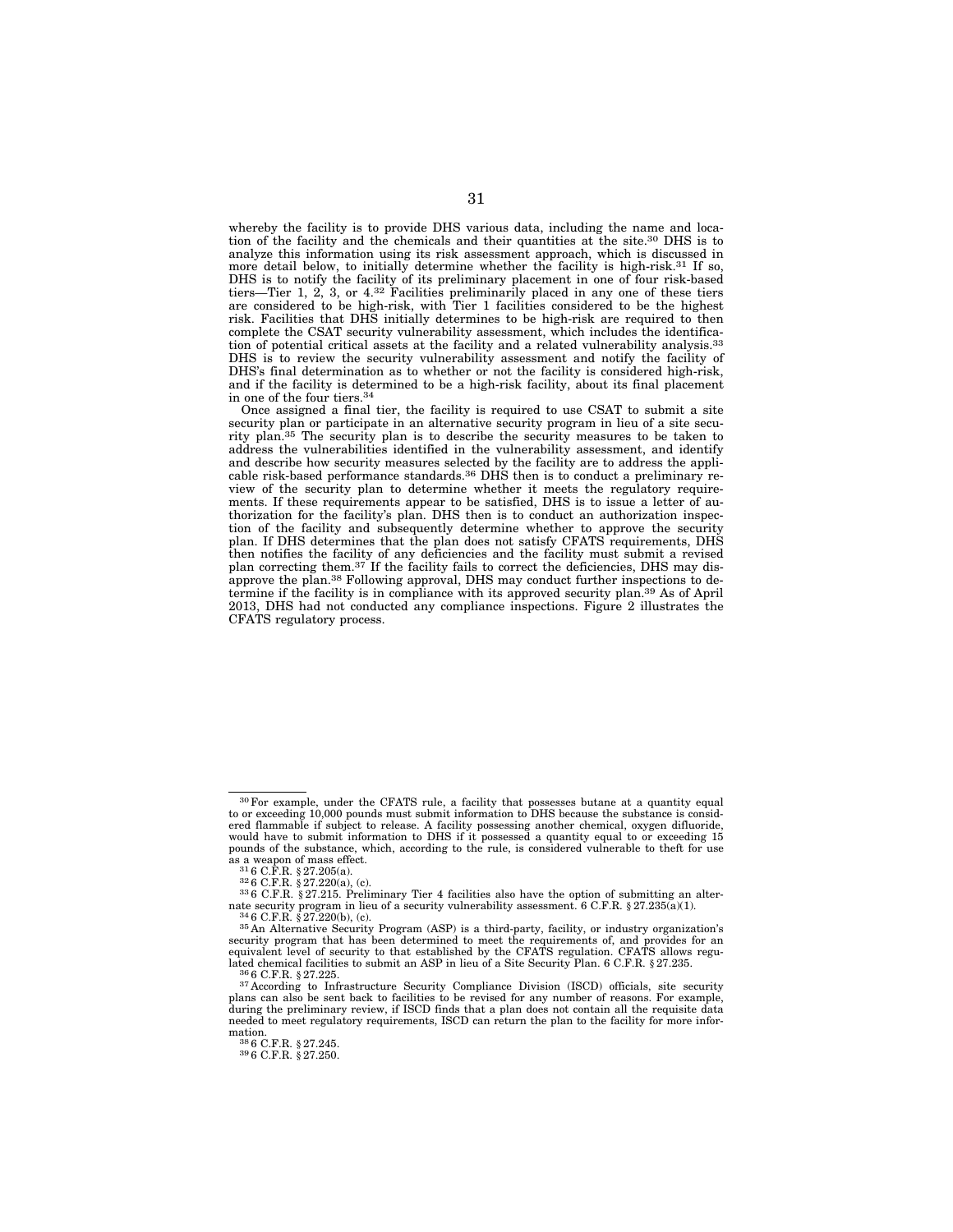Figure 2: Department of Homeland Security's (DHS) Chemical Facility Anti-**Terrorism Standards (CFATS) Process** 



<sup>a</sup>Facilities are to submit an initial screening tool that provides basic information about the facilities and the chemicals they possess

<sup>b</sup>This step includes determining if a facility is high risk, and if so, DHS assigns a tier and identifies security issues

<sup>c</sup>At this stage, if requirements are satisfied, DHS issues a letter of authorization for the facility's plan.

Mr. MEEHAN. I want to thank you, Mr. Caldwell. Before we take a moment to engage with our panelists, I want to recognize the Ranking Member for her opening statement.

Ms. CLARKE. Let me thank you for your indulgence this morning, Mr. Chairman, and thank you for convening this very important hearing. There are many central questions to be answered today, and I want to thank the Ranking Member, Mr. Thompson, as well as Chairman McCaul for being here earlier this morning and for their interest today.

I have heard it described that 2 hours after a fertilizer distribution center exploded in the small community of West, Texas around sunset on Wednesday, April 17 much of the town, 18 miles north of Waco, resembled a war zone. Some people were missing, hundreds more were rushed off to area hospitals, homes burnt, others threatened to collapse. The Texas Department of Public Safety, spokesman D.L. Wilson, offered this grim but accurate assessment of the devastation many saw via TV. ''Massive, just like Iraq, just like the Murrah Building in Oklahoma City.''

The explosion destroyed an apartment complex and a nursing home that sat within a few hundred yards. A nearby unoccupied elementary school was severely damaged. Walls and roofs of homes and businesses within a half-mile of the plant cracked, and windows even further. There were no Federal setback guidelines or requirements to separate extremely hazardous substances from surrounding populations, such as schools, houses, nursing homes, apartments, and businesses based on a worst-case scenario. I have been told that at least 800,000 people across the United States live near hundreds of sites that store large amounts of potentially explosive ammonium nitrate.

Hundreds of schools, hospitals, and churches, as well as hundreds of thousands of households also sit near these sites. Nationally, at least 12 ammonium nitrate facilities have 10,000 or more people living within a mile, according to a Reuters analysis of hazardous chemical storage data maintained by 29 States. Complaints about the DHS CFATS program have recently focused on the fact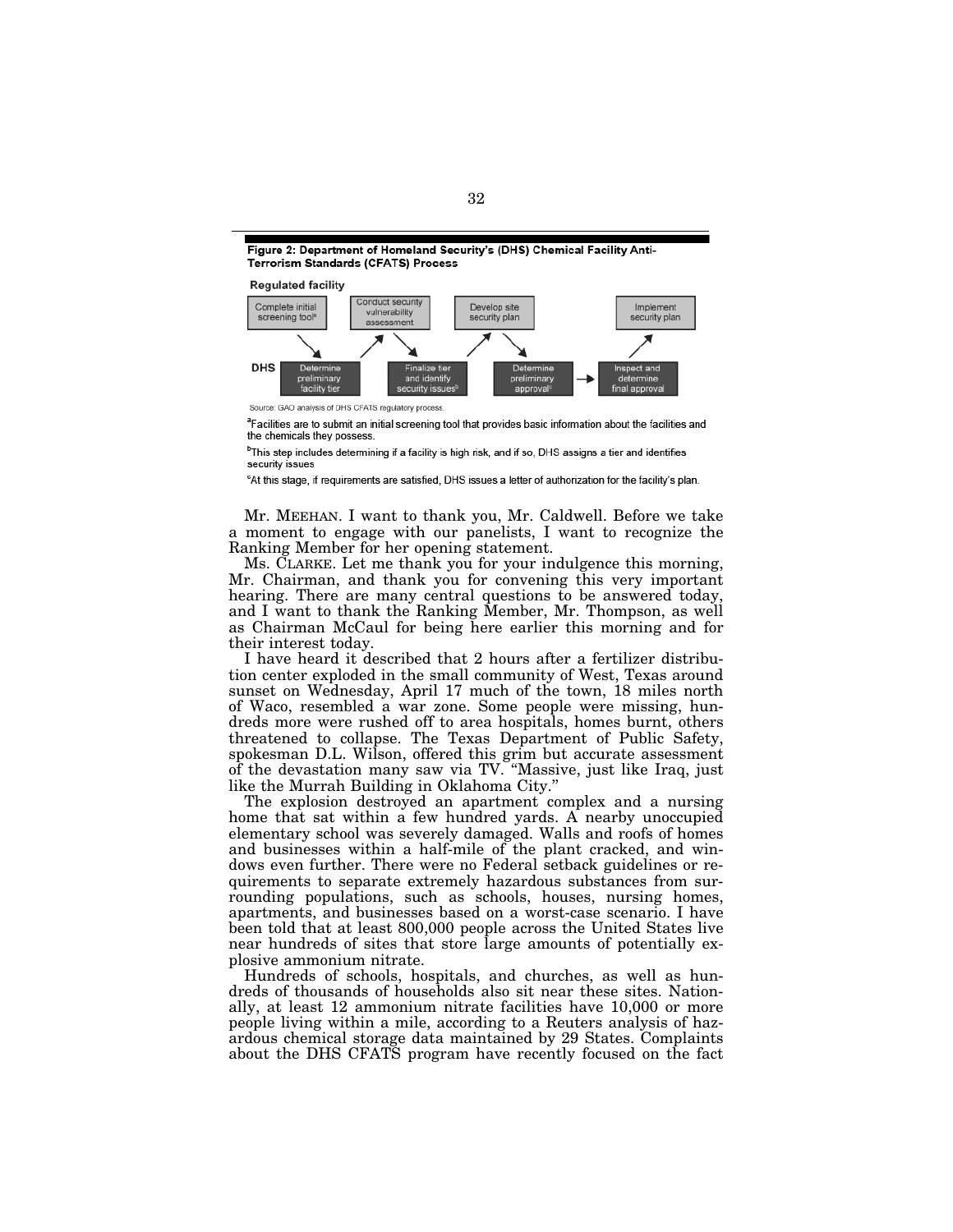that facilities that should be reporting to CFATS are not being contacted about their required reporting duty under the program. The program has also come under scrutiny about the slow pace of inspecting and approving site security plans, or SSPs.

A faster pace in the CFATS inspection and review process could have produced more tangible results in reducing vulnerabilities and consequences of a successful terrorist attack on its facilities. It could have also helped—excuse me, it could have also been a help for community emergency preparation for all hazardous material excuse me, events, such as the apparent industrial accident we are examining today. It seems to me they are all intertwined.

However, the current rush to approve SSPs in today's CFATS program may not build confidence among the public. When airline passengers face a flight delay they are frustrated and they complain. But they also don't want the flight rushed onto the runway at the expense of safety. The tragic events in West, Texas may bring into sharper focus the issue of how we as a country protect our citizens from not only the threat of terrorist attack on facilities that store explosive chemicals, but how we identify and classify these types of facilities to begin with.

Will these methods be enough to protect hundreds of thousands of people living within chemical facility vulnerability zones? Will it help local emergency planning committees prepare for events like the one in West, Texas. As one of our witnesses has testified today—and it is just common sense that an engaged and informed public is a vigilant public. Citizens, first responders, medical professionals, plant workers, and local officials will need to be better informed about local chemical safety and safety information in order to be prepared for all types of emergencies.

We do know that West Fertilizer did report the possession and storage of ammonium nitrate to the State Emergency Response Commission, or SERC. This was done under the Emergency Planning and Community Right-to-Know Act, or EPCRA. The SERC in Texas apparently maintains Tier 2 reports in electronic format, which is important to remember. It is critical that we continue to examine whether the Department of Homeland Security has established a norm, or a protocol if you will, that compares their list of CFATS Top Screen facilities to the Emergency Planning and Community Right-to-Know reports held electronically by each State, a relatively simple procedure that might have helped identify facilities that failed, like West, to conduct a Top Screen under CFATS.

It would seem to me that DHS should have a memorandum of understanding with each State for routine electronic access to EPCRA data in that State. But I look forward for answers, I am looking for answers and someone on the panels who will be able to tell us that today. These questions, at the core of today's hearing, naturally produce other questions like what technological or business practice changes have enabled operating facilities that have submitted Top Screens to tier out of CFATS.

I have been told that there are apparently some 3,000 formerlytiered facilities which are now considered less-attractive terrorist targets and no longer of interest to DHS. Is there a specific development, technological or procedural, that encourages facilities to tier out? I would like to learn more about that. Another feature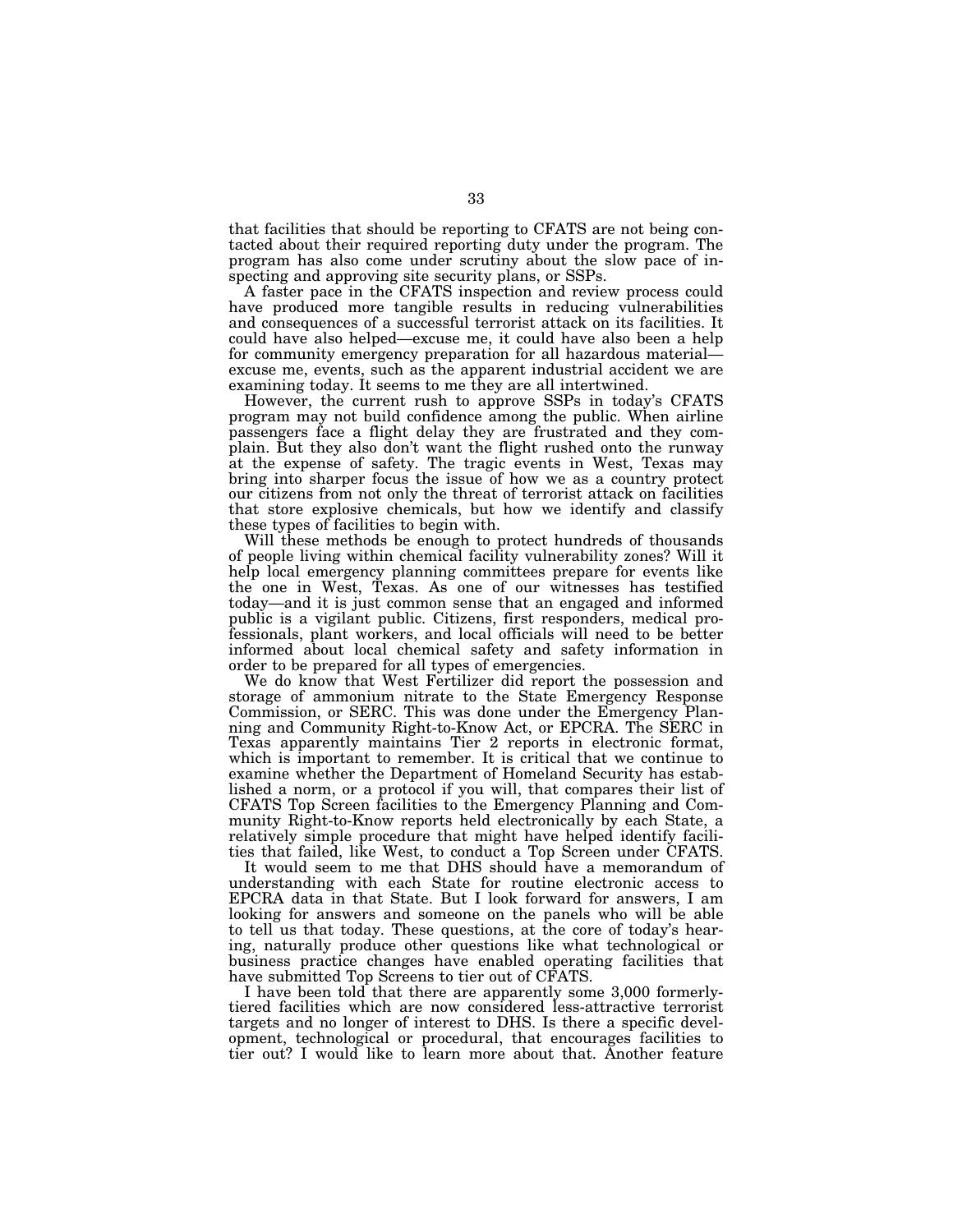that I have learned about is that West Fertilizer seemingly lacked adequate liability insurance. While not a requirement in the CFATS program, companies that hold extremely hazardous substances and maintain liability insurance commensurate with a worst-case scenario would provide an incentive for companies to use methods that reduce potential consequences.

This is just standard business practice, nothing earth-shattering. Another critical infrastructure piece involved in this tragic event is rail transportation. West Fertilizer apparently received shipments of ammonium nitrate by rail. Under common carrier obligations, do shippers of extremely hazardous substances, or rail carriers, routinely carry enough insurance to cover liability associated with a worst-case release or explosion? I would be interested to find out. Federal, State, and local interagency planning and cooperation may be the key to finding solutions to prevent events like West, Texas from happening, whatever the cost.

DHS must step up to the plate on security and find ways to identify outliers and retool efforts to assess risk-based vulnerabilities. Other agencies like EPA already have authorities under the Clean Air Act to incorporate methods to reduce consequences into their risk management plans. I understand the White House Chemical Security Interagency group is working on this issue. It will be helpful to find out what the President's Executive Order released this morning will actually do.

So I thank you, Mr. Chairman, for holding this very critical hearing, and I look forward to the rest of this morning's testimony. I would like to just mention that, speaking on behalf of the Members on this side of the aisle, we are extremely pleased to see that the President's Executive Order on chemical facility security has been issued. It is especially timely for this hearing. Mr. Thompson wrote the President soon after the tragedy at West, Texas, calling for him to look at improving chemical security.

If such an effort is established, it should include members with background in Government information policy on hazardous chemicals. This is always overlooked. Also, it should include members from labor, environmental, community, and environmental justice communities. So we look forward to learning these details. Mr. Chairman, I also have a submission for the record, and I would like to ask unanimous consent to have several of these pieces submitted for the record.

Mr. MEEHAN. I have been given a copy of the materials that are asked to be submitted for the record, have reviewed them, and so ordered. Unanimous consent.

[The information follows:]

# AUGUST 1, 2013

# INTRODUCTION

Dr. M. Sam Mannan holds a BS, MS, and PhD in chemical engineering. He is a registered professional engineer in the States of Louisiana and Texas and a certified safety professional. He is a fellow of the American Institute of Chemical Engineers and a member of the American Society of Safety Engineers, the International

STATEMENT OF DR. M. SAM MANNAN AND MR. JOHN S. BRESLAND, MARY KAY O'CON-NOR PROCESS SAFETY CENTER, ARTIE MCFERRIN DEPARTMENT OF CHEMICAL ENGI-NEERING, TEXAS A&M UNIVERSITY SYSTEM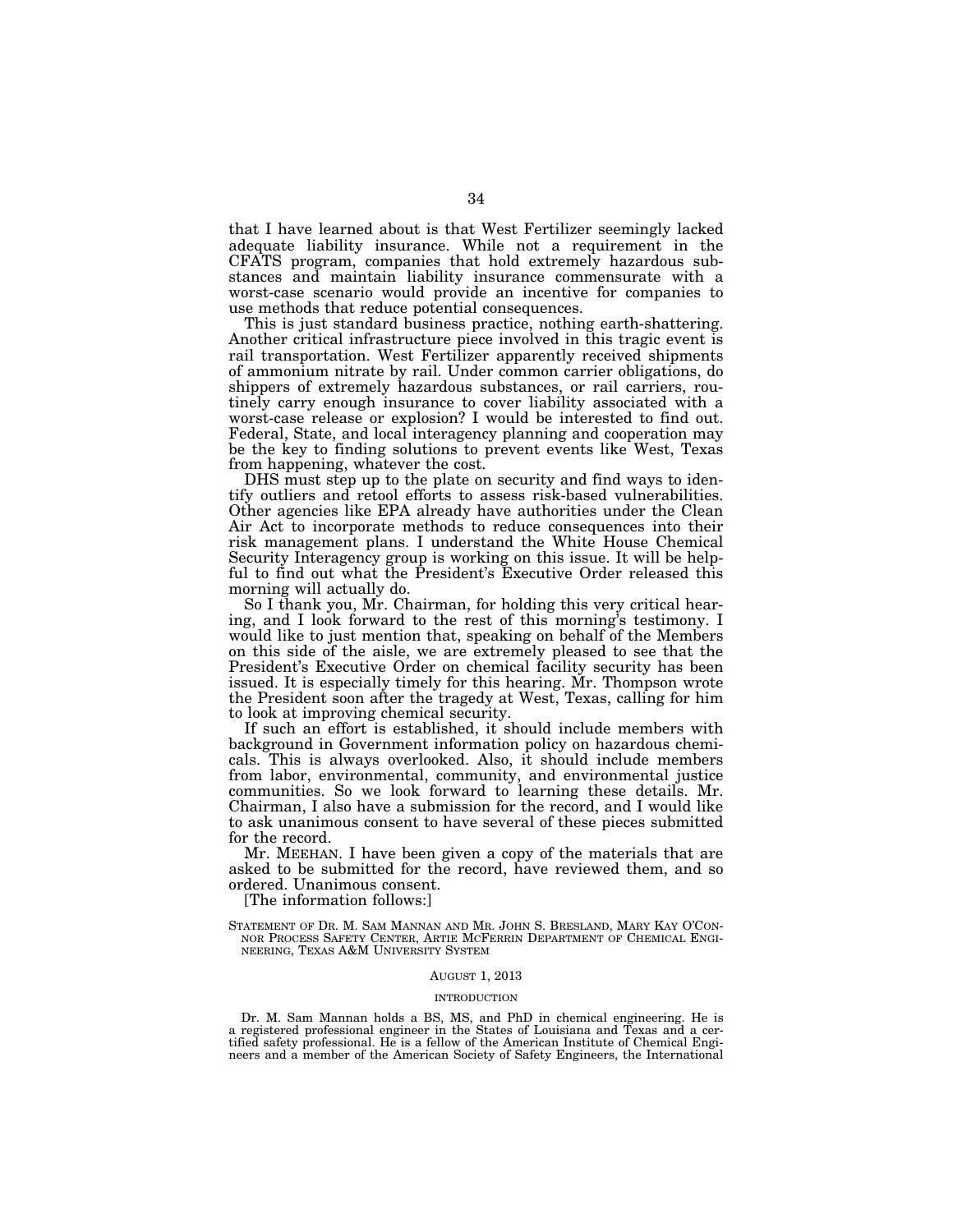Institute of Ammonia Refrigeration, and the National Fire Protection Association. He is director of the Mary Kay O'Connor Process Safety Center, holder of the T. Michael O'Connor Chair I in Chemical Engineering, and Regents Professor of Chemical Engineering at Texas A&M University. The Center seeks to develop safer processes, equipment, procedures, and management strategies that will minimize losses in the process industry. His area of expertise within the chemical engineering discipline is process safety. He teaches process safety engineering both at the undergraduate and graduate level. He also teaches continuing education courses on process safety and other specialty process safety courses in the United States and overseas. His research and practice is primarily in the area of process safety and related subjects. Mr. John S. Bresland graduated in chemistry from Londonderry Technical College, Northern Ireland and Salford University, England and has extensive experience in the Federal Government and the chemical industry, working for the United States Chemical Safety Board (as chairman/CEO and board member), Honeywell International Inc. and as a staff consultant for the Center for Chemical Process Safety. He is currently a research fellow at the Mary Kay O'Connor Process Safety Center. His technical and management expertise includes chemicals manufacturing, safety and environmental programs, re-engineering and facility design and construction. He has strong managerial track record of facilitating cross-functional teamwork and fostering positive community relationships. He also has an acknowledged reputation for opening doors of communication among diverse stakeholders. The opinions presented in this document represent the personal positions of Dr. Mannan and Mr. Bresland on these issues.

#### BACKGROUND

Chemicals play a key role in today's high-tech world. The chemical industry is linked to every technologically-advanced industry. Only a handful of the goods and services we enjoy on a daily basis would exist without essential chemical products. Chemicals are also a big part of the economy in Texas and many other States. For example, the Texas chemical industry alone provides more than 100,000 jobs, and the State's chemical products are shipped world-wide at a value of more than \$20 billion dollars annually.

But the use of chemicals is a two-edged sword. Safe use creates a healthier economy and a higher standard of living. Unsafe use threatens our lives, our businesses, and our environment. As the industry's sophistication increases, so does the need to work and live safely with chemicals. In order to accomplish this, many stakeholders must work together diligently and with persistent determination. A common theme that also must be present is competence at all levels with regard to knowledge and execution of responsibilities.

Today's hearings, ''West Fertilizer, Off the Grid: The Problem of Unidentified Chemical Facilities,'' are an appropriate Congressional response to the recent events in West, Texas. This event in West, Texas is tragic and our heart goes out to the affected people, neighborhoods and cities, and the local authorities. We must as a Nation and individuals explore and investigate such incidents and do our best to prevent the recurrence of such incidents. At the Center we had one Ph.D. researcher working on ammonium nitrate before the West, Texas incident happened, and since the West, Texas incident, we have had a team of five Ph.D. researchers researching this whole issue and associated topics. Mr. Bresland also led this team of five Ph.D. researchers on a visit to the incident site in West, Texas. This testimony and opinions are derived from looking at the aftermath of the West incident. It must also be stated that much is still unknown about the incident and as the root causes are identified and more definitive information becomes available, some of these conclusions and opinions may have to be revisited.

### *Description of the West, Texas, Incident*

On Wednesday, April 18, 2013, an initial fire exacerbated into an explosion at West Fertilizer in West, Texas, causing the death of 15 people and injuring more than 200. The blast wave completely destroyed the facility and also caused varying levels of damage to many buildings, businesses, and homes at significantly long distances from the plant. More than 50 homes, a 50-unit apartment building, a nursing home, and four schools were in the impact zone. Of the 15 people who died, 12 were emergency responders, who were responding to the initial fire and trying to control and extinguish the fire when the catastrophic explosion occurred.

#### ALTERNATIVES FOR IDENTIFYING THE REGULATED COMMUNITY

Following the West, Texas, incident, it has come to light that the facility was covered by the Department of Homeland Security's Chemical Facility Anti-Terrorism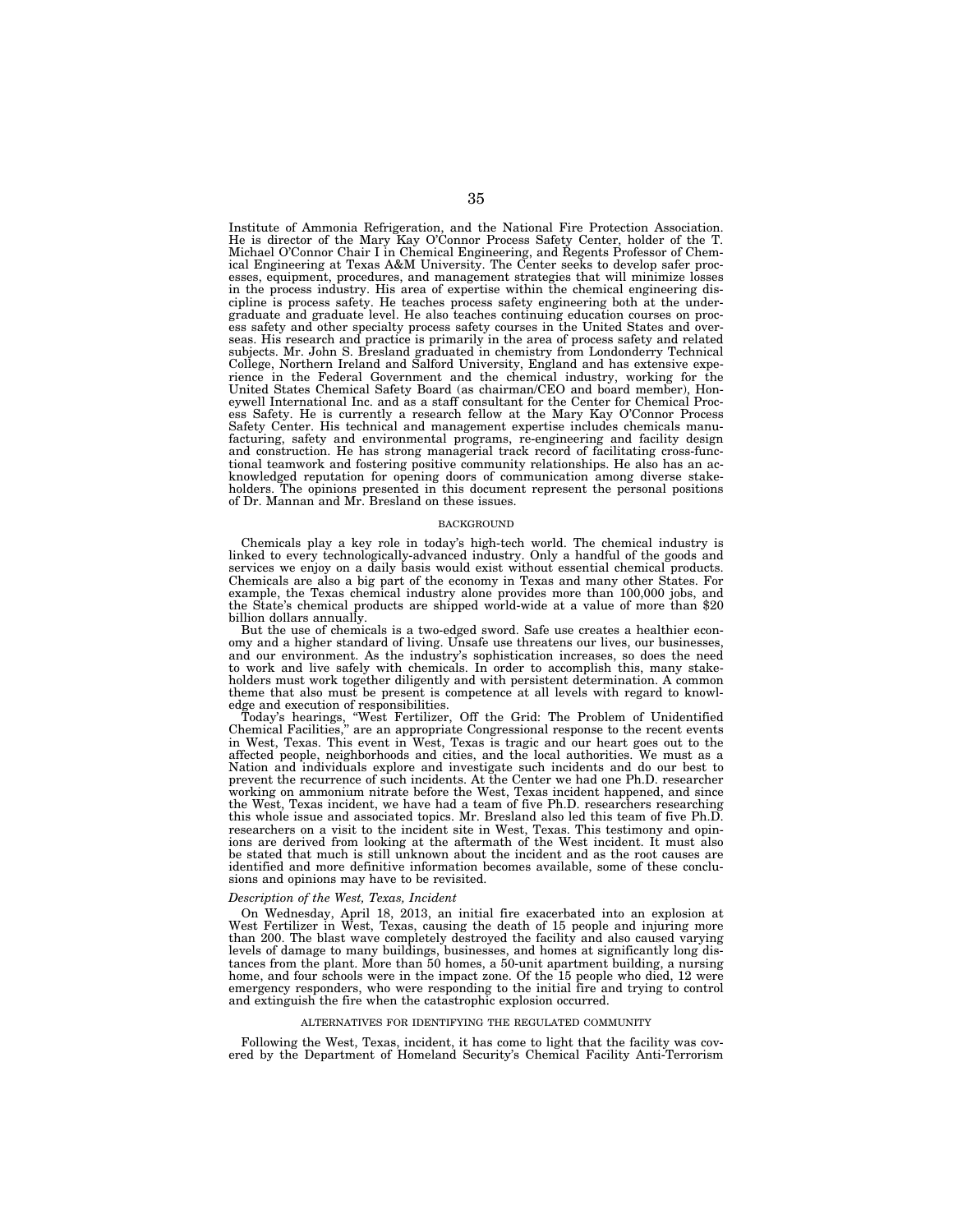Standards (CFATS). However, the facility did not file any compliance documents with DHS, neither was the facility inspected by DHS. Thus the premise of this hearing, i.e., how can Federal agencies identify all the facilities covered by a specific regulation. While we pose a broad general question, we have primarily based our findings on how the West facility may have been identified for Federal oversight prior to the incident.

The West Fertilizer facility had a capacity to store 110,000 lbs of ammonia and 540,000 lbs of ammonium nitrate (Tier II reporting data from 2012). All Federal agencies with responsibility to regulate safety/risk and associated issues should be required to conduct a primary screening to determine their regulatory landscape. We believe that a screening process can be conducted where information from different databases and sources can be mined to develop a comprehensive list of regulated facilities. We outline below a step-by-step approach that would have identified the West facility.

#### *1. North American Industry Classification System (NAICS)*

The North American Industry Classification System (NAICS) is a system of grouping establishments into industries based on their production processes. The U.S. Census Bureau assigns each establishment one NAICS code based on its primary activity (the activity that generates the most revenue for the establishment). Information about the type of activity of the establishment is typically requested when a company applies for an Internal Revenue Service Employer Identification Number (EIN). A review of the NAICS databases would immediately flag the West facility as NAICS code 424510 (Grain and Field Bean Merchant Wholesalers). This determination alone would not be enough to determine coverage by CFATS but would at least indicate a need for further probing. Details about the NAICS system are given in Appendix A.

## *2. Tier II reports*

Any facility covered by Emergency Planning and Community Right-to-Know Act (EPCRA) requirements must submit an Emergency and Hazardous Chemical Inventory Form to the Local Emergency Planning Committee (LEPC), the State Emergency Response Commission (SERC), and the local fire department. Any facility required under OSHA regulations to maintain material safety data sheets (MSDS) for hazardous chemicals stored or used in the work place with chemicals in quantities that equal or exceed a certain thresholds must submit annually an emergency and hazardous chemical inventory form to the Local Emergency Planning Committee (LEPC), the State Emergency Response Commission (SERC) and the local fire department. Facilities provide either a Tier I or Tier II form. Most States, such as Texas, require the Tier II form. Tier II forms require basic facility identification information, such as name, address, Dun & Bradstreet number, NAICS code, employee contact information (for emergencies and non-emergencies) and information about chemicals stored or used at the facility. The chemical information includes chemical name and maximum amount stored. It should be noted that the West, Texas, facility was exempted from filing the Tier II reports. However, a search of the Texas Tier II data indicates that the facility did file a Tier II report in which they indicated the storage of ammonium nitrate at quantities of 270 tons. Thus, given the information from NAICS data (described in item 1 above), a query of Texas Tier II reports would have immediately identified the West facility as covered by the CFATS regulation. This would be enough for DHS to communicate with the facility and request compliance submissions.

# Detailed information about the Tier II reporting is given in Appendix B.

#### 3. Office of the Texas State Chemist (OTSC)—Texas Feed and Fertilizer Control *Service*

According to the Fertilizer Control Act—Texas Agriculture Code (1981), Chapter 63, "a person may not manufacture or distribute a commercial fertilizer in this state without a valid current permit issued by the Service and a person may not manufacture or distribute a commercial fertilizer in this state, other than customer-formula fertilizer, unless the person first registers the fertilizer with the Service.'' According to this regulation, an application for a registration by any person that owns an ammonium nitrate facility must be submitted on a form, which includes information about the amount of ammonium nitrate. Again, a query of Records from the OTSC could be used to identify facilities potentially storing Ammonium Nitrate.

Detailed information about the OTSC regulation and program requirements is given in Appendix C.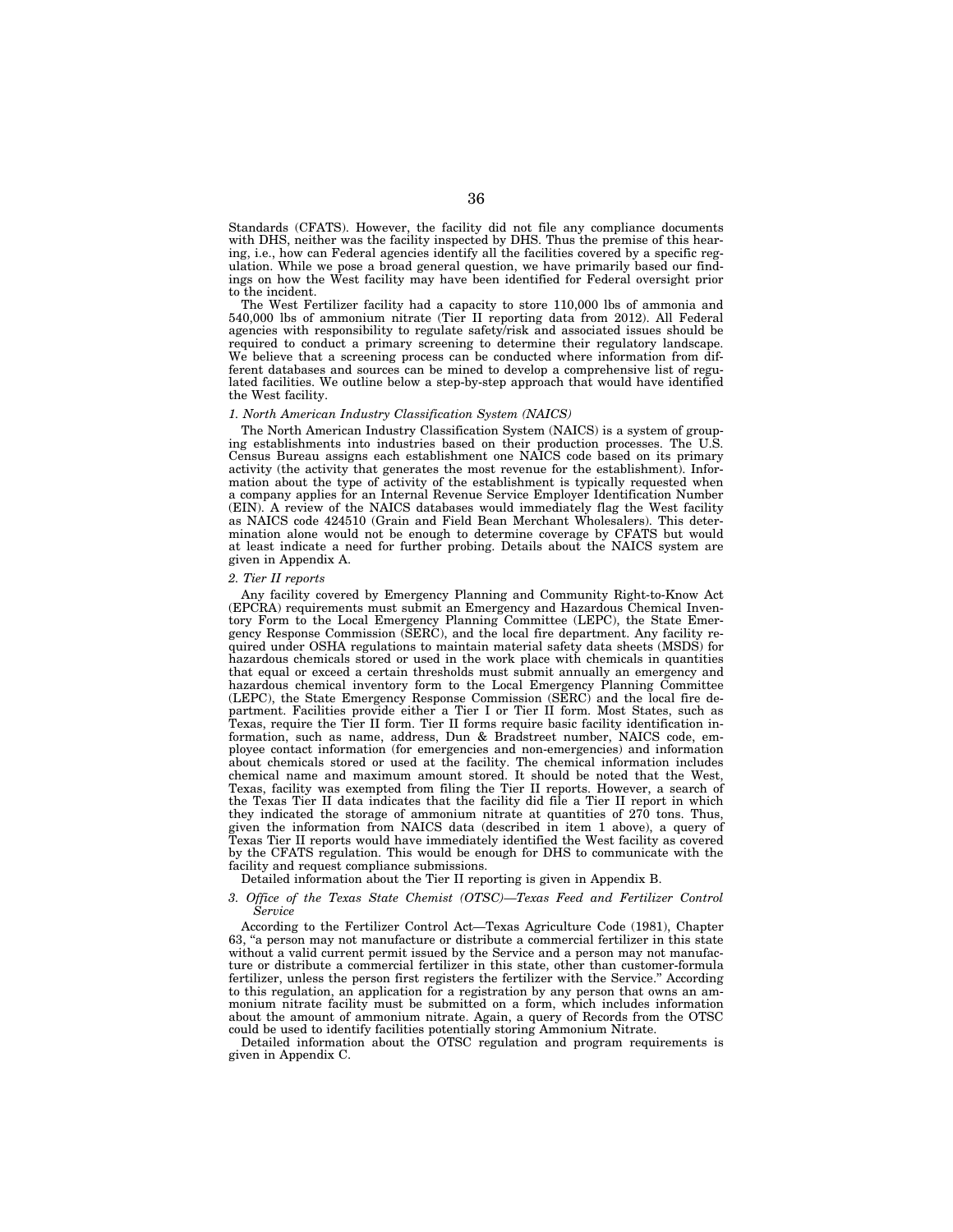## *4. Other Sources of Information*

The Agricultural Retailers Association (ARA) is a non-profit trade association representing the interests of retailers on legislative and regulatory issues Nation-wide. The Fertilizer Institute (TFI) is the leading voice for the Nation's fertilizer industry, including producers, importers, wholesalers, and retailers. Fertilizer companies can become members of ARA and/or TFI through a registration process. Once a company becomes a member of ARA, it can get benefits such as technical assistance, ARA Retailer Fact\$ Newsletter, member alerts, unlimited access to valuable website features and annual conference and exposition. It is not known if the West facility was a member of either association. While the list of members is not available on-line, it is conceivable that the DHS could develop outreach programs in conjunction with ARA and TFI to inform the potentially-regulated community about CFATS regulation and associated compliance requirements.

Most municipalities require a Certificate of Occupancy (CO) for any building and/ or facility. The CO is a document issued by Building Inspection, which permits land, and/or buildings to be used for the purpose(s) listed on the CO. COs are required prior to occupancy of a building or land. Again, it is conceivable that the DHS could develop outreach programs in conjunction with cities and local government to inform the potentially-regulated community about CFATS regulation and associated compliance requirements. Appendix D provides more details about occupancy permit requirements.

#### CONCLUSIONS AND RECOMMENDATIONS

The incident at West, Texas, is a tragedy that could and should have been avoided. However, this requires continued and committed efforts by all stakeholders. A major part of getting this accomplished is identifying the regulated community. We have presented above a case study of how the West facility could have been identified for coverage by the CFATS regulation. We believe a similar case can be made for any chemical and any regulation, i.e., a systematic approach requiring minimal effort can be used to identify covered facilities, develop communication, and provide outreach. Our conclusions and recommendations are primarily focused on that aspect.

(1) Based on the case study presented here, we strongly urge the U.S. Congress<br>to mandate a study to determine the best possible way for mining currently-<br>available sources of information to develop a methodology for ident regulated community for any given regulation. (2) Notwithstanding the study recommended in: (1) Above, all Federal agencies

with responsibility to regulate safety/risk and associated issues should be required to conduct a primary screening to determine their regulatory landscape. (3) Once the regulatory landscape is determined in item: (2) Above, each Federal agency should be charged with developing a plan and schedule for ensuring compliance through regular inspections.

(4) The U.S. Congress should require all Federal agencies participating in the National Response Team (NRT) to conduct inter-agency training and briefings with regard to what each agency is covering and how they are enforced. Federal agencies should be encouraged to develop protocols for referrals from one agency to another.

(5) Inspections can only yield positive results when an adequate number of qualified, trained, and competent inspectors is available. Clearly, in these days of budget restrictions, hiring and training hundreds or thousands more inspectors is going to be a challenge at least and at worst impossible. A cost-effective and viable alternative is third-party certified audits and inspections mentioned in item (6) below.

(6) Congress should consider directing Federal agencies to create verifiable and certified third-party auditing and inspection systems. This approach has worked for ISO–9000 certifications and other programs. There are market-based approaches through which this regime can be implemented without causing a major burden on the regulatory authority or the regulated community. For example, refer to the studies done by the University of Pennsylvania's Risk Management and Decision Processes Center regarding third-party audits and inspections for EPA's Risk Management Program<sup>1</sup> and Environmental Programs.<sup>2</sup> (7) EPCRA Sections 301–303 provide a systematic framework for coordination of hazard information, prevention programs, and emergency planning and response involving the Federal Government, State emergency response commis-

<sup>1</sup>*http://opim.wharton.upenn.edu/risk/library/2001*l*JCB*l*3rdPartyAudits.pdf*. 2*http://opim.wharton.upenn.edu/risk/downloads/archive/arch272.pdf*.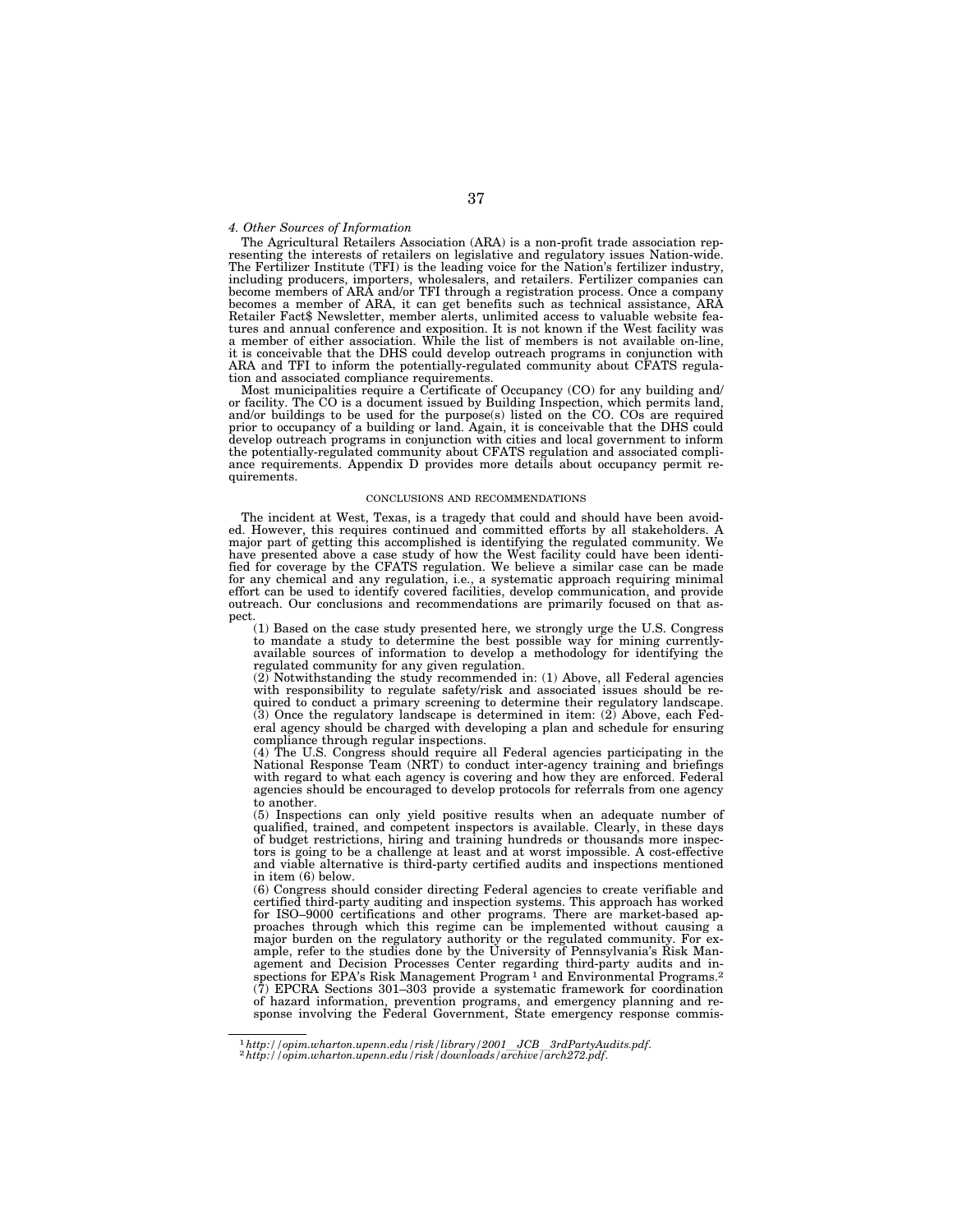sions (SERC), and the local emergency planning committees (LEPC). However, because of a lack of systematic funding and operational capability, most LEPCs are dysfunctional or exist in name only. Some further examination into better communication between the Federal and State partners is needed. We urge the U.S. Congress to look into ways to solve this problem and utilize the LEPC framework in an effective manner.

(8) The fact that a nursing home, schools, residential neighborhoods, and other public facilities were so near the blast zone in the West Fertilizer incident raises questions about zoning and land-use planning. We urge the U.S. Congress to look into ways to encourage States and local governments to improve and enforce risk-based zoning and land-use planning.

## **SUMMARY**

We applaud the U.S. Congress for providing leadership in developing appropriate programs for preventing and addressing chemical threats. We have made a lot of progress in moving forward to overcome the challenges we face in using chemicals to improve our lives without hurting the industry employees, the public, and the environment. We all can agree that chemicals do improve our lives but we also can agree that they can hurt us as well, and if we do not do the right things, they can make us extinct as well. This is a serious matter and we are pleased that people at the highest level of Government are involved at looking at this matter.

### APPENDIX A.—NORTH AMERICAN INDUSTRY CLASSIFICATION SYSTEM (NAICS)

The North American Industry Classification System (NAICS) is a system of grouping establishments into industries based on their production processes. NAICS classifies industries using 2-, 3-, 4-, 5-, and 6-digit levels of detail. This classification replaces the previously used Standard Industrial Classification (SIC) codes.

There is no central Government agency with the role of assigning, monitoring, or approving NAICS codes for establishments. The U.S. Census Bureau assigns each establishment one NAICS code based on its primary activity (the activity that generates the most revenue for the establishment).<sup>3</sup> Information about the type of activity at the establishment is typically requested when a company applies for an Employer Identification Number (EIN) in order to assign the appropriate NAICS code.4

The NAICS Association, LLC can provide lists of establishments classified according to their NAICS code. Lists provided by the NAICS Association can be customized by multiple criteria in order to obtain a more targeted list. Several types of records are available, which include different levels of information for each establishment (See Table 1). The price of each type of report is shown in Table 2.

3What is NAICS and how is it used? *http://www.census.gov/eos/www/naics/faqs/ faqs.html#q1*. 4*http://www.naics.com/faq.htm*.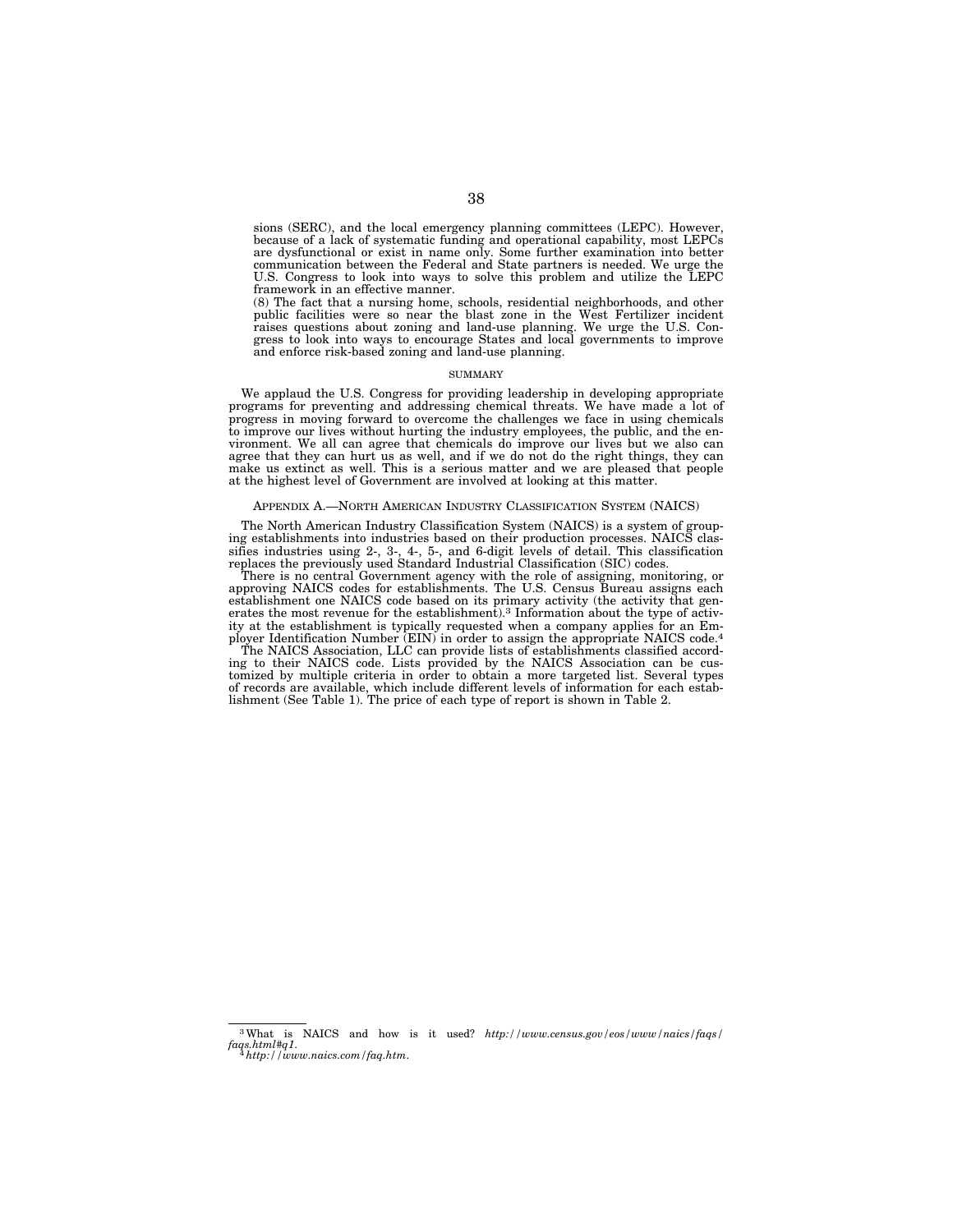| 2<br>2<br>2<br>$\frac{1}{2}$<br>י<br>ו                                                 |
|----------------------------------------------------------------------------------------|
| י במה הה<br>ה                                                                          |
| ֧֧֧֧֧֦֧֧֧֦֧֧֦֧֦֧֦֧֦֧֧֧֧֧֛֧֧ׅ֧֛֚֓֓֝֬֝֓֓֝֓֝֓֝֬֝֓֝֓֓֝֓֝֓֓֜֓֓֜֓<br>í<br> <br> <br> }<br>f, |
| <b>TARIE</b> 1                                                                         |

 $\ddot{\phantom{a}}$ 

| Mailing Record | Telemarketing Record                                 | Enhanced Telemarketing Record                                                                        | Prospecting Record                                                                     |           |
|----------------|------------------------------------------------------|------------------------------------------------------------------------------------------------------|----------------------------------------------------------------------------------------|-----------|
|                | Iradestyle Name                                      |                                                                                                      | Tradestyle Name.<br>Business Name.<br>DUNS Number.<br>Street Address.<br>Mail Address. |           |
|                | Iwo NAICS Codes & Descrip-<br>Top Contact Name/Title | Two NAICS Codes & Descrip-<br>Top Contact Name/Title                                                 | Two NAICS Codes & Descrip-<br>Top Contact Name/Title.<br>SIC Codes (up to 4).          |           |
|                | 2nd NAICS Code Des.<br>Felephone Number**<br>tions.  | t<br>J<br>2nd NAICS Code & Des.<br>Telephone Number<br>Sales Volume OR No.<br>Employees***<br>tions. | 2nd NAICS Code & Des.<br>Telephone Number.<br>Sales Volume.<br>tions.                  |           |
|                | E-mail addresses also available.<br>Ask for details! |                                                                                                      | Employees Total.**<br>Employees Here.**                                                |           |
|                |                                                      |                                                                                                      | Status Indicator<br>Year Started.**<br>Branch).**                                      | SL,<br>Œ. |

 $^{*http://}_{*}$  [Sic]. *http://www.naics.com/record-types.html*.

39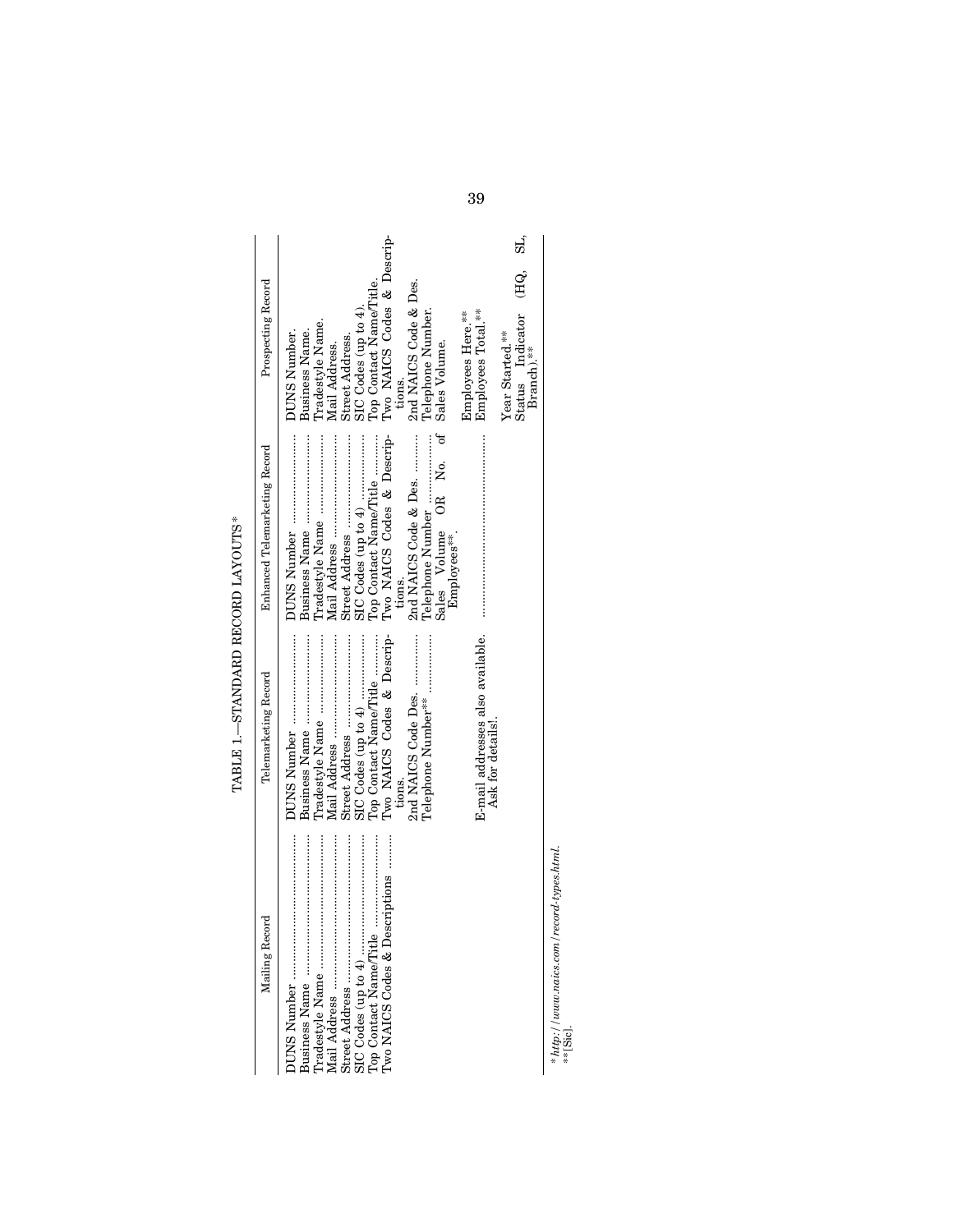TABLE 2.—PRICING FOR CUSTOMIZED BUSINESS LISTS \*

| Record Types                                                                                                                                                                                                                                                                                                                                                                                                                                                         | Domestic List Pricing |
|----------------------------------------------------------------------------------------------------------------------------------------------------------------------------------------------------------------------------------------------------------------------------------------------------------------------------------------------------------------------------------------------------------------------------------------------------------------------|-----------------------|
|                                                                                                                                                                                                                                                                                                                                                                                                                                                                      | \$100/thousand.       |
| $\label{eq:rele} \textbf{Telemarketing Record}\quad\textit{}\quad\textit{}\quad\textit{}\quad\textit{}\quad\textit{}\quad\textit{}\quad\textit{}\quad\textit{}\quad\textit{}\quad\textit{}\quad\textit{}\quad\textit{}\quad\textit{}\quad\textit{}\quad\textit{}\quad\textit{}\quad\textit{}\quad\textit{}\quad\textit{}\quad\textit{}\quad\textit{}\quad\textit{}\quad\textit{}\quad\textit{}\quad\textit{}\quad\textit{}\quad\textit{}\quad\textit{}\quad\textit{$ | \$140/thousand.       |
|                                                                                                                                                                                                                                                                                                                                                                                                                                                                      | \$200/thousand.       |
|                                                                                                                                                                                                                                                                                                                                                                                                                                                                      | \$300/thousand.       |
|                                                                                                                                                                                                                                                                                                                                                                                                                                                                      | \$900/thousand.       |

\* Adapted from: *http://www.naics.com/Service-CustomLists.html*.

Since NAICS codes represent the primary activity of an establishment in the U.S. Census Bureau database, other activities may not be apparent if only the primary code is checked. For example, the West fertilizer used the NAICS code 42451 on its Risk Management Plan (submitted in 2011).5 This code only stands for grain and field bean merchant wholesalers; the activity as a fertilizer distributor is not apparent. But each establishment can have more than one NAICS code because various other Government agencies, trade associations, and regulation boards adopted the NAICS classification system to assign codes to establishments for their own programmatic needs. For example, the West fertilizer company employed the NAICS  $\overline{\text{code}}$  325314 on its Tier II form,<sup>6</sup> which stands for fertilizer (mixing only) manufacturing.

Hence, in order to identify every establishment involved in a certain activity, more than one NAICS code needs to be checked. For example, in order to determine the number of businesses that deal with ammonium nitrate, at least four codes need to be checked. Detailed results on the number of facilities with potential to store ammonium nitrate obtained from the NAICS Association website are provided in the Table 3.

TABLE 3.—INDUSTRIES WITH A HIGH PROBABILITY OF HAVING AMMONIUM NITRATE \*

| Code     | Industry Title                            | Number of<br><b>Business</b><br>in United<br><b>States</b> |
|----------|-------------------------------------------|------------------------------------------------------------|
| $325311$ |                                           | 543                                                        |
|          |                                           | 618                                                        |
| $424910$ |                                           | 19.474                                                     |
| 424510   | Grain and Field Bean Merchant Wholesalers | 8.201                                                      |

\* NAICS search *http://www.naics.com/search.htm*.

ADDITIONAL INFORMATION ON NAICS CODES

### TABLE A1.—NEW HIERARCHICAL STRUCTURE OF NAICS CODES\*

| The New Hierarchical Structure                          |  |  |  |  |  |  |
|---------------------------------------------------------|--|--|--|--|--|--|
| Industry Sector (20 broad sectors up<br>from $10$ SIC). |  |  |  |  |  |  |
| Industry Sub sector.                                    |  |  |  |  |  |  |
| Industry Group.                                         |  |  |  |  |  |  |
| Industry.                                               |  |  |  |  |  |  |
| U.S., Canadian or Mexican National spe-                 |  |  |  |  |  |  |

*\* http://www.naics.com/info.htm*.

<sup>5</sup> Risk Management Plan of the West fertilizer *http://www.rtknet.org/db/rmp/ rmp.php?facility*l*id=100000135597&database=rmp&detail=3&datype=T*. 6Tier II form of the West fertilizer.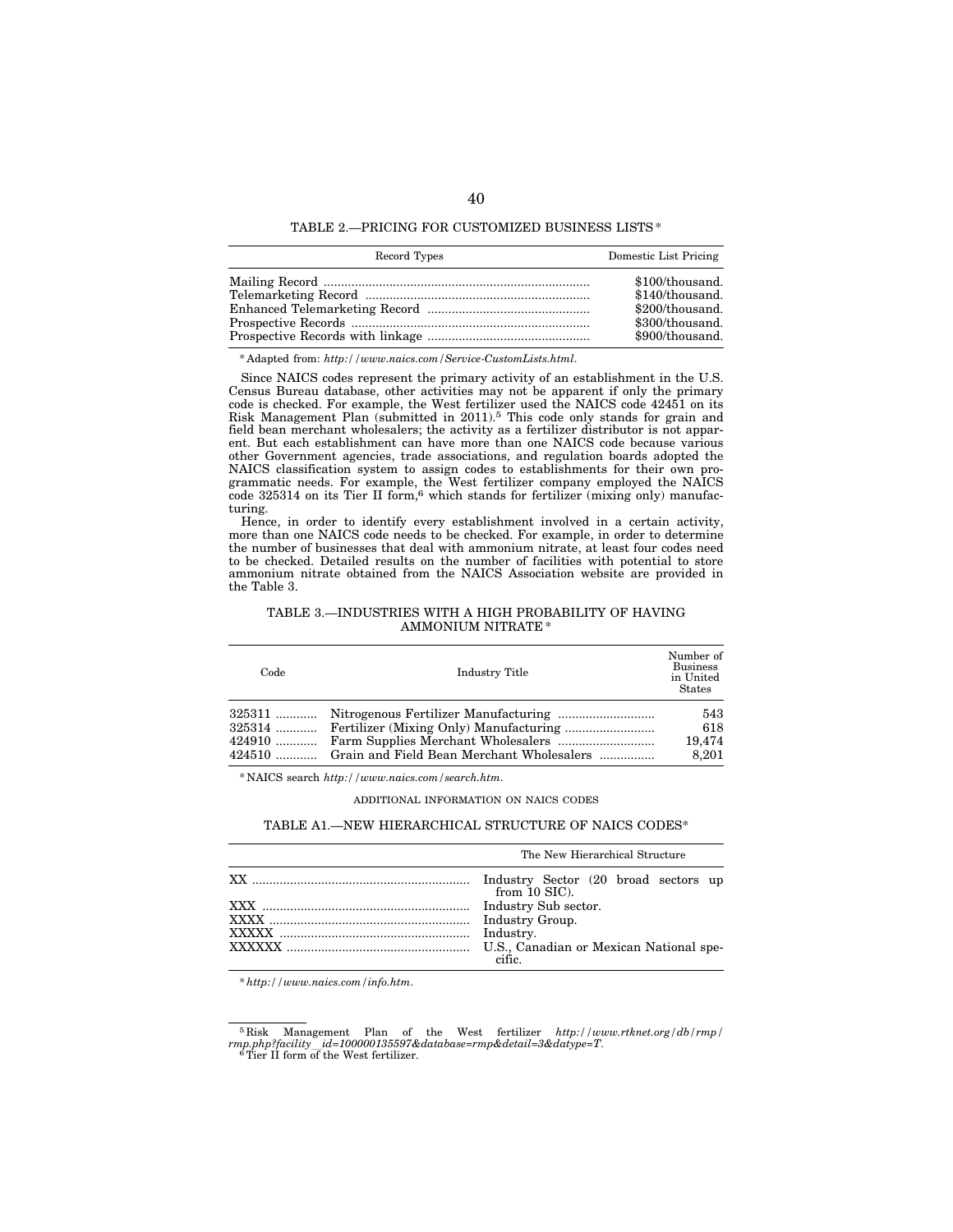TABLE A2.—NAICS SECTORS\*

| Code      | <b>NAICS</b> Sectors                                                                                                                                                                                                                                                                                                                                                                                                | Count     |
|-----------|---------------------------------------------------------------------------------------------------------------------------------------------------------------------------------------------------------------------------------------------------------------------------------------------------------------------------------------------------------------------------------------------------------------------|-----------|
| $11$      |                                                                                                                                                                                                                                                                                                                                                                                                                     | 553,708   |
| 21        |                                                                                                                                                                                                                                                                                                                                                                                                                     | 37,975    |
| 22        |                                                                                                                                                                                                                                                                                                                                                                                                                     | 37,237    |
| 23        |                                                                                                                                                                                                                                                                                                                                                                                                                     | 1,837,084 |
| $31 - 33$ |                                                                                                                                                                                                                                                                                                                                                                                                                     | 762,527   |
| 42        |                                                                                                                                                                                                                                                                                                                                                                                                                     | 929,149   |
| $44 - 45$ |                                                                                                                                                                                                                                                                                                                                                                                                                     | 2,206,681 |
| $48 - 49$ |                                                                                                                                                                                                                                                                                                                                                                                                                     | 564,026   |
| 51        | $\label{eq:3} \mbox{Information}\quad \  \  \, \ldots \  \  \, \ldots \  \  \, \ldots \  \  \, \ldots \  \  \, \ldots \  \  \, \ldots \  \  \, \ldots \  \  \, \ldots \  \  \, \ldots \  \  \, \ldots \  \  \, \ldots \  \  \, \ldots \  \  \, \ldots \  \  \, \ldots \  \  \, \ldots \  \  \, \ldots \  \  \, \ldots \  \  \, \ldots \  \  \, \ldots \  \  \, \ldots \  \  \, \ldots \  \  \, \ldots \  \  \, \ld$ | 410,057   |
| 52        |                                                                                                                                                                                                                                                                                                                                                                                                                     | 817,617   |
| 53        |                                                                                                                                                                                                                                                                                                                                                                                                                     | 929,217   |
| 54.       | Professional, Scientific, and Technical Services                                                                                                                                                                                                                                                                                                                                                                    | 2,648,062 |
| 55        |                                                                                                                                                                                                                                                                                                                                                                                                                     | 53,806    |
| 56        | Administrative and Support and Waste Management and                                                                                                                                                                                                                                                                                                                                                                 | 3,372,309 |
|           | Remediation Services.                                                                                                                                                                                                                                                                                                                                                                                               |           |
| $61$      |                                                                                                                                                                                                                                                                                                                                                                                                                     | 402,000   |
| 62        |                                                                                                                                                                                                                                                                                                                                                                                                                     | 1,611,468 |
| $71$      |                                                                                                                                                                                                                                                                                                                                                                                                                     | 359,010   |
| 72        |                                                                                                                                                                                                                                                                                                                                                                                                                     | 869,846   |
| 81        |                                                                                                                                                                                                                                                                                                                                                                                                                     | 2,174,657 |
| 92        |                                                                                                                                                                                                                                                                                                                                                                                                                     | 299,778   |
|           |                                                                                                                                                                                                                                                                                                                                                                                                                     |           |

*\* Ibid*.

Under NAICS code system, sectors 31 to 33 stand for manufacturing. The first three digits 325 stand for chemical manufacturing. The first four digits 3253 stand for pesticide, fertilizer, and other agricultural chemical manufacturing. It includes sub codes 325311, 325312, 325314, and 325320.7 Details of these codes are given in Table A3.

# TABLE A3.—DETAILED TYPES OF INDUSTRY UNDER NAICS CODE STARTING WITH 3253

| Codes | Title                                                           | Number of<br>U.S.<br><b>Business</b> |
|-------|-----------------------------------------------------------------|--------------------------------------|
|       | 325320  Pesticide and Other Agricultural Chemical Manufacturing | 543<br>149<br>618<br>982             |

If we look deeper into these codes, we will get much more information from them. For example, code 325311 comprises establishments primarily engaged in one or more of the following:

(1) manufacturing nitrogenous fertilizer materials and mixing ingredients into fertilizers;

(2) manufacturing fertilizers from sewage or animal waste; and

(3) manufacturing nitrogenous materials and mixing them into fertilizers. The corresponding index entries are listed in Table A4.8 Clearly, anhydrous ammonia and ammonium nitrate are involved in the establishment with this code.

# TABLE A4.—CORRESPONDING INDEX ENTRIES UNDER CODE 325311

| 2012 NAICS |  |  |  | Corresponding Index Entries |  |
|------------|--|--|--|-----------------------------|--|
|            |  |  |  |                             |  |

325311 ........... Ammonia, anhydrous and aqueous, manufacturing.

325311 ........... Ammonium nitrate manufacturing.

Ammonium sulfate manufacturing.

325311 ........... Anhydrous ammonia manufacturing.

<sup>7</sup> 2012 NAICS Definition *http://www.census.gov/eos/www/naics/*. 8 325311 Nitrogenous Fertilizer Manufacturing *http://www.census.gov/cgi-bin/sssd/naics/ naicsrch*.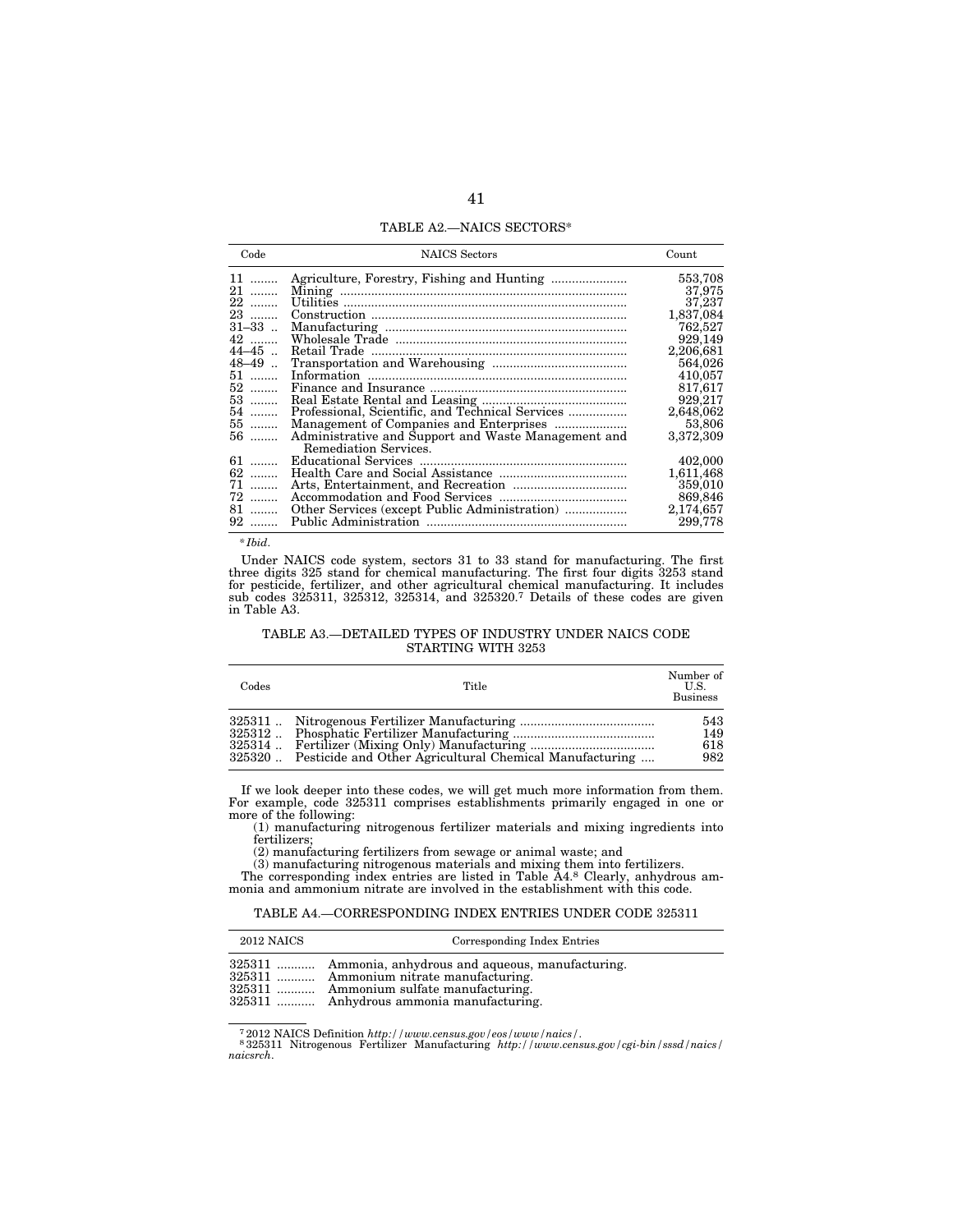# TABLE A4.—CORRESPONDING INDEX ENTRIES UNDER CODE 325311— Continued

| 2012 NAICS | Corresponding Index Entries                                                       |
|------------|-----------------------------------------------------------------------------------|
| 325311     | Fertilizers, mixed, made in plants producing nitrogenous fertilizer<br>materials. |
| 325311     | Fertilizers, natural organic (except compost), manufacturing.                     |
| $325311$   | Fertilizers, of animal waste origin, manufacturing.                               |
| $325311$   | Fertilizers, of sewage origin, manufacturing.                                     |
| $325311$   | Nitric acid manufacturing.                                                        |
| $325311$   | Nitrogenous fertilizer materials manufacturing.                                   |
| $325311$   | Plant foods, mixed, made in plants producing nitrogenous fertilizer<br>materials. |
|            | 325311  Urea manufacturing.                                                       |

The Census Bureau can provide statistics of chemical production quarterly with regard to fertilizer products.9 A detailed spreadsheet can be found by searching  $3253$ . Part of this spreadsheet is captured as Figure A1.<sup>10</sup> We can get detailed fertilizer-related chemicals from this sheet. Anhydrous ammonia and ammonium nitrate are inside.

<sup>9</sup> NAICS 3253 *http://www.census.gov/econ/industry/current/c3253.htm*. 10MQ325B—Fertilizer and Related Chemicals *http://www.census.gov/manufacturing/cir/ historical*l*data/mq325b/*.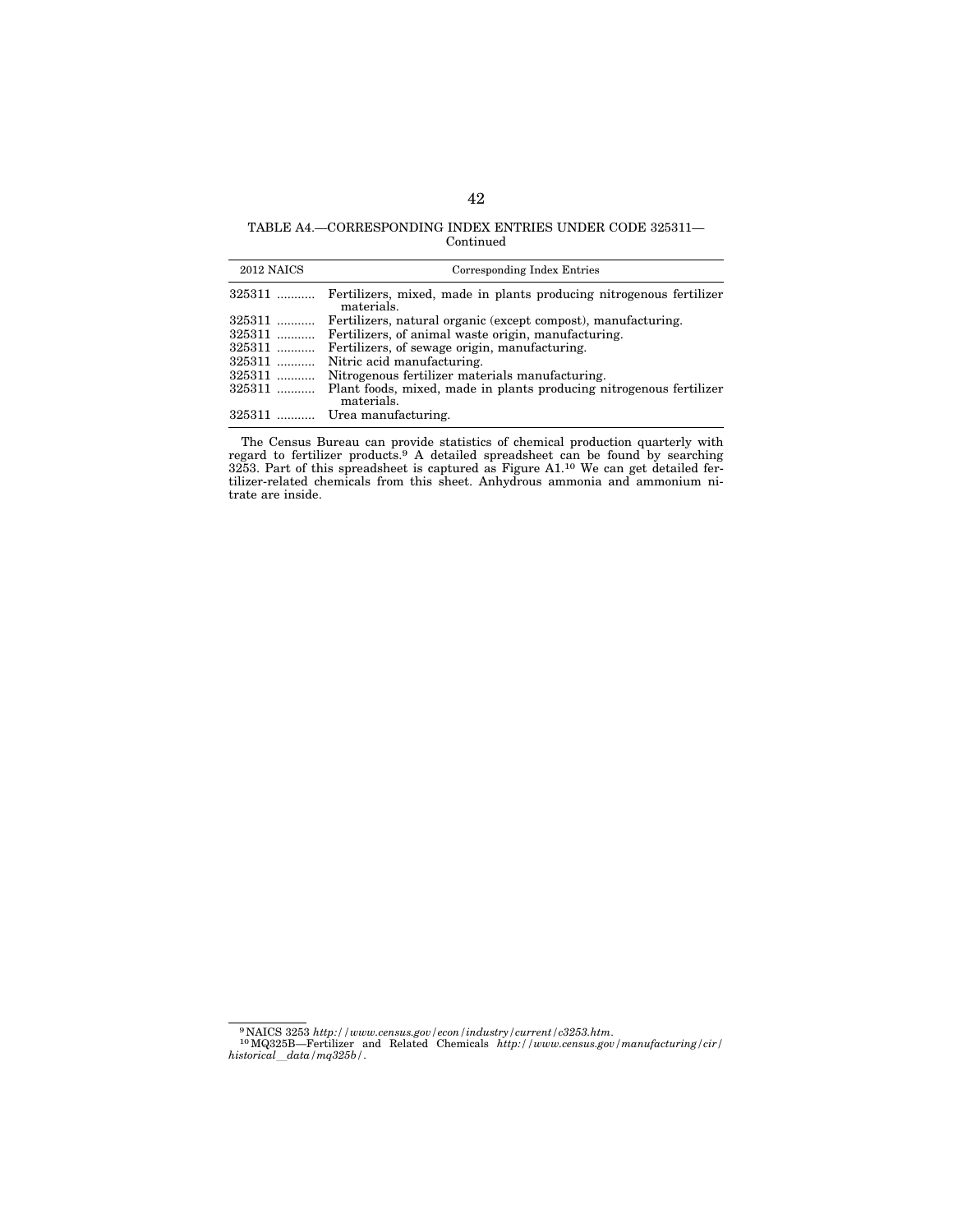| A<br>$\boldsymbol{A}$                   | B                                                                                           | C                | D              | E                       |
|-----------------------------------------|---------------------------------------------------------------------------------------------|------------------|----------------|-------------------------|
| 1                                       | Table 1. Summary of Production of Principal Fertilizers and Related Chemicals: 2011 to 2009 |                  |                |                         |
| [1,000 of short tons]<br>$\overline{z}$ |                                                                                             |                  |                |                         |
| 3                                       |                                                                                             |                  |                |                         |
| 4                                       |                                                                                             |                  |                |                         |
| $\overline{5}$<br>Product code          | Product description                                                                         | Year and quarter |                | <b>Total Production</b> |
| 6                                       |                                                                                             |                  |                |                         |
| 7                                       |                                                                                             |                  |                |                         |
| 8<br>3253111120                         | Ammonia, synthetic anhydrous                                                                | 2011             |                |                         |
| 9                                       | (100 percent)                                                                               |                  |                |                         |
| 10                                      |                                                                                             | Second quarter   | o              | 2,658                   |
| 11                                      |                                                                                             | First quarter    | c              | 2,826                   |
| 12                                      |                                                                                             |                  |                |                         |
| 13                                      |                                                                                             | 2010 L/          |                |                         |
| 14                                      |                                                                                             |                  |                |                         |
| 15                                      |                                                                                             | Fourth quarter   | c              | 2,848                   |
| 18                                      |                                                                                             | Thand quarter    | c              | 2,732                   |
| 17                                      |                                                                                             | Second quarter   | a/             | 2.692                   |
| 18                                      |                                                                                             | First quarter    | zí.            | 2,843                   |
| 19                                      |                                                                                             |                  |                |                         |
| 20                                      |                                                                                             | 2009             |                |                         |
| 21                                      |                                                                                             |                  |                |                         |
| 22                                      |                                                                                             | Fourth quarter   | a/             | 2,735                   |
| 23                                      |                                                                                             | Third quarter    | a)             | 2,712                   |
| 24                                      |                                                                                             | Second quarter   | a.             | 2,679                   |
| 25                                      |                                                                                             | First quarter    | a              | 2,205                   |
| 26                                      |                                                                                             |                  |                |                         |
| 27<br>3253111201                        | Ammonium nitrate, original melt liquor                                                      | 2011             |                |                         |
| 28                                      |                                                                                             |                  |                |                         |
| 29                                      |                                                                                             | Second quarter   | d              | 1,954                   |
| 30                                      |                                                                                             | First quarter    | c              | 1,887                   |
| 31                                      |                                                                                             |                  |                |                         |
| 32                                      |                                                                                             | $2010 \text{ L}$ |                |                         |
| 33                                      |                                                                                             |                  |                |                         |
| 34                                      |                                                                                             | Fourth quarter   | $\epsilon$     | 1.930                   |
| 35                                      |                                                                                             | Third quarter    | c              | 1,797                   |
| 38                                      |                                                                                             | Second quarter   | $\overline{a}$ | 1,820                   |
| 37                                      |                                                                                             | First quarter    | $\mathbf{a}$   | 1,937                   |
| 38                                      |                                                                                             |                  |                |                         |
| 39                                      |                                                                                             | 2009             |                |                         |
| 40                                      |                                                                                             |                  |                |                         |
| 41                                      |                                                                                             | Fourth quarter   | $\mathbf b$    | 1,902                   |
| 42                                      |                                                                                             | Third quarter    | a              | 1,818                   |
| 43                                      |                                                                                             | Second quarter   | aí             | 1,762                   |
| 44                                      |                                                                                             | First quarter    | ы              | 1,461                   |
| 45                                      |                                                                                             |                  |                |                         |
| 3253111240<br>46                        | Ammonium sulfate                                                                            | 2011             |                |                         |
| 47                                      | $(100$ percent)                                                                             |                  |                |                         |
| 48                                      |                                                                                             | Second quarter   | ۵ĺ             | 724                     |
| 49                                      |                                                                                             | First quarter    | a              | 711                     |
|                                         |                                                                                             |                  |                |                         |

Figure A1. Sample of Fertilizer and Related Chemicals Statistics Spreadsheet

# APPENDIX B

#### TIER II REPORTS

Any facility covered by Emergency Planning and Community Right-to-Know Act (EPCRA) requirements must submit an Emergency and Hazardous Chemical Inventory Form to the Local Emergency Planning Committee (LEPC), the State Emergency Response Commission (SERC), and the local fire department. Facilities required under OSHA regulations to maintain material safety data sheets (MSDS) for hazardous chemicals stored or used in the work place with chemicals in quantities that equal or exceed a certain thresholds must submit an emergency and hazardous chemical inventory form to the LEPC, the SERC, and the local fire department annually. Facilities provide either a Tier I or Tier II form. Most States, such as Texas, require the more comprehensive Tier II form.11 In Texas, the reports are collected by the Department of State Health Services.

Tier II forms require basic facility identification information, such as name, address, Dun & Bradstreet number, NAICS code, employee contact information (for

<sup>&</sup>lt;sup>11</sup>What facilities are covered? http://www.epa.gov/osweroe1/content/epcra/epcra\_stor*age.htm*.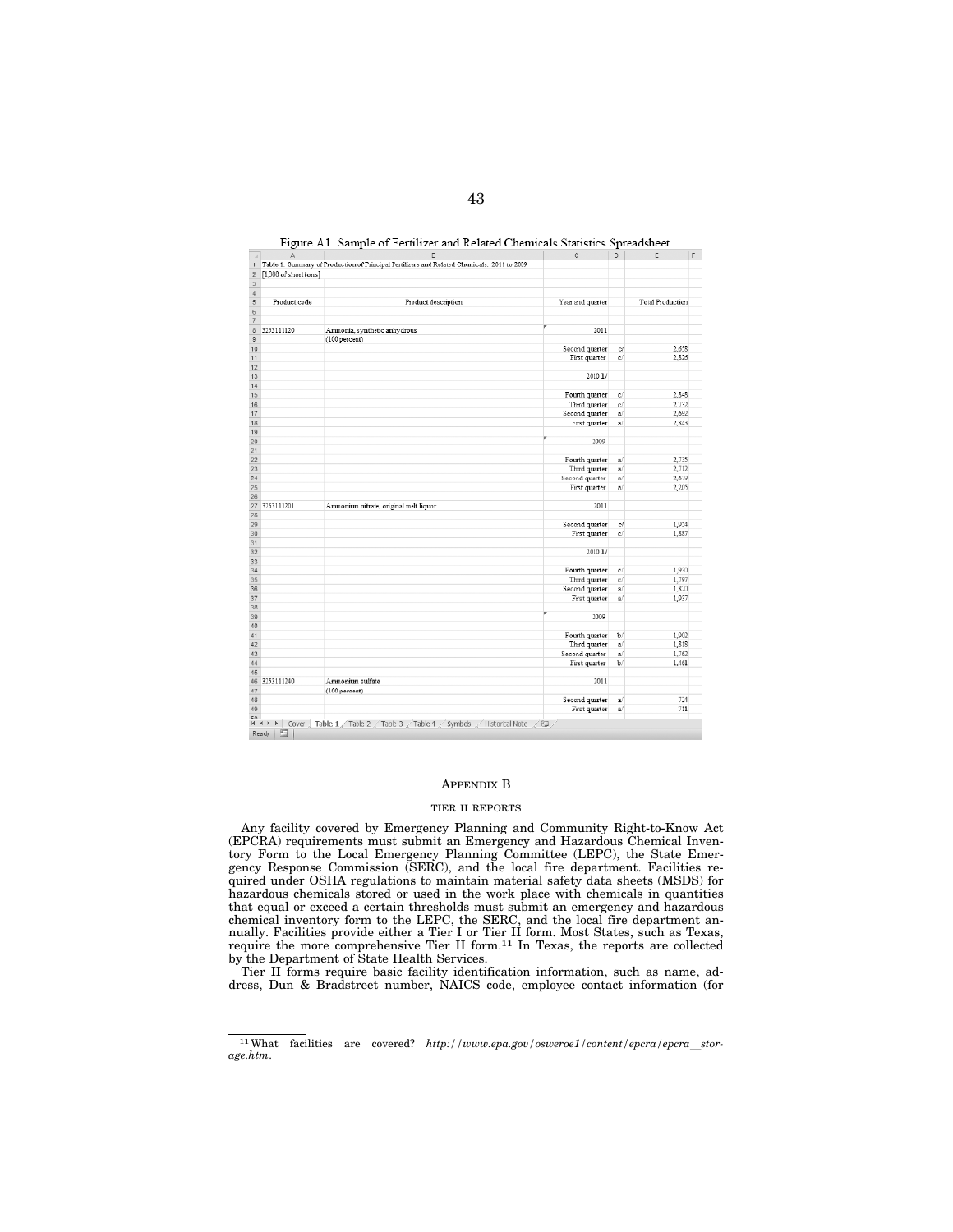emergencies and non-emergencies) and information about chemicals stored or used

- at the facility. The latter includes the following:<sup>12</sup>  $\bullet$  The chemical name or the common name as indicated on the MSDS;
	- An estimate of the maximum amount of the chemical present at any time during the preceding calendar year and the average daily amount;
	-
	-
	- A brief description of the manner of storage of the chemical;<br>• The location of the chemical at the facility;<br>• An indication of whether the owner of the facility elects to withhold location information from disclosure to the public.

Tier II information for a specific chemical at a facility may be obtained by sending a written request to the State emergency response commission or the local emergency planning committee. If they do not have the requested Tier II information, they must obtain it from the facility. For chemicals present below 10,000 pounds, the response is discretionary by either the State Emergency Response Commission or the Local Emergency Planning Committee and depends on the justification of need by the requestor. The facility must make the information available to the SERC or LEPC if they request it on behalf of an individual.13

In general, Tier II forms have comprehensive information and could be useful to track a certain chemical such as ammonium nitrate. However, some facilities may be exempted from submitting Tier II.14

## APPENDIX C

#### OFFICE OF THE TEXAS STATE CHEMIST (OTSC)—TEXAS FEED AND FERTILIZER CONTROL SERVICE

OTSC includes two units: The Texas Feed and Fertilizer Control Service and the Agricultural Analytical Service. The Texas Feed and Fertilizer Control Service<br>(FFCS) is the State government agency responsible for administering the Texas<br>Commercial Fertilizer Control Act of the Texas Agriculture Code C

OTSC's mission is to ''protect consumers and enhance agribusiness through its feed and fertilizer regulatory compliance program, surveillance and monitoring of animal-human health and environmental hazards, and preparedness planning."<sup>16</sup><br>According to the Fertilizer Control Act—Texas Agriculture Code Chapter 63, "a

person may not manufacture or distribute a commercial fertilizer in this state<br>[Texas] without a valid current permit issued by the Service [OTSC] and a person<br>may not manufacture or distribute a commercial fertilizer in t customer-formula fertilizer, unless the person first registers the fertilizer with the Service".<sup>1</sup>

The application form for the permit to distribute commercial fertilizer requires the following information: Tax number (Federal I.D.); name of firm; telephone and fax number; mailing address; email and website address; and the class of permit applied

for.<br>The fertilizer application registration requires the following information: Name;<br>address; and telephone number of the fertilizer facility; name of authorized rep-<br>resentative; a list of the brands or product names of (or bulk); and identification of the product by type: Pesticide; Specialty; On-Farm-Use; Liquid or Dry.<sup>18</sup><br>In addition, the Texas Agriculture Code Chapter 63 has a subchapter on ammo-

nium nitrate, which specifically requires the following: ''A person may not produce, store, transfer, offer for sale or sell ammonium nitrate or ammonium nitrate material unless the person holds a certificate of registration issued by the service under this subchapter.''19 Accordingly, OTSC has records of those facilities or individuals

<sup>12</sup> How do I submit a Tier I or Tier II inventory report? *http://www.epa.gov/osweroe1/* 

*content/epcra/epcra*l*storage.htm*. 13 How will citizens have access to Tier I or Tier II inventory forms? *http:// emergencymanagement.supportportal.com/link/portal/23002/23016/Article/17885/How-will-citizens-have-access-to-Tier-I-or-Tier-II-inventory-forms*. 14 Exemptions/Applicability Section 311 & 312 *http://www.epa.gov/osweroe1/content/epcra/* 

 $\begin{array}{l} \textit{epcra-qa\_exempt\_311.htm.}\\ 15 \; \textit{http://otsweb.tamu.edu/Reports/pdf/nwl/2013/May-2013-NL.pdf}.\\ 16 \; \textit{http://otsweb.tamu.edu/About/Mission.aspx.}\\ 17 \; \textit{http://otsweb.tamu.edu/Laws/PDF/FertilizerControlAct.pdf}.\\ 18 \; \textit{http://otsweb.tamu.edu/Laws/PDF/FertilizerControlAct.pdf}.\\ 18 \; \textit{r1-cas State Chemistry/Resus} \\ \textit{Registration} \end{array}$ 

*FertilizerRegistrationApplication-2-19-2008.pdf*. 19*http://otscweb.tamu.edu/Laws/PDF/FertilizerControlAct.pdf*.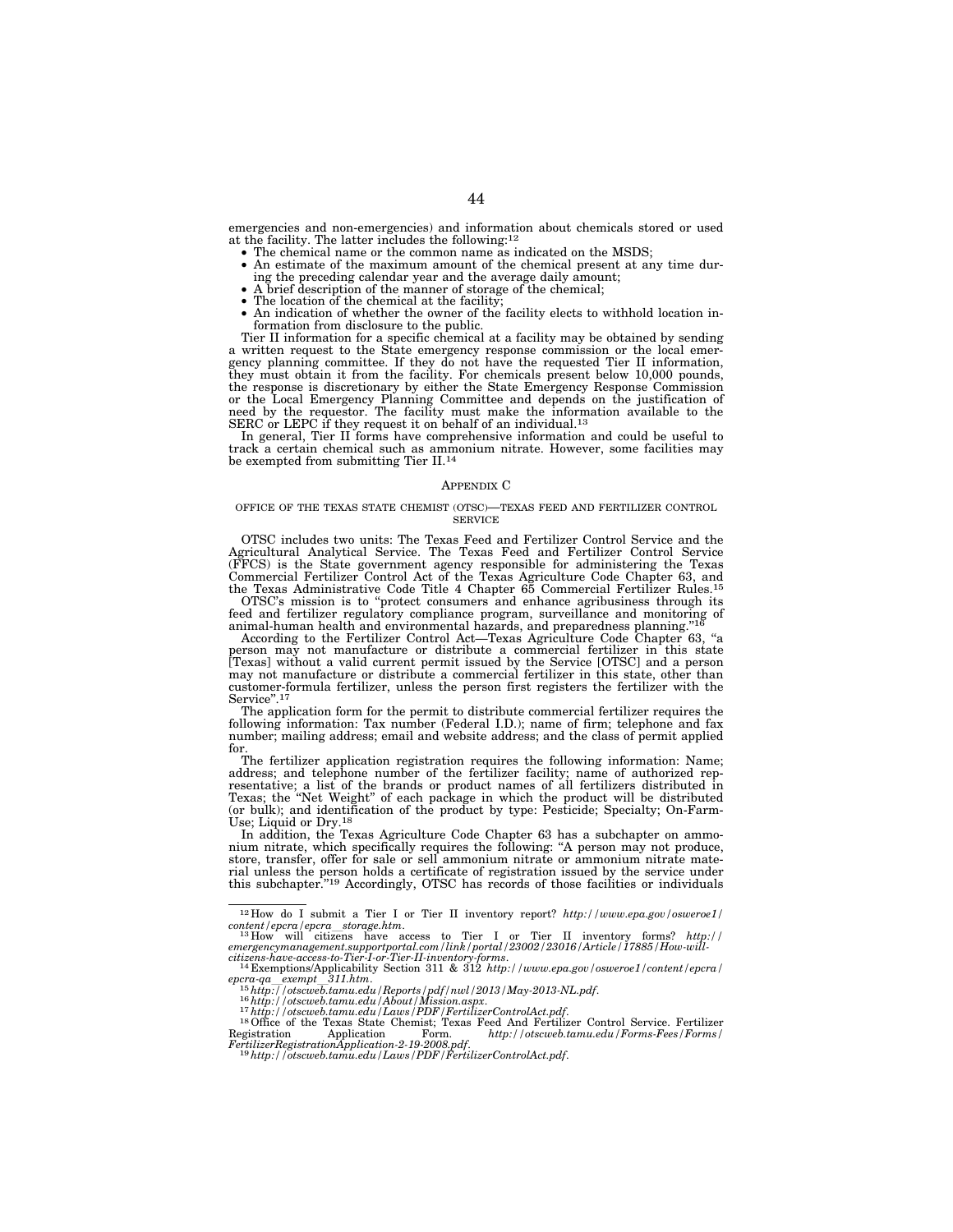handling ammonium nitrate. The information required in the permit to distribute ammonium nitrate or ammonium nitrate material includes the following: Permit number, tax number, name, telephone number, mailing address, and email address or website of the company.

The Texas Agriculture Code Chapter 63 Subchapter E (Fees) establishes an inspection fee for a commercial fertilizer distributed in Texas as 36 cents per ton of fertilizer. A facility must report the tonnage and pay the inspection fee ''(1) quarterly if the total amount of inspection fees in a year is \$100 or more; or (2) annually if the total amount of inspection fees in a year is less than \$100.''20 Therefore, OTSC also has records of the total quantity of fertilizer handled by each facility. However, the quantity of each type of fertilizer (e.g. ammonium nitrate or other) is not specified in the tonnage report.

# EQUIVALENT AGENCIES IN OTHER STATES

State agencies equivalent to OTSC—Texas Feed and Fertilizer Control Service also exist in other States.

<sup>20</sup>Fertilizer Control Act. § 63.072. Tonnage Report and Inspection Fee Payment.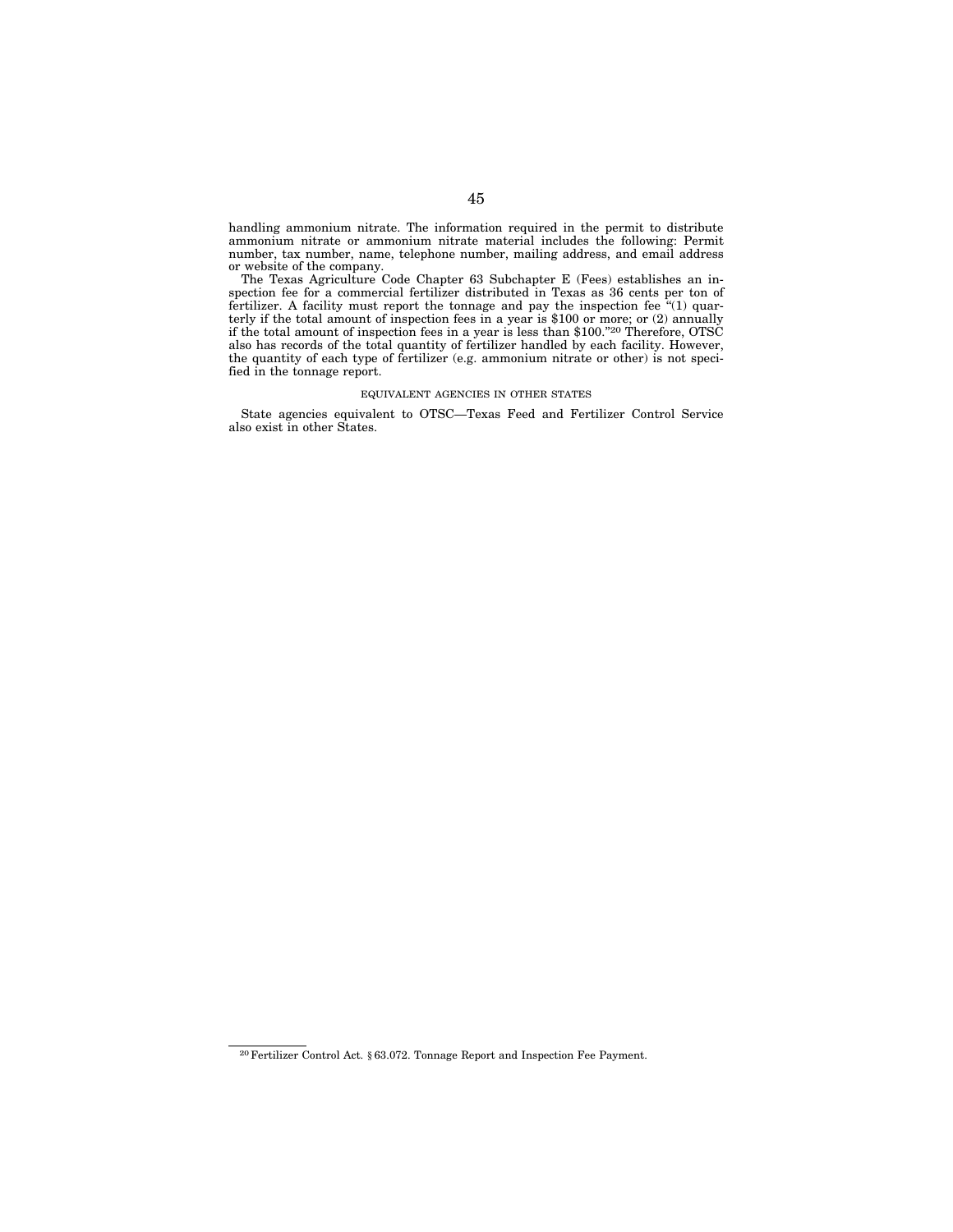# OFFICE OF THE TEXAS STATE CHEMIST

APPLICATION TO TEXAS FEED & FERTILIZER CONTROL SERVICE, COLLEGE STATION, TEXAS FOR A<br>PERMIT TO DISTRIBUTE COMMERCIAL FERTILIZER AS PRESCRIBED BY SECTION 63.031 OF THE TEXAS<br>AGRICULTURE CODE.

NO PERMIT TO DISTRIBUTE COMMERCIAL FERTILIZER AS PRESCRIBED BY SECTION 63.031 OF THE TEXAS<br>AGRICULTURE CODE.<br>NOTE: The information given on this form, particularly the firm name and address, must agree exactly with the<br>regist

'."(f\_'.o.) \_\_\_\_\_\_\_\_\_\_ \_

| Name of Firm           |                                                              | <b>Telephone Number</b>                                                                                                                                                                                                                                                                                                                   |       | <b>Fax Number</b>                                                                               |
|------------------------|--------------------------------------------------------------|-------------------------------------------------------------------------------------------------------------------------------------------------------------------------------------------------------------------------------------------------------------------------------------------------------------------------------------------|-------|-------------------------------------------------------------------------------------------------|
| <b>Street Address</b>  |                                                              | City                                                                                                                                                                                                                                                                                                                                      | State | Zip                                                                                             |
| <b>Mailing Address</b> |                                                              | City                                                                                                                                                                                                                                                                                                                                      | State | Zip                                                                                             |
| <b>Email Address</b>   |                                                              | Website Address                                                                                                                                                                                                                                                                                                                           |       |                                                                                                 |
|                        | Class of permit applied for (place X in the appropriate Box) |                                                                                                                                                                                                                                                                                                                                           |       |                                                                                                 |
|                        | weighing five pounds or less.                                | Class 1, the sale or distribution of commercial fertilizer packaged only in containers                                                                                                                                                                                                                                                    |       |                                                                                                 |
|                        |                                                              | tonnage inspection fees will equal or exceed the \$100.00 minimum annual tonnage fee.                                                                                                                                                                                                                                                     |       | Class 2, the sale or distribution of all classes of commercial fertilizer whose total amount of |
|                        | The signer of this application affirms that:<br>application: | Bulk and/or packaged no Customer Formula ONLY<br>tonnage inspection fees will not exceed the \$100.00 minimum annual tonnage fee.<br>Bulk and/or packaged   Customer Formula ONLY<br>(1 he/she is affiliated with the firm for whom the application is made;<br>(2 he/she is authorized and empowered to act for this firm in making this |       | Class 3, the sale or distribution of all classes of commercial fertilizer whose total amount of |
|                        |                                                              | (3 the information shown herein is correct and<br>(4 he/she further obligates said firm to provide the inspection fees.)                                                                                                                                                                                                                  |       |                                                                                                 |
|                        |                                                              | Print or Type Name and the contract of the contract of the contract of the contract of the contract of the contract of the contract of the contract of the contract of the contract of the contract of the contract of the con                                                                                                            |       |                                                                                                 |
|                        |                                                              | Signature <b>Structure</b> and the structure of the structure of the structure of the structure of the structure of the                                                                                                                                                                                                                   |       |                                                                                                 |
|                        |                                                              | Title <b>Contract Contract Contract Contract Contract Contract Contract Contract Contract Contract Contract Contract Contract Contract Contract Contract Contract Contract Contract Contract Contract Contract Contract Contract</b>                                                                                                      |       |                                                                                                 |
|                        |                                                              | Date and the contract of the contract of the contract of the contract of the contract of the contract of the contract of the contract of the contract of the contract of the contract of the contract of the contract of the c                                                                                                            |       |                                                                                                 |
|                        |                                                              | <b>IMPORTANT:</b> Applications for Class 2 and Class 3 permits should be accompanied<br>by the \$100 annual fee. Applications for Class 1 permits should be<br>accompanied by \$50.00 per product annual fee.                                                                                                                             |       |                                                                                                 |
| Return Form to:        |                                                              | Office of the Texas State Chemist, P.O. Box 3160, College Station, TX 77841-3160                                                                                                                                                                                                                                                          |       |                                                                                                 |
|                        |                                                              |                                                                                                                                                                                                                                                                                                                                           |       |                                                                                                 |

Figure C1. Application form to request a permit to distribute commercial fertilizer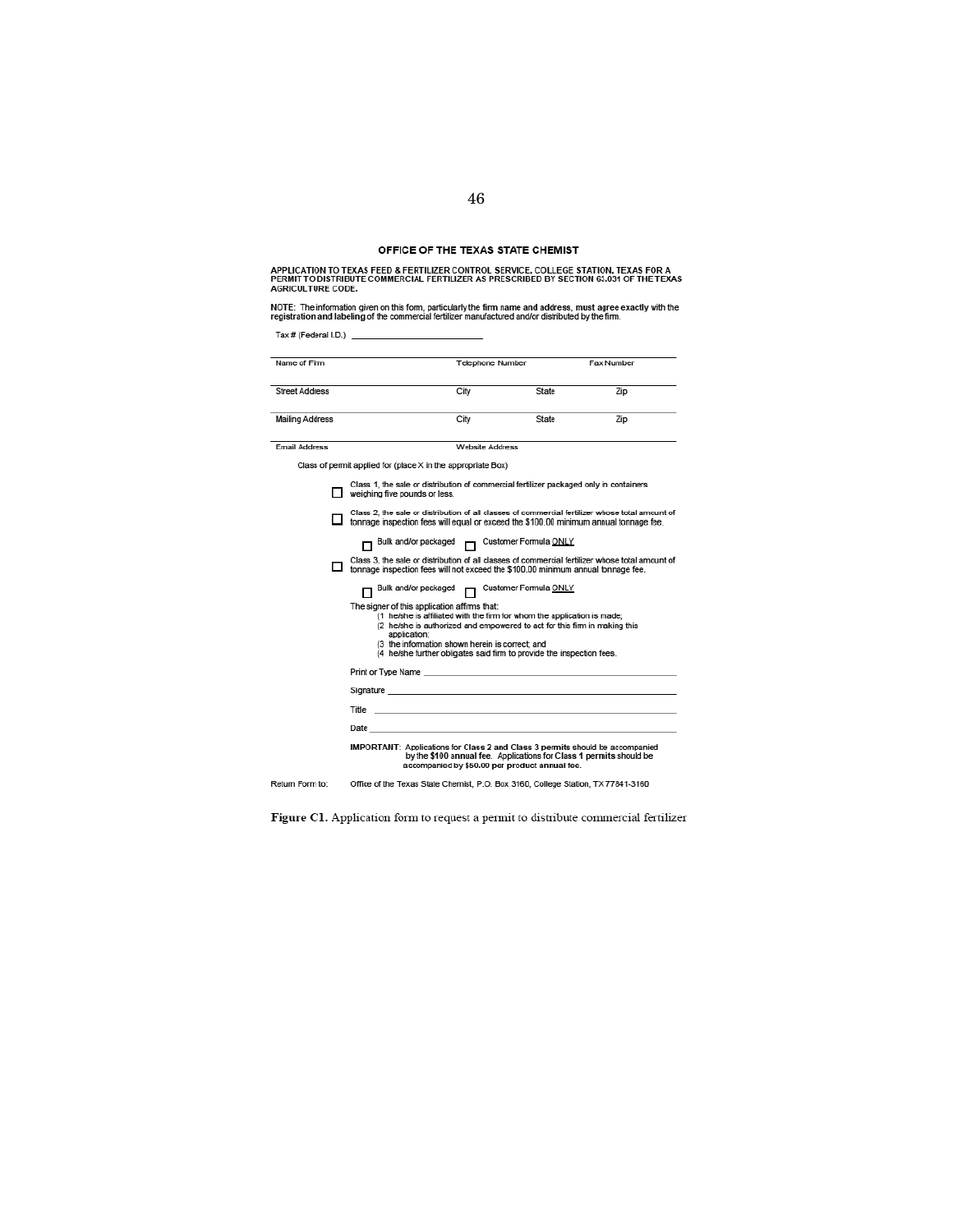# OfFICE OF THE TEXAS STATE CHEMIST TEXAS FEED AND FERTILIZER CONTROl SERVICE http://otsc.tamu.edu<br>FERTILIZER REGISTRATION APPLICATION

, .. ". nn~ \_\_\_\_\_\_\_\_\_ -,,, .. .-\_\_\_\_\_\_\_\_ \_\_

ottIce 01 !he Texas \_ a-.er.- --- <sup>P</sup> .O. 60. <sup>3160</sup>f \_\_ No \_\_\_\_\_\_\_\_\_\_\_\_\_\_\_\_\_\_\_ \_\_ CoIeQe \_ . Texao 77841-3160 91!JI8oI 11 21

| 9/9/645-1121 |                                                                                 |               |           |                                       |                           |       |    |     |         |
|--------------|---------------------------------------------------------------------------------|---------------|-----------|---------------------------------------|---------------------------|-------|----|-----|---------|
|              | Name of Authorized Representative (Print)_                                      |               |           |                                       |                           |       |    |     |         |
| No.          | List the Brand or Product Name of All Fertilizer<br><b>Distributed In Texas</b> | Net<br>Weight | Pesticide | Specialty<br>Fertilizer<br>(Non-Farm) | On-Farm-Use<br>Fertilizer | $L^*$ | D* | New | Revised |
| 1.           |                                                                                 |               |           |                                       |                           |       |    |     |         |
|              |                                                                                 |               |           |                                       |                           |       |    |     |         |
|              |                                                                                 |               |           |                                       |                           |       |    |     |         |
|              |                                                                                 |               |           |                                       |                           |       |    |     |         |
|              |                                                                                 |               |           |                                       |                           |       |    |     |         |
|              |                                                                                 |               |           |                                       |                           |       |    |     |         |
|              |                                                                                 |               |           |                                       |                           |       |    |     |         |
|              |                                                                                 |               |           |                                       |                           |       |    |     |         |
|              |                                                                                 |               |           |                                       |                           |       |    |     |         |
|              |                                                                                 |               |           |                                       |                           |       |    |     |         |

IMPORTANT: \$50 SHOULD ACCOMPANY REGISTRATION OF EACH PRODUCT PACKAGED IN CONTAINERS OF 5 LBS.<br>OR LESS ONLY. **INSTRUCTIONS** 

1. Complete and submit Application to the Control Service for approval.<br>2. List the brand or product name of each fertilizer to be distributed in Texas.

3. List the "Net Weight" of each package in which the product will be distributed. If distributed in "Bulk," state "Bulk".

2. List the trand or product name or each tertilizer to be distributed in Texas.<br>3. List the "Net Weight" of each package in which the product will be distributed. If distributed in "Bulk," state "Bulk".<br>4. Identify each p

- 5. All applications for registration of pesticide/fertilizer mixtures must be accompanied by appropriate certification from the<br>Texas Department of Agriculture that the pesticide is approved for use.<br>6. Actual or facsimile
- 

NOTE: THE PERMITTED FIRM NAME AND ADDRESS OF THE REGISTRANT MUST BE THE SAME AS SHOWN ON THE LABEL. Form R-67 Revised 2-19-08

Figure C2. Fertilizer registration application form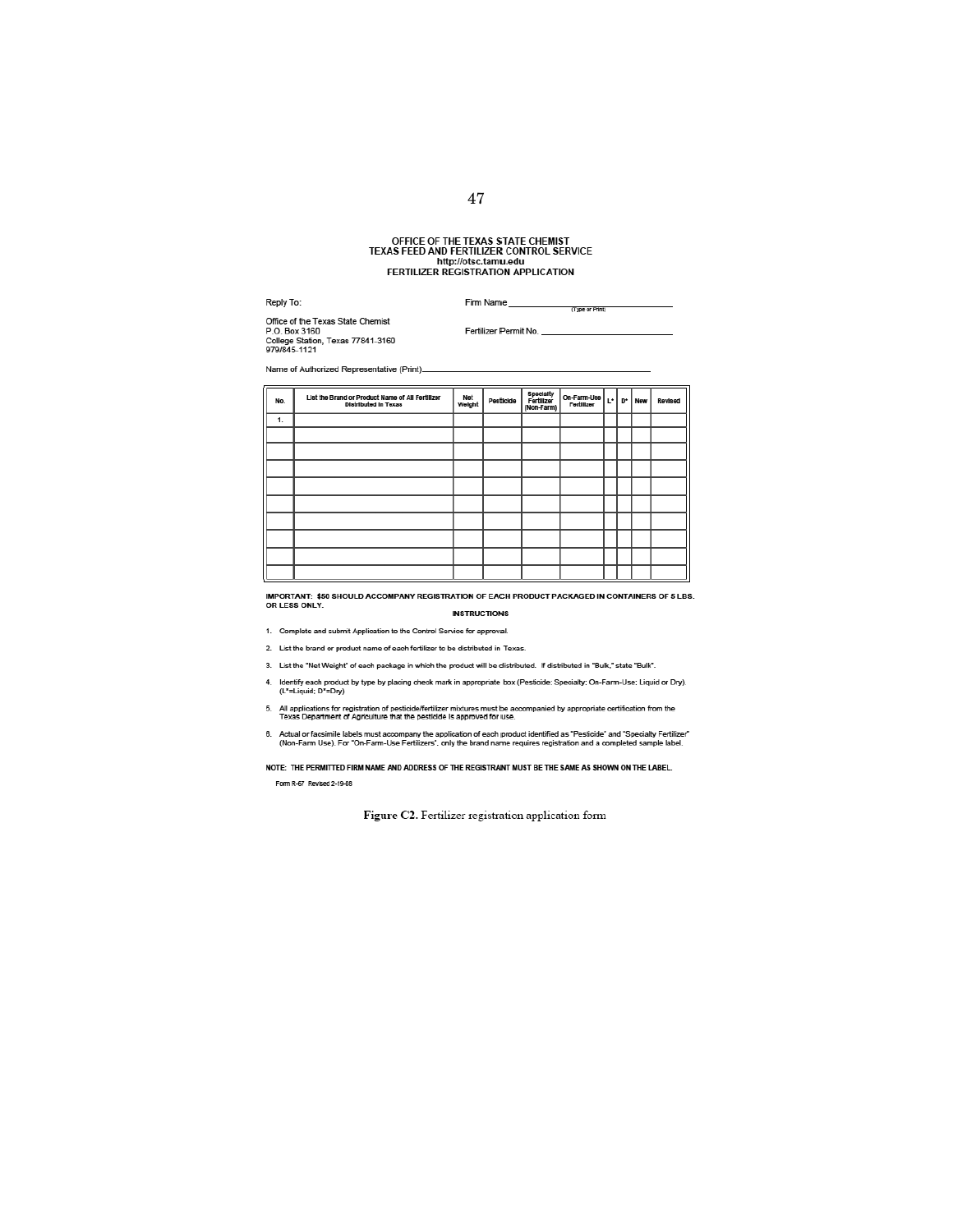

OFFICE OF THE TEXAS STATE CHEMIST P.O. Box 3160<br>College Station, TX 77841-3160<br>Tel: (979) 845-1121<br>Fax: (979) 845-1389 http://otsc.tamu.edu

APPLICATION TO TEXAS FEED & FERTILIZER CONTROL SERVICE, COLLEGE STATION, TEXAS FOR A<br>PERMIT TO DISTRIBUTE AMMONIUM NITRATE OR AMMONIUM NITRATE MATERIAL AS PRESCRIBED BY<br>SECTION 63.151 AND 63.152 OF THE TEXAS AGRICULTURE CO

 $\mathcal{L}$ 

| Permit #___________________________ |                                                                                                                                                                                                                                      |                         |     |  |  |  |
|-------------------------------------|--------------------------------------------------------------------------------------------------------------------------------------------------------------------------------------------------------------------------------------|-------------------------|-----|--|--|--|
| Name of Firm                        |                                                                                                                                                                                                                                      | <b>Telephone Number</b> |     |  |  |  |
| <b>Street Address</b>               | City                                                                                                                                                                                                                                 | State                   | Zip |  |  |  |
|                                     |                                                                                                                                                                                                                                      |                         |     |  |  |  |
| Mailing Address                     | City                                                                                                                                                                                                                                 | State                   | Zip |  |  |  |
| <b>Email Address</b>                | <b>Website Address</b>                                                                                                                                                                                                               |                         |     |  |  |  |
|                                     |                                                                                                                                                                                                                                      |                         |     |  |  |  |
|                                     | Print or Type Name experience and the state of the state of the state of the state of the state of the state of the state of the state of the state of the state of the state of the state of the state of the state of the st       |                         |     |  |  |  |
|                                     |                                                                                                                                                                                                                                      |                         |     |  |  |  |
|                                     | Title <b>Contract Contract Contract Contract Contract Contract Contract Contract Contract Contract Contract Contract Contract Contract Contract Contract Contract Contract Contract Contract Contract Contract Contract Contract</b> |                         |     |  |  |  |
|                                     |                                                                                                                                                                                                                                      |                         |     |  |  |  |
|                                     |                                                                                                                                                                                                                                      |                         |     |  |  |  |
|                                     |                                                                                                                                                                                                                                      |                         |     |  |  |  |
|                                     | <b>IMPORTANT:</b> Applications for Ammonium Nitrate Permits should be accompanied                                                                                                                                                    |                         |     |  |  |  |
|                                     | by the \$75.00 annual fee.                                                                                                                                                                                                           |                         |     |  |  |  |
|                                     |                                                                                                                                                                                                                                      |                         |     |  |  |  |

Return Form to: Office of the Texas State Chemist, P.O. Box 3160, College Station, TX 77841-3160

Figure C3. Application form to request a permit to distribute ammonium nitrate or ammonium nitrate material

# AGENCIES REGULATING FERTILIZERS IN DIFFERENT STATES

The following is a brief list of agencies regulating fertilizers in several States. This is not a comprehensive list and it was included to emphasize that there are agencies in each State which likely maintain records on fertilizer facilities that can be used as source of information for DHS or other Federal agency.

# *California—California Department of Food and Agriculture*

*Fertilizing Materials Registration Application 21*

In California, fertilizers and amending materials are regulated by the California Department of Food and Agriculture (CDFA) under the Feed, Fertilizer and Livestock Drugs Regulatory Services Branch (FFLDERS).

<sup>21</sup>*http://www.tsgusa.com/capabilities/state*l*fertilizers/california.htm*.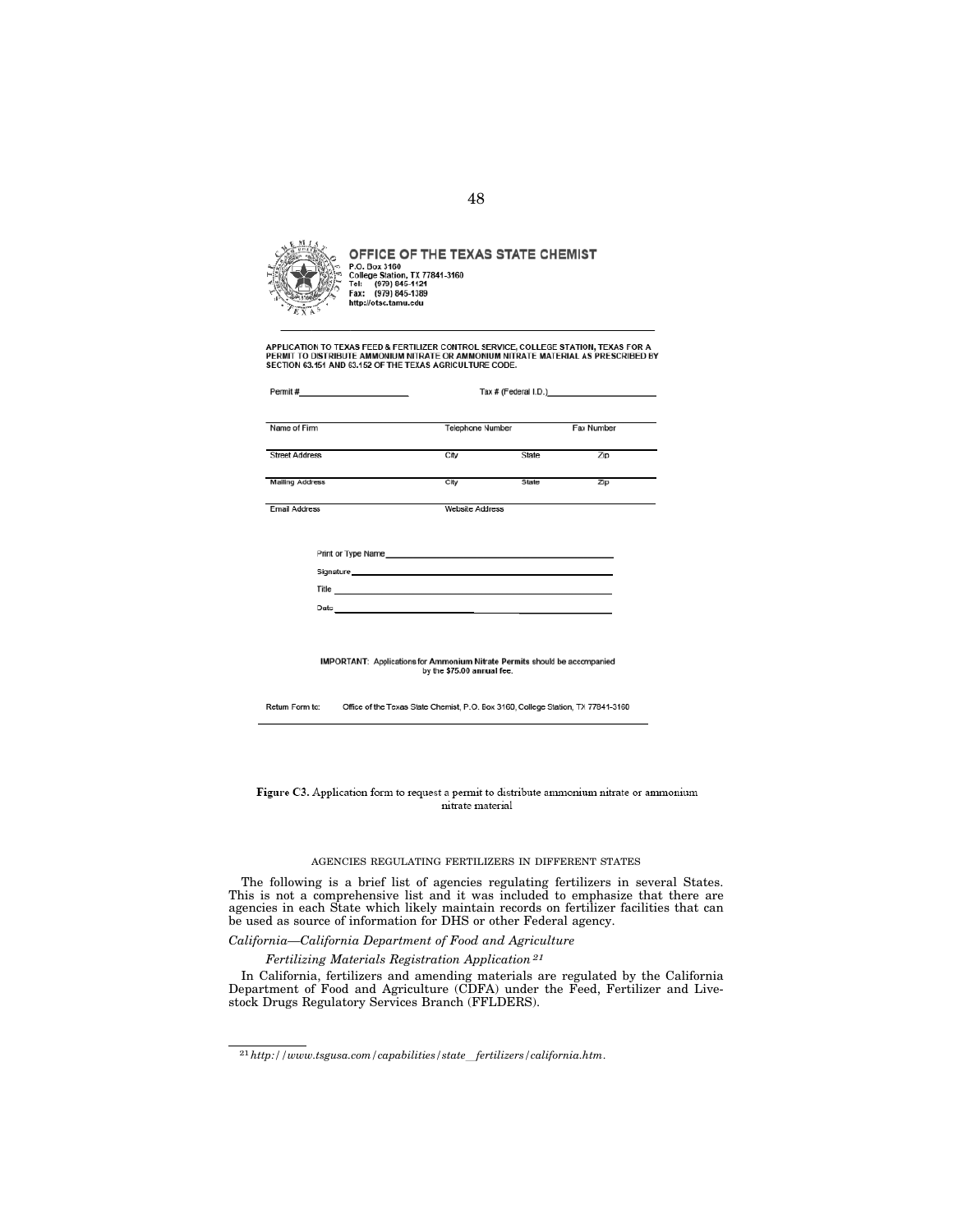# *Fertilizing Materials inspection program 22*

The Fertilizing Materials Inspection Program is an industry-funded program that ensures consumers receive fertilizing materials that are safe and effective and meet the quality and quantity guaranteed by the manufacturer. Inspectors and investigators located throughout the State conduct routine sampling and inspections; respond to consumer complaints; and enforce the laws and regulations that govern the manufacturing and distribution of fertilizing materials. Registration Specialists carefully review product labels for misleading claims and compliance with existing labeling requirements. (Fertilizing Materials Licensing, Registration & Labeling Guide)

# *Washington—Washington State Department of Agriculture*

All fertilizer products distributed in Washington must first be registered with Washington State Department of Agriculture (WSDA). An additional registration requirement for waste-derived fertilizers was added to the fertilizer law in 1998.<br>Waste-derived and micronutrient fertilizers must go through a Department of Ecol-<br>ogy (Ecology) review before being registered by WSDA. All r further review on an as-needed basis.23

## *Florida—Florida Department of Agriculture and Consumer Services 24*

The Fertilizer Section is responsible for enforcing the requirements of Florida's Commercial Fertilizer Law, Chapter 576, Florida Statutes and Chapter 5E–1, Florida Administrative Code. Applicant(s) requesting to distribute fertilizer in the State of Florida with their name appearing on the fertilizer label as guarantor are re-quired to complete the following registration requirements using the Fertilizer Regulatory Website on-line located at: *http://lims.flaes.org.* All registered licensees re-port monthly tonnage using the Fertilizer Regulatory Website and pay an inspection fee of \$1.00 per ton for mixed fertilizer and fertilizer materials, including an additional \$.50 per ton if the fertilizer contains nitrogen or phosphate. The inspection fee for liming materials and untreated phosphatic materials is \$.30 per ton.

# *Minnesota—Minnesota Department of Agriculture 25 26*

The objective of the Fertilizer Licensing Program is to promote fair trade practices among businesses that offer fertilizer products for sale and provide consumer awareness/protection by providing accurate, meaningful, and uniform labeling and licensing standards.

### *Michigan—Michigan Department of Agriculture and Rural Development*

The Michigan Department of Agriculture and Rural Development 27 (MDARD) administers licenses, registrations, inspects and tests fertilizer, soil conditioner, and liming materials distributed or manufactured in Michigan.28

#### *New Mexico—New Mexico Department of Agriculture 29*

In New Mexico, products are registered by the individual product label. Registration fees are \$5.00 per product in any size quantities. There is a \$10.00 annual inspection fee per product if distributed in quantities of 5 pounds or less in lieu of the quarterly inspection fees. There is no exemption for sample size containers. A registration application packet consists of a complete fertilizer/soil conditioner registration application, complete, legible label for each product being registered and fees.

# *North Dakota—North Dakota Department of Agriculture 30*

The North Dakota Department of Agriculture regulates fertilizer and soil amendment products through the authority provided by Chapter 19–20.1 of the North Dakota Century Code (N.D.C.C.). The fertilizer law is primarily a consumer protection law, ensuring that labeling for fertilizer products accurately reflects product composition and the concentration of key ingredients. N.D.C.C. 19–20.1 is also a licensing law, requiring certain businesses to be licensed to distribute and sell fertilizer

<sup>22</sup>*http://www.cdfa.ca.gov/is/ffldrs/fertilizer.html*. 23*http://agr.wa.gov/pestfert/fertilizers/productregistration.aspx*. 24*http://www.freshfromflorida.com/onestop/aes/fertilizer.html*. 25*http://www.mda.state.mn.us/licensing/licensetypes/specialty.aspx*. 26*http://www.mda.state.mn.us/licensing/licensetypes/fertilizer.aspx*. 27*http://www.michigan.gov/mdard*. 28*https://www.michigan.gov/statelicensesearch/0,4671,7-180-24786*l*24812-81089--,00.html*. 29*http://www.nmda.nmsu.edu/fsf/fertilizer-and-soil-conditioners/fertilizersoil-conditioner-*

*registration-and-tonnage/*. 30*http://www.nd.gov/ndda/general-resource/north-dakota-state-government/ndda-fertilizer-registration-and-licensing-guidelines*.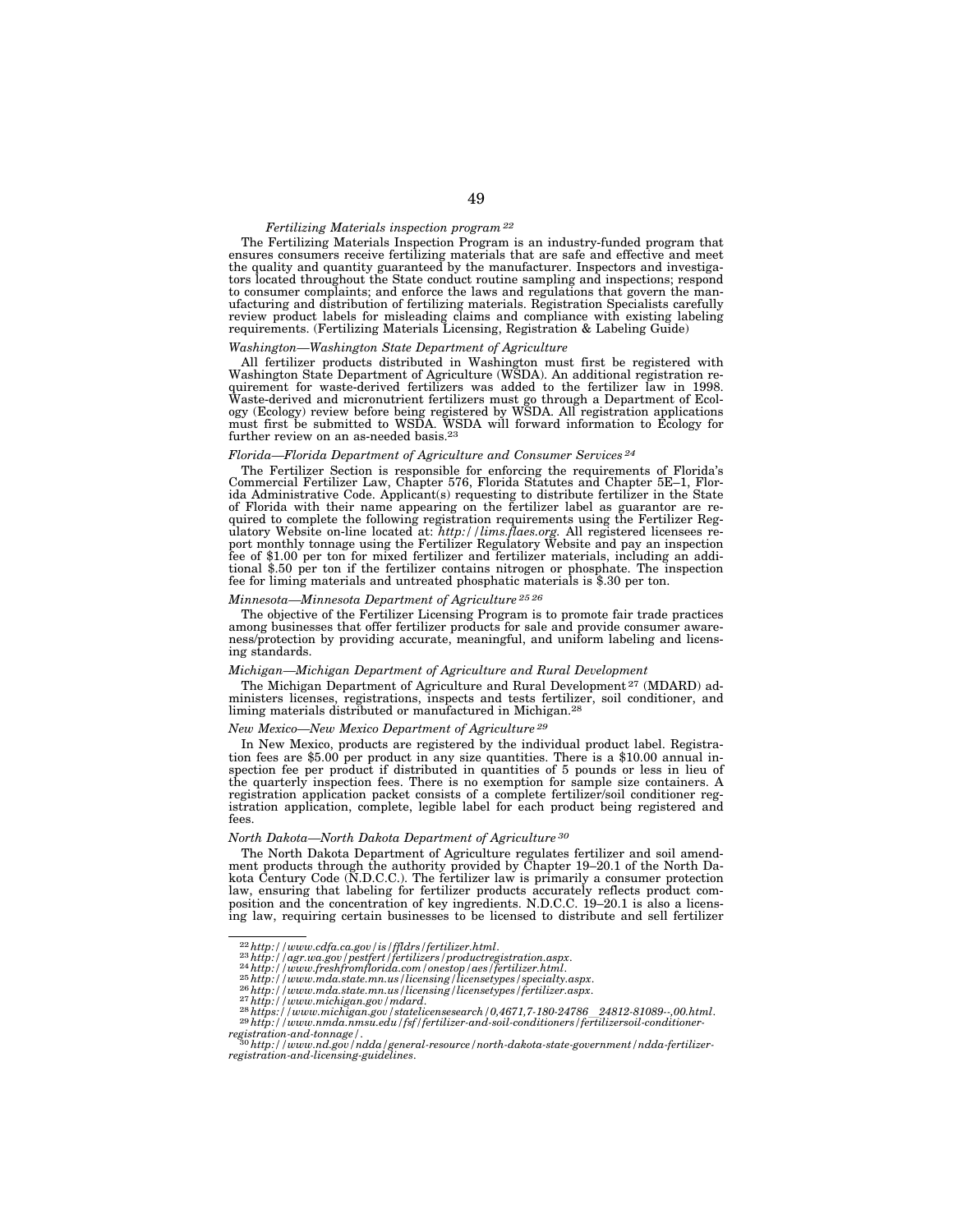products, thereby providing a level playing field for businesses and uniform regulatory oversight. Therefore, the Department uses its statutory authority to regulate the registration, distribution, sale, and labeling of fertilizer products.

### *Oklahoma—Oklahoma Department of Agriculture, Food and Forestry, Consumer Protection Services 31 32*

This department deals with Fertilizer License Application, which indicates the products stored in bulk and/or distributed, including Anhydrous Ammonia, Liquid Fertilizer, Ammonium Nitrate, Dry Bulk Fertilizer and Bagged Fertilizer.

*Oregon—Oregon Department of Agriculture 33 34 35*

ODA fertilizer program governs fertilizer, agricultural mineral, agricultural amendment and lime products. It provides registration procedure, guides, and forms.

## APPENDIX D

### BUILDING OCCUPANCY PERMITS

A Certificate of Occupancy (CO) is a document issued by Building Inspection, which permits land and/or buildings to be used for the purpose(s) listed on the CO.36 COs are required prior to occupancy of a building or land.

*Classification*.—According to uniform fire code, Ammonium Nitrate (AN) would ordinarily be classified as an oxidizer class 1, which is an oxidizer that "can undergo an explosive reaction due to contamination or exposure to thermal or physical shock."<sup>37</sup> Table D1 shows the classification of oxidizers.

TABLE D1.—OXIDIZER CLASSIFICATION \*

| Oxidizer Class | Description                                                                                                                                                                                                                               |  |  |
|----------------|-------------------------------------------------------------------------------------------------------------------------------------------------------------------------------------------------------------------------------------------|--|--|
| $Class 1$      | An oxidizer that can undergo an explosive reaction due to contami-<br>nation or exposure to thermal or physical shock. Additionally, the<br>oxidizer will enhance the burning rate and can cause spontaneous<br>ignition of combustibles. |  |  |
| Class $2$      | An oxidizer that will cause a severe increase in the burning rate of<br>combustible materials with which it comes in contact or that will<br>undergo vigorous self-sustained decomposition due to contamina-<br>tion or exposure to heat. |  |  |
| $Class 3$      | An oxidizer that will cause a moderate increase in the burning rate<br>or that causes spontaneous ignition of combustible materials with<br>which it comes in contact.                                                                    |  |  |
| Class $4$      | An oxidizer whose primary hazard is that it slightly increases the<br>burning rate but which does not cause spontaneous ignition when<br>it comes in contact with combustible materials.                                                  |  |  |

\* *https://law.resource.org/pub/us/code/ibr/icc.ifc.2009.pdf*.

This means that according to table 2703.1.1 38 of the fire code it would be classified as a high hazard (H–1) when the max allowable quantity is exceeded. Because agricultural materials are exempt from H–1 classification, AN would then be reclassified as moderate hazard storage (S–1).

<sup>&</sup>lt;sup>31</sup> http://www.ok.gov/okag/forms/cps/cfa.pdf.<br><sup>32</sup> http://www.ok.gov/okag/cps-fertilizer.htm.<br><sup>33</sup> http://www.orgon.gov/ODA/pest/Pages/fertilizer.aspx.<br><sup>34</sup> http://oda.state.or.us/dbs/heavy\_metal/search.lasso.<br><sup>35</sup> http:

*Chapter%203*l*Use%20and%20Occupancy%20Classification.pdf*. 38*https://law.resource.org/pub/us/code/ibr/icc.ifc.2009.pdf*.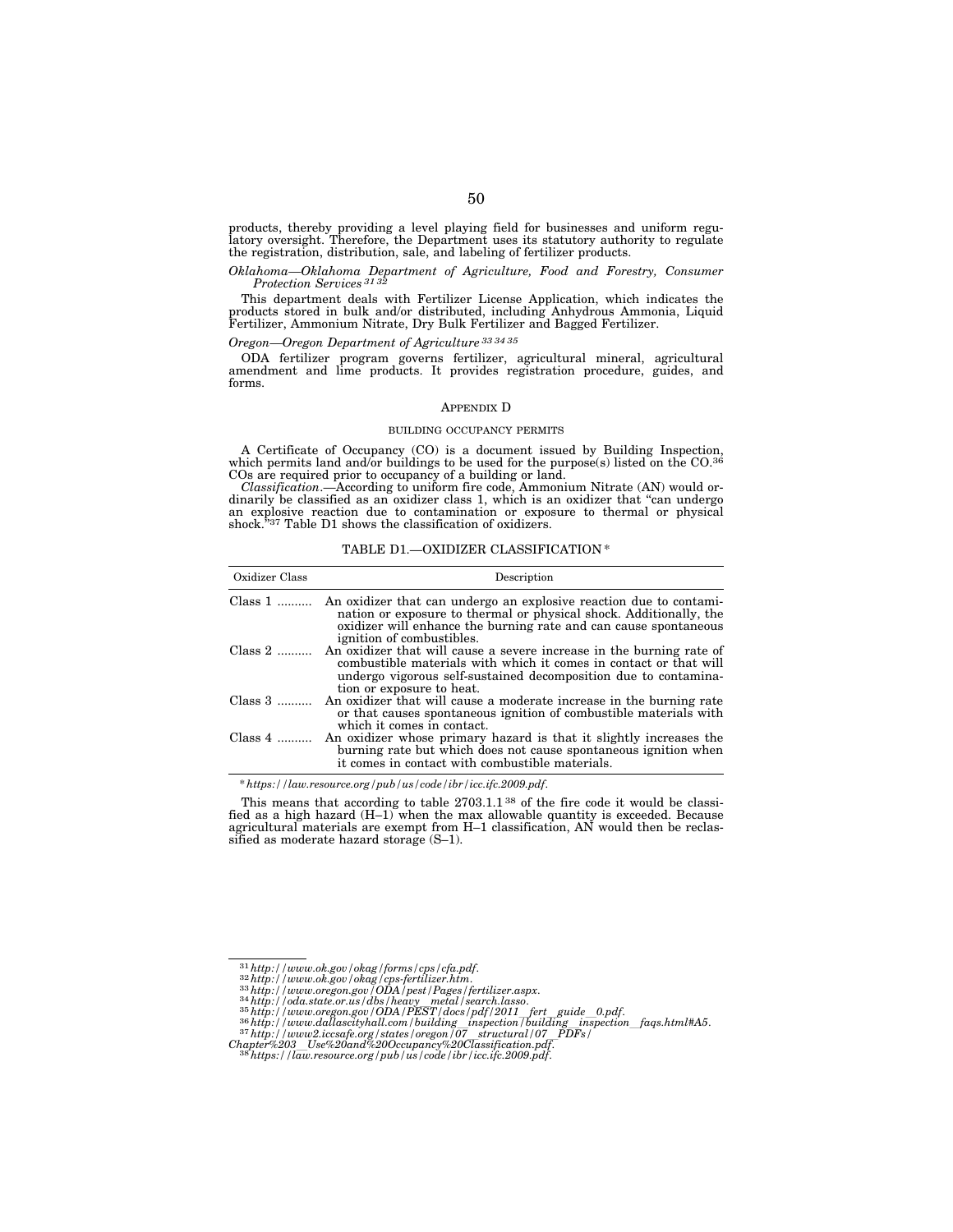# TABLE D2.—EXCERPT OF TABLE 2703.1.1 FROM THE INTERNATIONAL FIRE CODE

| Material | Class | Group when the maximum allowable<br>quantity is exceeded | Solid pounds (cubic feet) |  |
|----------|-------|----------------------------------------------------------|---------------------------|--|
|          |       |                                                          |                           |  |

*Requirements*.—The information required for a CO varies from city to city. Although each is unique, much of the information is consistent such as address, busi-<br>ness name, total area, floor plan, and other fields.<sup>39404142</sup> Some CO applications are very detailed and contain useful information such as a full inventory and MSDS for all chemicals present, however this is not a general requirement. Some applications ask only whether or not hazardous chemicals are present on site.43 Also, the CO application is just the first step. In order to obtain a CO, the building is commonly inspected by a building inspector or by a fire inspector. In order to see what additional information the inspectors looked for and how much of the information the fire fighters had access to, the local building permit office and fire department in College Station, Texas were interviewed.

The building permit office has an application that contractors must complete before a new building is built or before making alterations to an existing building.<sup>44</sup> These applications are all public records that can be requested from the office, and filtered based on their answers to a checklist found in the document. They also keep a database of all submissions to the office according to date submitted.45 Below is an excerpt of their June 2013 submissions.

| Commercial - Addition/Alteration/Renovation |         |                                    |                  |                           |  |        |        |              |  |
|---------------------------------------------|---------|------------------------------------|------------------|---------------------------|--|--------|--------|--------------|--|
| Date                                        | Permit# | <b>Address</b>                     | Subdivision      | Contractor                |  | SF-H   | SF-UN  | Value        |  |
|                                             |         | 06/03/13 13-1597 3203 Freedom Blvd | Casa Ole         | Mario Pinteiro            |  | 2.000  |        | \$35,000.00  |  |
|                                             |         | 06/06/13 13-1497 3200 Cavitt Ave   | Midway Place     | JDB Contracting           |  | 2.006  |        | \$60,000.00  |  |
| 06/07/13 13-1757                            |         | 1601 S Texas Ave                   | Boney            | Anchor Foundation         |  | 43.022 |        | \$6,950.00   |  |
|                                             |         | 06/12/13 13-1678 3113 E SH 21      | Carrabba Estates | <b>Bravo Construction</b> |  | 20,000 | 10.000 | \$100.000.00 |  |

Unfortunately, the information this document contains is focused on zoning issues and does not ask about the quantities and types of chemicals that can be found at different locations.

The College Station, TX fire department was also interviewed about building occupancy permits. The fire department has a database with a list of hazardous chemicals handled by local industries. Unfortunately, some companies file commercial names of their products rather than the actual chemical names, but provide accurate information about the hazards of the chemicals and include the NFPA fire diamond. While this is useful for fire departments, it might not be helpful in finding which companies store which chemicals. According to the Fire Marshal, the most reliable and complete source of information is the Tier II reports.

 $\frac{39\,http://www.dallascityhall.com/pdf/Building/CertOfOccupancy.pdf}{40\,http://www.ci.greland.txt.us/documents/COOtherPackage811.pdf}$ <br> $\frac{40\,http://www.ci.greenville.txt.us/locumentCenter/Home/Vieu/924}{41\,http://www.ci.greenville.txt.us/DocumentCenter/Home/Vieu/924}.$ reading the complete the proposal control of the certificate Of Decupancy Application. pdf.<br>  $^{43}$  http://www.ci.garland.tx.us/documents/COOtherPackage811.pdf.<br>  $^{44}$  http://www.bryantx.gov/resources/Bldgpermit.pdf.<br>  $^{4$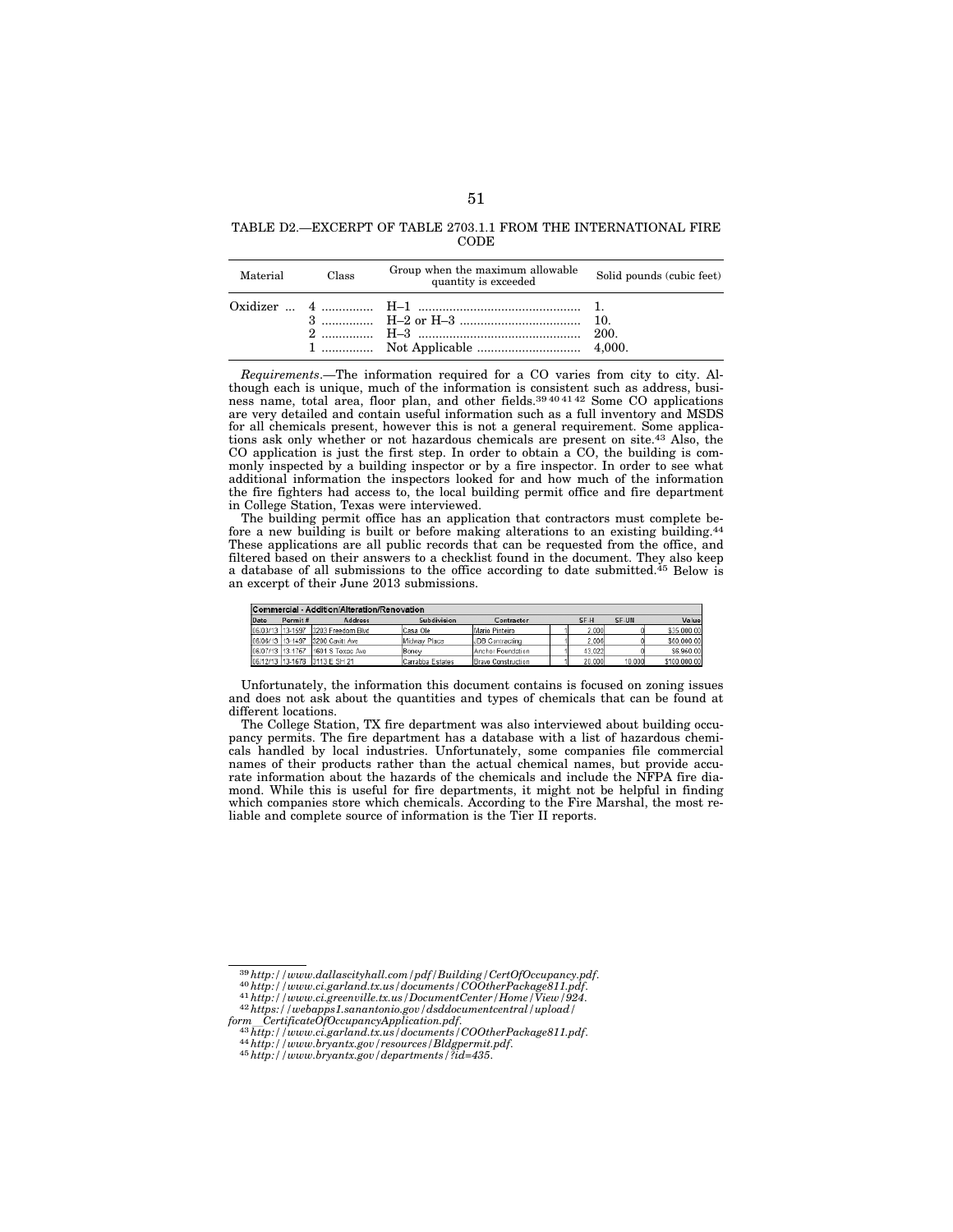# STATEMENT OF RICK HIND, LEGISLATIVE DIRECTOR, GREENPEACE

### AUGUST 1, 2013

## LESSONS OF THE WEST, TEXAS CHEMICAL DISASTER

#### *Department of Homeland Security's Chemical Security Statute Is Fatally Flawed*

# *New Clean Air Act Rules Could Eliminate the Catastrophic Consequences of an Attack, Accident, or Natural Disaster*

## INTRODUCTION

Too often key stakeholders are not at the table in Washington when important issues are discussed. In this case, it's the safety of more than 100 million Americans who live and work in ''vulnerability zones'' similar to West, Texas. The following are some words of wisdom from a few them:

''Should there be a successful terrorist attack on a chemical facility, the first question policy makers will be asked is this: 'Why, when you've known for more than ten years that America's chemical facilities were vulnerable to terrorist attack, did you consistently fail to take the steps needed to reduce that vulnerability and save lives?'

''Members of Congress need to think long and hard about how they'd answer that question if they continue to avoid taking the sensible steps required to make these facilities safer and less vulnerable to acts of terrorism.''—Bob Bostock, Special Assistant to the Administrator (EPA) for Homeland Security (2001–2003).

"According to the 9/11 Commission, urgent warnings were ignored before the September 11 attacks. In addition, the Commission concluded that our government's first failure was a 'failure of imagination.' My husband was a victim of that failure. ''Yet today we continue to lack the imagination to prevent another tragedy. While we are all aware of the vulnerability and catastrophic hazards posed by our nation's highest risk chemical plants, we also know much more about the many safer chemical processes that can eliminate a plant's attractiveness as terrorist target.

''The fact that special interest lobby groups and allied politicians want to stand in the way of requirements to prevent such a disaster is unthinkable. I fear that when we suffer a catastrophic failure or attack at one of these facilities, those same elected officials will finally learn that the loss of human life is not worth the campaign dollars of moneyed special interests. Of course, by then, it will be too late."—Kristen Breitweiser, 9/11 widow.

"In the event of a catastrophic chemical release in a major U.S. city, first responders would likely face the same fate as thousands of workers and community residents who would quickly be overcome by poison gas before they had a chance to evacuate. In addition, our emergency room capacity to treat thousands of poison gas victims on such a mass scale would be overwhelmed. Preventing such a disaster is the only effective means of treatment.''—Peter Orris, MD, MPH Professor and Chief of Service, Occupational and Environmental Medicine, University of Illinois Hospital and Health Science System.

''Our members work in many of these facilities. We know how vulnerable they are, not just to terrorist attack, but to plain old accidents caused by any number of system failures.''—Michael J. Wright, Director of Health, Safety and Environment, United Steelworkers.

''Early in my career as a Fire Fighter, I responded to an accident at a chemical plant. As the workers were evacuating, we were going into the plant, unsure of what dangers we would encounter and unsure of our own survival. The risks to both fire fighters and plant employees have increased as a result of more chemical plants in urban areas and the threat of terrorism. These risks can be reduced using safer alternatives and safer chemical processes that can prevent catastrophic events and save lives.

''New regulations are needed to require the use of safer and more secure alternatives wherever they are feasible to lower the risk to first responders, plant employees, and residents in the surrounding communities.''—Fire Captain Ed Schlegel, Ret. County of Los Angeles Fire Department.

''There are 473 chemical plants in the U.S. that each put 100,000 or more Americans at risk of a Bhopal-like disaster. In addition, several thousand other plants also use and store poison gases such as chlorine and anhydrous ammonia on their property. Too many of these facilities are in lower-income neighborhoods and communities of color. The families in these communities have already waited too long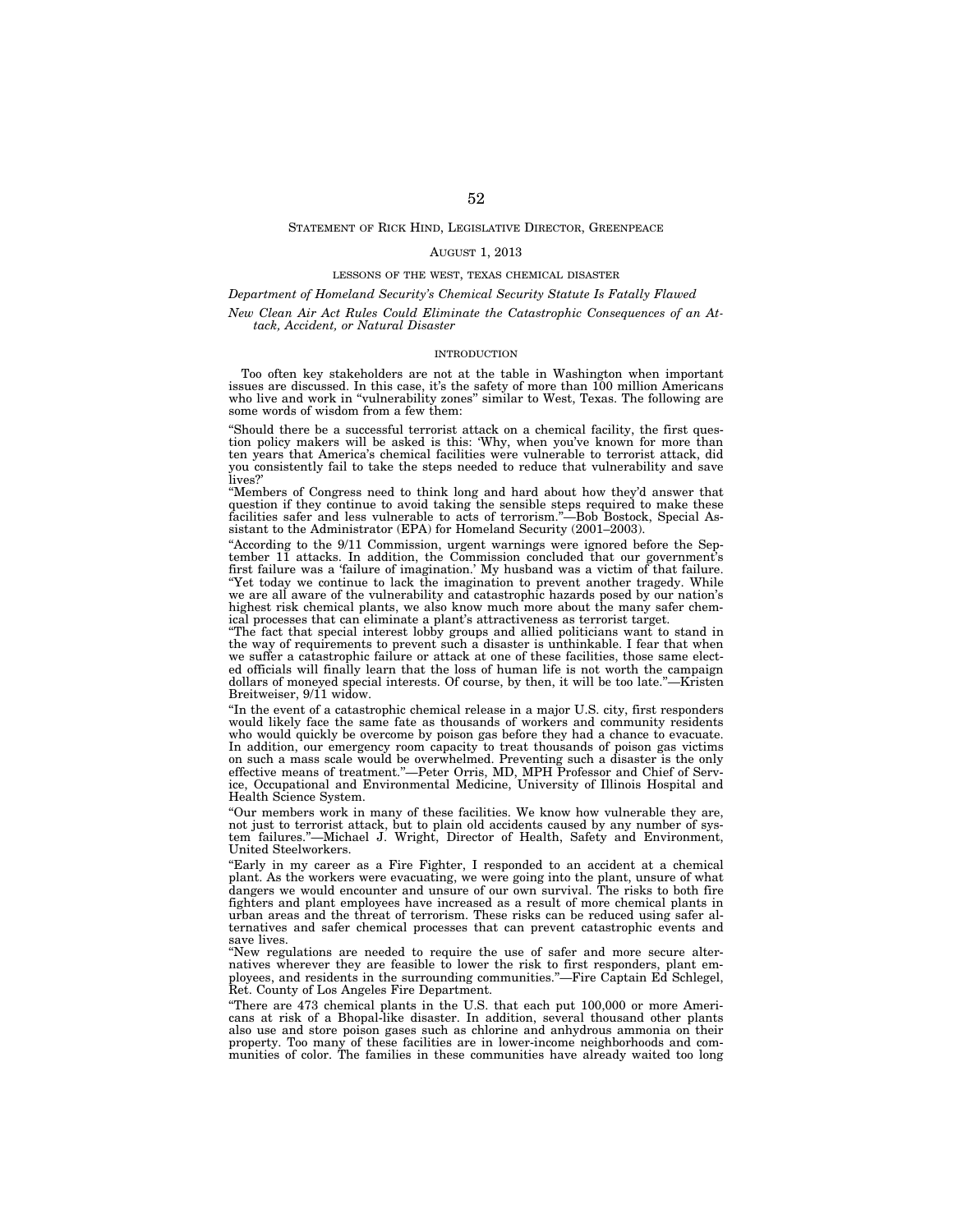for the federal government to make these neighborhoods safe from the dangers posed by these plants.

''The government needs to stop pointing fingers and take responsibility to eliminate the risks these facilities pose and prevent an avoidable chemical disaster.''—Stephen Lester, Science Director Center for Health, Environment & Justice, Falls Church, VA.

''How many lives must be lost before we have a policy that fully protects our communities and workers?''—Richard Moore of Los Jardines Institute (The Gardens Institute), and former chair of the EPA's National Environmental Justice Advisory Council.

''Sheltering in place does not protect the health and well-being of residents and communities. Requiring the use of safer alternatives will provide communities real protection from needless catastrophic hazards.''—Michele Roberts, Environmental Justice Health Alliance.

''Regrettably, our world is becoming more dangerous and risky, and policymakers can ill-afford to ignore the potential of risk prevention as another element of mainstream mandatory regulation. Clearly, the risk prevention paradigm raises significant design and implementation issues that require careful attention and reasonable resolution. Yet, these issues are not unlike those faced by existing risk management programs and, thus, justify caution rather than rejection of this valuable regulatory approach.''—Timothy F. Malloy, University of California, Los Angeles Law School.

### THE CHEMICAL FACILITY ANTI-TERRORISM STANDARDS (CFATS) DID NOT PROTECT WEST TEXAS AND WILL NOT PROTECT COMMUNITIES FROM PREVENTABLE HAZARDS

The April 17 disaster in West, Texas that claimed 14 lives and injured hundreds is was an unnecessary, preventable tragedy. Among the Preliminary Findings of the U.S. Chemical Safety Board (CSB): ''Industry has developed other forms of ammonium nitrate that are reported to reduce or eliminate the risk of accidental detonation. For example, compounding the ammonium nitrate with calcium carbonate (limestone) 'practically eliminates any risk of explosion in its storage, transportation, and handling,' while preserving the AN's nutritive value. Calcium ammonium nitrate fertilizers have been widely used in Europe. Ammonium sulfate nitrate also has been found to be non-explosive provided the percentage of AN is held below about 37%.''

Without the use of a safer formulations of ammonium nitrate or other fertilizers a number of interim policies will need to be implemented to at least mitigate risks if not prevent future explosions. These policies should include but are not limited to:

- Minimum buffer zones for facilities storing bulk quantities of ultra-hazardous materials must be established similar to what the Bureau of Alcohol Tobacco and Firearms and Explosives (ATF) has required for explosives.
- Enforcement of right-to-know laws to ensure that communities and first responders know of the location, volume, and nature all ultra-hazardous materials stored at local facilities.
- Establishment of strict fire-proof storage facility requirements and fire codes.
- Require minimum liability coverage for facilities commensurate with potential damage, injury, and death.

In the mean time, Federal Emergency Management Agency (FEMA) should designate West, Texas a Federal disaster zone, making it eligible for disaster relief so the city can rebuild.

#### WEST, TEXAS IS THE TIP OF A CHEMICAL DISASTER ICEBERG

U.S. chemical facilities were never designed to defend against terrorist attacks and predicting where the next attack or accident will take place is a fool's errand. No one predicted that Timothy McVeigh would attack the Federal Building in Oklahoma City in 1995, killing 168 innocent people. And no one predicted the two fatal chemical accidents in Louisiana (Geismar and Donaldsonville) in June. Last October, Secretary of Defense Leon Panetta issued a warning to business executives in NY City regarding the increasing threat of cyber attacks saying, ''The collective result of these kinds of attacks could be a cyber Pearl Harbor; an attack that would cause physical destruction and the loss of life . . . '' He also gave the example of ''computer control systems that operate chemical, electricity and water plants and those that guide transportation throughout this country.'' *http://www.defense.gov/ transcripts/transcript.aspx?transcriptid=5136*.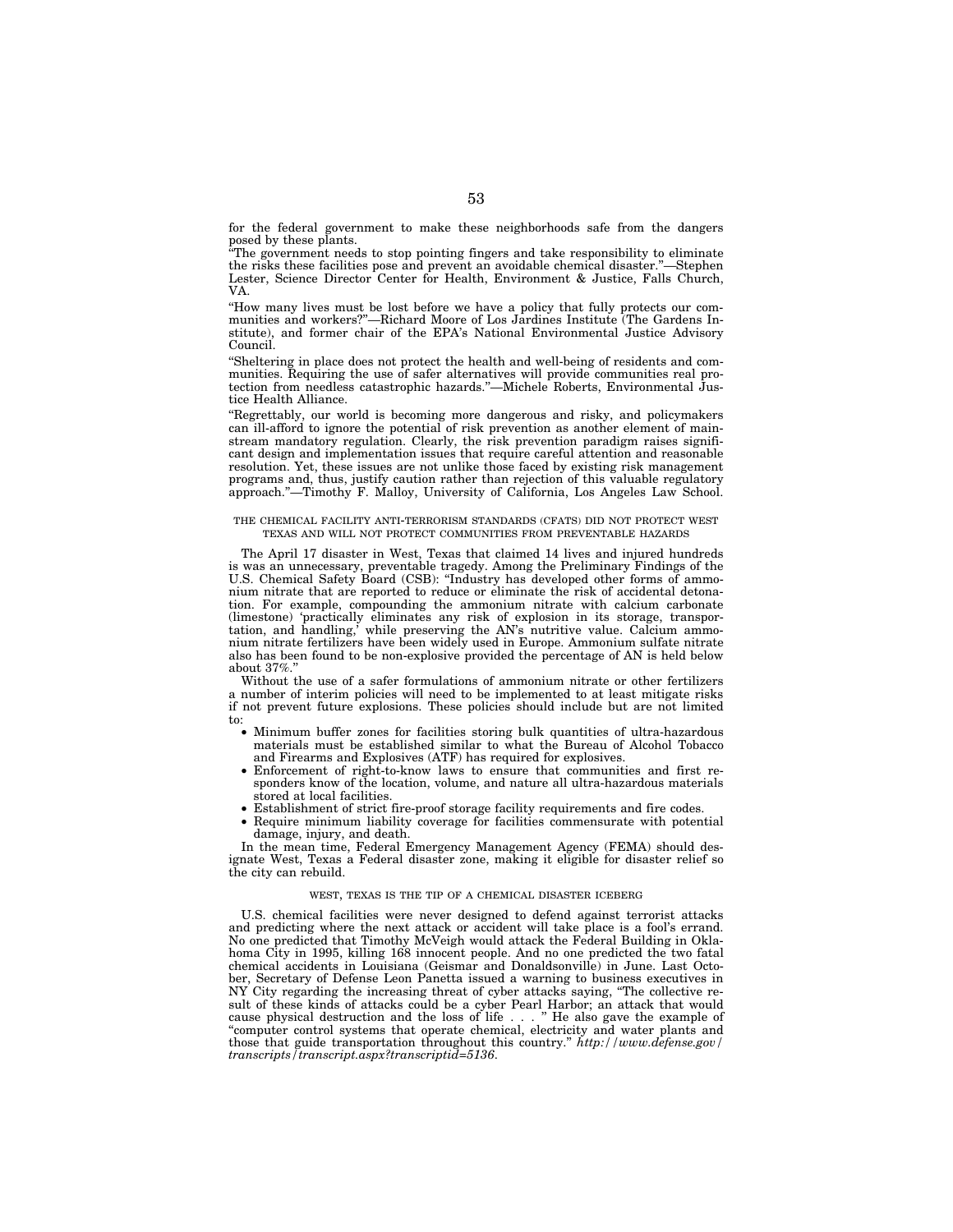A WORST-CASE ACCIDENT OR SUCCESSFUL ATTACK WOULD BE CATASTROPHIC

- In July, 2004, the Homeland Security Council estimated that an attack on a single chlorine facility could kill 17,500 people, severely injure an additional 10,000 hospitalizations and 70,000 hospital 70,000 hospital 70,0
- Washington, D.C. City Council warning that 100,000 people could be killed or injured in the first 30 minutes of a catastrophic release of a tank car of chlorine or similar chemical within blocks of Capitol Hill. They further estimated that people could ''die at rate of 100 per second.''

### A COMPREHENSIVE PREVENTION PROGRAM IS ESSENTIAL AND THE EPA HAS THE AUTHORITY TO IMPLEMENT IT

Despite the inadequacy of existing regulatory measures, EPA has unambiguous legal authority under the Clean Air Act to take actions requiring safer technologies to reduce the possibility of catastrophic releases. In particular, section 112(r) of the Clean Air Act contains two sources of authority: (1) EPA's hitherto unused authority under section  $112(r)(7)(A)$  "to promulgate release prevention, detection, and correction requirements which may include monitoring, record-keeping, reporting, training, vapor recovery, secondary containment, and other design, equipment, work practice, and operational requirements."  $42 \text{ U.S.C. } \frac{8}{4}7412$ eral duty clause," section  $112(r)(1)$ , which imposes an obligation on all owners and operators of facilities that use extremely hazardous substances to "design and maintain a safe facility taking such steps as are necessary to prevent releases, and to minimize the consequences of accidental releases which do occur,'' 42 U.S.C.  $§ 7412(r)(1).$ 

In outlining the policies he would implement if he were elected, President Obama stated that his administration would ''[s]ecure our chemical plants by setting a clear set of Federal regulations that all plants must follow, including improving barriers, containment, mitigation, and safety training, and, where possible, using safer tech-nology, such as less toxic chemicals.''1 The President, Vice President, and other administration officials have repeatedly stated their support for inherently safer technology requirements. Former EPA Administrator Christine Todd Whitman has recently called upon EPA to exercise its powers under the section 112(r) to address<br>chemical threats,<sup>2</sup> and Chemical Safety Board Chair Rafael Moure-Eraso has called upon EPA to make enforceable requirements for the use of safer chemicals and processes "a cornerstone of its accident prevention programs."<sup>3</sup> As elaborated above, such requirements are necessary to protect the public against possible chemical re-leases, including those that may be caused by terrorist attacks, and are well within

EPA's existing authority under section 112(r) of the Clean Air Act. On April 25, former EPA Administrator Lisa Jackson told MSNBC, ''What needs to happen is that we need to use the authority that we have now . . . " http://<br>www.nbcnews.com/id/51675545/ns/msnbc-all\_in\_with\_chris\_hayes/t/all-chris-<br>hayes-thursday-april-th/#.Ufhk4XiNdMw. The EPA drafted just such a *june02.html.* Having already drafted safer chemical process requirements in 2002 and again in 2009 for security legislation, the EPA is well-positioned to begin rulemaking proceedings under Clean Air Act section  $112(r)(7)$ , and take action to revise its guidance for enforcement of the general duty clause of Clean Air Act section  $112(r)(1)$ .

#### CURRENT DHS RULES (CFATS) ARE FATALLY FLAWED

The best that can be said for the DHS's chemical security regulations known as "Chemical Facilities Anti-Terrorism Standards" (CFATS) is that they represent an official recognition of the widespread vulnerability of U.S. chemical plants to ter-rorism. Unfortunately the 744-word ''rider'' (Section 550) to the Homeland Security Appropriations Act 2007 was designed to authorize ''interim'' regulations that were expected to expire on October 4, 2009 but have since been given a series of shortterm extensions.

To the DHS's and EPA's credit they have repeatedly testified before Congress since 2009 recommending that CFATS be amended to require high-risk facilities to

<sup>1</sup> *Change We Can Believe In: Barack Obama's Plan to Renew America's Promise,* at 116 (2008). 2*See The Danger Downwind,* N.Y. Times, May 23, 2012, *http://www.nytimes.com/2012/05/* 

 $24$  /opinion/the-danger-downwind-of-chemical-plants.html.<br>
<sup>3</sup> R. Moure-Eraso, "It's time for government and industry to adopt inherently safer tech-<br>
nology," Charleston Gazettte, June 23, 2012, http://wvgazette.com/Opi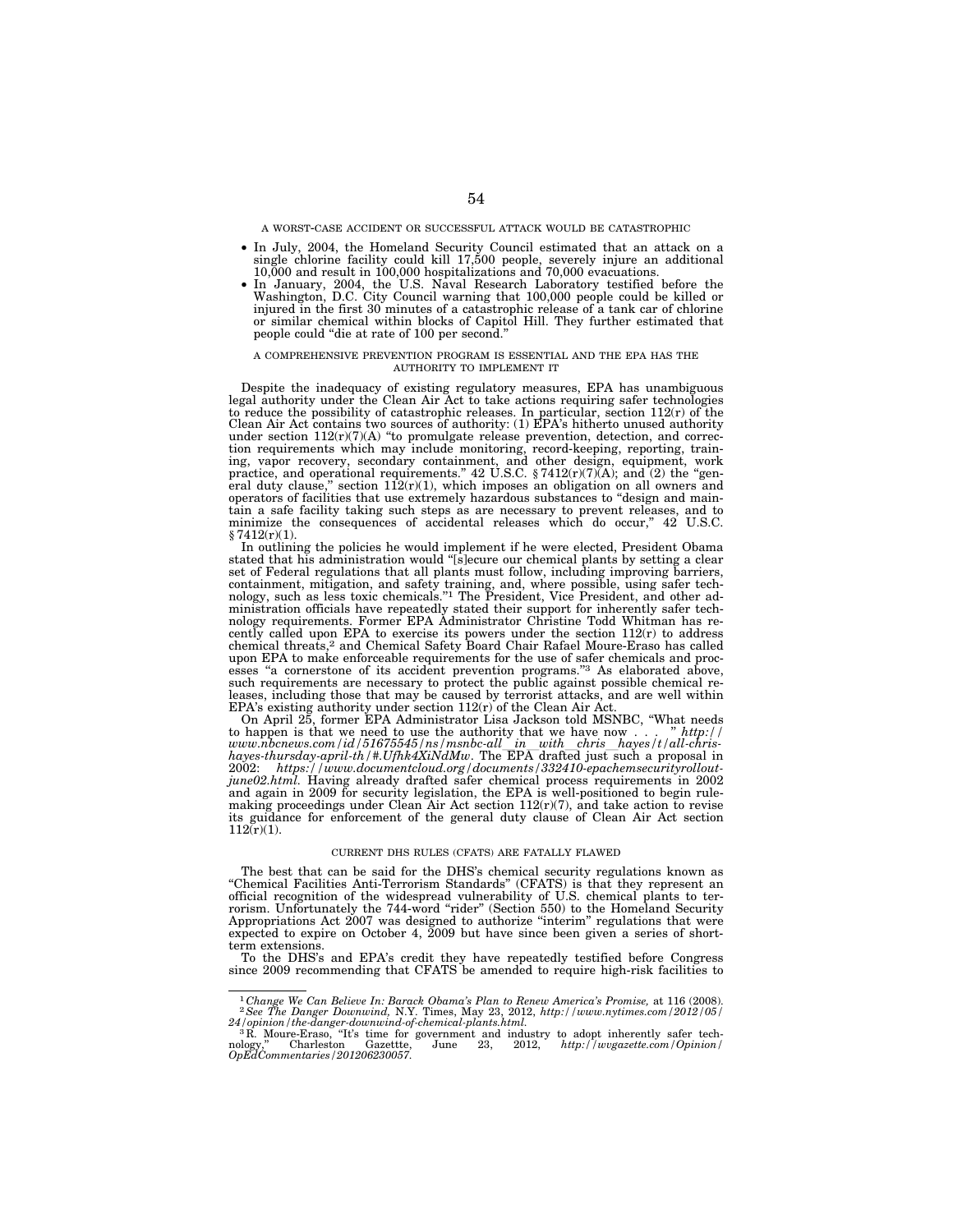assess safer chemical processes and to conditionally require the highest-risk facilities to implement safer chemical processes where feasible. Examples of DHS and EPA testimony since October 2009 are at: *http://www.dhs.gov/ynews/testimony/ testimony*l*1297438322830.shtm*, *http://www.epa.gov/ocir/hearings/testimony/ <sup>111</sup>*l*2009*l*2010/2010*l*0728*l*ccd.pdf*, *http://www.dhs.gov/ynews/testimony/ testimony*l*1301517368947.shtm*.

In November of 2009 the House passed permanent, comprehensive legislation (H.R. 2868) that also included the DHS and EPA recommendations on prevention and eliminating security gaps but it never became law. If enacted H.R. 2868 would have seamlessly continued CFATS while addressing its fatal flaws.

- Specifically, the underlying statute (Section 550) which authorized CFATS:
- *Bars the DHS from requiring any ''particular security measure,'' including safer chemical processes, what Senator Lieberman (I–CT) called, ''the only foolproof*  way to defeat a terrorist determined to strike a chemical facility." It therefore *fails to reduce the consequences of an attack at any of approximately 4,000 ''high-risk'' chemical facilities now in the program.*.—Alternatively H.R. 2868 conditionally required safer chemical processes. (Section 2111).
- *Exempts thousands of the 12,361 chemical facilities in the EPA's chemical disaster program, including an estimated 2,400 U.S. drinking water & waste treatment plants, and hundreds of chemical facilities located on navigable water ways including a majority of the U.S.'s 150 refineries*.—Alternatively H.R. 2868 covered all of these facilities. (Section 2103).
- *Fails to require deadlines for the completion of vulnerability assessment and facility security plans, or deadlines to notify facilities of a disapproval of security plans*.—Alternatively H.R. 2868 set deadlines for completion of vulnerability assessments and security plans. (Section 2103).
- *Fails to authorize unannounced inspections or increased inspectors*.—Alternatively H.R. 2868 authorized unannounced inspections and added at least 100 new inspectors. (Section 2104).
- *Fails to require annual progress reports to Congress on the numbers of security plans approved & disapproved, numbers of compliance orders, and penalties issued, etc*.—Alternatively H.R. 2868 required annual progress reports to Congress on security plans approved & disapproved, compliance orders, and penalties issued. (Section 2119).
- *Fails to provide for citizen enforcement suits or petitions of the Government to ensure implementation of required programs, or protection for whistleblowers*.— Alternatively H.R. 2868 provided for citizen enforcement suits, petitions, and whistleblower protections. (2116, 2117 & Sections 2108).
- *Fails to provide funding to convert publicly-owned water treatment systems or private chemical facilities to safer chemical processes*.—Alternatively H.R. 2868 provided grants for the conversion to safer processes at publicly-owned water treatment plants and privately-owned facilities. (Section 1433). An in independent analysis of H.R. 2868 showed that 8,000 jobs would have been created, benefiting publicly-owned water systems and the chemical industry sectors the most: *http://www.misi?net.com/publications.html*.
- *Fails to require meaningful involvement of plant employees in developing security plans*.—Alternatively H.R. 2868 provided for employee participation in the development of security plans. (Sections 2103 & 2115).

Complaints about the DHS CFATS program have harped on the slow pace of approving site security plans (SSPs) and the general lack of transparency of the DHS in too many aspects of the program. Again, H.R. 2868 would have put the DHS on a schedule and made them and the industry more accountable through unannounced inspections, reports to Congress, citizen enforcement suits and petitions, etc.

A faster pace in the CFATS program envisioned in H.R. 2868 would also have coincided with a faster pass in reducing hazards and the consequences of a successful attack. The rush, however, to approve SSPs in today's CFATS program does not build confidence among the public. When airline passengers face a flight delay they are frustrated but they also don't want the flight rushed onto the runway at the expense of safety.

The adoption of Alternative Security Plans (ASPs) developed by the chemical industry lobbying organizations is also no comfort to millions of people living within vulnerability zones. They have too often ''sheltered in place'' or been assured that strange odors, flares, fires, or even explosions ''released no harmful levels'' of dangerous substances (U.S. refineries have reported an average of 45 fires per year since 2008). We are unaware of any ASPs that require disaster prevention measures such as safer chemical processes.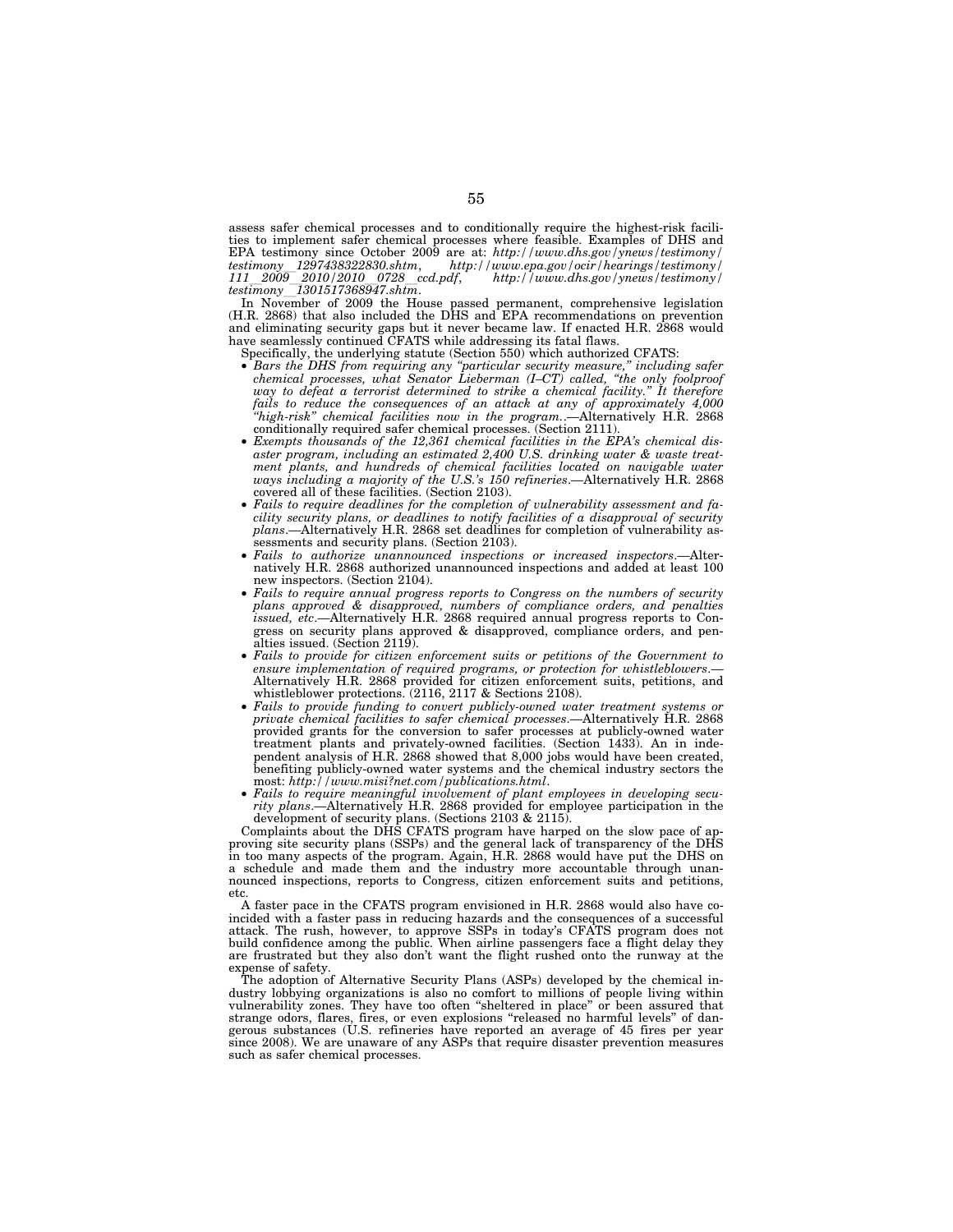Conspicuously absent from oversight hearings on CFATS are questions about safer chemical processes that would prevent disasters. Given the limitations of the underlying statute, the DHS could at least issue a 19th Risk-Based Performance Standard (RBPS) to encourage high-risk facilities to evaluate safer available chemical processes or ''methods to reduce the consequences'' of an attack. This idea was raised by Senator Lieberman (I–CT) in his formal comments on the CFATS rules in 2007.

Regarding transparency, the DHS should also provide specific information on facilities that have legitimately left the CFATS program because they no longer use or store chemicals of interest (COI). Without giving away confidential business information, concrete examples of safer processes would be more useful to other highrisk facilities which may want to reduce their liability, save money on conventional security costs and have fewer regulatory obligations as the Clorox Company has done.

In 2012 the DHS reported only 35 facilities in the two highest-risk Tiers (1 and 2) that qualify as catastrophic ''release'' category facilities. This is out of a total of about 579 facilities in those two risk tiers. This is a symptom of how few high-risk facilities are in CFATS and how many are exempt. Meanwhile in the EPA's RMP program there are 473 facilities that each put 100,000 or more people at risk. If CFATS were a comprehensive program all of those facilities would be in risk Tiers 1 or 2.

Some of the highest-risk facilities in the country are more loosely-regulated under other statutes such as the Maritime Transportation Security Act (MTSA), Clean Water Act, and Safe Drinking Water Act. None of these statutes contain prevention requirements. Moreover, the MTSA statute is petro-chemical lobby's model for ASPs. Some of the highest-risk chemical facilities in the country are exempt from CFATS because they are located on navigable waterways and therefore regulated by the Coast Guard under MTSA. Although DHS is attempting to harmonize the two programs, the MTSA facilities are never-the-less explicitly exempt from CFATS requirements should they ever be enhanced.

There has also been little or no scrutiny of the Chemical Sector Critical Infrastructure Partnership Advisory Council (CIPAC) that operates autonomously and provides far too much access and opportunity for influence by the regulated industry over its regulator (DHS) both in the development of rules and their implementation. For more details, see the November 25, 2010 *Washington Post* story on CIPAC: *http://www.washingtonpost.com/wp-dyn/content/article/2010/11/24/AR201011- 2407022.html*.

The only non-Governmental members of the Chemical Sector CIPAC are chemical industry lobbying organizations or chemical company representatives. Although the DHS operates several committees under the Federal Advisory Committee Act (FACA), but the CIPAC is exempt from FACA regulations and most of its activity is done behind closed doors. Even the names of the individuals representing the trade associations are kept secret. The secrecy is rationalized as necessary to encourage candor by the industry. Rather than receiving ''candid'' comments from industry lobby groups who have led efforts to kill prevention policies, the DHS should seek regularized candid input from all stakeholders.

Currently no residents living near or rank-and-file employees working in high-risk plants, including community organizations or unions, technical experts from academia, or any nonprofit organizations that do not represent the industry are allowed to participate in CIPAC.

 $CIPAC's$  budget is more than \$1 million a year and its charter expires March 16, 2014. The DHS Secretary has authority to terminate the council at any time or allow its charter to expire and create a FACA council that represents all stakeholders.

The legislation (Section 550) which authorized CFATS was never intended to be a comprehensive statute. Senator Susan Collins (R–ME), chair of the Senate Homeland Security and Governmental Affairs Committee addressed this in her February 7, 2007 comments to the DHS:

''In drafting Section 550, the intent of Congress was clear and unambiguous—this statutory provision provides the Department strong, interim authority for up to three years until permanent, comprehensive authority can be enacted...

''Section 550 was a streamline version of chemical security legislation; it was not the comprehensive authorizing legislation that Congress intended to be the final authority on this matter...

''The Department does not have broad discretion to regulate beyond the interim three-year period without a comprehensive authorization from Congress. Any contrary interpretation of the 'sunset' provision is plainly wrong.''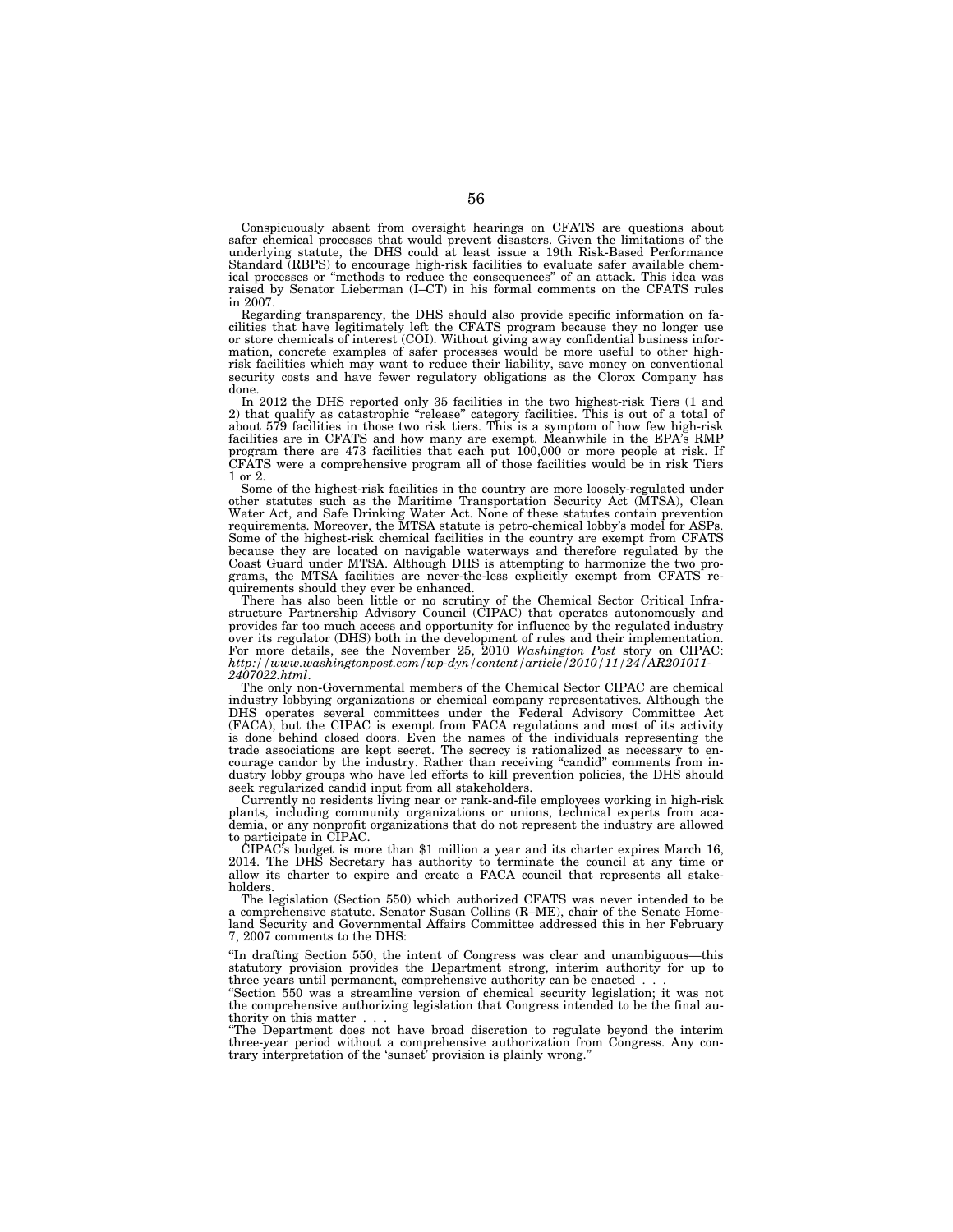## SINCE 2009 THE ACTUAL NUMBER OF HIGH-RISK CHEMICAL PLANTS HAS GROWN

A November 16, 2012 CRS update of the number of high-risk chemical facilities in the EPA's chemical disaster or Risk Management Program (RMP) shows a growing number of chemical facilities that each put thousands of people at risk of a catastrophic chemical release. *https://www.documentcloud.org/documents/557127-crsrmp-update-11-16-12.html*.

In 2012, there were 12,440 EPA facilities Nation-wide that possessed thresholds quantities of ultra-hazardous chemicals requiring reports to the EPA of their ''worstcase'' disaster scenarios. This was an increase of 79 facilities over the CRS's 2011 update on this EPA program. *https://www.documentcloud.org/documents/557129 crs-update-of-us-rmps-state-by-state-4-12-11.html*.

The increase in 2012 included 28 additional facilities that put between 10,000 and 99,999 people at risk in the following States: Arizona, California, Colorado, Kansas, Louisiana, New Jersey, New Mexico, New York, Ohio, Oregon, Rhode Island, South Dakota, Texas, Utah, and Washington. The 2011 CRS update also showed an increase of 332 in the total number of RMP facilities over the 2009 CRS update. *https://www.documentcloud.org/documents/557128-crs?update-2009.html*.

# SMART SECURITY CAN ELIMINATE THE CATASTROPHIC CONSEQUENCES OF AN ATTACK

In February 2008, the CEO of Association of American Railroads said, ''It's time for the big chemical companies to do their part to help protect America. They should stop manufacturing dangerous chemicals when safer substitutes are available. And if they won't do it, Congress should do it for them...

The good news is that there are many commercially-available safer processes for virtually all of the poison gas or toxic-by-inhalation (TIH) processes that pose the greatest risks to major urban centers. The Center for American Progress (CAP) has done several reports analyzing EPA's Risk Management Program data and in 2006 identified 284 facilities that have converted since 1999. See full report at: *http:// www.americanprogress.org/issues/2006/04/b681085*l*ct2556757.html*.

Examples of safer more secure chemical processes:

- The Blue Plains sewage treatment plant in Washington, DC halted its use of chlorine and switched to a safer chemical process 90 days after the 9/11 attacks due to fears of another attack. The plant had seven 90-ton rail cars of chlorine on-site following the 9/11 attacks. The conversion cost approximately \$0.50 per year for each water customer.
- By mid-2012, the Clorox Company converted all of its U.S. facilities to ''strengthen our operations and add another layer of security,'' according to their CEO Don Knauss. Clorox also indicated that these changes ''won't affect the size of the company's work-force.'' This conversion eliminated Clorox's bulk use of chlorine gas and catastrophic risks to more than 13 million people in nearby communities. *http://investors.thecloroxcompany.com/releasedetail.cfm?- ReleaseID=420583*.

The 2006 CAP analysis also showed that 87% of the converted facilities spent \$1 million or less and one-third expected to save money, particularly from reduced liability costs and reduced regulation compliance costs. These costs pale in comparison to the billions of dollars incurred in disaster response, relocating communities, defending against personal injury law suits or resolving environmental clean-up liability or long-term conventional security costs which add nothing to the bottom line.

While the CAP analysis demonstrates the availability and feasibility of safer alternatives, most of the examples are not at the highest-risk facilities. A 2008 CAP analysis identified 300 chemical facilities that together put 110 million Americans at risk. At the current rate of voluntary conversions, without any new regulatory requirements, it could take 40 years to eliminate these hazards to our major cities.

Risk Management Solutions estimated that a "chlorine spill scenario results in 42,600 total casualties, over 10,000 of which are fatal. Insurance claims covering these casualties would exceed \$7 billion.'' *http://www.rms.com/NewsPress/ PR*l*042904*l*CasualtyStudy.asp.* 

#### THREATS CONTINUE

A November 21, 2011 MSNBC reported on a hacker that ''penetrated the network of a South Houston, Texas, water-treatment plant to expose the inherent vulnerabilities in critical industrial control facilities and prove how easily they can be compromised.'' The potential consequences of a real attack could result in the release of the contents of a 90-ton chlorine rail car which are routinely used to store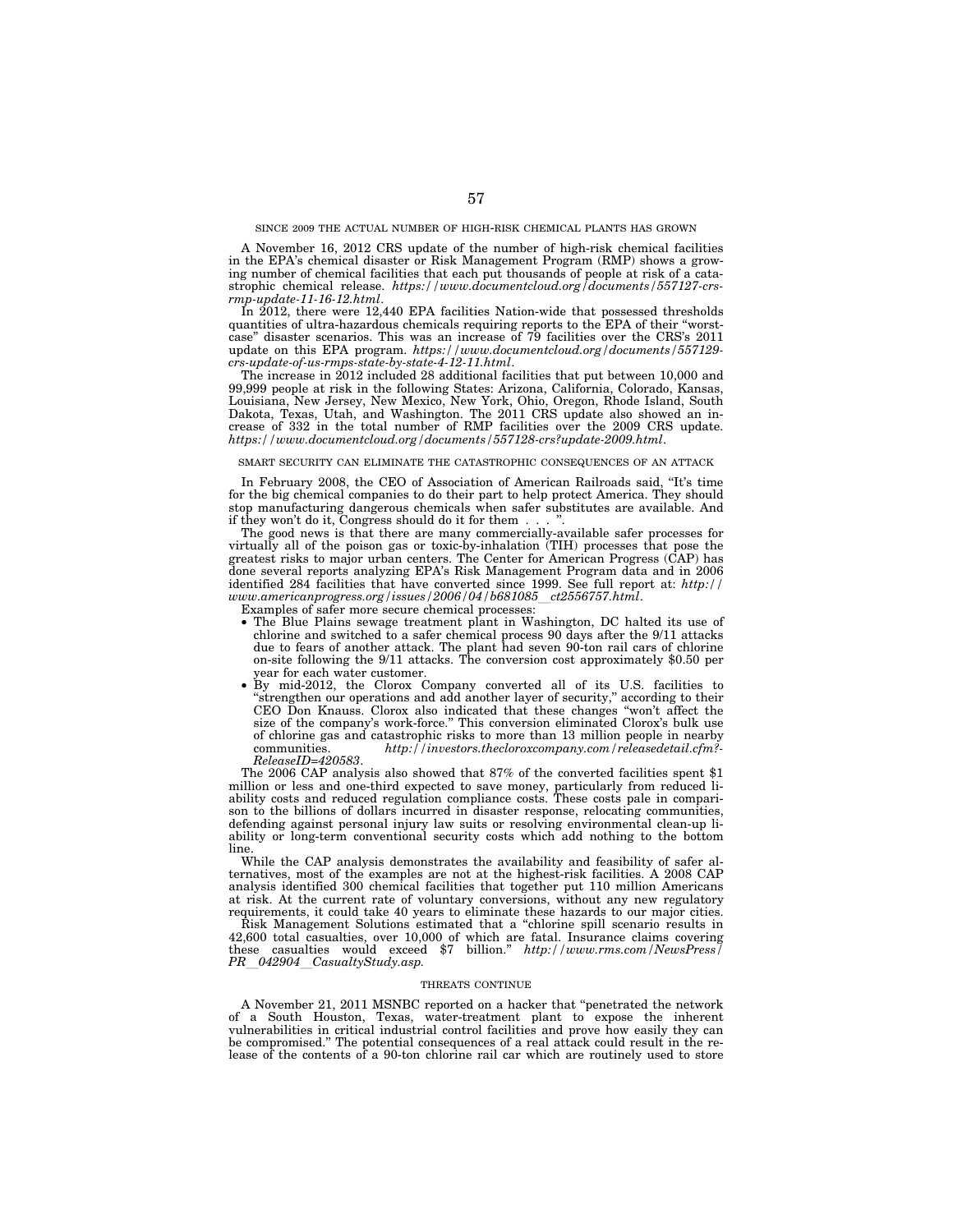chlorine gas at water treatment plants. *http://www.msnbc.msn.com/id/45394132/* 

*ns/technology*l*and*l*science-security/#.TsvL17LNlGUA*. A November 2010 *Washington Post* report revealed that the Lashkar-e-Taiba terrorist organization that committed the 2008 attacks in Mumbai, India, had also asked a now-convicted U.S. ally to ''conduct surveillance of an unnamed chemical plant in Maryland.'' Lashkar-e-Taiba was reportedly gathering intelligence on U.S. targets as early as 2001. *http://tpmlivewire.talkingpointsmemo.com/2010/11/theman-behind-mumbai.php*.

On August 2, 2010, two men were convicted of plotting to blow up jet-fuel tanks at John F. Kennedy International Airport, a plan authorities said was meant to outdo the September 11, 2001 attacks. *http://www.washingtontimes.com/news/ 2010/aug/2/ny-jury-convicts-2-jfk-airport-tank-blast-plot/?page=1*.

Since before 9/11, the Kuehne Chemical Company in South Kearny, NJ has put up to 12 million people at risk of a chemical disaster due to their chlorine gas storage adjacent to New York City. Former counter-terrorism operative for the CIA, Charles Faddis visited the Kuehne plant in July 2009. In his book *Willful Neglect*  he wrote: ''Anybody with minimal training in breaching and some basic equipment can go through those gates in moments. After that, it is all over. There is no way on earth that any guards inside are going to react, repel a team of armed assailants and prevent the inevitable. Every tank in the facility is going to be ruptured, either by satchel charges or vehicle-borne explosive devices, and what happens in the surrounding area is then going to be purely a function of meteorological conditions.'' (For approximately 2 years the Kuehne website has claimed that the plant is in the process of converting to a safer process but no details have been made public.)

On August 29, 2007, a railroad tank car of chlorine rolled out of a rail yard in Las Vegas, Nevada and ran for 20 miles before it slowed to a stop on its own. During that 20-mile run it rolled through the heart of Las Vegas and densely-populated neighborhoods reaching speeds of up to 50 miles an hour. *http://www.lvrj.com/ news/9466232.html*.

Security expert Stephen Flynn, a Senior Fellow in National Security Studies at the Council on Foreign Relations warned in his 2007 book, *The Edge of Disaster:*  . While attacks on the electric grid, oil and gas facilities, major ports, and the food-supply system have the potential to create the greatest cascading economic effects, it is chemical facilities near urban population centers that have the potential to inflict the greatest casualties . . . In most cases, chemical plants that threaten nearby populations can switch to less dangerous substances. This practice is known as 'inherently safer technology,' or IST... Without a strong mandate from the federal government, it's unrealistic to think they ever will. Yet voluntary compliance is the premise of the legislation Congress passed last fall [2006]; the new rules rest on the assumption that companies will now suddenly begin taking steps they have so far refused to contemplate."

# ARTICLE SUBMITTED FOR THE RECORD BY RANKING MEMBER CLARKE

#### CHEMICAL THAT SPARKED DEADLY TEXAS EXPLOSION FOUND ACROSS U.S.

# *By Ryan McNeill and M.B. Pell, New York, Wed. May 22, 2013 6:06pm EDT.*

*(Reuters)*.—At least 800,000 people across the United States live near hundreds of sites that store large amounts of potentially explosive ammonium nitrate, which investigators are blaming as the source of last month's deadly blast at a fertilizer plant in West, Texas, a Reuters analysis shows.

Hundreds of schools, 20 hospitals and 13 churches, as well as hundreds of thousands of households, also sit near the sites. At least 12 ammonium-nitrate facilities have 10,000 or more people living within a mile.

Fourteen people were killed and about 200 injured April 17 when a fire at West Fertilizer Co. was followed by a massive explosion. Ten of the dead were first responders from area fire departments.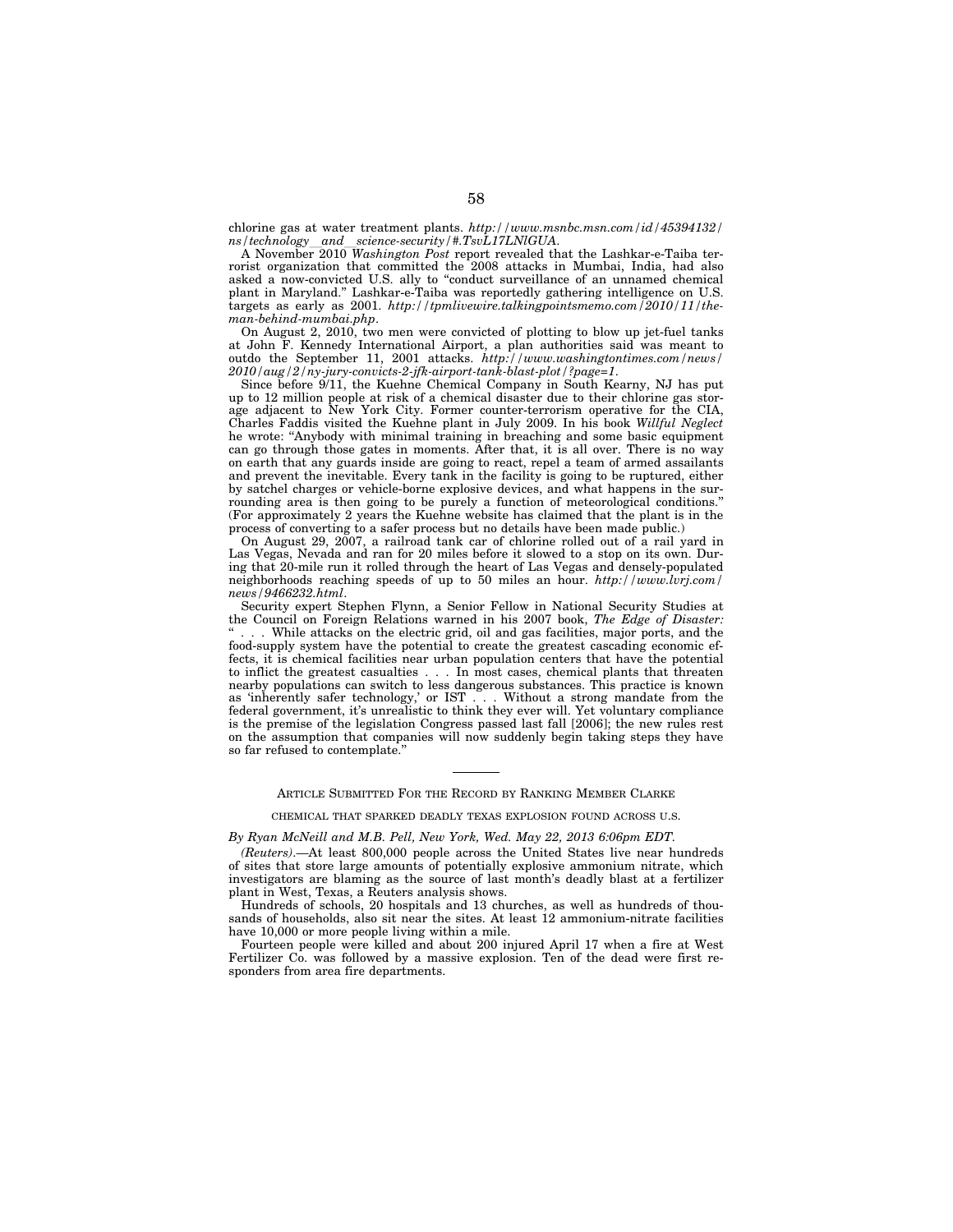

The explosion destroyed an apartment complex and nursing home that sat within a few hundred yards of the fertilizer plant, damaged homes within a half mile of the plant and cracked windows even farther away.

Investigators say ammonium nitrate stored at the plant was the source of the explosion, but they have not identified the cause.

Since 1990, companies have reported more than 380 incidents involving ammonium nitrate to the National Response Center, a federal agency that collects reports of spills, leaks and other discharges within the United States. Eight people were killed, 66 injured and more than 6,300 evacuated in those incidents, according to the center's data. But reporting is voluntary, and center officials say the records cover only a fraction of all incidents.

Reuters' analysis of hazardous chemical inventories found schools, hospitals and churches within short distances of facilities storing ammonium nitrate, such as an elementary school in Athens, Texas, that is next door to a fertilizer plant. The Hiawatha Community Hospital in Padonia, Kansas, is less than a quarter-mile from one site and three-quarters of a mile from another.

The Athens school district said it is reviewing its emergency plans now, but until a reporter called on Friday had not considered the potential danger from the fertilizer plant.

''It's amazing how a tragedy like West makes us rethink things,'' said Janie Sims, assistant superintendent. ''Who would have even mentioned it or thought of it before?'

Some sites are in heavily urbanized areas. Acid Products Co. in Chicago, which reported storing between 10,000 and 99,999 pounds of ammonium nitrate in 2012, is surrounded by about 24,000 people. Company officials declined to comment.

The number of people affected nationwide, as well as the count of nearby hospitals, churches and schools, are likely higher because Reuters was unable to get information from all 50 states.

Reuters spent about four weeks obtaining copies of hazardous-chemical inventories, known as Tier II reports, collected by states under the federal Emergency Planning and Community Right to Know Act. Twenty-nine states provided information, identifying 440 sites. Not all sites in those states were included in the analysis because of incomplete location information.

Reporters used mapping software, combined with Census and other data, to identify the nearby population, schools, churches and hospitals.

Of the 21 remaining states, 10 declined to provide their data, one declined to provide it in electronic form, and the rest either provided incomplete information, did not respond, do not maintain the filings electronically or are still considering the requests. Federal law allows 45 days to provide the information.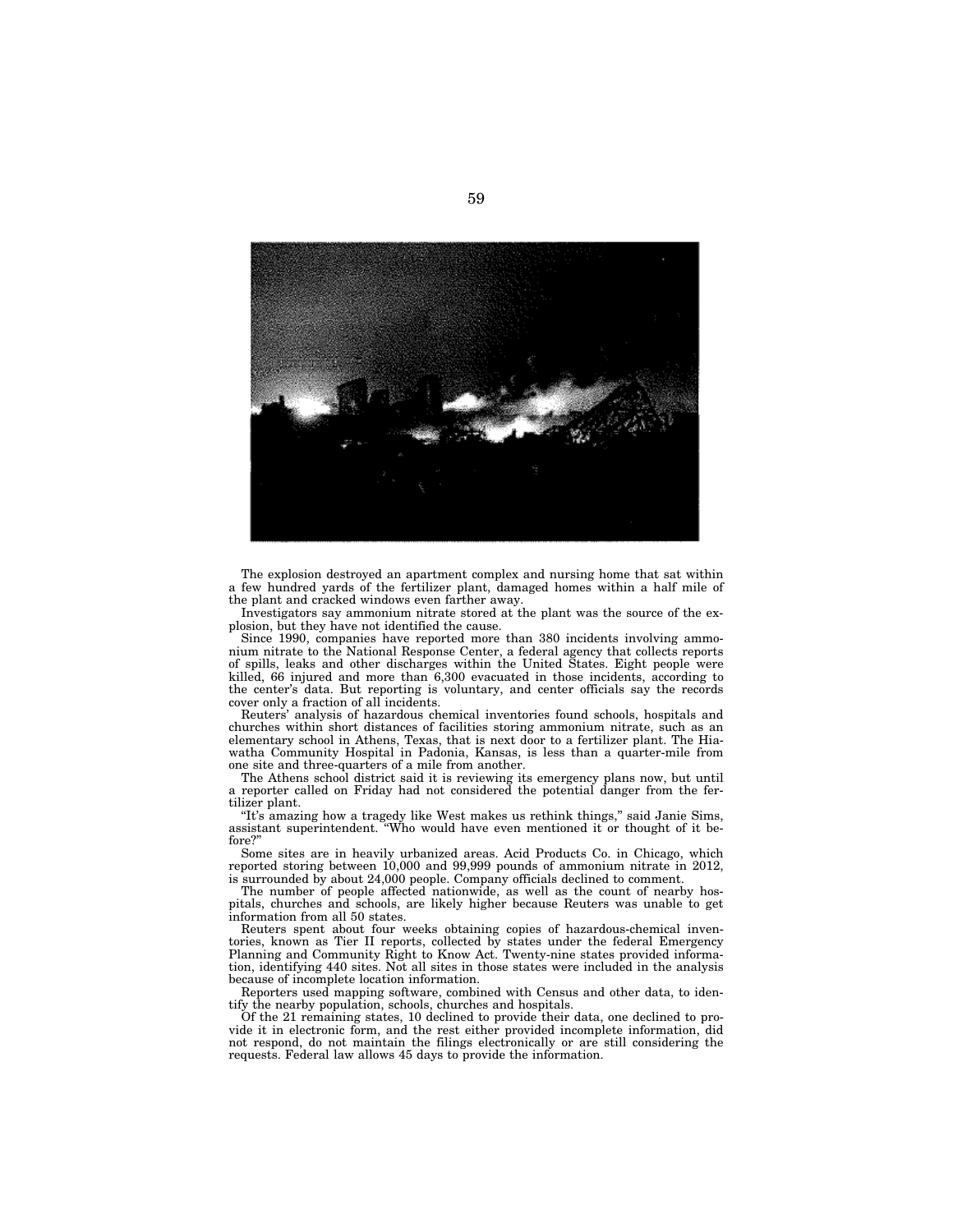Among those that withheld data was Missouri, which The Fertilizer Institute, an industry association, said is the No. 1 user of ammonium-nitrate fertilizer in the United States. The group said Missouri accounts for 20 percent of the nation's use of the product.

*(M.B. Pell and Ryan McNeill reported from New York.; Edited by Janet Roberts and Michael Williams.)* 

## STATEMENT OF PAUL ORUM, CONSULTANT, COALITION TO PREVENT CHEMICAL **DISASTERS**

#### AUGUST 1, 2013

My name is Paul Orum. I thank the committee for the opportunity to present views important to a broad coalition of environmental health, labor, and community organizations known as the Coalition to Prevent Chemical Disasters. My background for 25 years is Government information policy regarding hazardous materials.

Recent deadly explosions in West, TX and Geismar, LA, among others, remind us of the need for more effective public protections from industrial chemicals in populated areas.

- These recent incidents are hardly rare. The National Response Center recorded more than 11,000 oil and chemical spills in the last year alone.1
- The potential for large-scale incidents is ever-present. A Congressional Research Service analysis indicates more than 470 facilities have vulnerability zones potentially affecting any of 100,000 or more people in the event of a worst-case toxic gas release.<sup>2</sup>
- Similar scenarios repeat. The fire and explosion at West Fertilizer is reminiscent of an event in Kansas City, Missouri, at which a construction facility storing ammonium nitrate first caught fire and then exploded killing six fire fighters after they had responded to the fire. That was November 29, 1988.

In general, the chemical safety landscape includes a lot of neglect, missed communication, static regulations, voluntary standards, and prosecution afterwards. There is not enough on prevention, technically competent inspections, community-wide awareness, producer responsibility, and safer alternatives. Regulations should not only control problems but also generate safer solutions. Accident prevention is ultimately more effective than response.

Risk management and emergency planning should be revised and updated in light of on-going and recent plant explosions.

(1) Risk management planning should include reactive chemicals like the ammonium nitrate that detonated at West Fertilizer. Where there is serious potential harm to the public, reactive chemical hazards should be included in Risk Management Plans (RMP) under the Clean Air Act, section 112(r). The Chemical Safety and Hazard Investigation Board has an open recommendation to EPA to this end:

''Revise the Accidental Release Prevention Requirements, 40 CFR 68, to explicitly cover catastrophic reactive hazards that have the potential to seriously impact the public, including those resulting from self-reactive chemicals and combinations of chemicals and process-specific conditions. (Recommendation No. 2001–1–I–H–R3)'

While the general duty clause of the Clean Air Act presumably covers all facilities that hold extremely hazardous substances—including reactive substances that pose catastrophic hazards—the general duty does not explicitly cover important proactive elements of RMPs, such as the requirement to assess and communicate chemical hazards. Adding ammonium nitrate to the RMP program could have informed the owner of West Fertilizer, first responders, and the public about the magnitude of the danger, including off-site consequences, and might have prevented or reduced the tragic consequences of the explosion.

(2) Management systems and controls do fail. Chemical facility owners and operators have a responsibility not only to understand their own chemical hazards, but also to understand less hazardous alternatives that are commercially available in their industry. EPA should require chemical facilities to review and include in RMPs available methods that prevent potential consequences of a worst-case inci-

<sup>1</sup>On-line search of National Response Center conducted June 20, 2013. NRC is the National

point of contact for reporting oil and chemical spills.<br><sup>2</sup> Congressional Research Service memorandum to Senator Frank R. Lautenberg, *RMP Facili-*<br>*ties in the United States*, November 16, 2012.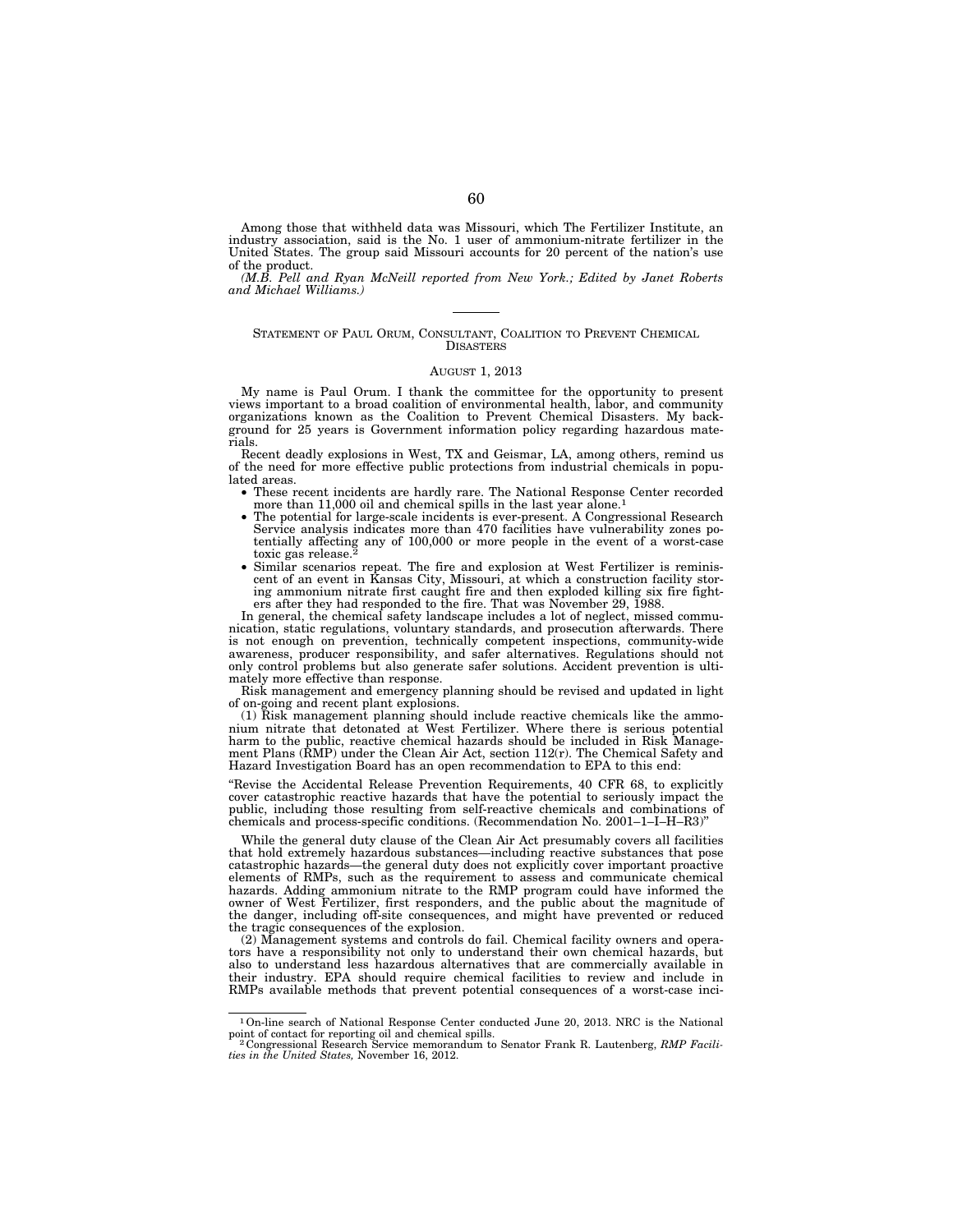dent. Such methods are often the most effective measures to protect workers at the site, emergency responders, and nearby populations.

Surveys show that the RMP process has prompted some companies to reduce or remove chemical hazards, one of the objectives of the program. The RMP process facilitates changes that companies may be considering for a variety of reasons, including safety, security, and other regulatory requirements.

- More than 554 drinking water and wastewater facilities converted from toxic inhalation hazard chemicals, removing dangers to more than 40 million Americans. (The 554 facilities are examples among other facilities that have converted to less hazardous operations.)3
- Facilities across some 20 industries already use options that do not pose the danger of a major toxic gas release, including bleach producers, water utilities, power plants, refineries, aluminum smelters, and many types of manufacturers.4
- Facilities that convert to safer operations may save money when all factors are considered, such as avoided costs of release control devices, liability insurance, regulatory compliance, personal protective equipment, site security, and emergency planning.5

These facilities typically substituted a less hazardous replacement chemical or process; used a chemical in a less hazardous form (such as less concentrated, or aqueous instead of gaseous); or adjusted the process design to minimize use or storage (such as generating the chemical on site as-needed without storage). These strategies are distinct from conventional risk management approaches such as containment, control, mitigation, or recovery of substances.

The House and Senate reports on the Clean Air Act Amendments of 1990 show that Congress viewed measures to remove avoidable chemical hazards as integral to the statutory goal of preventing accidental releases:

''Measures which entirely eliminate the presence of potential hazards (through substitution of less harmful substances or by minimizing the quantity of an extremely hazardous substances present at any one time), as opposed to those which merely provide additional containment, are the most preferred.''6

'Hazard assessments . . . include a review of the efficacy of various release prevention and control measures, including process changes or substitution of materials.'

EPA took public comment on inherently safer approaches for facility design and operations when first implementing the RMP program.8 Unfortunately the agency did not develop the approach at the time. As a result, covered facilities are not required to evaluate feasible chemical hazard reduction alternatives that may be the most effective safety measures. Basic prevention analysis elements such as the avoided costs and liabilities associated with alternate technologies are not standard elements of RMPs. Such elements are foundational to developing knowledge of solutions. They are among the elements that help make organizations intelligent about the advantages, costs, and feasibility of technology options.

In March 2012, EPA's National Environmental Justice Advisory Council urged the agency to prevent chemical disasters by more fully using its authorities to advance safer chemical processes under the Clean Air Act.<sup>9</sup> In July 2012, more than 50 organizations petitioned EPA to commence rulemaking under the Clean Air Act and to revise agency guidance for enforcement of the general duty clause.10

The EPA Administrator has authority under the Clean Air Act, section 112(r), to incorporate methods that prevent potential consequences into RMPs and should do so.

<sup>3</sup> Center for American Progress, *Leading Water Utilities Secure Their Chemicals,* March 2010. 4 Center for American Progress, *Chemical Security 101: What You Don't Have Can't Leak, or Be Blown Up by Terrorists,* November 2008. 5 Center for American Progress, *Preventing Toxic Terrorism: How Some Chemical Facilities* 

*Are Removing Danger to American Communities, April 2006.*<br>
<sup>4</sup> Senate Report on the Clean Air Act Amendments of 1990 Report No. 101–228 (S–1630), page 209.

<sup>209. 7</sup> House of Representatives, Clean Air Act of 1990: Conference Report to Accompany S–1630.

Report No. 101–952 (October 26, 1990), page 349.<br><sup>8</sup> 60 *Federal Register* 13526, March 13, 1995.<br><sup>9</sup> National Environmental Justice Advisory Council letter to EPA Administrator Lisa P. Jack-

<sup>&</sup>lt;sup>9</sup> National Environmental Justice Advisory Council letter to EPA Administrator Lisa P. Jackson, March 14, 2012.<br><sup>10</sup> Petition to the Environmental Protection Agency to Exercise Authority Under Section 112(r)

of the Clean Air Act to Prevent Chemical Facility Disasters Through the Use of Safer Chemical Processes, July 25, 2012.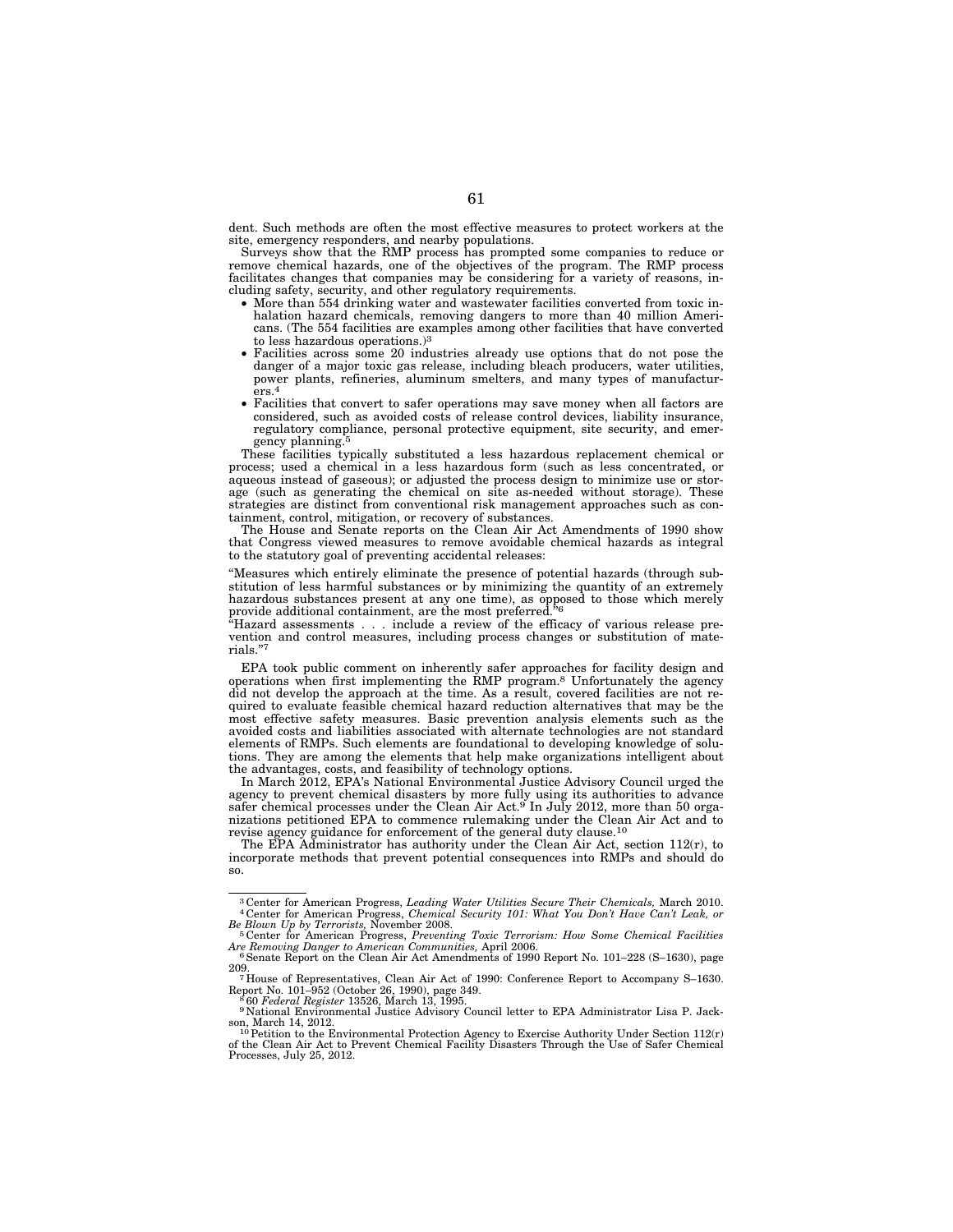(3) The explosion at West Fertilizer illustrates the importance of the Clean Air Act's general duty to operate safely. West Fertilizer was subject to an incomplete patchwork of chemical safety regulations regarding ammonium nitrate. The general duty clause holds firms responsible for understanding and managing their chemical hazards regardless of the completeness of Government actions to regulate those hazards. For example, the ammonium nitrate at West Fertilizer was not on the RMP list of substances and thresholds. The general duty is an important tool for not only enforcement but also prevention. EPA's implementation guidance for the general duty clause recognizes that removing chemical hazards can be an effective safety measure, but EPA should further develop the concept in this guidance. We strongly oppose restricting the general duty clause in ways that could hamper enforcement or prevention. We also oppose arbitrarily fragmenting Federal authorities between safety and security. By Presidential Directive, the U.S. EPA is the lead agency to oversee security at drinking water and wastewater facilities.11

(4) Emergency planning notification is incomplete. The ammonium nitrate that exploded at West Fertilizer was not on the Emergency Planning and Community Right to Know Act (EPCRA) section 302 list of substances that require emergency planning notification. EPCRA section 302 requires facilities that hold threshold amounts of listed chemicals to notify their State Emergency Response Commission (SERC) and designate a point of contact at the facility to participate in emergency planning. It should be acknowledged that local emergency response capacities are often starkly overmatched by the magnitude of chemical hazards, and that activity levels of Local Emergency Planning Committees (LEPC) vary widely. Too much is left to the mostly-volunteer LEPCs—States should have fee-based programs that support hazard reduction, inspections, and regular drills. Nonetheless, EPCRA 302 notifications are a starting point for local emergency planning. The EPA adminis-trator has responsibility to modify the EPCRA 302 list and should do so. While lists and thresholds will inevitably fall short—hence the need for a general duty to oper-ate safely—EPA should revise the EPCRA 302 list to include common substances that are known emergency hazards. This process should include both proactive listing criteria and a review of substances involved in serious incidents reported to the National Response Center.

(5) EPCRA inventory reporting is valuable but insufficient. Owners and operators of facilities that hold large amounts of hazardous chemicals have an obligation to clearly communicate chemical hazards to those who could be affected prior to an emergency. West Fertilizer did report ammonium nitrate to the Texas SERC under EPCRA section 312 (a Tier II report). Texas apparently maintains Tier II reports<br>in an electronic format, which is important. EPA should continue to support and<br>promote free electronic information management tools such as other means (as should OSHA and DHS). EPA should also promote awareness of reporting and planning obligations among regulated facilities. However, simple awareness of chemicals on-site is not sufficient. Local emergency planners and responders need not only chemical inventories but also worst-case and planning-case scenarios (which are included in RMPs but not EPCRA Tier II reports). They also need regular information about the number and type of high-hazard shipments in all modes of transportation. Fee-based programs should support prevention, pre-fire planning, technically competent inspections, drills, and NFPA-compliant hazmat training—including clear reminders that evacuating may be the most prudent course of action.

(6) Independent investigations are important. The Chemical Safety and Hazard Investigation Board, also established by the Clean Air Act 112(r), produces root cause investigations and safety recommendations after the most serious chemical accidents. These activities are important to the public because they provide credible information and focused recommendations for change. Barriers to effective investigations, such as site access and preservation, should be resolved.

Issues beyond EPCRA and Clean Air Act,  $112(r)$ :

(7) Schools and nursing homes shouldn't be in potential blast zones. It is not an easy problem. Communities may grow up around chemical facilities or vice versa, but they are too close together in many places. State and local planners could benefit from Federal guidelines for substantial safe set-back distances, based on a worst-case scenario, in order not to continue to compound the problem when siting new buildings. School buildings were badly damaged by the blast in West, Texas. School siting criteria should take into account proximity to hazardous chemical fa-

<sup>11</sup> Homeland Security Presidential Directive/HSPD 7, *Critical Infrastructure Identification, Prioritization, and Protection,* December 17, 2003.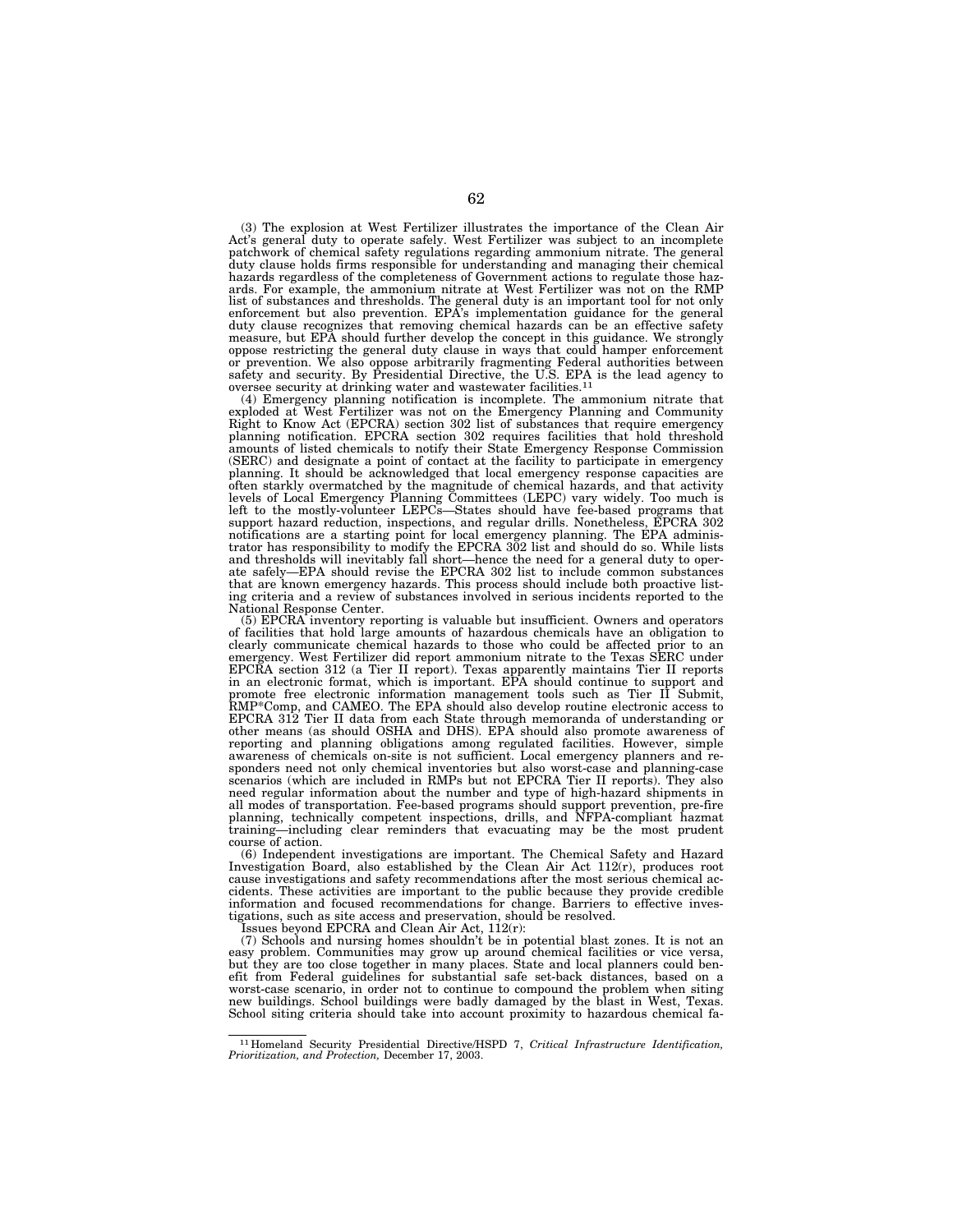cilities. Recipients of Federal construction funds for buildings that will be used by potentially vulnerable populations (such as Head Start schools, hospitals, or nursing homes) should be subject to oversight to prevent building in the near zone of potential harm. In addition, the agricultural chemicals security tax credit assists agricultural distributors with conventional security measures such as fences and lights; it

should assist facilities that want to move locally to safer locations.<br>(8) Hazardous chemical operations shouldn't be underinsured. West Fertilizer re-(8) Hazardous chemical operations shouldn't be underinsured. West Fertilizer reportedly carried only \$1 million in liability insurance, a fraction of the estimated \$100 million in property damage alone. Companies that hold tremely hazardous substances should be required to maintain sufficient liability insurance to cover a worst-case chemical release. Such a requirement would provide a reasonable cost incentive for companies to develop and use feasible alternatives. In addition, common carrier obligations encourage wide-spread overuse of railcars for shipping and storing extremely hazardous substances. Railroads have sought to have shippers share liability risks associated with extremely hazardous substances (which they are required to carry) and to have shippers develop safer substitutes.12 Sustained improvement in chemical hazard prevention, preparedness, and re-

sponse is long-term and involves a range of actions. Among the most immediate les-sons from the West Fertilizer explosion are for EPA to make sure major recognized hazards are: (1) Included in the programs designed to address them, (2) subject to safer alternatives analysis by the companies that hold them, (3) covered by appro-

priate lists and thresholds, and by the general duty to operate safely. Thank you again for the opportunity to testify. I would be glad to take any questions.

### STATEMENT OF THE U.S. ENVIRONMENTAL PROTECTION AGENCY

### AUGUST 1, 2013

Mr. Chairman and Members of the subcommittee, we are pleased to provide testi-mony for the record from the U.S. Environmental Protection Agency (EPA) regarding issues concerning chemical facility safety. Our testimony focuses on emergency planning and community right-to-know efforts, and the EPA's Risk Management Program (RMP).

The EPA's Risk Management Program was one of the sources used by the Department of Homeland Security (DHS) in developing the Chemical Facility Anti-Ter-rorism Standards (CFATS) program. The essential approach of RMP is largely incorporated in the CFATS program. The CFATS program follows the RMP approach of employing a combination of lists of chemicals, the nature of chemicals, along with threshold amounts of those chemicals, to define the regulated community.

The EPA worked closely in support of DHS during the development phase of the CFATS program, providing detailed explanations as to how certain elements of the program worked and how the EPA implemented those elements. Since the launch of CFATS, the EPA has continued to support DHS in providing a regularly-updated database of the EPA-regulated RMP facilities, and has continued to provide chemical facility safety assistance to DHS as needed.

## THE EMERGENCY PLANNING AND COMMUNITY RIGHT-TO-KNOW ACT

In response to the devastating chemical disaster in Bhopal, India in 1984, Con-gress passed the Emergency Planning and Community Right-to-Know Act (EPCRA) in 1986 to ensure that local communities have the authority they need to prevent, prepare for, and respond to chemical accidents. The EPCRA provisions help increase<br>local planners, responders, and the public's knowledge and access to information on<br>chemicals at individual facilities and risks associated nities, working with facilities, can use the information to improve chemical safety and protect public health and the environment. The implementing regulations for emergency planning, emergency release notification, and the chemicals subject to these regulations are codified in 40 CFR part 355. The implementing regulations for community right-to-know reporting (or hazardous chemical reporting) are codified in 40 CFR part 370.

Subtitle A of EPCRA establishes the framework for local emergency planning. The Act requires that the EPA publish a list of extremely hazardous substances (EHSs). The EHS list was established by the EPA to identify chemical substances that could cause serious irreversible health effects from accidental releases (See 40 CFR part

<sup>12</sup> Center for American Progress, *Toxic Trains and the Terrorist Threat: How Water Utilities Can Get Chlorine Gas Off the Rails and Out of American Communities,* April 2007.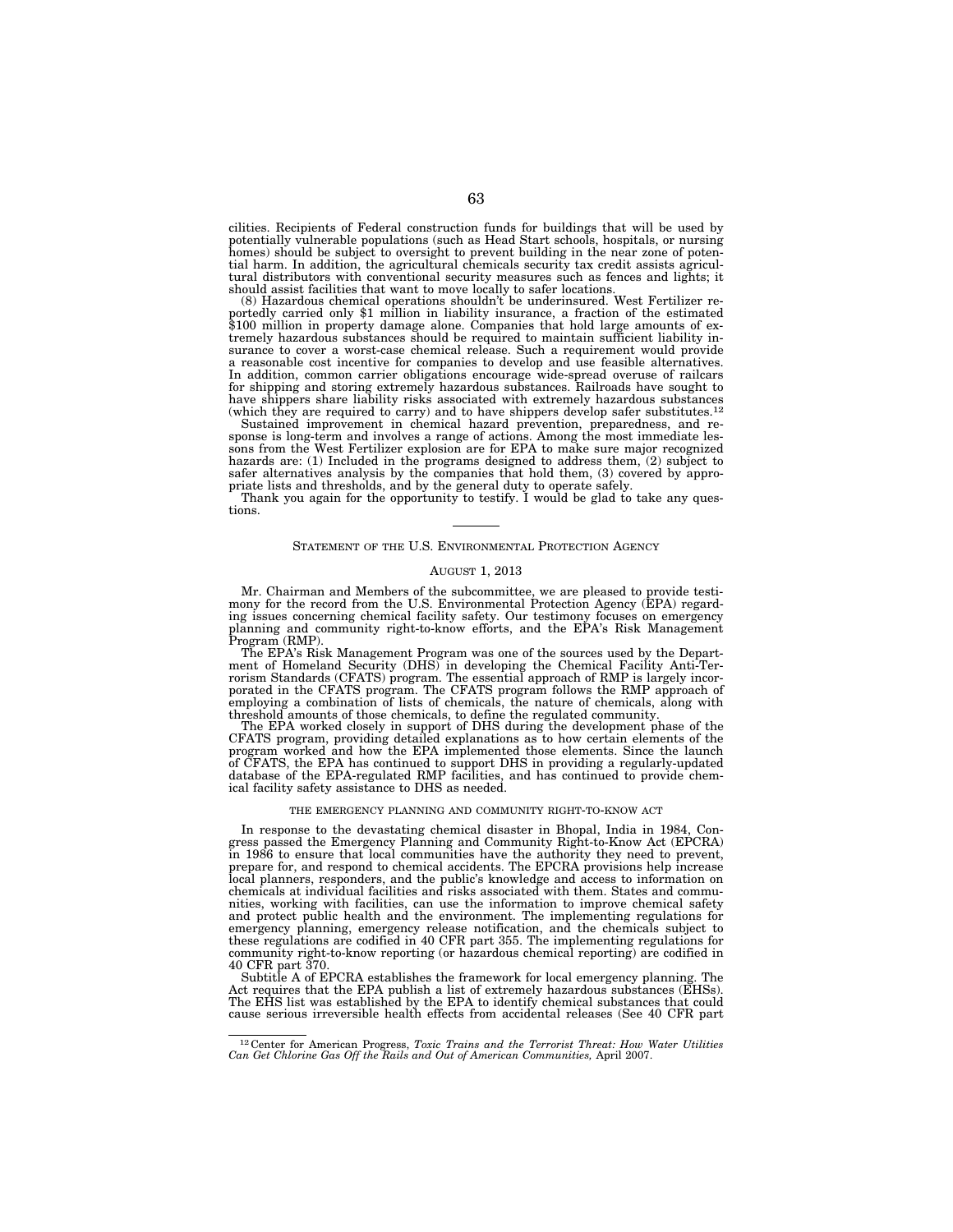355 (52 FR 13378, April 22, 1987)). The agency was also directed to establish a threshold planning quantity (TPQ) for each extremely hazardous substance.

The purpose of the EHS's list is to focus initial efforts in the development of State and local contingency plans. Inclusion of a chemical on the EHS's list indicates a need for the community to undertake a program to investigate and evaluate the potential for accidental exposure associated with the production, storage, or handling of the chemical at a particular site and develop a chemical emergency response plan around those risks.

Under EPCRA section 302, a facility that has an EHS on-site in excess of its TPQ must notify the State Emergency Response Commission (SERC) and Local Emergency Planning Committee (LEPC), as well as participate in local emergency planning activities. Under the Statute, the LEPC shall then develop a community emergency response plan. Emergency Response plans contain information that community officials can use at the time of a chemical accident.

The EPA and the National Oceanic and Atmospheric Administration (NOAA) have developed a system of software applications used widely by States and local emergency planning committees to plan for and respond to chemical emergencies. This system is called the Computer-Aided Management of Emergency Operations (CAMEO) and it was developed to assist front-line chemical emergency planners and responders. Emergency responders and planners use CAMEO to access, store, and evaluate information critical for developing emergency plans. In addition, CAMEO supports regulatory compliance by helping users meet the chemical inventory reporting requirements of EPCRA. The CAMEO system integrates a chemical database and a method to manage the data, an air dispersion model, and a mapping capability. All modules work interactively to share and display critical information in a timely fashion.

Subtitle B of EPCRA established community right-to-know requirements in order to ensure information on chemicals in the community is provided to the public as well as emergency responders. Under ECPRA sections 311 and 312, facilities that have either:  $(1)$  A hazardous chemical present at or above 10,000 pounds or  $(2)$  an EHS present at or above its TPQ or 500 pounds—whichever is the lesser, are required to submit an Emergency and Hazardous Chemical Inventory form (Tier II) and a Material Safety Data Sheet (MSDS) for that chemical to their SERC, LEPC, and local fire department. A chemical is hazardous as defined under the Hazard Communication Standard (HCS) of the Occupational Safety and Health Act (OSHA). There is not a separate list of hazardous chemicals. If a facility is required by OSHA to develop and/or maintain a MSDS for that chemical and it is present at or above the threshold discussed above, it must be reported. Local fire departments receive this information and should use it to understand the chemical(s) present at facilities in their community and precautions they may need to take in responding to an accident at the facility.

Sections 311 and 312 of EPCRA make available to the local and State emergency planners information on other chemicals and facilities, beyond those identified under section 302, that they may wish to include in their emergency planning efforts. The EPA has specified in guidance that Tier II information under section 312 will provide specific information on the quantities and locations of hazardous chemicals. Thus, sections 311 and 312 provide information supportive of the emergency planning required under Subtitle A. The facilities identified as a result of that subtitle are only a ''first cut'' of the facilities and potential chemical hazards for which emergency planning may be necessary.

#### RISK MANAGEMENT PROGRAM

The Clean Air Act (CAA) 112(r) provisions build on the planning and preparedness groundwork laid by EPCRA. The CAA  $112(r)$  provides the authority for the EPA's Risk Management Program. RMP regulations apply to the owner or operator of a stationary source with more than a threshold quantity of a CAA section 112(r) regulated substance in a process. Section 112(r) chemicals and thresholds may overlap with chemicals listed under other rules, but are not identical to those on any other list. The section  $112(r)$  list includes 63 flammable gases and liquids and 77 acutely toxic chemicals. To develop the list, several statutory factors were considered, including the severity of any acute adverse health effects associated with accidental releases of the substance, the likelihood of accidental releases of the substance, and the potential magnitude of human exposure to accidental releases of the substance. An accidental release is an unanticipated emission of a regulated substance or other extremely hazardous substance into the ambient air from a stationary source. Many of these substances are also included on the EPCRA extremely hazardous substance (EHS) list. The section  $112(r)$  chemical list and corresponding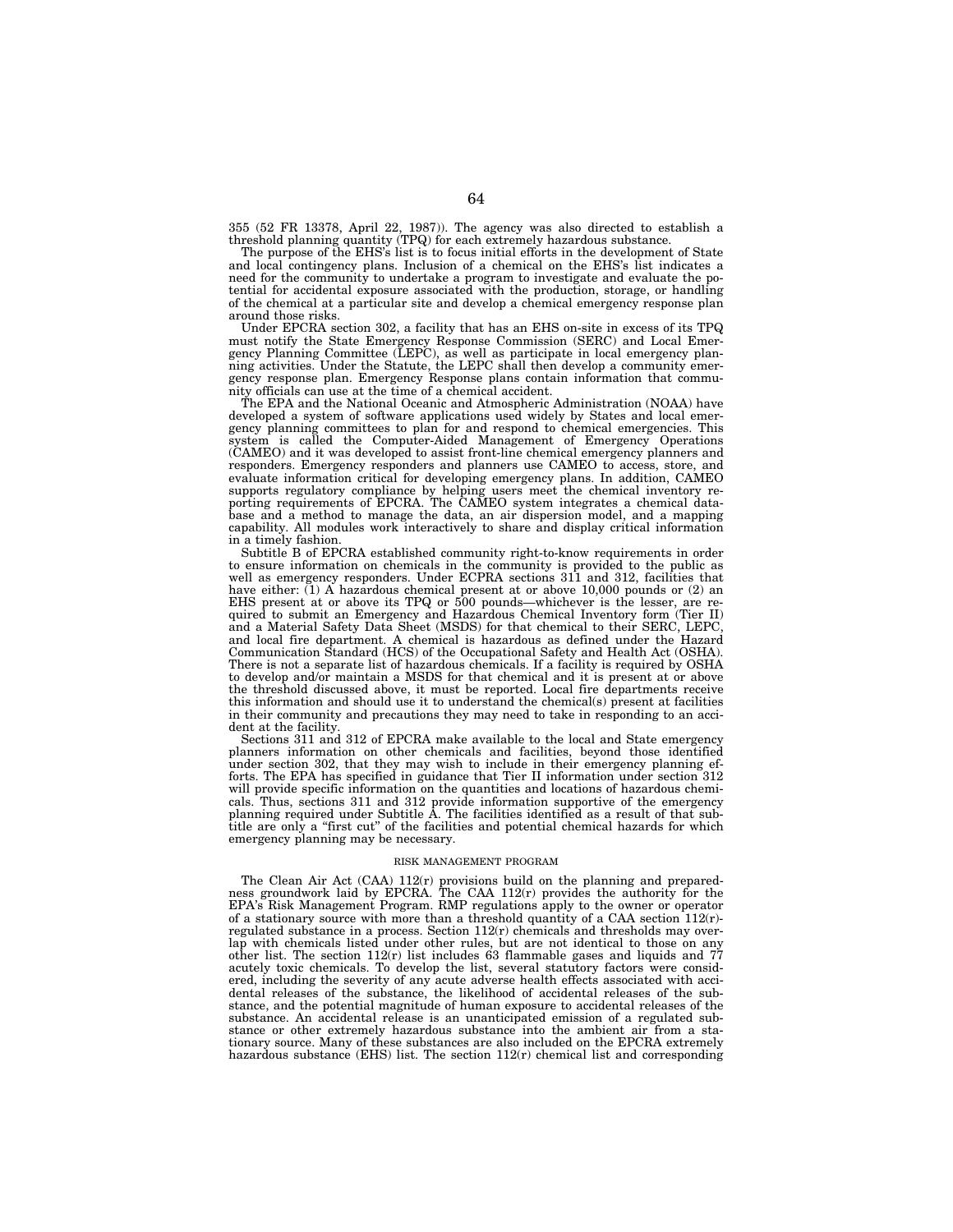thresholds for each chemical are published at 40 CFR 68.130. Under CAA section  $112(r)$ , the EPA is required to review the list of chemicals every 5 years or by its own motion or by petition. The EPA also provides an on-going review of new chemicals and hazards to see if any chemical warrants listing or delisting.

Under the RMP regulations, a covered facility is required to review the hazards associated with the covered substance, process, and procedures, as well as develop an accident prevention program and an emergency response program. The ''Hazard Review'' must identify opportunities for equipment malfunction or human error that could in turn cause the accidental release of the covered substance, as well as safeguards to prevent the potential release, and steps to detect and monitor for a re-lease. A facility's compliance with these requirements is documented in a Risk Management Plan that is submitted to the EPA. Covered facilities must implement the Plan and update them every 5 years or when certain changes occur. The goal of the EPA's Risk Management Program is to prevent accidental releases of substances to the air that can cause serious harm to the public and the environment from shortterm exposures, and to mitigate the severity of releases that do occur. Approxi-mately 12,800 facilities are currently covered under Risk Management Program regulations.

Under the CAA section  $112(r)$  RMP facilities must submit a risk management plan which includes:

- Facility hazard assessments, including worst-case release and alternative re-
- Facility accident prevention activities, such as use of special safety equipment, employee safety training programs, and process hazards analyses conducted by the facility:
- 
- the facility; Past chemical accidents at a facility; and Facility emergency response programs and plans.

Another key component of Section  $112(r)$  of the Clean Air Act, is section  $112(r)(1)$ , which is the General Duty Clause. This provision requires owners and operators of any stationary sources producing, processing, handling or storing an RMP substance or any other extremely hazardous substance to identify hazards which may result from such releases using appropriate hazard assessment techniques, to design and maintain a safe facility taking such steps as are necessary to prevent releases, and to minimize the consequences of accidental releases which may occur. Under the General Duty, facilities are expected to comply with recognized and generally accepted good engineering practices.

Both EPCRA and the CAA section  $112(r)$  Risk Management Program encourage communication between facilities and the surrounding communities about chemical<br>safety and chemical risks. Regulatory requirements, by themselves, will not guar-<br>antee safety from chemical accidents. Those who are handling must take the responsibility and act to prevent, prepare for, and respond to chemical emergencies. Information about hazards in a community will allow local emergency officials and the public to work with industry to prevent accidents.

#### **CONCLUSION**

The EPA will continue its efforts to help prevent chemical accidents and releases<br>under the Risk Management Program. Strong chemical accident prevention, pre-<br>paredness, and response programs rely upon effective partnershi and all levels of government. We will continue our outreach efforts to stakeholders<br>and work with our Federal, State, and local partners to promote chemical safety,<br>address chemical process safety issues, and explore oppor chemical safety.

Ms. CLARKE. I thank you, Mr. Chairman. I thank our panelists this morning, and look forward to further conversation. [The statement of Ranking Member Clarke follows:]

# STATEMENT OF RANKING MEMBER YVETTE D. CLARKE

## AUGUST 1, 2013

Two hours after a fertilizer plant exploded in West around sunset on a Wednes-day, on April 17, much of the town 18 miles north of Waco resembled a war zone. Some people were missing. Hundreds more were rushed off to area hospitals. Homes burned, others threatened to collapse. The Texas Department of Public Safety spokesman D.L. Wilson offered this grim but accurate assessment of the devastation many saw via TV: "Massive . . . just like Iraq, just like the Murrah Building in Oklahoma City.''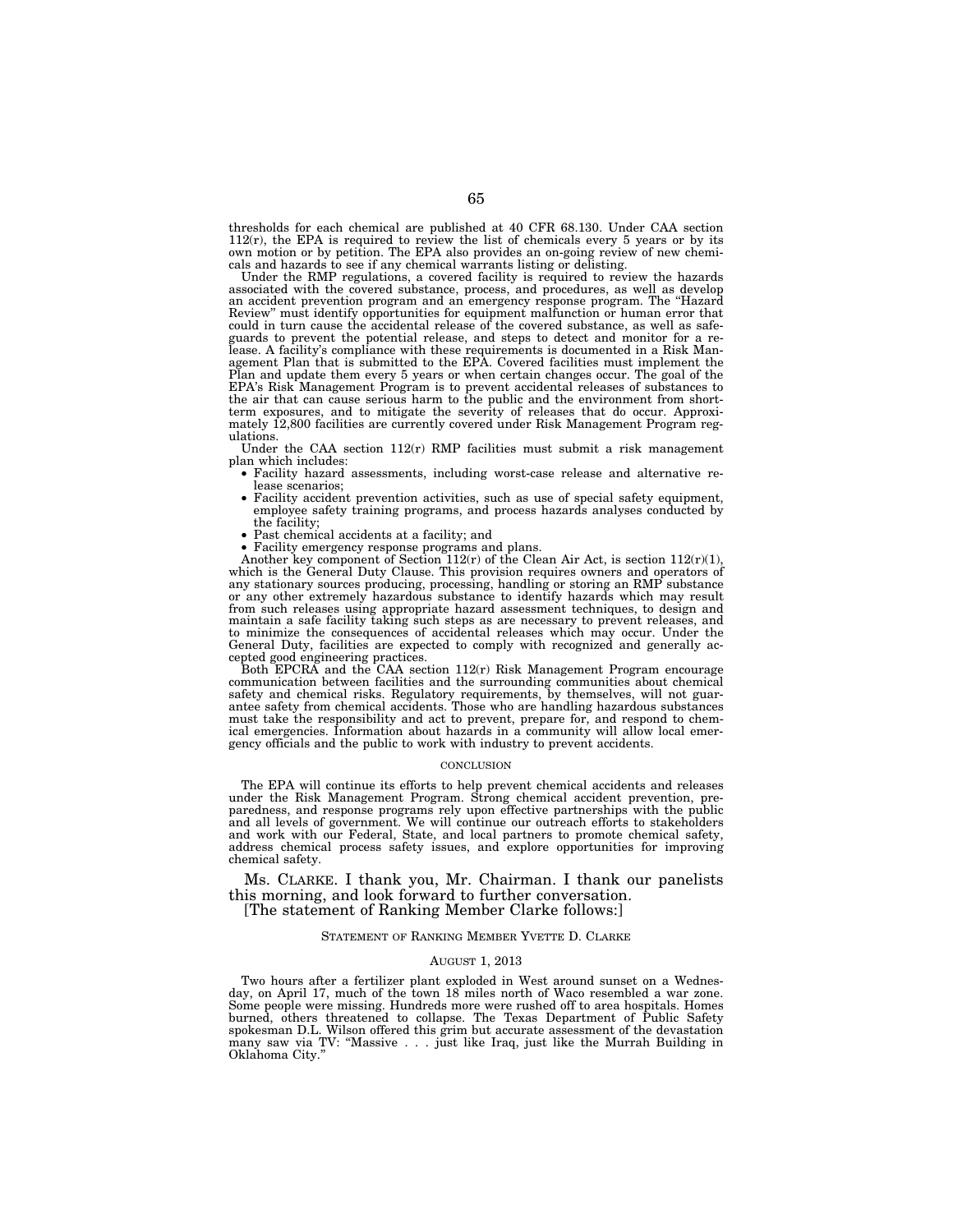The explosion destroyed an apartment complex and nursing home that sat within a few hundred yards, a nearby unoccupied elementary school was severely damaged, walls and roofs of homes and businesses within a half-mile of the plant cracked, and windows even further.

There are no Federal setback guidelines or requirements to separate extremely hazardous substances from surrounding populations, such as schools, houses, nursing homes, apartments, and businesses, based on a worst-case scenario.

I have been told at least 800,000 people across the United States live near hundreds of sites that store large amounts of potentially explosive ammonium nitrate, hundreds of schools, hospitals, and churches, as well as hundreds of thousands of households, also sit near the sites. Nationally, at least 12 ammonium-nitrate facilities have 10,000 or more people living within a mile, according to a Reuters analysis of hazardous-chemical storage data maintained by 29 States.

Complaints about the DHS CFATS program have recently focused on the fact that facilities that should be reporting to CFATS are not being contacted about their required reporting duty under the program. The program has also come under scrutiny about the slow pace of inspecting and approving site security plans, or SSP's.

A faster pace in the CFATS inspection and review process could have produced more tangible results in reducing vulnerabilities and consequences of a successful terrorist attack on a facility, and it could have also been a help for community emergency preparation for all-hazards events, such as the apparent industrial accident we are examining today. It seems to me they are intertwined.

However, the current rush to approve SSPs in today's CFATS program may not build confidence among the public. When airline passengers face a flight delay they are frustrated, and they complain, but they also don't want the flight rushed onto the runway at the expense of safety.

The tragic events in West, Texas, may bring into sharper focus the issue of how we as a country protect our citizens from not only the threat of a terrorist attack on facilities that store explosive chemicals, but how we identify and classify these types of facilities to begin with. Will these methods be enough to protect hundreds of thousands of people living within chemical facility vulnerability zones? And will it help local emergency planning committees prepare for events like the one in West, Texas?

As one of our witnesses will testify today, and it is just common sense, that an engaged and informed public is a vigilant public. Citizens, first responders, medical professionals, plant workers, and local officials all need to be better informed about local chemical security and safety information, in order to be prepared for all types of emergencies.

We do know that West Fertilizer did report the possession and storage of ammonium nitrate to the State Emergency Response Commission, or SERC. This was done under the Emergency Planning and Community Right-to-Know Act, or EPCRA. The SERC in Texas apparently maintains Tier II reports in an electronic format, which is important to remember.

I want to find out if The Department of Homeland Security did or did not compare their list of CFATS top-screen facilities to the Emergency Planning and Community Right-to-Know reports held electronically by each State, a relatively simple procedure that might have helped identify facilities that failed, like West, to conduct a Top-Screen under CFATS.

It would seem to me that DHS should have a Memorandum of Understanding with each State for routine electronic access to EPCRA data in that State. But I'm looking for answers, and I hope someone on the panels will be able to tell us today.

These questions, at the core of today's hearing, naturally produce other questions, like—what technological or business practice changes have enabled operating facilities that have submitted Top-Screens, to tier out of CFATS? I have been told there are apparently some 3,000 formerly tiered facilities, which are now considered less attractive terrorist targets and no longer of interest to DHS. Is there a specific development, technological or procedural, that encourages facilities to tier out? I'd like to learn more about that.

Another feature that I have learned about is that West Fertilizer seemingly lacked adequate liability insurance. While not a requirement in the CFATS program, companies that hold extremely hazardous substances and maintain liability insurance commensurate with a worst-case scenario would provide an incentive for companies to use methods that reduce potential consequences. This is just standard business practice, nothing earth-shattering. Another Critical Infrastructure piece involved in this tragic event is rail transportation. West Fertilizer apparently received shipments of ammonium nitrate by rail. Under common carrier obligations, do shippers of extremely hazardous substances, and rail carriers, routinely carry enough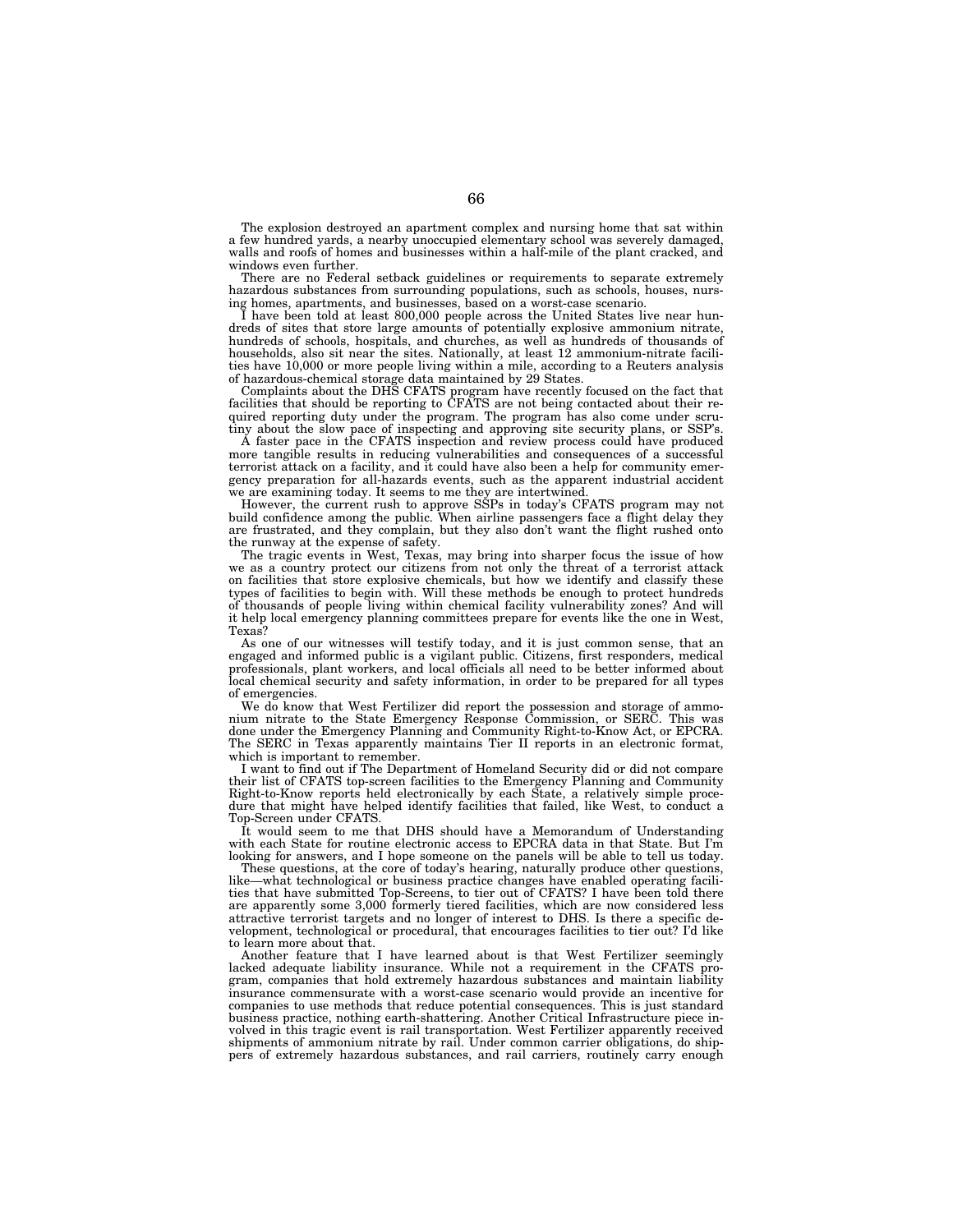insurance to cover liability associated with a worst-case release or explosion? I will be interested to find out.

Federal, State, and local interagency planning and cooperation may be the key to finding solutions to prevent events like West, Texas from happening, whatever the cause. DHS must step up to the plate on security, and find ways to identify outliers, and retool efforts to assess risk-based vulnerabilities.

Other agencies, like EPA, already have authorities under the Clean Air Act to incorporate methods to reduce consequences into their Risk Management Plans, and I understand the White House chemical security interagency group is working on this issue; it will be helpful to find out what the President's Executive Order, released this morning, will actually do.

Mr. MEEHAN. I thank the Ranking Member. Once again, I thank our panelists for your presence here today. I now recognize myself for 5 minutes of questioning.

Mr. Wulf, allow me to begin with you. Let's get to the heart of the issue that we are here for today, the outlier facilities. DHS, I appreciate, has concluded that this was not a terrorist attack, and so we are not implicated specifically in this. But nobody would deny that there was the possibility that better activity on the part of collaboration and communication should have been able to create enough recognition that somewhere we would have known about this facility and been able to take some kind of steps to have protected those fire fighters.

The report has come. Thirty tons of ammonium nitrate were there, and yet DHS had no knowledge of the facility, they had never even heard of West Fertilizer before the tragic event. So, have we gotten to the point where there are literally thousands of chemical facilities like West throughout the country that DHS is not aware of?

Mr. WULF. Yes, I don't think I am in a position to speculate as to the number of noncompliant facilities that are out there. But, you know, I can certainly tell you that we are absolutely committed to doubling down on the outreach efforts-

Mr. MEEHAN. Let me make sure that you don't believe that I am pulling this number out of the air. Your own—it was the—you know, the inspector's report from your own agency that estimated that there are thousands out there. You are aware of that?

Mr. WULF. The OIG report?

Mr. MEEHAN. Well, it is—yes, well I will give it to you.

Mr. WULF [continuing]. Report?

Mr. MEEHAN. Yes, I will get it for you. I mean, I have reviewed it myself. That is why I am asking. It is not a secret that there are thousands.

Mr. WULF. Yes-

Mr. MEEHAN. Somebody has estimated that there are thousands. Mr. WULF. Certainly, the West tragedy underscores, you know, our need to ensure that we are doing all we can to reach facilities that we have not yet been able to reach and that have not complied with their obligation to report their holdings of high-risk chemicals of interest.

So, you know, we have, over the course of the CFATS program, done a significant amount of outreach. Actually, upwards of 11,000 separate outreach engagements, compliance assistance visits with facilities, presentations, outreach to State and local agencies, including first responders.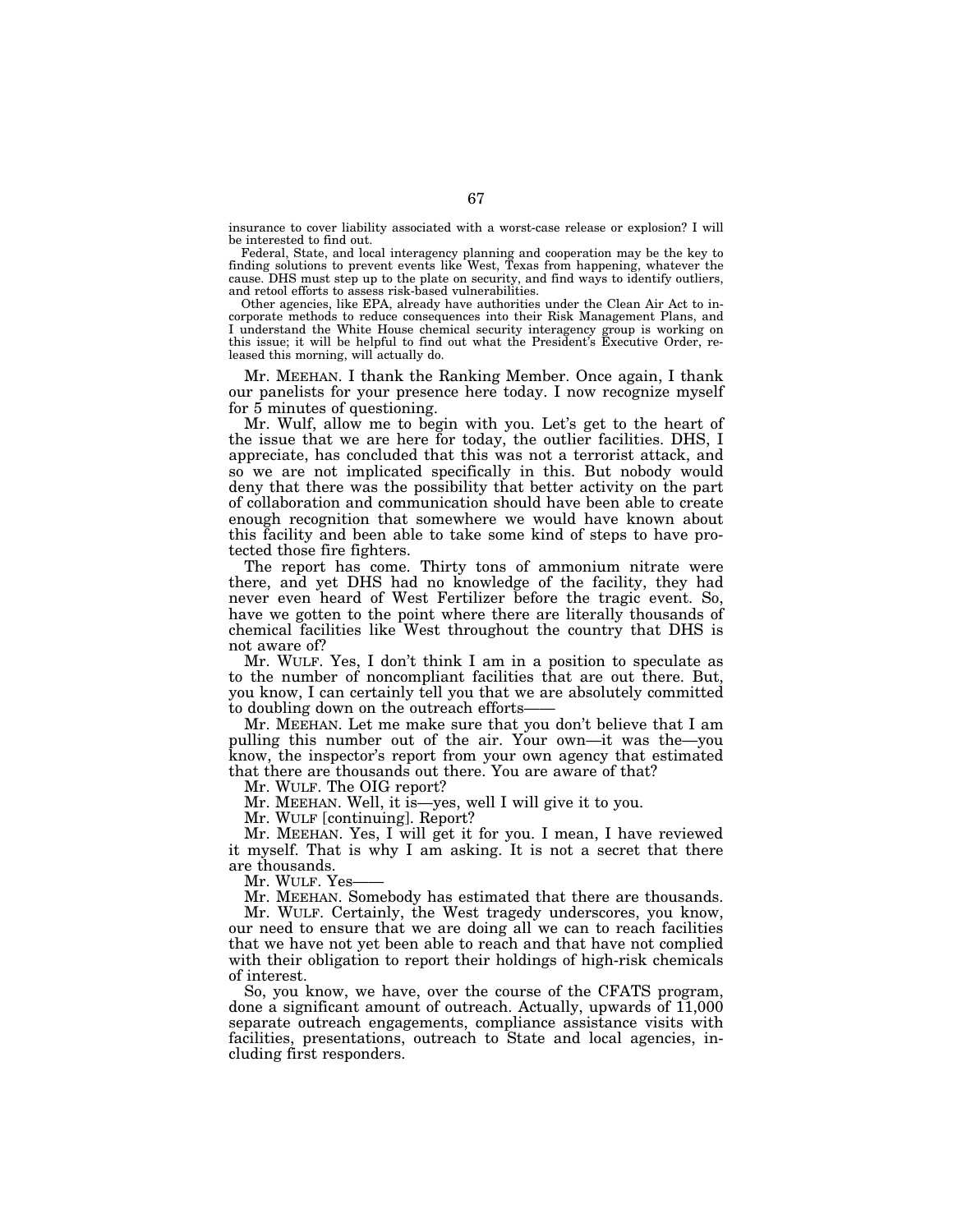But we are looking anew at those efforts, and ensuring that where there have been gaps we are going to be in a position to fill those gaps. So that includes things like redoubling our efforts with State homeland security advisors and working with those State homeland security advisors to reach down to the level of State regulatory agencies so that where State regulatory agencies are aware of facilities that may not have come into our orbit. We can compare their lists against our lists. I have worked personally in the last several weeks with the State fire marshal for the State of Texas to ensure, together, that we have mutually-exchanged lists of facilities that have ammonium nitrate in the State of Texas.

Over the past 3 months, my staff has worked directly with the offices of all 50 State homeland security advisors. We are also working, and, you know, it was mentioned earlier this morning that we had worked well with the National-level trade associations, and that members of those associations, you know, have probably a heightened ability to be aware of their regulatory—

Mr. MEEHAN. Well, I think there is no doubt that there is a heightened ability. I mean, this is part of the problem. We have got a series of agencies, and we will explore some of this, with regard to—I know what the intentions are. We will explore some of this with regard to some of the other agencies: OSHA, EPA, State overseers, your partners in this who want to collaborate with you. Ag associations and others, all of whom, in different sets of responsibilities, are actually collecting this information. Yet it is not finding its way to you.

You are not able, somehow, to communicate with these other groups. So I hear what you are saying about what you would like to do. But we are 5 years into this program. We are close to half a billion dollars that have been given to your group to effectuate CFATS. Five years later we are beginning to hear about the fact that you may begin to do more in the way of conversations with other kinds of State partners. There was an effort that was undertaken with the EPA and it failed. Then you went back again and started another whole new way of comparing data.

Why wasn't that followed up on? What was the problem associated with that earlier effort to collaborate among existing Federal agencies, and how can it be that complex an issue? We can follow a package in the mail by the minute if we send it with UPS or even our own mail service. Here we are moving huge sums of chemicals and you are telling me you don't know where they are, and people just don't get it.

Mr. WULF. Yes, well, you know, I think, with regard to the earlier EPA effort it did not yield significantly useful results. I think largely, and this was in 2008–2009 time frame, because of incompatibilities in the respective databases. So we have done a lot of work organizationally, and we now find ourselves in a better position to do that sort of crosswalk. We have——

Mr. MEEHAN. Where—tell, me. Okay, I want to know, today, what do you believe are going to be the time lines and what do you believe are going to be the metrics so we can have some measurables on some performance with regard to this? If you are unprepared to give me that today I will accept that. But I want to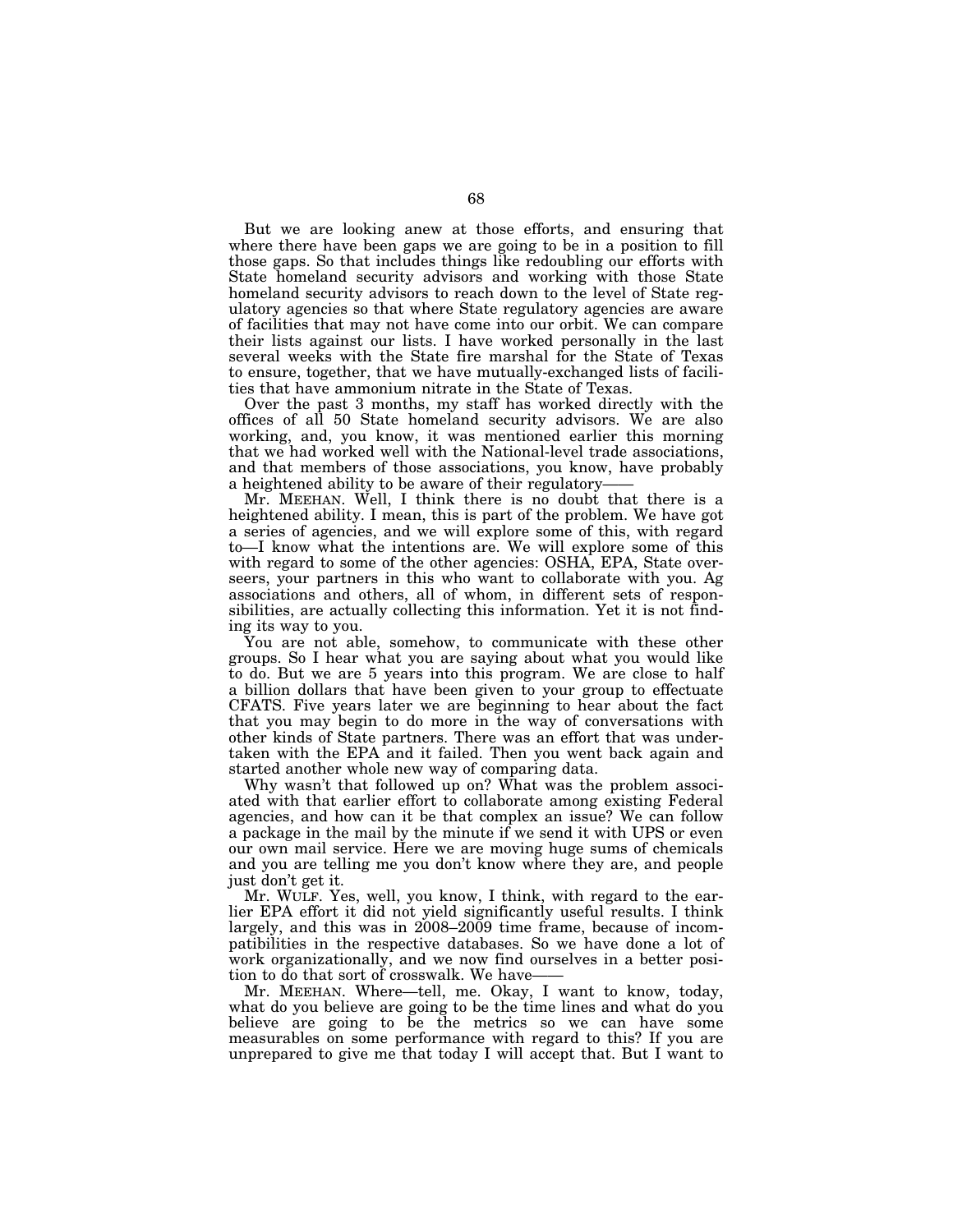hear from you, very soon, with predictions on those metrics. Can you speak to them today?

Mr. WULF. I can speak with regard to EPA data. We have reinvigorated that effort and we have already conducted the crosswalk between the two databases. With regard to——

Mr. MEEHAN. What have you found?

Mr. WULF. We have found that there are some facilities, and I don't have the number with me on hand, that were found in the EPA database and that had not submitted Top Screens to us. I think, as well, and I don't want to speak on EPA's behalf, but there are—you know, there are facilities in our database that are not in EPA's. With regard to metrics, I think, you know, the metric, off the top of my head, would be the numbers of Top Screens that we receive from facilities.

I do think it is important to note that over the course of the program, as a result of the efforts we have undertaken to this point to get the word out—and it is not to say that there is not more to do because, certainly, you know, we are committed to doing all we can to get the word out—but we have received 44,000 Top Screens from facilities that have met their obligation to report their highrisk chemical holdings.

Mr. MEEHAN. All right. Well, I—my time has expired. I know we will talk a little bit more about top fliers among other things.

I thank you, and now turn it to the Ranking Member for her questions.

Ms. CLARKE. Thank you, Mr. Chairman. Mr. Wulf, would you please describe how DHS, ISCD does or does not access other relevant Federal, State, and local government agency and interagency chemical information that is routinely gathered, and that would have indicated threshold chemicals of interest in inventory at West, Texas?

Mr. WULF. Well, I talked a little bit about what we have been doing with EPA, recently having shared our respective RMP and CFATS databases of facilities. We are doing the same thing with our colleagues at the Bureau of Alcohol, Tobacco, Firearms, and Explosives, who are responsible for regulating Federal explosives licensees and permitees across the Nation. We are working also with the States, with State agencies, through the State homeland security advisory-

Ms. CLARKE. Has this been a standard practice, or is this in the wake of what happened in West, Texas?

Mr. WULF. We have certainly taken a look in the wake of what happened at West, Texas, but this sort of activity has happened, I would say, more episodically over the history of-

Ms. CLARKE. So it wasn't a norm or a standard protocol.

Mr. WULF. No.

Ms. CLARKE. Okay. So are you saying that you are now establishing a norm and a standard protocol with these agencies?

Mr. WULF. Yes. With respect to EPA, for instance, we have done this initial crosswalk. We are sort of evaluating a time line for repeating it on a regular cycle.

Ms. CLARKE. Mr. Caldwell, do you agree that this is an established norm or protocol that is in formation?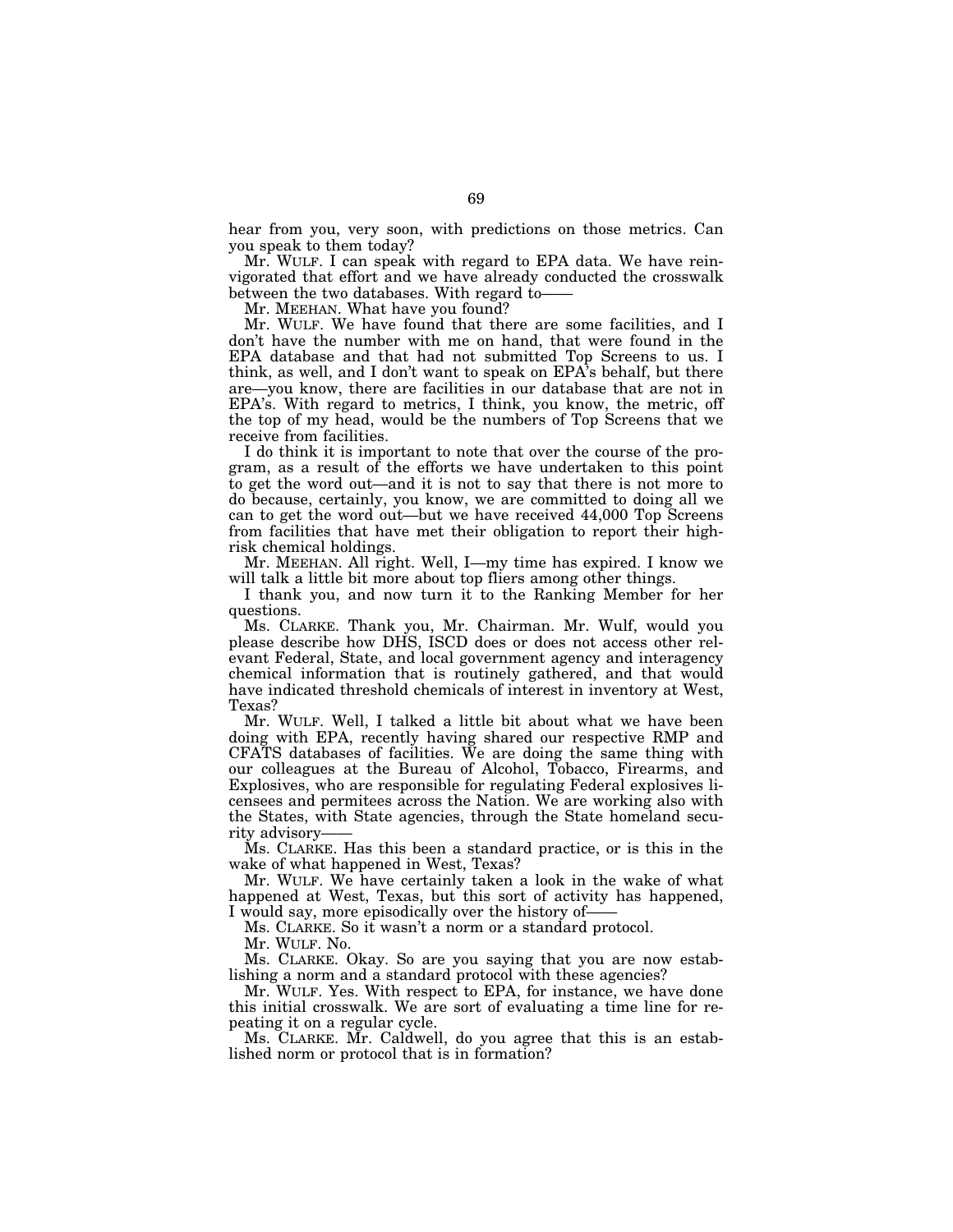Mr. CALDWELL. We have not looked at the program since the West, Texas thing, but I think, obviously, the President's Executive Order is going to put additional emphasis on this to kind of force the agencies to work together to do the data sharing. I have not seen the Executive Order yet, but at least as to how it was summarized by Mr. Wulf.

Ms. CLARKE. This is just a, you know, a basic sort of 101 DHS mission, which is to coordinate and collaborate with other agencies to keep the homeland safe. You know, we have got to come up to speed. The American people really expect more of this agency. I just want to highlight that. Because we are constantly talking about information sharing and, you know, if we are, you know, not doing this, it is really flying in the face of the mission of this agency, and impedes its growth, quite frankly.

Mr. WULF. The information sharing is absolutely a priority for the CFATS program. Our inspectors across the country have been plugged in to their communities, including with first responders, local emergency planning committees. We have about 120 inspectors across the country, and it is a large country. In Region 6, which includes the State of Texas, we have 13 inspectors for a 5- State region that spans from New Mexico to Arkansas. So I can promise you they have been doing their best to ensure that they are communicating with, and sharing information with, local authorities, State and local authorities.

Ms. CLARKE. How long has this sort of staffing been the case-

Mr. WULF. As long as I have been in place, which has been about 2 years.

Ms. CLARKE. Well, that raises a concern for me. Mr. Wulf, please describe how Oak Ridge National Lab, which is involved in CFATS assessment tool development, gathers, stores, and communicates interagency EPA information it acquires with ISCD personnel, and why this relevant information was, or was not, passed on to the ISCD headquarters.

Mr. WULF. Well, we work for, you know, ISCD's part, we work with Oak Ridge. They are the folks who sort-of run the databases against one another; so crosswalk the databases. So responsibility, for example, we received from EPA the list of facilities that are regulated under the EPA's RMP program. We provided that to Oak Ridge. They did the crosswalk between our facilities and out database and the EPA database, and, you know, have communicated back and forth with us. So they are under contract with the Department for that purpose.

Ms. CLARKE. So if this is the nature of the relationship that you have with Oak Ridge, then why was this relevant information, why wasn't it passed on?

Mr. WULF. I don't believe I am familiar with an instance of information not having been passed on.

Ms. CLARKE. You feel like you are getting information in real time?

Mr. WULF. I feel confident in our relationship with Oak Ridge, certainly.

Ms. CLARKE. Okay.

Mr. Caldwell, the DHS office of inspector general reported that DHS has inspected only 47 of approximately 4,400 facilities regu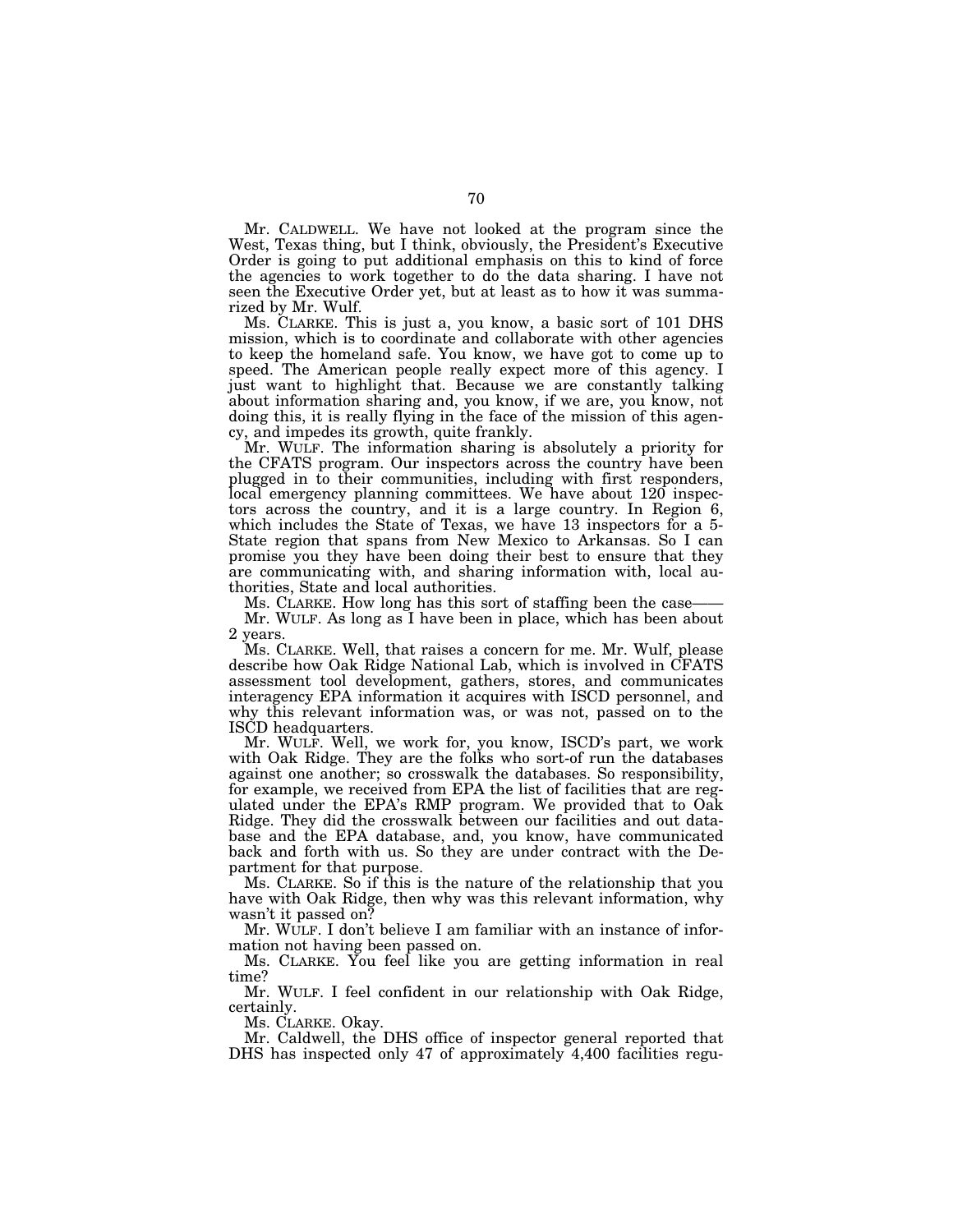lated under CFATS as of March 2013. Your office has audited similar data at ISCD. Can you give an estimate of how many chemical facilities that could likely contact COI above the threshold of required reporting for CFATS? Describe the plan you found in place to assess and contact the number of non-repeating outlier facilities nationally.

Mr. CALDWELL. I think Mr. Wulf in his statement provided the most up-to-date information on the number of inspections. So it sounds like the IG found there were 40-something inspections. Mr. Wulf's data shows, oh, something under 200, maybe. I don't remember the exact figure. So we did find they had a cumbersome process for doing these inspections. We also found that they were making it more streamlined, and they seemed to be doing that. We have a mandate to look at that again once they start their compliance inspections, which won't be for several months, to do that.

So we haven't looked at the inspection data yet. But in terms of your last question, in terms of to find more outliers, again, we haven't done new work since the explosion in West, Texas. So other than Mr. Wulf's discussion here of their new steps, we have no new information to add on that, ma'am.

Ms. CLARKE. Thank you.

Mr. Chairman, I yield back.

Mr. MEEHAN. Thank you. Let me just use the Chair's prerogative to follow up for a second on that questioning. I understand that you have got—I mean, there is a sort of an analysis, a full checklist, a review, complex undertaking. But we are asking about a specific bit of information. Why can't we get a baseline report on the presence and amount of chemicals at the facilities sent to you? Later on, you can go back and look at all of the questions as to whether they are appropriately stored or otherwise protected. But just the idea of knowing what is where.

The idea that we are going to wait long periods of time before we complete inspections at a place, and therefore now know about the presence of these facilities at other places, is there a way to report on the amount of ammonium nitrate and other highly dangerous chemicals that will allow us to have an understanding of the full map?

Mr. WULF. Yes, there certainly is. That is something that we can get done, and that we can make available, and have made available, through our CFATS share on-line tool, which is something that is available to State and local authorities.

Mr. MEEHAN. But you don't know now. I mean, again, we don't know where they all are. Again, I talk about—and these were the outliers. We keep talking about outliers, the facilities. The literally, potentially thousands of outliers who are there. We don't know about them.

Mr. WULF. Yes, we know about, you know, the facilities that have submitted the 44,000 Top Screens we have received. So we can, you know, produce that. As we are able to bring more outliers into the fold we will be able to aggregate that information, as well.

Mr. MEEHAN. Okay, yes.

The Chairman will ask unanimous consent that the gentlewoman from Indiana, Mrs. Brooks, and the gentleman from Texas, Mr. Flores, who, I know, has a special interest in this issue, be allowed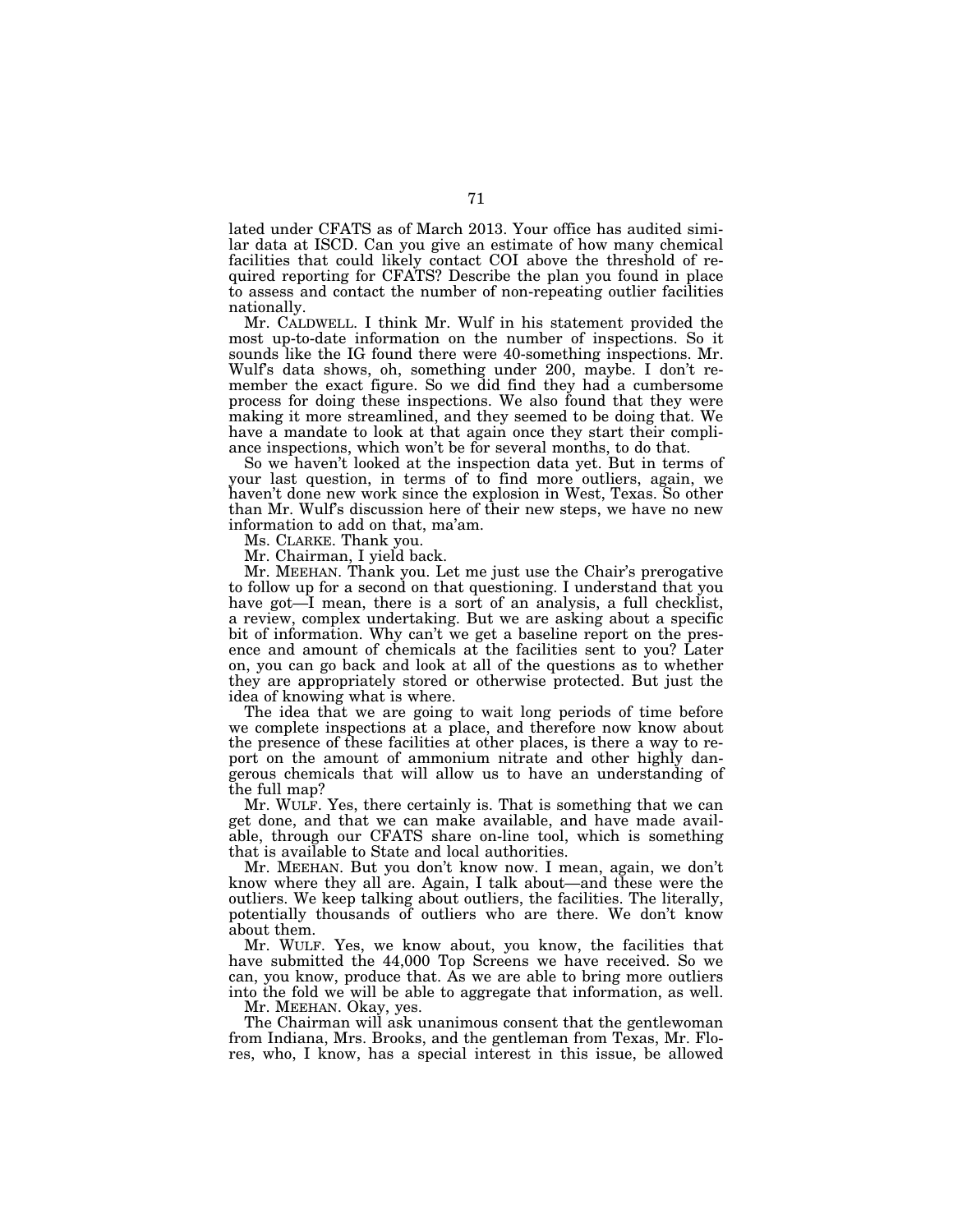to sit on the dais and participate in today's hearings. Without objection, so ordered.

Mr. Flores has arrived, and he would therefore be the next to be recognized for his questions.

Mr. FLORES. Well, thank you, Mr. Chairman. Chairman Meehan and Ranking Member Clarke, thank you for holding this important hearing today. Additionally, I want to thank you on behalf of the community of West for including me in your discussion regarding the disaster that occurred in this small Texas town on April 17, 2013. Hopefully, through this hearing, we can learn from the incident in West and gain knowledge about similar facilities around the country in order to prevent future disasters of this nature.

The community of West has been through so much since the tragic explosion in April. This incident took 12 lives, including the 12 first responders that you see on the poster behind me. It injured hundreds and caused tens of millions of dollars in damage. The State of Texas and the entire West community have been working tirelessly to rebuild and recover with available resources. Since that day, the community has desperately been seeking Federal assistance necessary to rebuild. While FEMA has provided some important and much-needed resources and assistance, the community of West is still in dire need for additional assistance to rebuild their community.

In an effort to gain all of the necessary public assistance from FEMA under the Stafford Act, Governor Rick Perry requested a major disaster declaration on May 16, requesting all essential categories of public assistance. On June 10, despite reaching the monetary required threshold of uninsured damage, FEMA denied the MDD request. Following that denial, Governor Rick Perry, on July 9, appealed the President's decision to deny an MDD that would have provided additional Federal assistance to the people of West. While the State of Texas and the city of West still await the President's decision on that appeal, days continue to go by where people are still homeless, without schools, without basic infrastructure, and with a struggling community.

Now, looking forward, regarding the implications and lessons from the disaster, it appears that the building blocks of the incident were due to the following: The West Fertilizer Company's failure to comply with existing regulations and the lack of oversight and enforcement. It didn't occur from a lack of regulations, it appears. This is evidenced by the National Protection Program's director, or NPPD, failing to fully implement a comprehensive ammonium nitrate security program. Even though this was not a terrorist act, it is important to stress that a functional and efficient chemical facility antiterrorism standards programs should exist to prevent against any future exploitation.

Finally, the events in West, Texas raise serious concerns the Department of Homeland Security's chemical security inspectors were unaware that West Fertilizer Company was handling tons of potentially explosive ammonium nitrate. Furthermore, the Chemical Safety Board, or the CSB, reports that approximately 72 percent of their recommendations regarding the risk management of ammonium nitrate and other dangerous materials have been adopted. That, however, leaves 28 percent of their recommendations that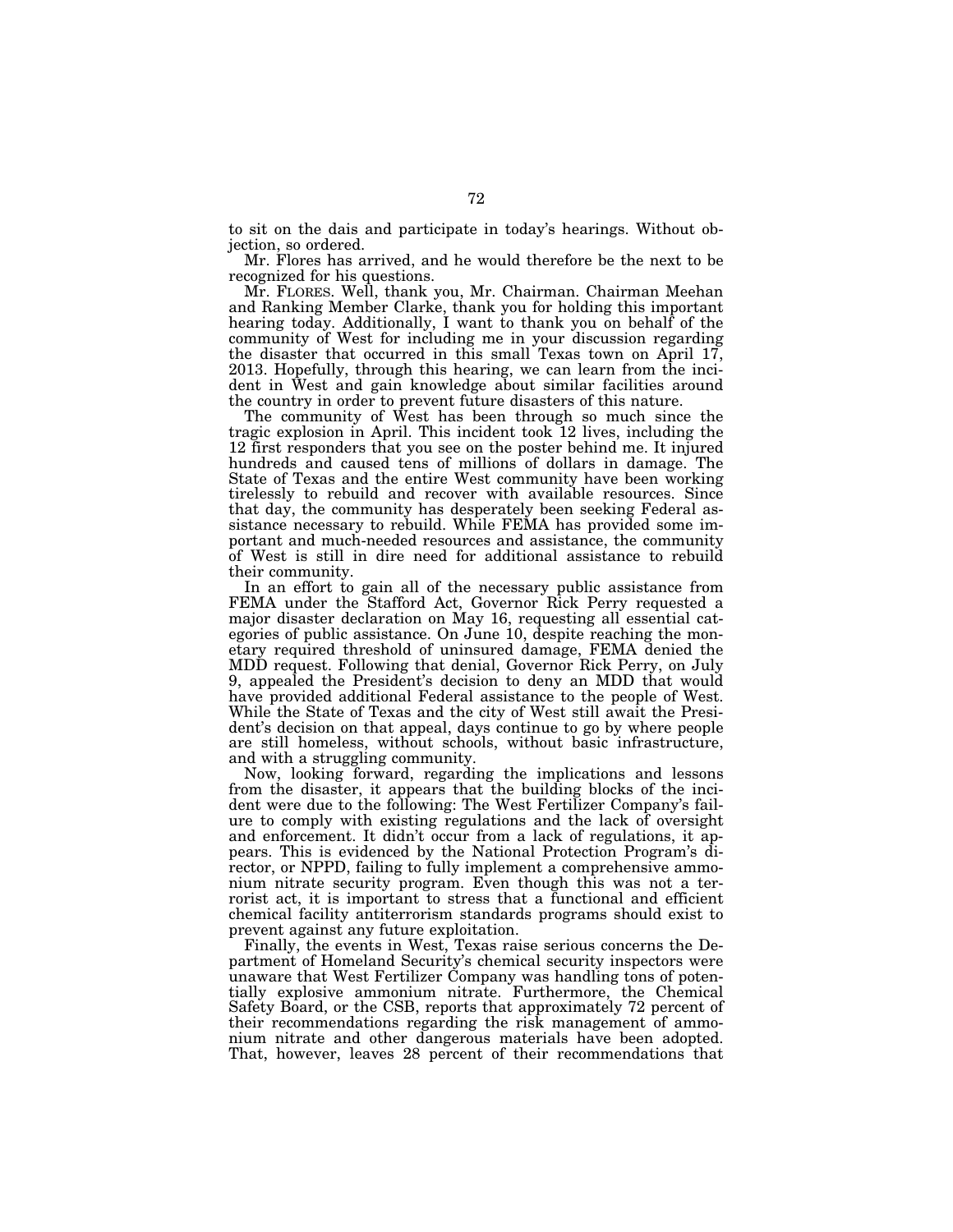have not been adopted. This leads us to believe that the Federal that the Environmental Protection Agency, or EPA, can and should immediately strengthen safety at facilities that handle dangerous chemicals by implementing and following the remaining guidelines set forth by the CSB.

Mr. Chairman, as you can see we have regulations on the books and we have regulations from agencies with subject-matter expertise. Now it is up to the Homeland Security department, the EPA, and related Federal agencies and private industry to act promptly to adopt safety measures that can save lives and prevent similar disasters. Before Congress or regulatory agencies consider new statutes or rulemaking, they should make sure that the ones we have are being properly implemented and adjudicated.

Again, Chairman Meehan and Ranking Member Clarke, on behalf of the citizens and the community of West thank you for having me here today. I appreciate this committee's work to address this important issue that is on the table today. We want to work hard to prevent future tragedies like this in the future.

Thank you, and I yield back.

Mr. MEEHAN. I thank the gentleman from Texas for his statement.

I now recognize the gentleman, Mr. Vela, for his questioning.

Mr. VELA. Thank you. I would like to also thank the leadership of our committee and our subcommittee for bringing the public's attention to this real tragedy. Sometimes life goes on, and we forget how significant and what kind of an impact these kinds of accidents have, and how they affect the people of the certain communities where they happen. I, too, wish to express my condolences to the people of West, Texas and to the families of those who were killed and to those that were injured.

I have a lot of questions arising from today's hearings, and I hope that this subcommittee will continue to delve into this very important matter so that we can ensure that a tragedy like this never happens again.

So given time limitations, I think where I would like to start is by taking the example of a refinery in, let's say, Corpus Christi, Texas. It is my understanding that from the Federal regulatory standpoint the agencies that would have jurisdiction over safety issues at companies like—at a refinery like that would be the EPA, OSHA. Are there any others?

Mr. WULF. Well, depending on the holdings at the refinery and the location of the refinery, it could be a CFATS facility. If it is on the water it could be regulated under the Coast Guard's Maritime Transportation and Security Program, MTSA.

Mr. VELA. Okay, so that would be two separate agencies?

Mr. WULF. Well, it would be one or the other. If it is a MTSA facility it is exempt from CFATS. If it is a CFATS facility, because it is not on the water.

Mr. VELA. Okay. So, for example, we have an eight—we are, using the example I am talking about which is a refinery which is basically on the water, then the three Federal agencies that would have jurisdiction over safety issues would be OSHA, EPA, and MTSA, for example.

Mr. WULF. Yes, the Coast Guard.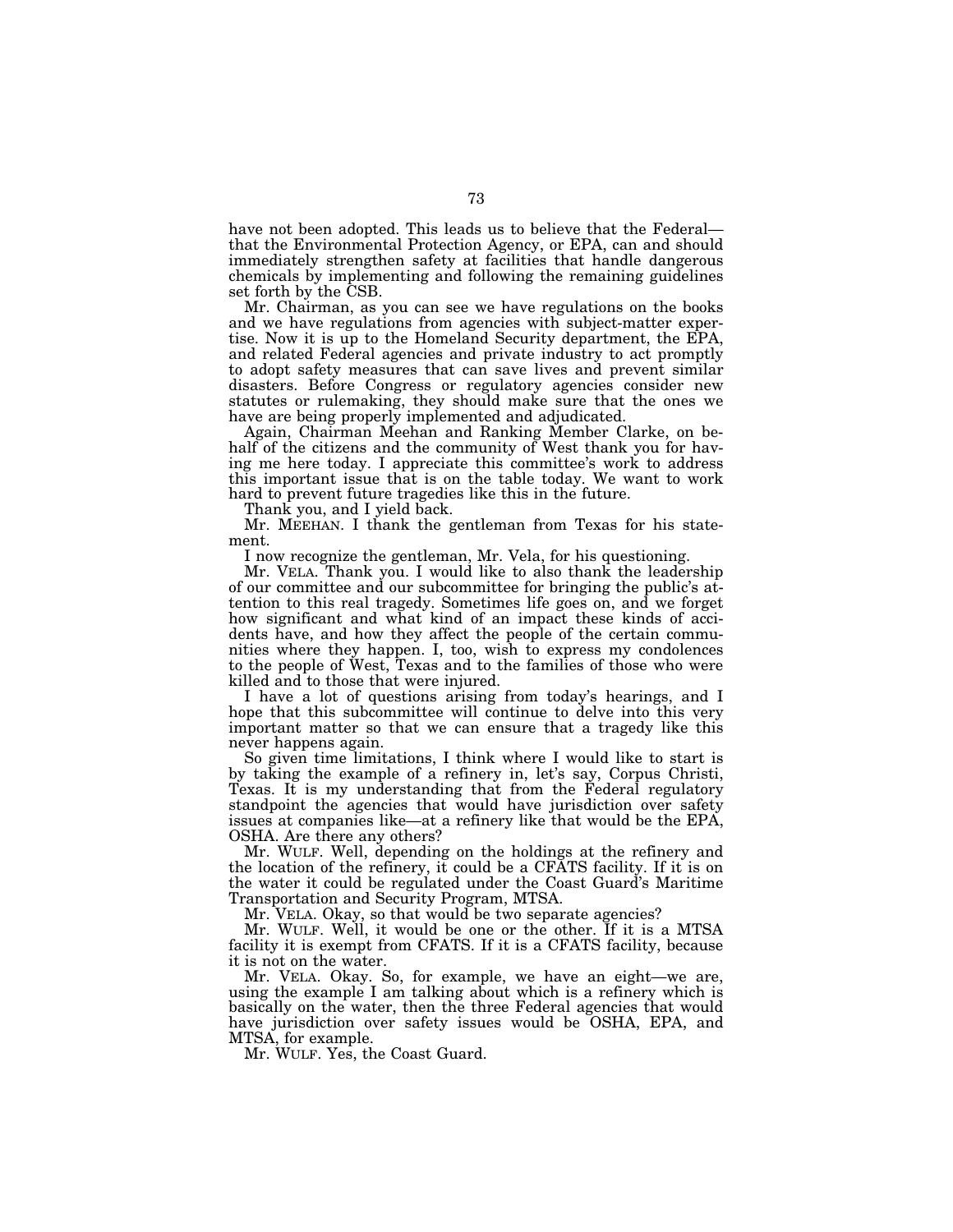Mr. VELA. If we had a refinery that was not close to the water the agencies that would have jurisdiction over such would be OSHA, EPA, and CFATS.

Mr. WULF. I think that is accurate.

Mr. VELA. Would there be any other Federal agencies out there in this world that would have jurisdiction over these things?

Mr. WULF. Not that immediately pop into my head.

Mr. VELA. Relating back to the incident at hand, or facilities like this one in West, Texas, is it those same three agencies that have jurisdiction over, for example, the West Fertilizer plant?

Mr. WULF. Well, with respect to—I think EPA was involved in regulation at the West plant. I think OSHA certainly has some role there. I certainly don't want to speak for other agencies. With regard to DHS, based on the apparent chemical holdings at the facility, the facility did not meet its obligation to report to DHS whether such a report of those holdings through what we call the Top Screen process would have ultimately resulted in the issuance of a final tier, reflecting that it was a facility at high risk of terrorist attack. Because that is what the CFATS program is about, as you know; preventing, or fostering security measures at facilities at high risk of terrorist attack.

It is unclear, without more information, about what holdings were in place before the explosion. But for it to come into the, finally, into the regulatory ambit of DHS and the CFATS program it would have to have submitted that filing and been judged ultimately through the process to have been a high-risk facility.

Mr. VELA. So would OSHA have jurisdiction over a facility like this one in West, Texas?

Mr. WULF. My understanding is they would, but I am not an expert on OSHA regulations.

Mr. VELA. So relating—let's talk about a—let's assume we are talking about a refinery in central Texas that CFATS shares jurisdiction with EPA and OSHA. Can you give us an idea of how your agency coordinates with OSHA and the EPA to ensure that incidents like this do not occur?

Mr. WULF. Yes. Well, what we are doing with EPA and we will also be looking to do with OSHA is to share our respective databases so that if there is a facility that is, you know, known to one of us but not the other, we will be cognizant of that and ensure that we can work with the facility to bring it into compliance with the appropriate regulatory framework.

Mr. VELA. So if we had a list of every refinery in the country over which EPA, OSHA, and CFATS had jurisdiction over, would you be able to come in and give us an idea of what kind of interaction the three agencies had over concerning each of those facilities listed on such a list?

Mr. WULF. I think that would be a possibility, yes. You know, I would be remiss if I didn't mention that the Executive Order issued today is, you know, is designed to foster, among other things, the possibility of a shared database such as that. So one of the things that the working group that has been chartered by the President, the interagency working group, will be looking at is the feasibility of developing just such a consolidated database of chemical facilities.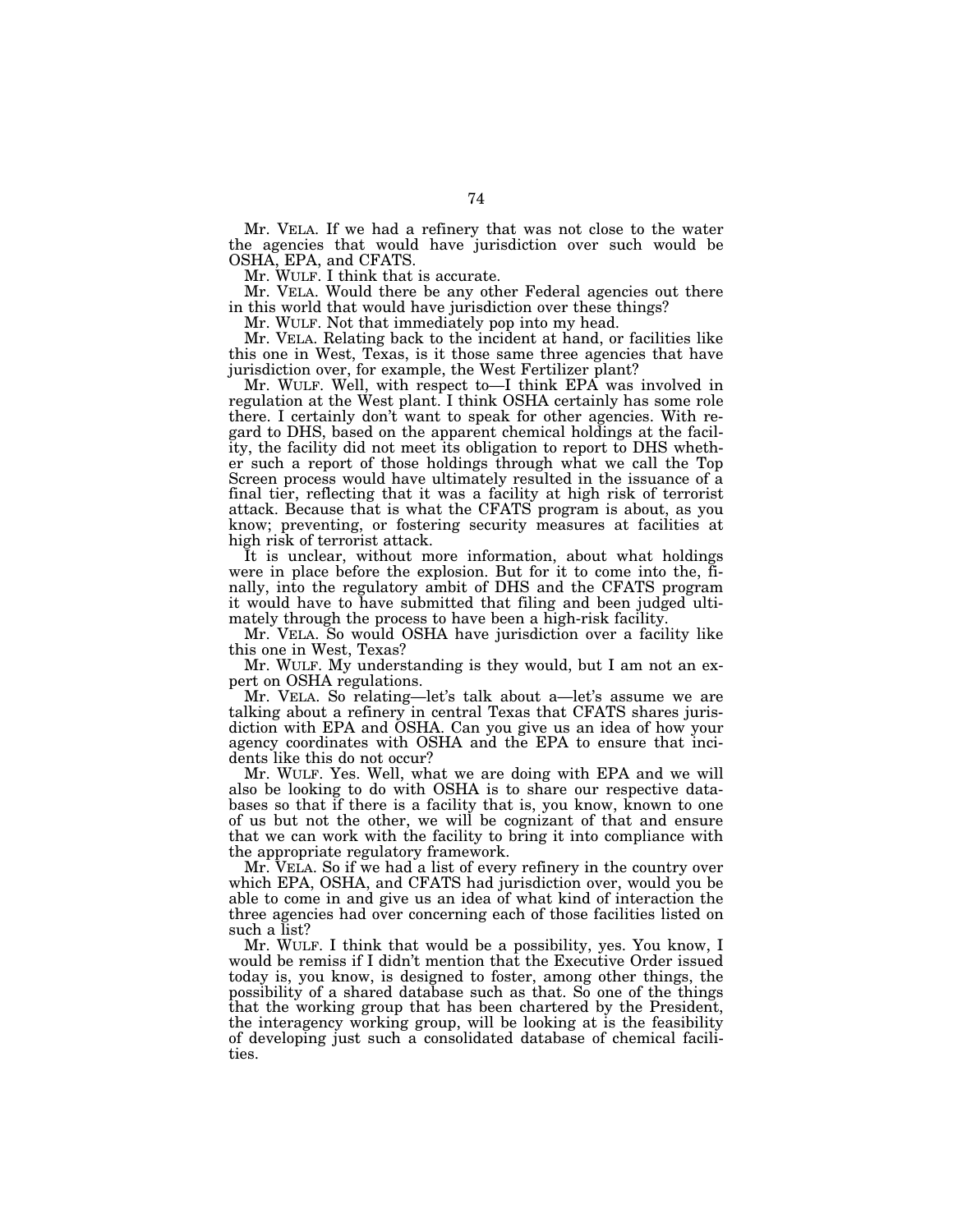Mr. VELA. So are you saying that, to date, the coordination between the three agencies when we are talking about a facility like that have just been lacking, or how would you describe the state of things up until today?

Mr. WULF. You know, my sense is that the coordination has been occurring in the field. So our chemical security inspectors and regional commanders have been working with their counterparts at the local and regional levels to, you know, to discuss and deconflict and coordinate their activities at facilities. But there is not, at this point, the consolidated National database of chemical facilities. That is something we are going to look at doing, going forward.

Mr. VELA. I think I have run out of time.

Mr. MEEHAN. I didn't want to interrupt the gentleman while he was on a roll.

Mr. VELA. Well, then, I yield back.

Mr. MEEHAN. Okay.

The Chairman now recognizes the distinguished woman from Indianapolis, Mrs. Brooks.

Mrs. BROOKS. Thank you, Mr. Chairman, for allowing me to participate in today's hearing. I do chair the Subcommittee on Emergency Preparedness, Response, and Communications, and so that is in part what I would like to talk with you about. But this particular topic is of particular interest to me as this unfortunate, incredibly devastating disaster affected some of my constituents, Jeanette and Tim White and their family directly. Kevin Saunders is one of those first responders who was killed. He is a brother to Jeanette, who lives in my district.

Having worked with the fire fighter community and law enforcement community, I ask unanimous consent to submit a letter that has been provided from Mr. White for the record, the brother-inlaw.

Mr. MEEHAN. Yes, so ordered.

[The information follows:]

### LETTER FROM TIMOTHY D. WHITE

#### JULY 25, 2013, *Zionsville, IN.*

Representative Micheal McCaul,

*Chairman of the Homeland Security Committee.* 

DEAR REPRESENTATIVE MCCAUL AND MEMBERS OF THE HOMELAND SECURITY COM- MITTEE: Let me begin by thanking you for the opportunity to address the committee regarding the explosion at the fertilizer plant in West, Texas. My brother-in-law Kevin Sanders was one of the first responders that was killed in the explosion that day. Like many still grieving their loved ones, I would like to see changes made to the policies related to hazardous material regulation, use and tracking, but my career as a chemist and my upbringing in a Midwest farm family balance this need for change with the realization that change must be brought about with well-thought-out solutions that take all perspectives into account. The profound impact of this tragedy continues to affect our family daily and while the changes proposed here will not bring Kevin back to us, they will help ensure that other families and our country do not experience this type of tragedy again.

The explosion in West was preventable and while on the surface it appeared the necessary regulations were in place, the multiple agencies involved were not all adequately informed, which lead to a situation that ended in tragedy. While the current laws required the plant to report the amount of hazardous materials they had onsite, the Department of Homeland Security was not informed of the presence of ammonium nitrate that was well above the levels that require monitoring. Beyond reporting directly to an agency, there needs to be a mechanism in place to ensure that ammonium nitrate, and other dangerous chemicals, are tracked accurately which seems feasible when we are talking about tons and not ounces of material. Tracking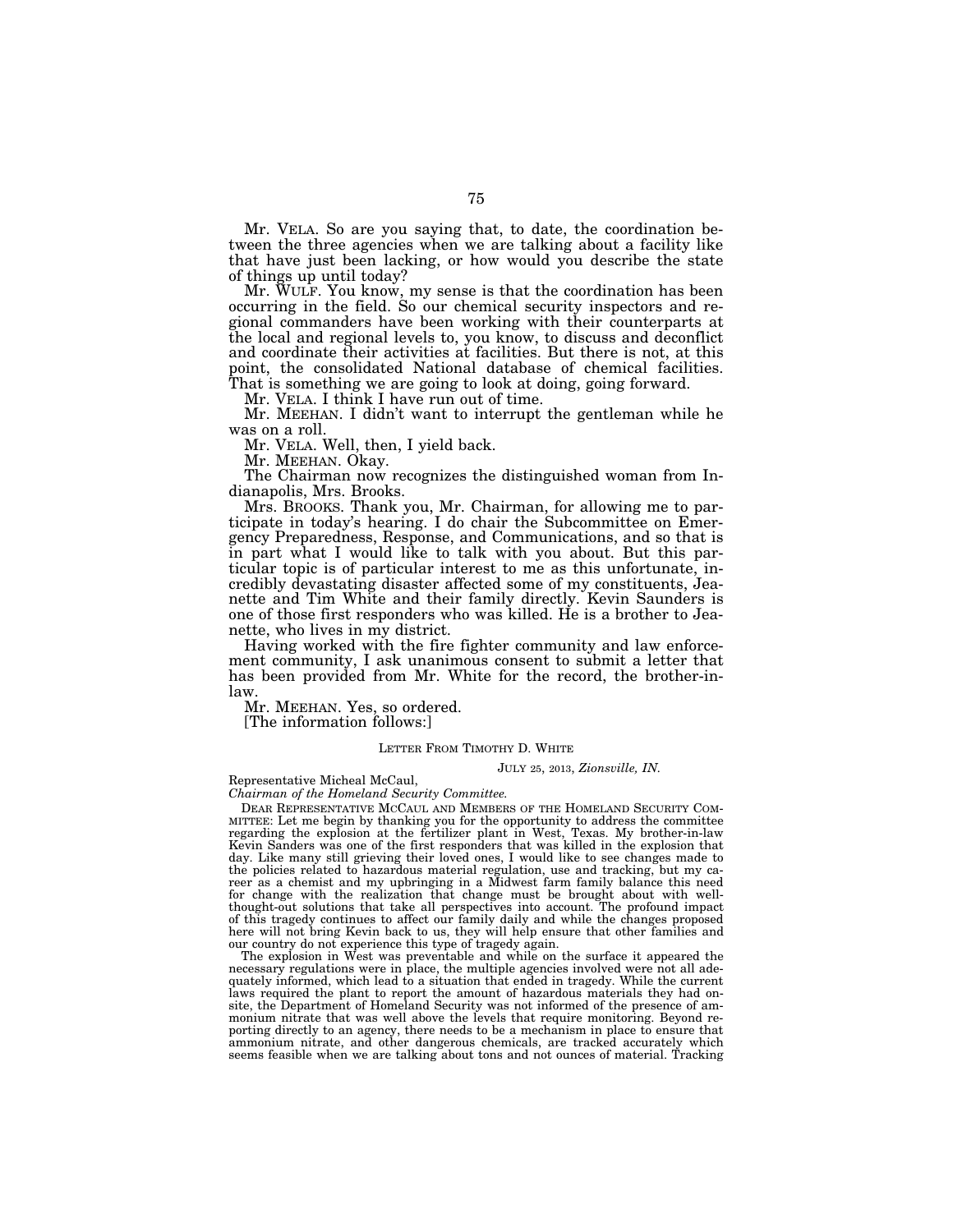rail cars of material coming into facilities and then subsequent tracking by those facilities, like the one in West, should allow an easy electronic and constantly updated account of the amount of any hazardous substance on-site. This would require a financial investment by those companies but the technology to track shipments is readily available and the companies that manufacture the materials in bulk should also be accountable for helping the smaller distributors like Adair Grain Inc. in West, Texas. I can easily track my Amazon book order so tracking rail cars of material should be something that can implemented in a reasonable time frame. A tracking system like this would avoid instances of ''outliers'' such as the one in West. The tracking of rail cars of material would require a scan in at their destination so it would not be possible for companies to exist undetected.

Until a system like this is in place, we are asking first responders to face unneces-sary uncertainty. The assessment of the situation in West would have differed significantly if they had known that multiple tons of a compound which can explosively decompose were on-site and rather than fighting a fire they would have been evacuating the residents of West. We rely every day on the heroic actions of the brave first responders that protect us and they deserve to understand the potential addi-

tional dangers beyond the fire itself that they are encountering. The current system requires small companies to report information to a number of agencies involved in protecting and monitoring potential safety issues. The track-ing system mentioned above would allow local authorities to have up-to-date information about the materials that are on-site at the moment a fire call comes in. Additionally, at this time, information provided to one agency is not necessarily shared with other agencies that require the same information to guarantee safety to our country. This again highlights the importance of the communication between agencies that are all looking out for the safety of America that often overlap in some-times unexpected ways. Electronic documentation of reports to these agencies should be able to automatically trip an alert to other agencies that require the same information.

A good example of how a system might be more effective is currently in place in Wyoming where 23 planning districts with membership including elected officials, law enforcement, health officials, transportation, media, community groups and owners of the facilities that are subject to reporting hazardo alone has approximately 7,500 facilities that need to report chemical inventories to the State commission. This highlights the importance of a system that works and is interconnected at all levels of government and again most importantly to the first responders so they are aware of additional hazards they face when fighting a fire.

Everything I've highlighted above is necessary to fix the problem of tracking dangerous chemicals and keeping local authorities informed, but I think it is important to also consider the hazards of ammonium nitrate itself. While ammonium nitrate has been used for decades as an important, cost-effective fertilizer in agriculture, the key liability that manifested itself on April 17 was the explosive decomposition that is possible when the compound is exposed to the wrong conditions. Urea is an example of a valuable alternative that is successfully utilized when conditions in the soil have the appropriate moisture content and pH. Unfortunately, the dry pasture of Texas is perfect for volatilization of the nitrogen in urea due to the absence of regular soil moisture, so minimal levels of fertilizer actually remain in the ground when urea is used. This is the key reason that ammonium nitrate use is still prevalent in regions where these dry conditions exist for most of the year.

As a chemist, every day I'm confronted with reactions where cheaper but potentially more hazardous options exist to accomplish the chemistry at hand. Part of my job for the past several years has been to seek out safer ways to improve the synthesis of chemical compounds, but this change often comes with a financial cost. With this in mind, there are two important aspects to making an overall improvement beyond the current options, the biggest will be the innovation necessary to develop something that does not currently exist. The second will be financial help for small farmers that are not equipped to absorb the increased expense of new technology until the advances become common practice and thereby cost-effective. I grew up on a small farm in Illinois and my mother still owns and lives on that land so I personally understand how every penny matters for today's small farmers. An example of a potential replacement could be encapsulated urea where the urea would not be exposed until water is present to dissolve the outer coating revealing the urea inside and then, in the presence of water, would be readily incorporated into the soil. Also, because urea increases the acidity of the soil the encapsulation could potentially also include a basic component to correct the pH.

In closing, what has allowed our family to get through this horrible experience has been the outpouring of support especially from the brotherhood of fire fighters. The fire fighters are asked to perform dangerous and heroic work each and every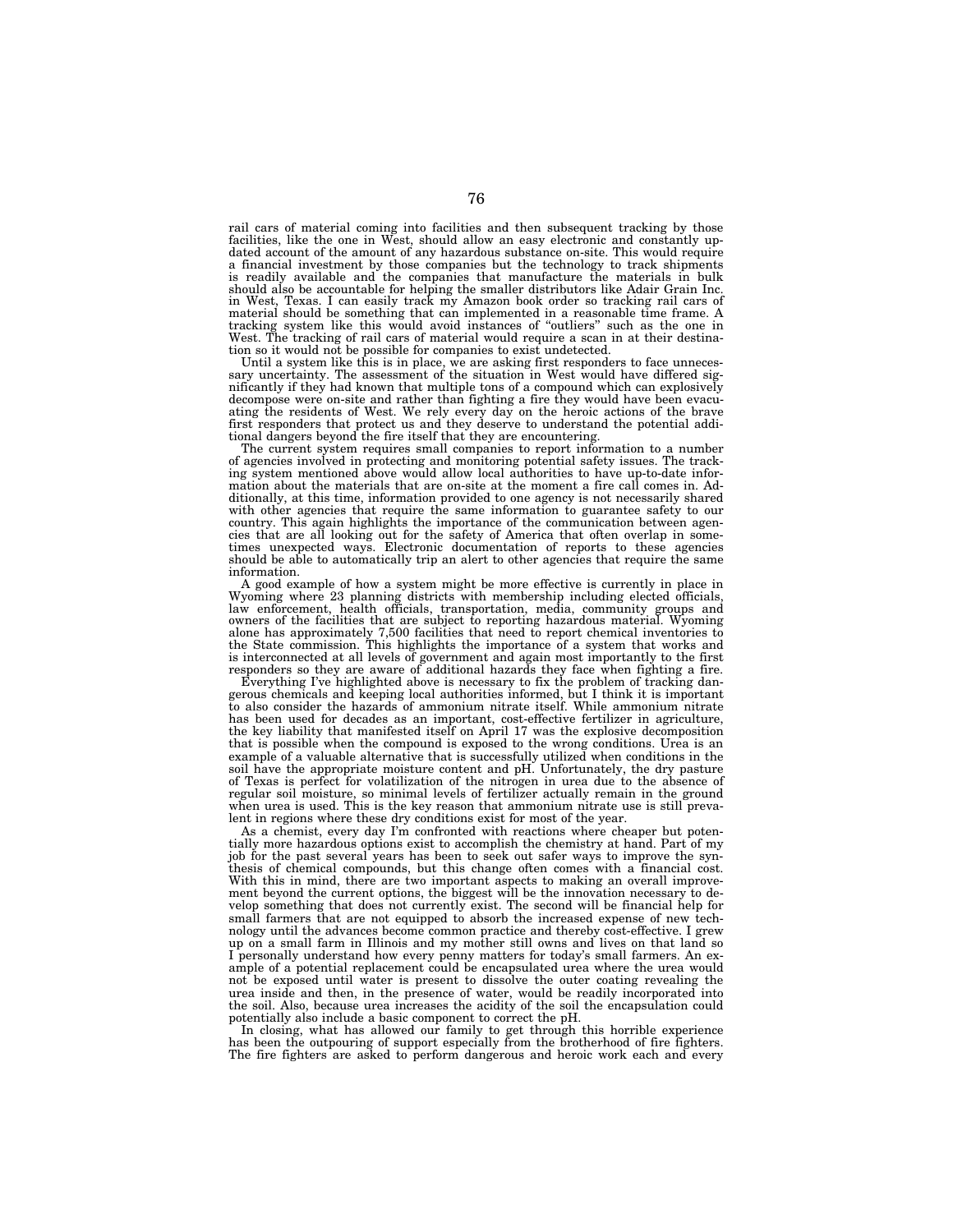day and need the help of the entire country to ensure they can be as safe as possible. This is the opportunity for this committee to impart change to ensure this never happens again by monitoring the use and storage of ammonium nitrate and other dangerous chemicals along with developing new and innovative ways to en-sure safer practices for fertilizer. This will require compromise, but the potential of subsidies to farmers where ammonium nitrate is the best option to help offset the cost for the innovation of a new delivery method should provide the necessary drive for everyone to achieve the goal of a safer and better country.

Respectfully,

#### TIMOTHY D. WHITE.

Mrs. BROOKS. Thank you, Mr. Chairman. Mr. White does point out in his letter that the first responders' assessment of the situation in West could have differed significantly if they had known exactly what was on that site. Mr. White, a chemist, by the way, thinks that the first responders, with the right information, would have potentially been evacuating those residents of West rather than fighting that fire.

As the U.S. Chemical Safety Board's investigation of the West explosion noted, West volunteer fire fighters were not made aware of the explosion hazard from the ammonium nitrate stored at West Fertilizer and were caught in harm's way when the blast occurred.

Now, we all know—and there have been far too many both natural and man-made disasters in this country—but we rely every day on the heroic actions of our brave first responders that protect us. They deserve to understand the potential harm and the dangers beyond the fire itself before they run into a disaster like this, and to be trained properly as to how to protect themselves and our communities. My question, Mr. Wulf, is, in 1986 the Emergency Planning and Community Right-to-Know Act, or EPCRA, was created to help communities plan for emergencies like this involving hazardous chemicals.

EPCRA established requirements for Federal, State, and local governments, tribes, and industry regarding emergency planning and a community's right to know reporting on hazardous and toxic chemicals. According to the EPA, West, Texas was in compliance with this reporting requirement. But did, my question to you is: Did DHS have access to this EPCRA information on West? If so, how was it used?

Mr. WULF. I am not aware that we had access to it. But going forward, among the things we are, you know, certainly looking at, as we talk with State agencies and State homeland security advisors, is ensuring that information is shared back and forth between, you know, the Department, our CFATS facility information, and information held by State agencies.

Mrs. BROOKS. So what is your plan, though, to make sure you are accessing this EPCRA information in communities across the country?

Mr. WULF. Yes, well, to the extent that the information is held at the State level and, I guess, in this instance it was held by the State Emergency Response Commission, I think we will work with the State homeland security advisors to ensure that the, you know, the information is flowing to us. Similarly, that information we hold about facilities that have holdings of high-risk chemicals flows to the States and localities. So we have been engaging in discussions and sharing information with State agencies and, certainly, intend to double down on those efforts going forward.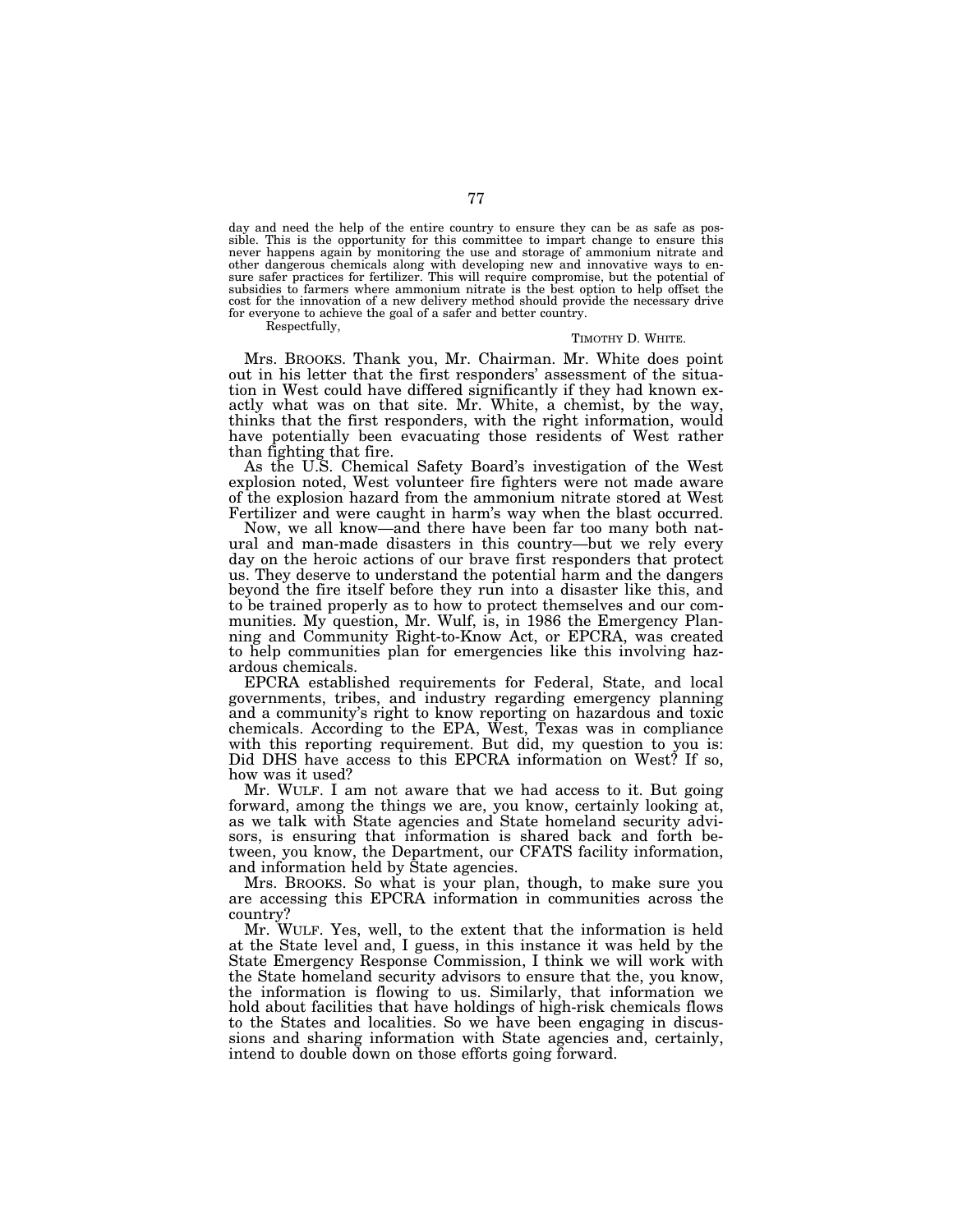Mrs. BROOKS. Was there actually an unwillingness to leverage that information, or a lack of knowledge in the need to leverage that kind of information before this incident? Why does this seem to be a new step for DHS?

Mr. WULF. Yes. Now, there certainly wasn't an unwillingness. You know, outreach, getting the word out about CFATS and about the reporting requirements of facilities in the chemical sector was a high priority of the Department. You know, there, you know, have been sort of finite resources. We have had competing priorities. The need, for instance, to work with facilities that have submitted Top Screens have come into the program to develop their security vulnerability assessments and their site security plans and to conduct inspections.

You know, at the same time, we have, over the course of the program, conducted over 11,000 outreach engagements, including with State and local communities. So I think we have been doing that sort of sharing on a sort of regional, localized basis. But we are certainly committed to ensuring that we have National protocols in place to make sure that that happens.

Mrs. BROOKS. If I might, Mr. Chairman, I have one further question. I was U.S. attorney when the Department of Homeland Security was set up, and so I am familiar with the positions. When you talk about a lack of resources, what are the positions within DHS that actually are responsible for this in States? Is there a DHS position in jurisdictions that is responsible for this outreach to the whether it is those, you know, in a chemical community or others? What is the title of that position?

Mr. WULF. Well, within the CFATS program we have regional commanders and district commanders who are responsible on the chemical side. But more broadly, my broader organization, the Office of Infrastructure Protection, manages the protective security advisor program. Those protective security advisors are the ones who do the more broad-based outreach and liaison with folks at the State level, and look at Nationally-critical infrastructure.

Mrs. BROOKS. How many protective security advisors does the Department of Homeland Security have?

Mr. WULF. Approximately 100, but I would have to get back to you with the exact number there.

Mrs. BROOKS. Okay, thank you. I yield back. Thank you.

Mr. MEEHAN. I thank the gentlelady from Indiana.

I am going to ask a couple of follow-up questions myself. Because we have the panelists that we have before us, there are a couple of issues I would like to further explore. One of them goes to the concept of outreach, as we are trying to do it. Let me say, Mr. Wulf, that  $\tilde{I}$  do appreciate that there is a big undertaking. You quote the numbers of 44,000 Top Screens and other kinds of things. I think that there had been some significant accomplishment in the form of the beginning recognition, particularly by many in the industry, about the desire to try to regulate—not regulate, to identify and oversee the presence of these chemicals, the dangerous chemicals.

Quite frankly, I think you would be the first to admit you got a lot of great cooperation from many of the folks in the industry. They are looking for more follow-up, having already taken great steps, made great investments. They are looking for the kind of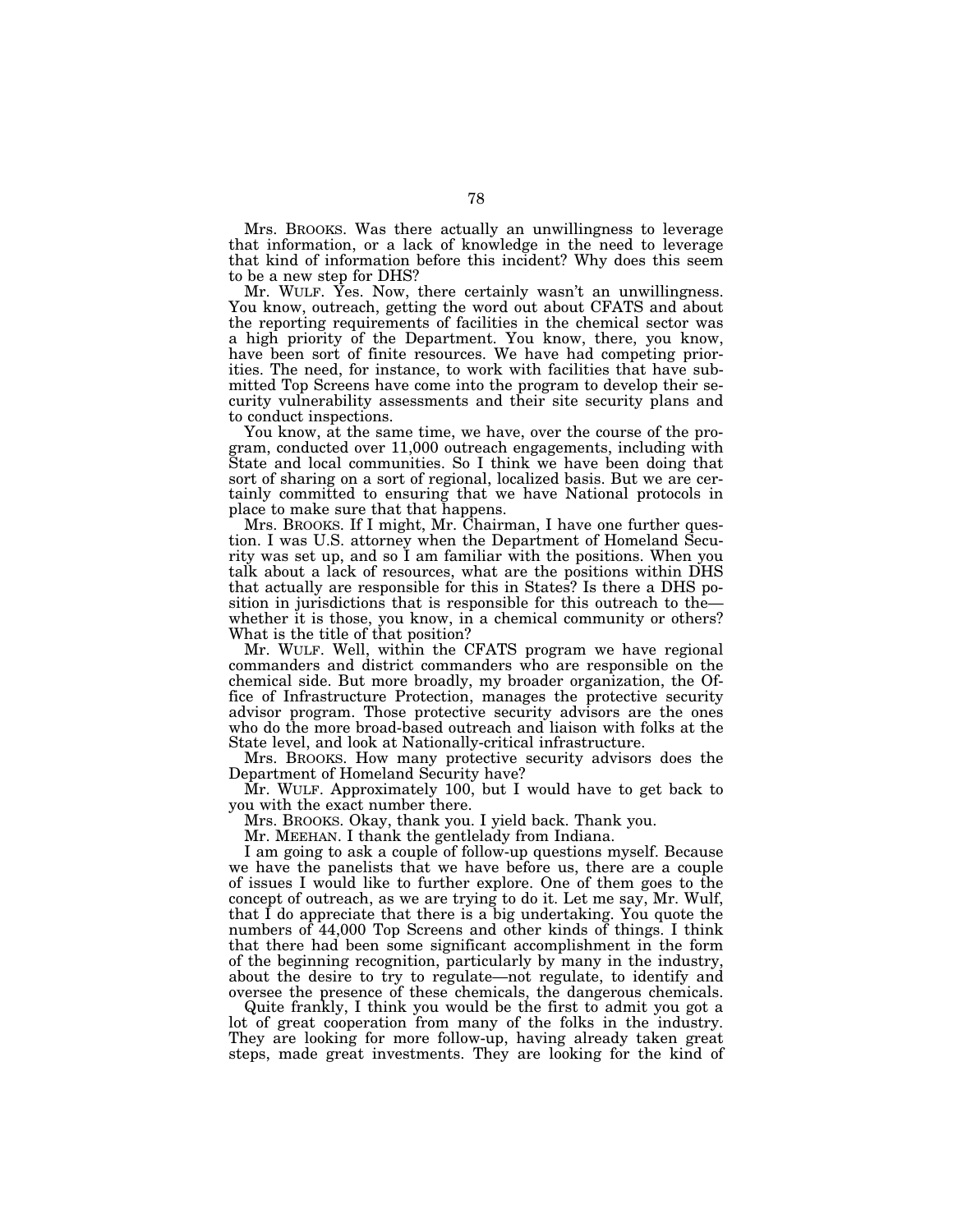timely follow-up on the efforts that you have already undertaken with these Top Screens. I am a little concerned by testimony that Mr. Caldwell presented in his written testimony. If I am correct, Mr. Caldwell, you are talking about estimates just to continue to do some of these CFATS oversights of anywhere from 7 to 9 more years before we are going to be even completed with this process. Seven to 9 more years. Can we wait 9 more years for this kind of identification of critical information?

Mr. WULF. You know, I would note at the outset that 7 to 9 years, in my view and the view of the Department, is not an acceptable time frame for getting through the mass of site security plans that we have on hand. We are committed to ensuring that the pace of those authorizations, inspections, and approvals continues to pick up. You know, I am happy to say that although there is more to do, we have turned a corner and have begun to make progress. At this time last year we had yet to grant final approval to our first site security plan.

We are now coming up on 200 plans that will have been granted final approval. We had authorized sort-of the mid-range step about 50 site security——

Mr. MEEHAN. Well, how about, okay, so you are talking about 200, and you have got literally thousands to do.

Mr. WULF. Yes.

Mr. MEEHAN. So it is a great undertaking.

Mr. WULF. Yes.

Mr. MEEHAN. But 200 of thousands, I begin to question sometimes whether the process is, in and of itself, well conceived if, in fact, you can recognize that the end is so difficult to realize in a reasonable period of time. You can imagine how a business who has cooperated with you and is waiting for years for a follow-up can be tremendously frustrated. Now let me talk. Because today's thing is about the outliers. I am just talking about those who are compliant and working with you.

When we use the word "outliers," the concern that I have is that there is a suggestion that somehow these are people who are looking to dodge the system or to get away. I think the truth of the matter is, and sort of crystallized to me in testimony and commentary that we got from a variety of other people who are interested in this, and one of them came from a small farmer. Basically, he said, you know, the truth of the matter is we want to be compliant, but we are overwhelmed. We are overwhelmed with responsibilities, first, in just managing the facility.

Oftentimes, the person who is responsible for all the compliance is also the person who is responsible for running the operation at the facility. We don't have time to take a day off to go to a meeting at the local agricultural association. In fact, most probably aren't even members of the agricultural association. So you are outreach to the association is good, but it is just touching the core. But we are missing a whole number of people. They don't have the time, and they are confused. They are confused as was stated. The individual in West, Texas thought he was in compliance.

What he was in compliance with was a State requirement. They have got OSHA stopping in, they have the EPA that may stop in, they have you who may stop in, they got State facilities who may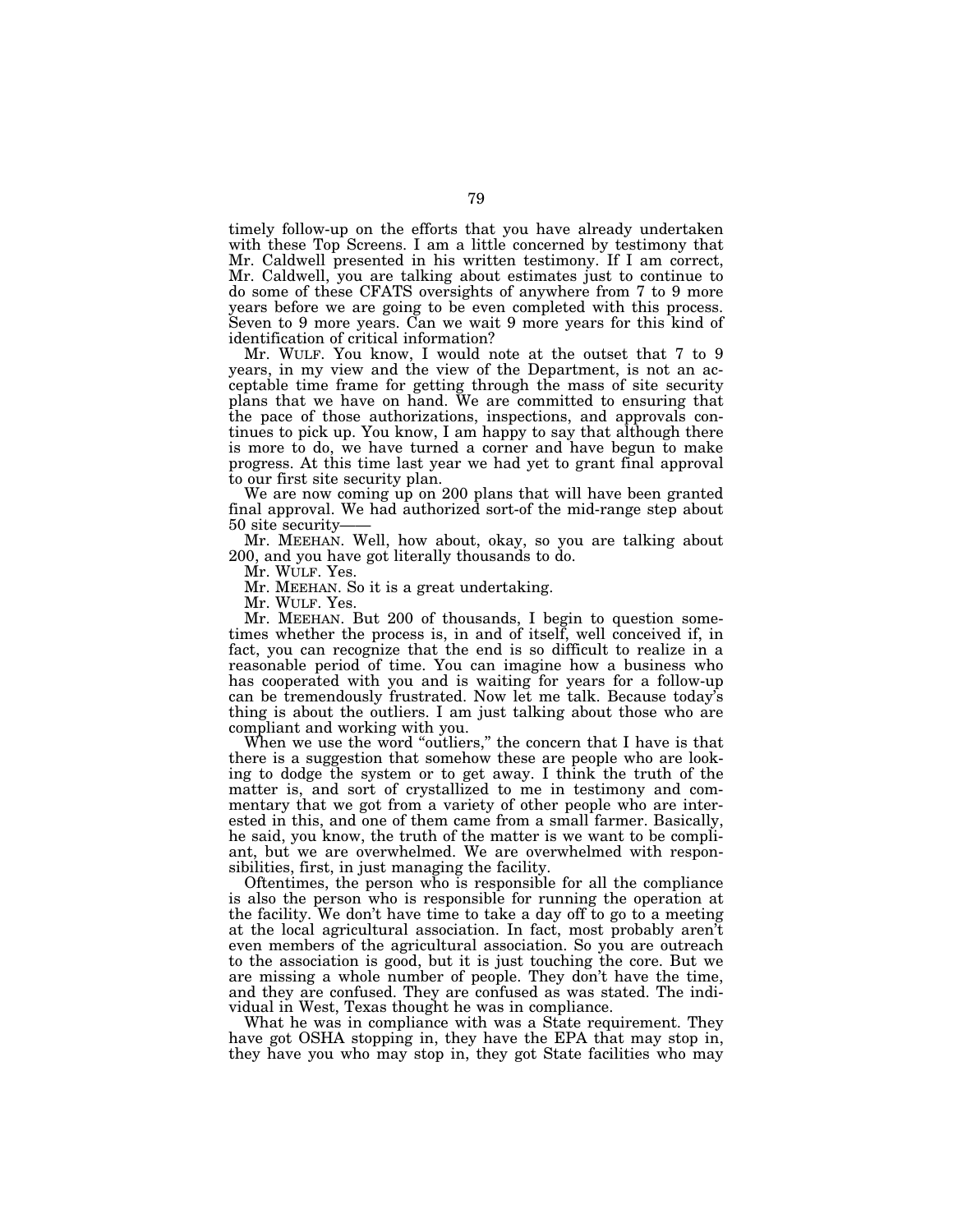stop in. Some will tell you that it becomes overwhelming. So don't we have a responsibility to coordinate just a little bit better, and have a single point of contact for some of these kinds of things, particularly with regard to the very specific question about how much we have in the form of certain chemicals on your property?

Mr. WULF. Yes, I think you are right that we do. You know, we are committed to doing just that. You know, the Executive Order that the President has signed incorporates a pilot through which we are going to work with our interagency partners—the EPAs, the OSHAs, ATF—to validate best practices, to look at doing joint outreach, to look at how we can do a better job-

Mr. MEEHAN. Let me, because my time is expiring and I want to ask Mr. Caldwell one specific question. But pilots and other kinds of things, I mean, I get it. I know you are working. But the bottom line is, there is a lot of information already out there. OSHA is already collecting it, EPA is collecting it, State facilities are collecting this very information. We seem to be continuing to try to remake the wheel. I had a friend that used to say ask me what time and they will tell me how to build a watch. Why can't we just go and do the simple process of asking about the presence of these chemicals, finding out who has them, tracking the chemicals through the system, and making sure people are reporting where they are?

Mr. WULF. That is exactly what we are doing with EPA, ATF, and with OSHA.

Mr. MEEHAN. Mr. Caldwell, you looked at something in your report, and you have studied this, called a more systematic response to outreach. Is that not the word you used, a systematic response, or a systematic plan, or——

Mr. CALDWELL. That is correct. There was——

Mr. MEEHAN. Can you explain to me what you mean by that, and then I will-

Mr. CALDWELL. Yes, there was a lot of outreach going on. The CFATS program was maintaining statistics on that. But what they weren't maintaining was the quality or results of that feedback, or the outreach. So we made a recommendation that, when they were doing this outreach they also look to see whether it is, look for measures of effectiveness. Are they are, you know, either hitting the right people, or are they doing it the right way? The Department has agreed with that recommendation, and is-

Mr. MEEHAN. So work doesn't necessarily mean productivity. So how would-

Mr. CALDWELL. Yes, and measuring results of the outreach.

Mr. MEEHAN. How do you recommend that they change that effort into productivity?

Mr. CALDWELL. We did not come up with specific ways, but just kind of thinking out loud here it could be either surveys back to the people that are a part of the outreach, or as part of the outreach having them respond to whether this is useful to them or not. Obviously, if it is not useful, then making adjustments so it would be useful. And get their views of the outreach, as well as just collecting the statistics on it, sir.

Mr. MEEHAN. It does seem to me that there is an awful lot of opportunity for us to work with colleagues that look to work with you.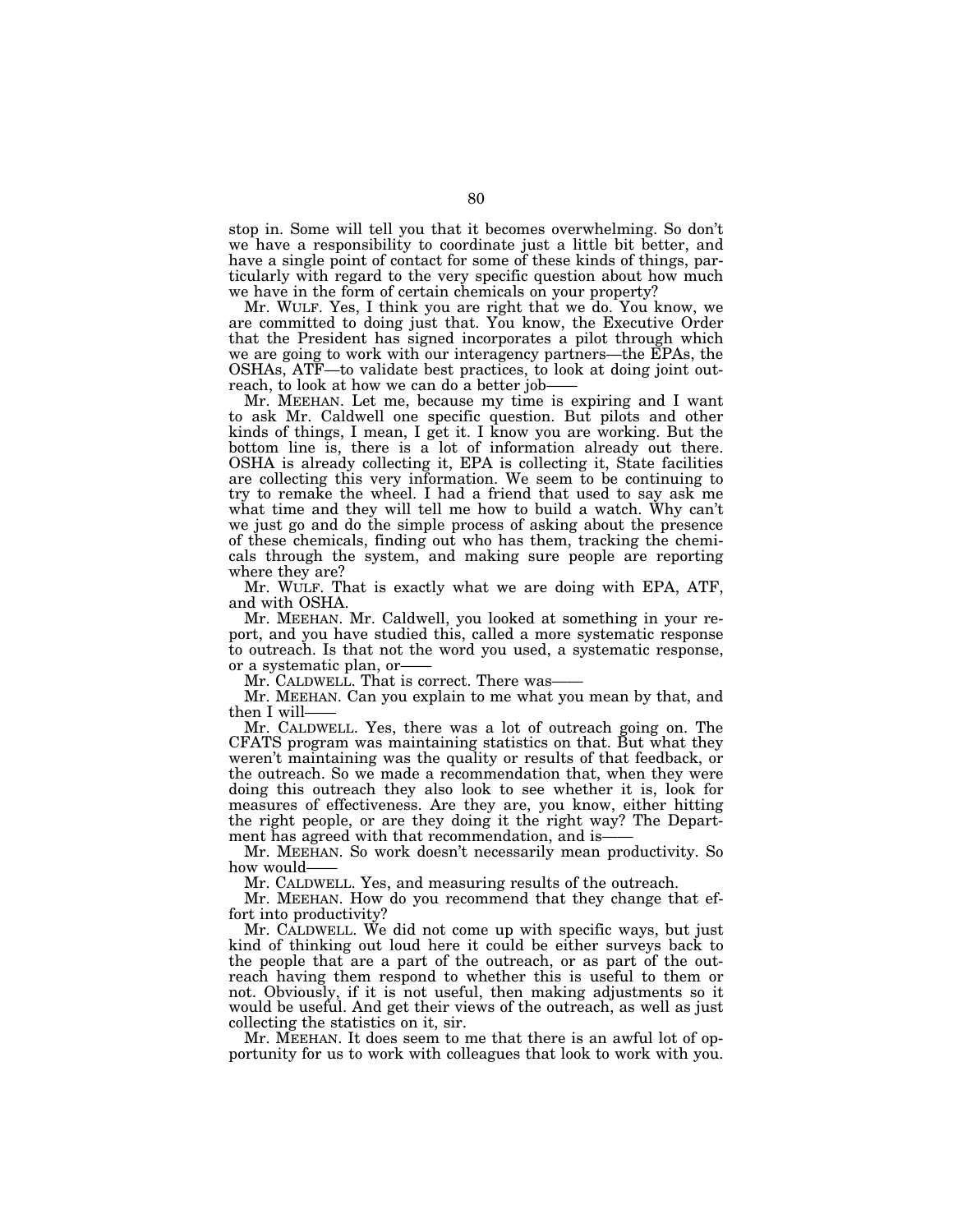They are not trying to hide this stuff. They are trying to cooperate with you, and they are asking for your assistance on doing it. We got a big challenge, and we got to get it right.

I now will turn it over to the Ranking Member for her follow-up questions.

Ms. CLARKE. Thank you, Mr. Chairman. I appreciate the opportunity to follow up with a few questions. Mr. Wulf, I understand the Department has sent letters to facilities in recent weeks asking that information be submitted for a Top Screen risk analysis by September 9. Mr. Chairman, I ask unanimous consent for a copy of the letter to be submitted into the record.

Given that the committee received, at least to my knowledge, no notification of this effort, how many of these letters were sent out? What is the universe of facilities that received these letters?

Did it go to facilities that have already been tiered, or did it go to facilities that have been previously tiered? Could you just enlighten us a bit about these letters?

Mr. WULF. Yes, those letters, the bulk of them, came out of our effort to do the crosswalk with EPA's RMP database, and to identify facilities that were in the EPA database, but that may not have been in our database, that may not have filed Top Screen. So it was an effort to try to bring into the fold non-compliant facilities.

Ms. CLARKE. Basically, doing some sort of reconciliation.

Mr. WULF. That is right. Another small segment of that were letters sent out to facilities in Texas that we had received through our mutual sharing with the State of Texas. We also sent some letters out to State-level agricultural executives in an effort, with the help of the Fertilizer Institute and Agricultural Retailers Association to reach down to that level and sort of fill that gap.

Ms. CLARKE. Once you have received your feedback after September 9, would you reach back to the committee and give us a sense of, you know, what the feedback has been in that reconciliation? Just to give us a sense of, you know, whether we have far more work to do in this regard or, you know, we are pretty, there are just a few out there?

Mr. WULF. Yes, absolutely.

Ms. CLARKE. That this is going to be important.

Mr. Caldwell, given DHS' approach for deciding whether a facility is high-risk, would the West, Texas facility, had it reported to DHS, been considered high-risk and thereby covered by the CFATS rule? If not, why not? Based on this committee's research, it appears that different States have different rules governing the handling, storage, and transfer of various chemicals, including ammonium nitrate. Does DHS work with the States to compile information about facilities that may have certain chemicals covered by CFATS rule to determine if the facilities may or may not have reported holdings to DHS?

Mr. CALDWELL. Ms. Clarke, let me just make one first comment here. I quoted a figure for you in terms of the number of inspections that they have done since you had quoted some of the figures from the IG and from Mr. Wulf's statement as 358 authorization inspections. I would also like to point out that if you look at the percentage of the inspections for the Tier 1 of the highest-risk fa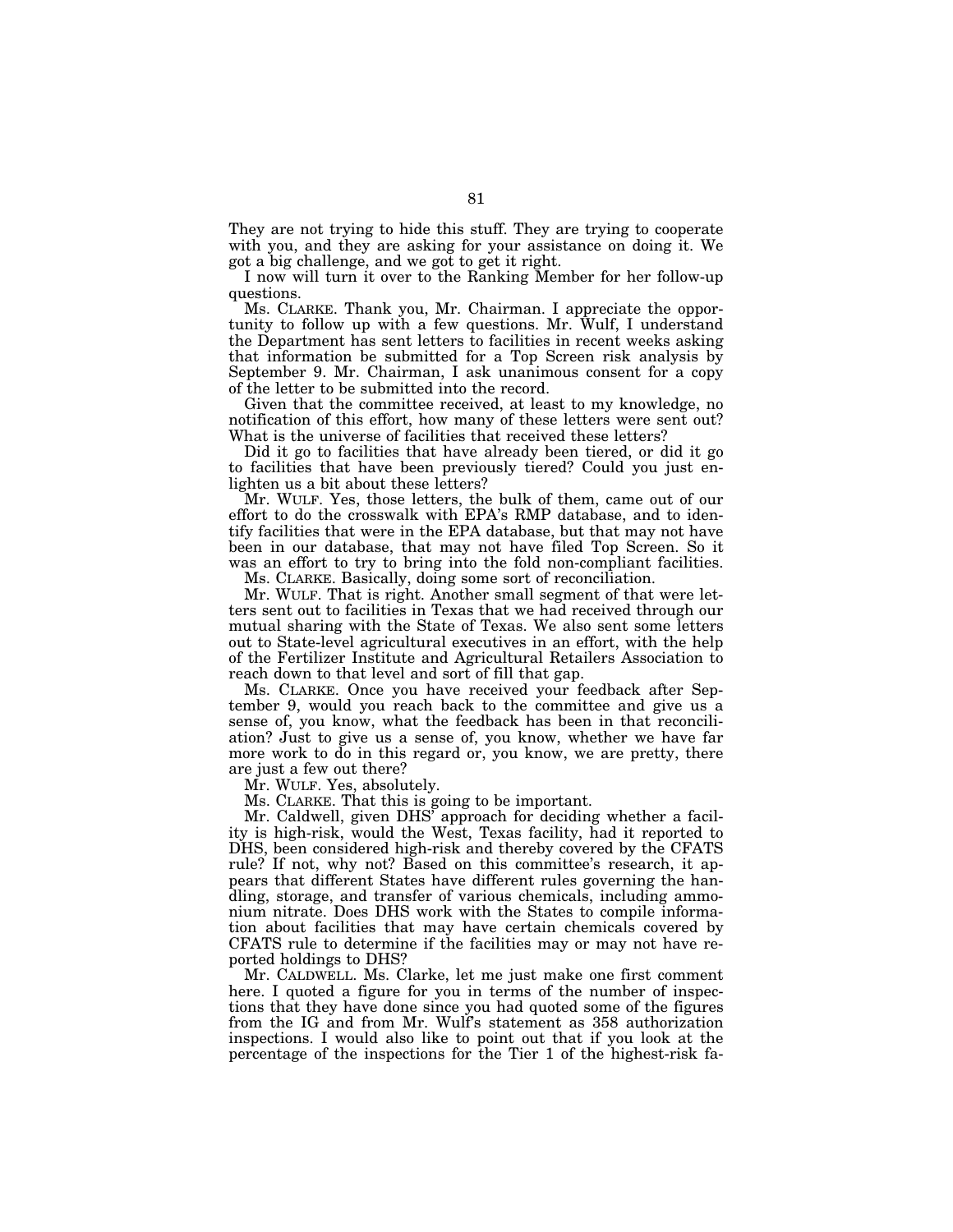cilities it is actually quite a bit higher. So as I said, they are concentrating on the highest-risk facilities.

I would also like to say that in my opening statement I did say that it is quite possible that the West facility would not have been considered. Again, because when they look at whether to, when they tour a facility the most important factor is the consequences. So they look at figures like population. I will just throw a question out there for, maybe, Mr. Wulf to answer if it is appropriate. What we are not sure about is whether, when they are doing the calculation of consequences and they look at the potential casualties do they use a overall figure, like the population density of that area. Or do they use something more tactical, like looking at that specific location; is there a school, is there a nursing home, is there something like that that is in or near the facility?

That is a question I don't quite know but, obviously, that would get to the heart of what the potential causalities might be. Just again, thinking out loud, you might have some rural areas where the population density is quite low, but that school does happen to be a facility. So during school hours, you could have quite a population there that would be put at risk, depending on the vicinity. Thank you.

Ms. CLARKE. So that is proximity that you are talking about.

Mr. CALDWELL. Correct. And Mr. Wulf can maybe address whether they do that level of analysis or not. Then the last question of working with States, again, we saw most of the outreach was focused on industry. I think to be honest, they were looking at who are the really big facilities out there, how do you reach them quickly. It is through the National associations, and it wasn't going through necessarily the State route. Although as Mr. Wulf said, they do have their protective security advisors at the State level off, working with the State government.

But every State is organized a little bit differently. So as you said, it could be regulated differently. In some cases maybe a State would regulate this under their department of agriculture or something like that. Other ones, it might be under their equivalent of their environmental agency. Or it could be under a public safety agency.

Ms. CLARKE. Another fact that I just wanted to sort of get your take on it is proximity to rail. So you have chemicals that are being railed in, as in the case of West, Texas. Wouldn't that be sort of a flag that, you know, that should be part of the calculation of, you know, the threat to a particular environment?

Mr. CALDWELL. Yes, I mean, I think the regulations as written are pretty specific to a facility. As Mr. Wulf has pointed out, several facilities have reported that they have moved some of these chemicals off-site. It could quite be possible that their moved site by—they are just not storing as much on-site because these are in railroad cars in some other place.

I don't remember. There was an explosion in Canada, I think, within the last month and I don't know what that chemical was. But obviously, chemicals on rail cars can present a threat. So how they are handled is important. Again, you know, this is a complex issue, complex Federal Government. I think the Transportation Se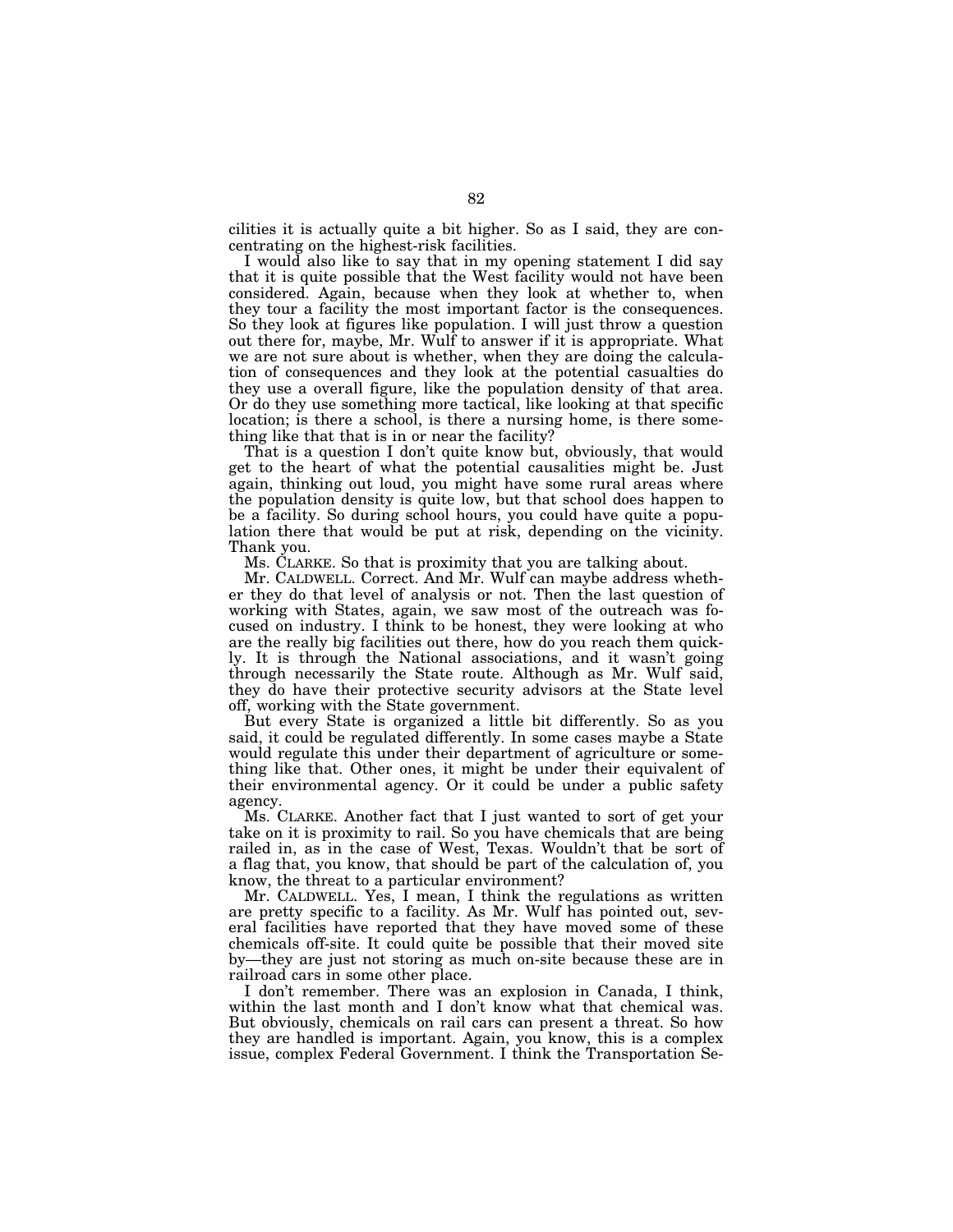curity Agency actually has regulatory authority over the security of those things in transit.

Ms. CLARKE. Thank you, Mr. Chairman.

Mr. MEEHAN. Thank you. I know the gentlelady asked for unanimous consent to enter a letter into the record, and so without objection so ordered.

[The information follows:]



83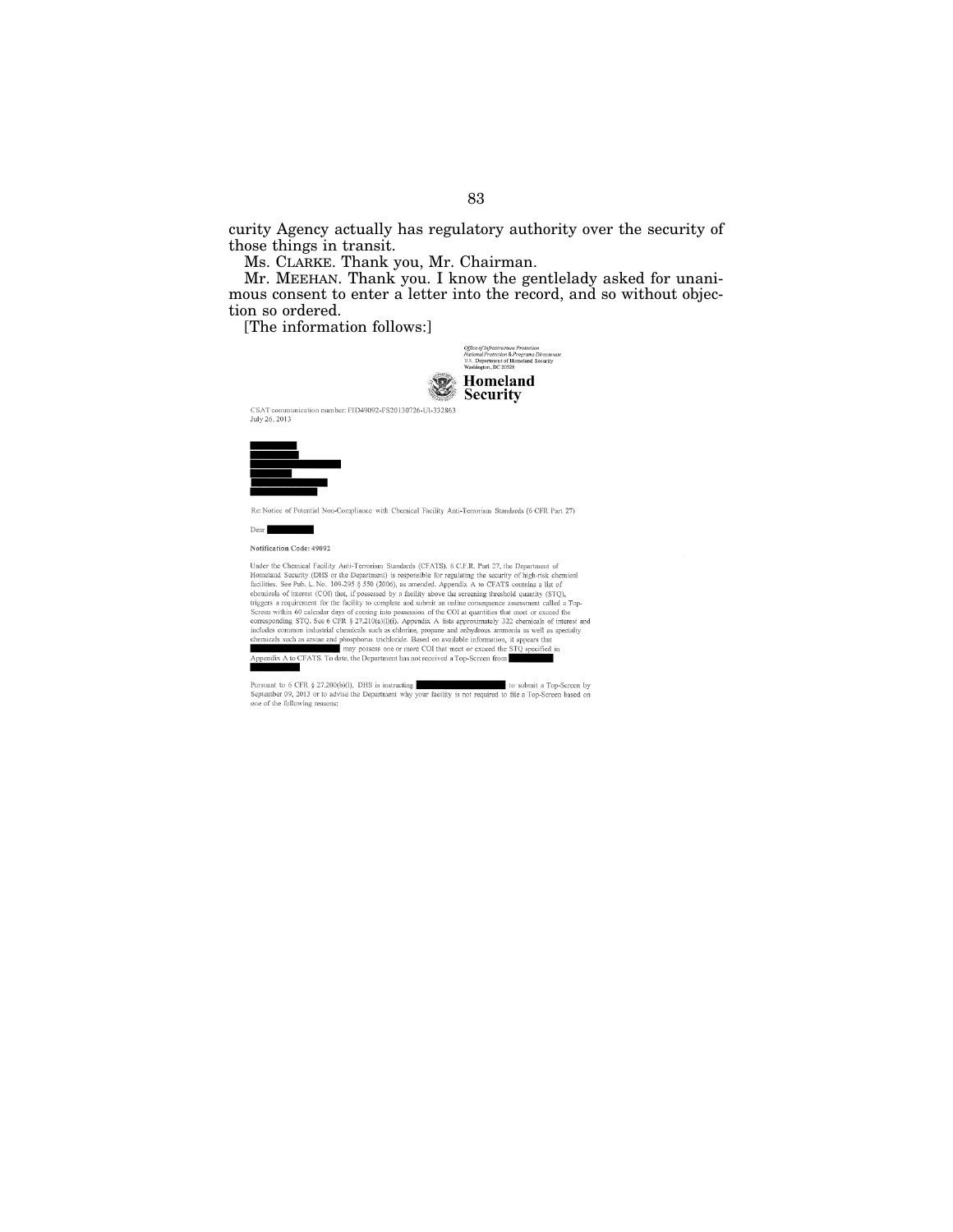- The facility is owned or operated by the Department of Defense or the Department of Energy, or
- subject to regulation by the Nuclear Regulatory Commission, see 6 C.F.R. § 27.110;<br>The facility is an agricultural production facility subject to the indefinite extension to the Top-Screen requirements detailed in 73 Fed. Reg. 1640 (Jan. 9, 2008).

If the facility does file a Top-Screen please enter the Notification Code Number at the top of this letter during the registration process

Additional information about the CFATS regulatory program and Appendix A can be found at www.dhs.gov/ chemicalsecurity. If your facility fails to file a Top-Screen as instructed by this letter or advise DHS why it is not required to do so, the Department may pursue administrative enforcement action against the facility pursuant to 6 C.F.R. § 27.300.

If you believe that you have received this letter in error because your facility has already submitted a CFATS Top-Screen or is not required to complete a Top-Screen pursuant to one of the legal justifications listed in the previous paragraph, please contact ISCD at Compliance.Assistance@hq.dhs.gov\_or IP/ISCD, Mail Stop 8100, Department of Homeland Security, Washington, D.C. 20528-8100, as soon as possible. The Department is also available to answer questions about CFATS and the reporting requirements (including the Top-Screen submission process) via the CSAT Helpdesk at 1-866-323-2957. Please include the Notification Code Number at the top of this letter in any correspondence.

The Department appreciates your prompt attention to this letter. Again, if you have any questions, please contact DHS via one of the methods listed above.

 $\mathbb{Z}$ #

David M. Wulf Director, Infrastructure Security Compliance Division

The Chairman now recognizes Mr. Flores.

Mr. FLORES. Thank you, Chairman Meehan. Director Wulf and Mr. Caldwell, thank you for joining us today to help us as we work through this important subject. Director Wulf, you recently told the Global Security Newswire that CFATS is absolutely a shared responsibility. You all, you further noted, ''Facilities that are in the business of dealing with high-risk chemicals have an obligation to do that reporting, just as I have an obligation to file our taxes with the IRS. The IRS doesn't necessarily come out and look for us.''

So as you have said, I also think that most stakeholders would agree that enhancing security and building a resilience across the chemical sector is not something that a single agency or a single company, or industry or even Government, can do by itself. Just a—you know, I agree with what you have said. But that said, how do you envision DHS' role among all the players that are involved in this effort? To what extent do you believe that DHS should take the lead in this effort?

Mr. WULF. I think with respect to chemical facility security, DHS does have an obligation to lead in this area. We are committed to doing just that. We are part of a broader picture on an interagency basis. I think that is reflected in the President's Executive Order signed today. But with respect to chemical facility security, we are committed to doing all that we can to get the word out. But as I said, it is a shared responsibility. Businesses do have an obligation to know their regulatory responsibilities.

We will continue to do all we can, and we will, you know, redouble our efforts to ensure that we get the word out there as broadly as possible, including to folks at the State and local levels, to include first responders. We are absolutely committed to doing that.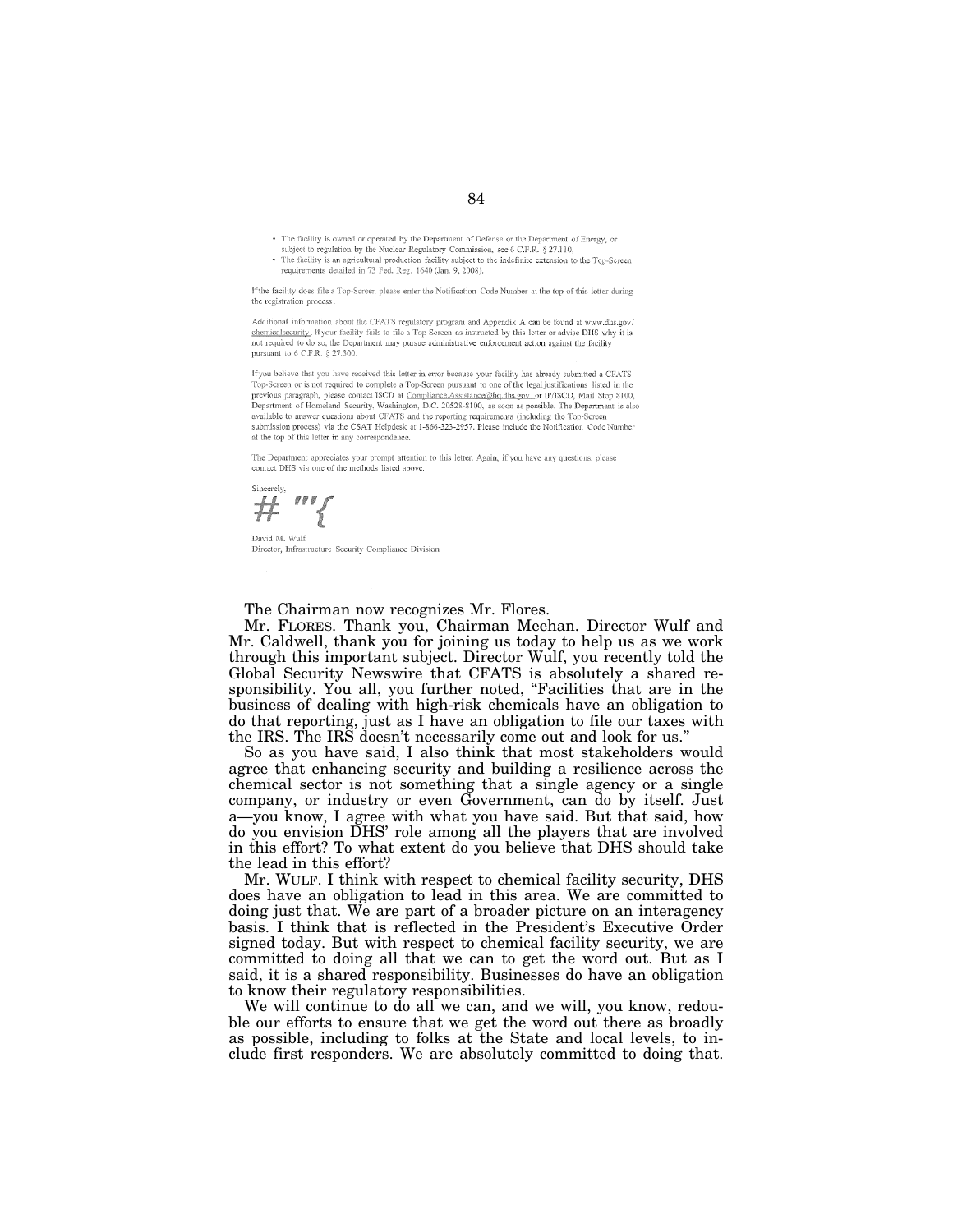Mr. FLORES. Thank you, Mr. Chairman. I have no further questions.

Mr. MEEHAN. Thank you.

The Chairman now recognizes Mr. Vela. Do you have any followup questions?

Mr. VELA. I do not——

[Off mike.]

Mr. WULF. Yes, yes, I wish we had a——

Mr. VELA. [Off mike.].

Mr. WULF. Yes, but that is accurate.

Mr. VELA. I didn't to pose it in such a fashion, in an accusatory fashion. I just—going forward, I know that we have got a lot of work to do in regard to this issue to make sure we figure out how, what the Federal Government could have done, if anything, to prevent this accident. Just as importantly, to make sure that in the future we prevent any further tragedies like that. That was the purpose of the question.

Mr. WULF. Yes, absolutely.

Mr. MEEHAN. I thank the gentleman.

The Chairman now recognizes Mrs. Brooks.

Mrs. BROOKS. Thank you, Mr. Chairman. A bit of a follow-up on my previous question regarding the resources, Mr. Wulf, that you have dedicated to this. You have testified that DHS representatives have participated, it is in your written testimony, in more than 5,260 meetings with Federal, State, and local officials, and held more than 4,600 introductory meetings with owners and operators of CFATS potentially-regulated facilities. Those are impressive statistics, but yet how is it possible?

Maybe it is because of your resource issues that still so many State and local authorities and so many small facilities say they have never heard from the Department about CFATS. What is it that is needed in order for you to touch and make sure that our State and local authorities and the smaller facilities, you know, become familiar with what these obligations are?

Mr. WULF. I think that what is important to do and what we have been doing is to start to do more targeted, more systematic outreach. To ensure that we are funneling through folks like the State homeland security advisors, through State emergency response commissions. Sort of strategically ensuring that the message gets out at the, at kind-of the State and local level. That also includes working through industry groups at the State level. We can work with our stakeholders at the National association level, as well, to ensure that we get that done.

So, you know, we are committed to getting the job done. You know, the resources are what they are. We have, certainly, a lot on our plate. But we have very hardworking, committed folks on the team who, you know, get up every day looking to ensure that we safeguard our high-risk chemical facilities from terrorist attack and prevent incidents such as the one that occurred at West, Texas from occurring again. So, you know, we will continue to keep at it. On the outreach front, to work strategically to get the word out even more broadly.

Mrs. BROOKS. Having worked with the one person I am familiar with in Indiana, and that is all I believe Indiana had at least when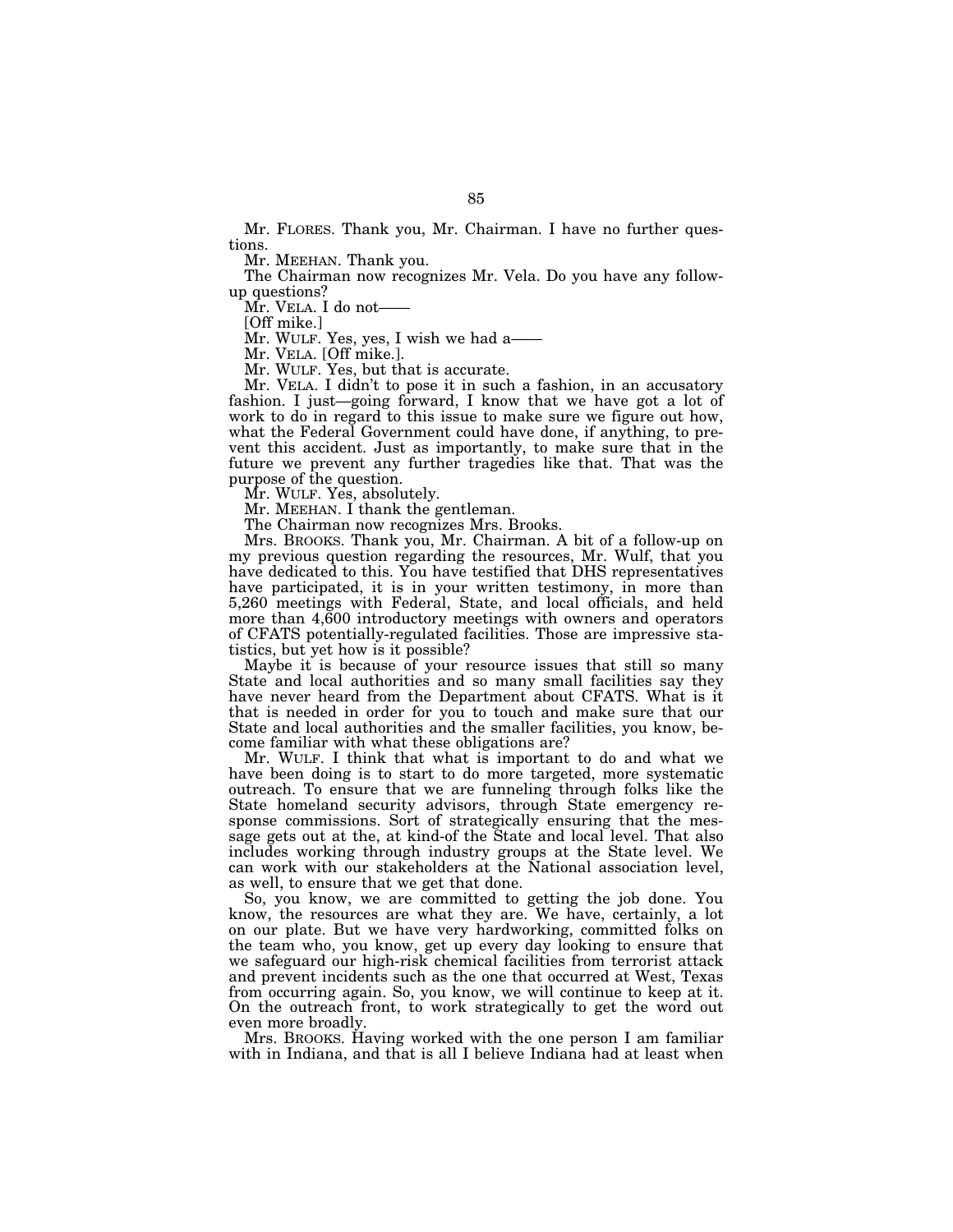I was U.S. attorney, has there been any discussion about reallocation of resources within the Department, and within your Department specifically, to provide you with more resources to make sure, especially post-West incident, to try to expedite the efforts of outreach?

Mr. WULF. You know, we have not had extensive discussions in that respect. I do think that as we get into a, you know, cycle of compliance inspection activity, which is actually going to begin in September, we are going to begin conducting the first compliance inspections of facilities that received their final site security plan approvals. As we move forward to implement an ammonium nitrate security program we are going to have to look at the resources, as we also continue to look at trying to ensure that we keep up the pace of strategic and targeted outreach.

I would say another thing, if I could add, that would be helpful to ensuring that, you know, facilities understand that the program is here to stay, would be for the Congress to permanently authorize the program. I think that would go a long way to helping us get that word out to facilities that, you know, may not have received that word.

Also to provide an important measure of stability to our industry stakeholders who, as they consider looking to make significant investments in security measures and to argue for budget dollars in a constrained environment, even on the private-sector side, can speak to their companies about the importance of the program and the need to comply with its regulatory framework.

Mrs. BROOKS. Thank you for that suggestion. I want to just thank the men and women who do that work out around the country. It has been received very favorably. There just aren't enough of them. Thank you.

Mr. MEEHAN. I thank the gentlelady. I thank this panel for your presence here today. Mr. Wulf, I know you have got a big job to do. I have asked you to look at the specific issue with regard to the outliers and give us some metrics and give us some time lines with regard to how you need to do it. I also know the issue of the reauthorization of this program will soon be front and center. It is as, you know, we want to support you in these efforts.

That is our objective is to work with you, not against you. But we have got to ask some tough questions, and an awful lot of the times performance is going to be the biggest part of the equation. You would be, I am sure, the first to admit that the performance to this point, albeit a great challenge, has raised a lot of fodder for questions. We have put a lot of money into this, and we have got to be able to start to demonstrate the ability to narrow so that the effort is matched with productivity, as I said at the outset.

I thank you. There may be some committee Members who will ask further questions with written questions. If they are submitted, we ask that you do your best to be timely in your response to them. I thank you for your presence here today.

Mr. WULF. Thank you.

Mr. CALDWELL. Thanks.

Mr. MEEHAN. So I dismiss the first panel, and the Members of the subcommittee will now take a moment while we invite our second panel to join us.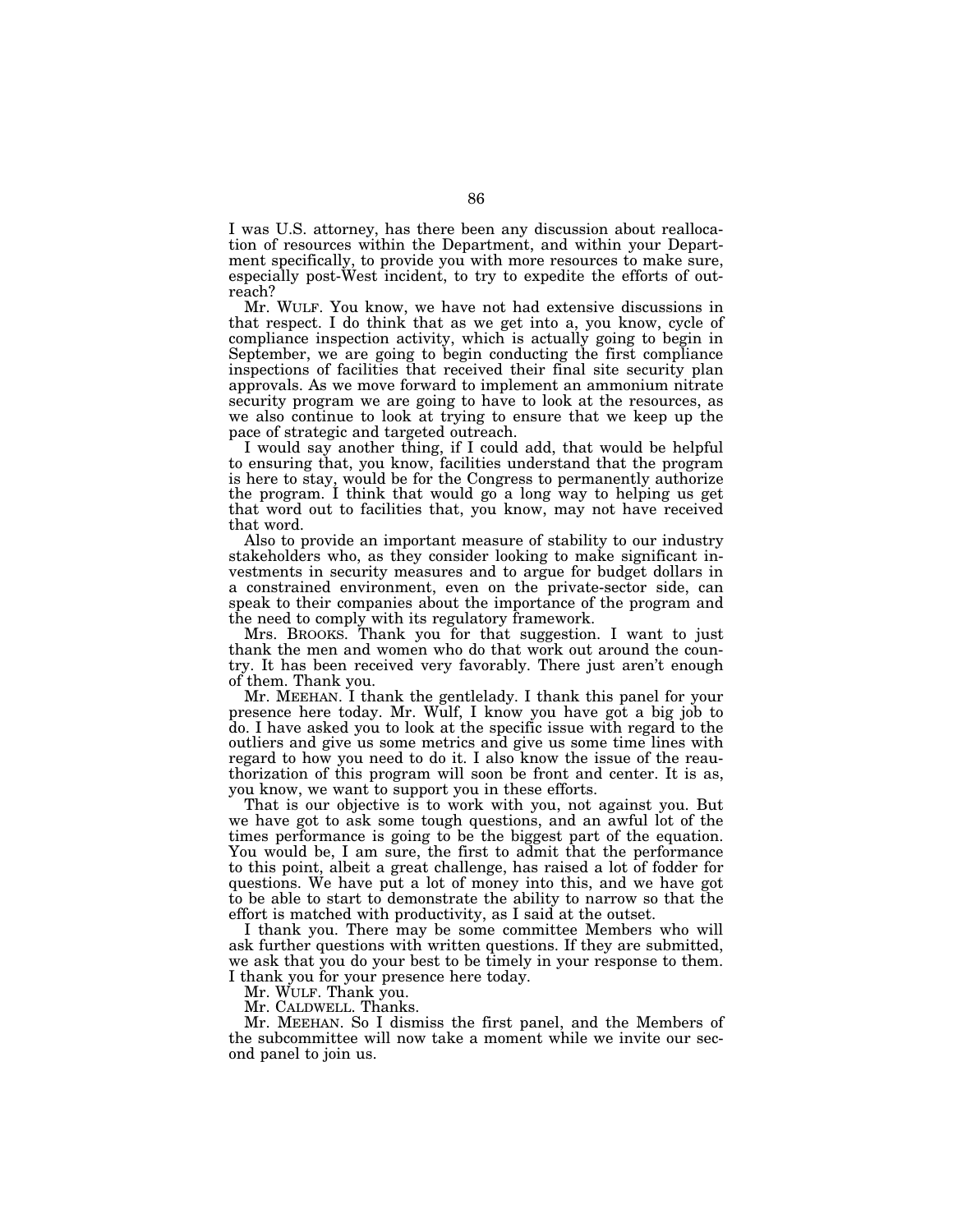The Chairman is very grateful for the presence of our panel. I thank you for taking the time to sit through the first line of questioning. One of the opportunities and advantages, although I am sure you may have wanted to ask some questions yourself as you may be able to make a comment with regard to some of the issues that were discussed. I invite you to do that. But allow me to take a moment to introduce each of you.

We are joined by Mr. Donnie Dippel. He is the president for the Texas Agricultural Industries Association. Previously, Mr. Dippel served in the Texas Department of Agriculture from 1988 to 2002, ending in 2002 as assistant commissioner for pesticide programs. Before joining the Texas Department of Agriculture, Mr. Dippel worked as a manager and commercial pesticide applicator for a farm service center.

Mr. Paul Derig is the environmental health and safety manager for the J.R. Simplot Company, a large agribusiness firm. As manager, Mr. Derig has to support regulatory affairs, functions, and compliance within the company, and represents J.R. Simplot in trade associations, organizations, and activities.

Mr. Timothy Scott is the chief security officer and corporate director of emergency services and security for the Dow Chemical Company and a member of Dow's corporate crisis management team. Mr. Scott currently serves on the advisory board of the International Center for Chemical Safety and Security, and is a member of the G8 Global Partnership subworking group on chemical security. Previously, Mr. Scott served on the executive committee of the Chemical Sector Coordinating Council for the Department of Homeland Security.

Last, we are joined by Mr. Sean Moulton, who is the director of open government policy program at the Center for Effective Government, a nonpartisan watchdog group which aims to promote Government accountability and openness. Previously, Mr. Moulton served for several years as a research fellow and contract employee at the United States Environmental Protection Agency.

I want to thank all of you for being here. Your full written statements will appear in the record, and I ask you do your best to contain your testimony to the 5 minutes. We will look forward to engaging you in questions.

So the Chairman now recognizes Mr. Dippel for 5 minutes.

# **STATEMENT OF DONNIE DIPPEL, PRESIDENT, TEXAS AG INDUSTRIES ASSOCIATION**

Mr. DIPPEL. My name is Donnie Dippel. I am president of Texas Ag Industries Association. Subcommittee Chairman Meehan, Subcommittee Ranking Member Clarke, and distinguished Members thank you today for letting Texas Ag Industries testify at this committee meeting.

Before I begin my testimony, I would like to extend my thoughts and prayers to the fellow Texans who have expected such great loss as the result of the West, Texas explosion.

Texas Ag Industries Association membership is comprised of manufacturers, distributors, retail dealers, and allied companies involved in the sale of fertilizer, agriculture chemicals, and related services. TAI's mission statement is to advocate, influence, educate,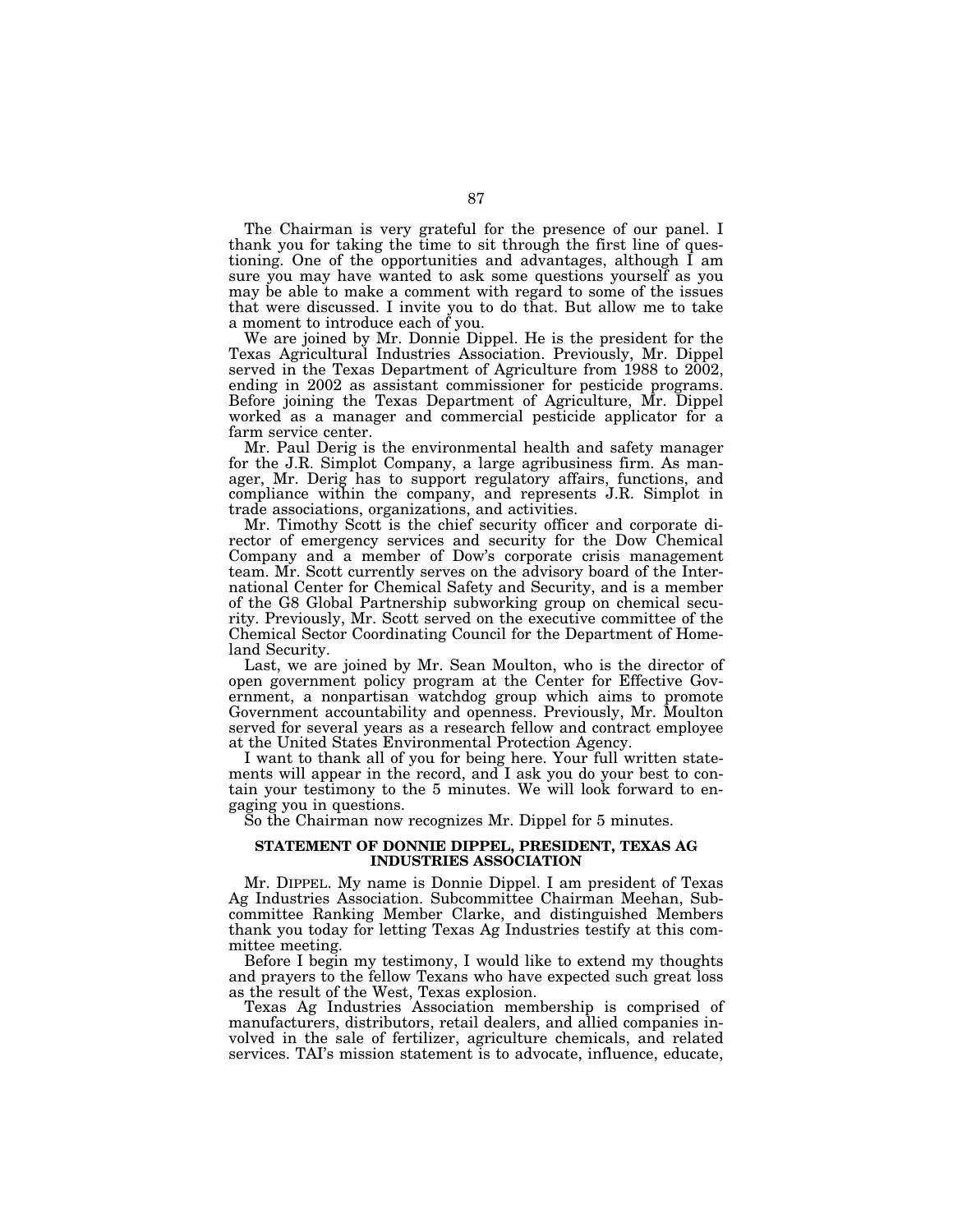and provide services to support its members in their quest to foster a sustainable business environment while being productive stewards of agriculture. TAI has always worked with its industry members and non-members to help them in their compliance issues.

The Asmark Institute is a not-for-profit resource center that provides compliance materials and services, develops common-sense solutions to new regulation requirements, and monitors enforcement. As stated earlier, I served as president of TAI for since 2003. Prior to coming to Texas Ag Industries Association I worked with the Texas Department of Agriculture, serving as assistant commissioner for pesticide programs. Prior to the Texas Department of Agriculture I managed a farm and ranch retail business somewhat similar to the West, Texas facility.

I currently serve on the Texas Feed and Fertilizer Control Advisory Committee. TAI holds a minimum of five education programs a year to help our industry be apprised of current practices and concerns in crop production, laws, regulations, and environmental issues. It has always been a concern that we do not have more dealer participation at our educational meetings. After surveying the dealer membership to find out ways to improve participation, we found that many retail dealers cannot leave their business to attend an all-day meeting without closing the doors for the entire day.

Small dealers also do not have additional employees to operate their business if they are not there. I believe this is also a problem we see in regulatory compliance issues. Small retail dealers may have one or two individuals that are trying to run a business, and regulatory issues may not be their main concern each day in operating their facilities. Nor are they always aware of the extensive list of regulations that pertain to their business. In contrast, distributors and manufacturers typically have designated employees whose only job is to ensure that they are in compliance with all the laws and regulations, and that best management practices are implemented.

After the fire and explosion at West, Texas fertilizer, our office was overwhelmed with calls; first from the press, wanting us to speculate on what caused the tragedy. Next came several calls from the manager at West Fertilizer Company. As you can imagine, he had a tremendous difficulty even talking about what happened that night. Being from a small town, he most likely knew every one of the individuals who perished in the explosion. On one of the calls, he expressed his concern that the news was saying that West Fertilizer Company was not registered with the U.S. Department of Homeland Security.

He told me, "I had the certificate hanging on my office wall that said we were registered to handle ammonium nitrate.'' I asked him if he was sure that they had completed a Top Screen with DHS. He said that he had inspectors that came to his plant to check the security of ammonium nitrate and check the sales records. Then I realized he was referring to the inspectors from the Texas Feed and Fertilizer Control Service. The Texas Feed and Fertilizer Control Service estimates there are approximately 546 retail dealers in the State of Texas, and approximately 129 are registered to handle ammonium nitrate.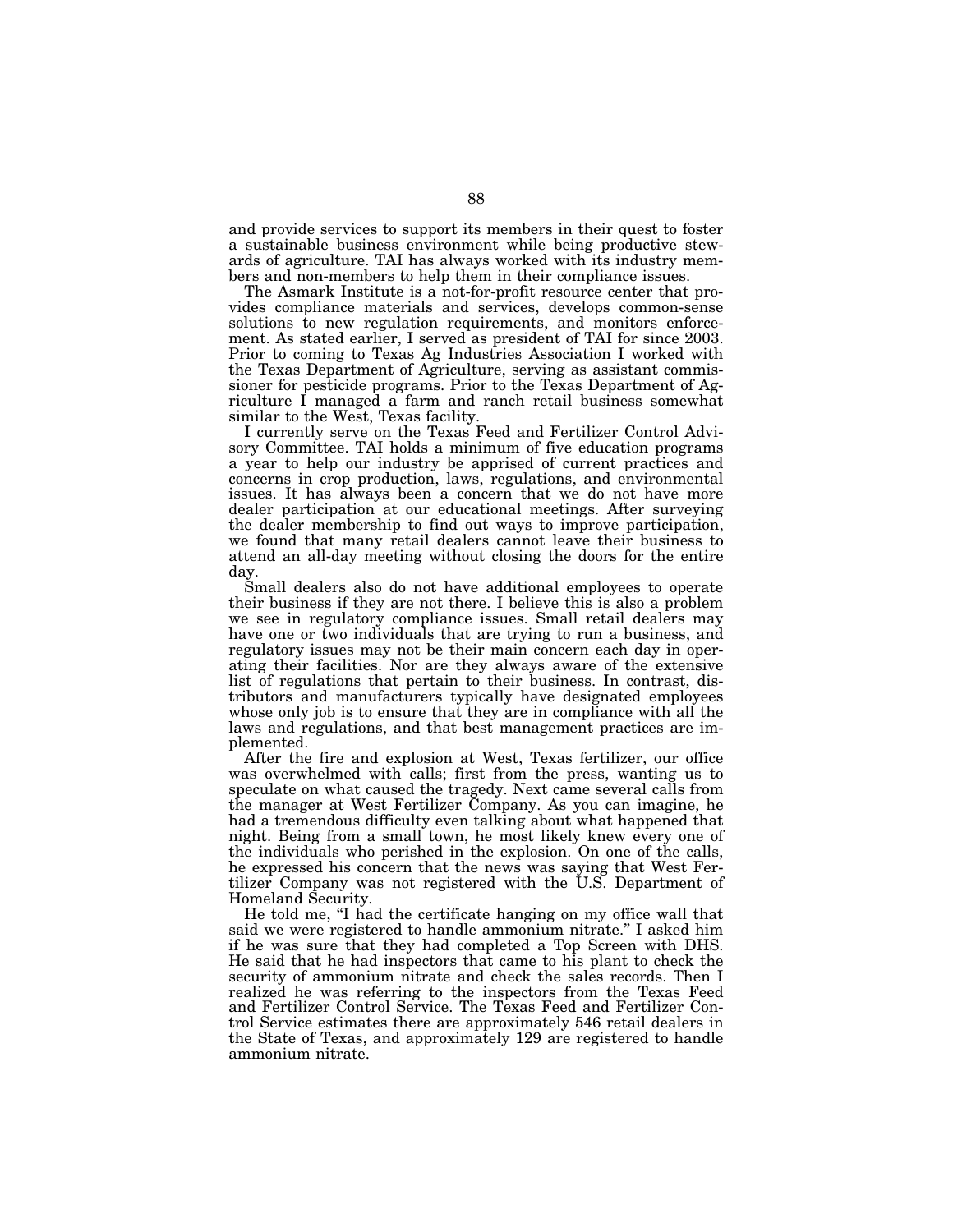Texas law provides that the office of the State chemist, whom the Texas Feed and Fertilizer Control Service is under, with the responsibility for ensuring that facilities handling ammonium nitrate are able to secure the product at all times from theft and misuse, and that they have records of every sale.

In addition to the State laws, once Homeland Security finalizes the pending ammonium nitrate security program they should know where every facility selling ammonium nitrate is located, as this program will require anyone selling or purchasing ammonium nitrate to register with them.

After the tragedy at West Fertilizer Company, TAI mailed out a letter to every fertilizer retail dealer in the State, asking them to make sure they are compliant with all the regulations pertaining to their operation. With the help of Asmark Institute, we were able to offer retail dealers access to Asmark's compliance assessment tool. The compliance assessment tool assists retail dealers with identifying the specific activities in their business, and the program provides them with a summary of their regulatory requirements and offers suggested best management practices.

Asmark also made the compliance assessment tool available to retail dealers across the United States through our National associations, the Fertilizer Institute and Agriculture Retailers Association. After sending the letter, we received many calls from retail dealers, which led us to discover that confusion between registering with DHS and the Texas Feed and Fertilizer Control Service was very prevalent. The first question I asked was: Do you handle ammonium nitrate? If so, are you registered with DHS?

We have worked with several retail dealers to help them register with Homeland Security. I have several more requests on my desk. One of the big problems we have run into in getting retail dealers registered is the requirement that they must have a secure e-mail address. Many of the retail dealers use e-mail addresses such as Hotmail, Gmail, AOL, GoDaddy, and others that are not considered secure. The retail dealers also have to be able to identify the longitude and latitude location of their business. The Top Screen registration offers a program to help find the location, but many times these coordinates are not correct and they are not accepted by the program.

The majority of the registrants' attempts have been helped over the phone. Many of the retail dealers' computer skills are very limited and they have become very frustrated and have asked to quit or have to quit the registration process to set up a new e-mail address or find out why the program is not taking their coordinates.

Even though ammonium nitrate is an east Texas fertilizer, and very little is used west of the Interstate 35, the area is simply too big to allow my travel to help each one of these individual retail dealers that has problems registering.

The situations I have outlined I do not believe are unique to Texas. There are many, many small retail dealers like West Fertilizer Company throughout the United States. One suggestion I would have is that DHS work with its local inspectors, the State fertilizer officials such as Texas Feed and Fertilizer Control Service, and through State associations such as TAI to come up with a process to help these small facilities. Several of the retail dealers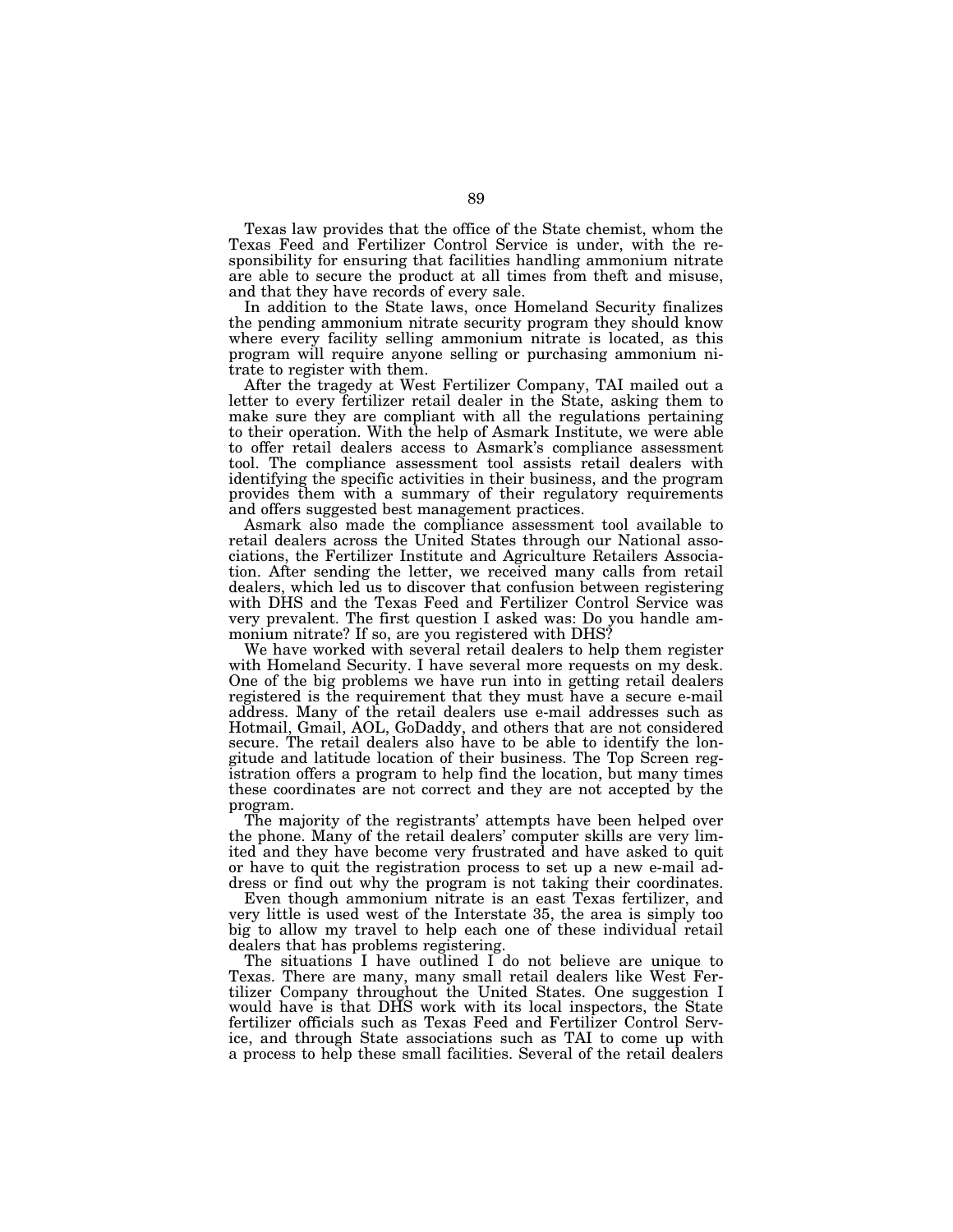have chosen to use the Asmark Institute's compliance services. Many will use their insurance company. Some will try to do it on their own.

Whatever way they choose, TAI will continue to work with the agriculture industry through Texas to help them comply with their regulatory requirements. Again, I thank you for the invitation to testify at this hearing, and I will be glad to answer any of your questions.

## [The prepared statement of Mr. Dippel follows:]

#### PREPARED STATEMENT OF DONNIE DIPPEL

### AUGUST 1, 2013

Chairman McCaul, Ranking Member Thompson, and Subcommittee Chairman Meehan, Ranking Subcommittee Member Clarke, and Members of the House Homeland Security Committee, Subcommittee on Cybersecurity, Infrastructure Protection, and Security Technologies, thank you for allowing the Texas Ag Industries Association (TAIA) the opportunity to testify today on "West Fertilizer, Off the Grid: The<br>Problem of Unidentified Chemical Facilities." Before I be like to extend my thoughts and prayers to my fellow Texans who have experienced such great loss as a result of the West, Texas explosion.

Texas Ag Industries Association's membership is comprised of manufacturers, distributors, retail dealers, and allied companies involved in the sale of fertilizer, agriculture chemicals, and related services. TAIA's mission statement is ''to advocate, influence, educate, and provide services to support its members in their quest to foster a sustainable business environment while being productive stewards of agri-culture.'' TAIA has always worked with its industry members and non-members to help them with their compliance issues. For the last several years TAIA has been affiliated with the ASMARK® Institute. The ASMARK® Institute is a not-for-profit resource center that provides compliance materials and services, develops commonsense solutions to new regulatory requirements and monitors enforcement. I have served as president of TAIA since 2003. Prior to coming to TAIA I worked for the Texas Department of Agriculture serving as assistant commissioner for the Pesticide Programs. Prior to the Texas Department of Agriculture I managed a farm and ranch retail business somewhat similar to the West Fertilizer Co. facility. I curranch retail business somewhat similar to the West Fertilizer Co. facility. I currently serve on the Texas Feed and Fertilizer Adviser Committee representing TAIA.

TAIA holds a minimum of five educational programs a year to keep our industry apprised of current practices and concerns in crop production, laws, regulations, and environmental issues. It has always been a concern that we do not have more dealer participation at our educational meetings. After surveying the dealer membership to find ways to improve participation, we found that many retail dealers cannot leave their business to attend an all-day meeting without closing the doors for an entire day. Small dealers also do not have additional employees to operate their business if they are not there. I believe this is also the problem we see with regulatory compliance issues. Small retail dealers may have one or two individuals that are trying to run a business and regulatory issues may not be their main concern each day in operating their facility nor are they always aware of the extensive list of regulations that pertain to their business. In contrast, distributors and manufacturers typically have designated employees whose only job is ensuring that they are in compliance with all the laws and regulations and that best management practices are implemented.

After the fire and explosion at West Fertilizer Co. our office was overwhelmed with calls, first from the press wanting us to speculate on what caused the tragedy. Next came several calls from the manager at West Fertilizer Co. As you could imagine, he had a tremendous difficulty even talking about what happened that night. Being from a small town, he most likely knew every one of the individuals who perished in the explosion. On one of the calls he expressed his concern that the news was saying that West Fertilizer Co. was not registered with the U.S. Department of Homeland Security (DHS). He told me ''I had the certificate hanging on my office wall that said we were registered to handle ammonium nitrate.'' I asked him if he was sure they had completed a Top Screen with DHS. He said that he had inspectors that came to his plant to check the security of ammonium nitrate and checked his sales records. I then realized he was referring to the inspectors from the Texas Feed and Fertilizer Control Service (TFFCS). The Texas Feed and Fertilizer Control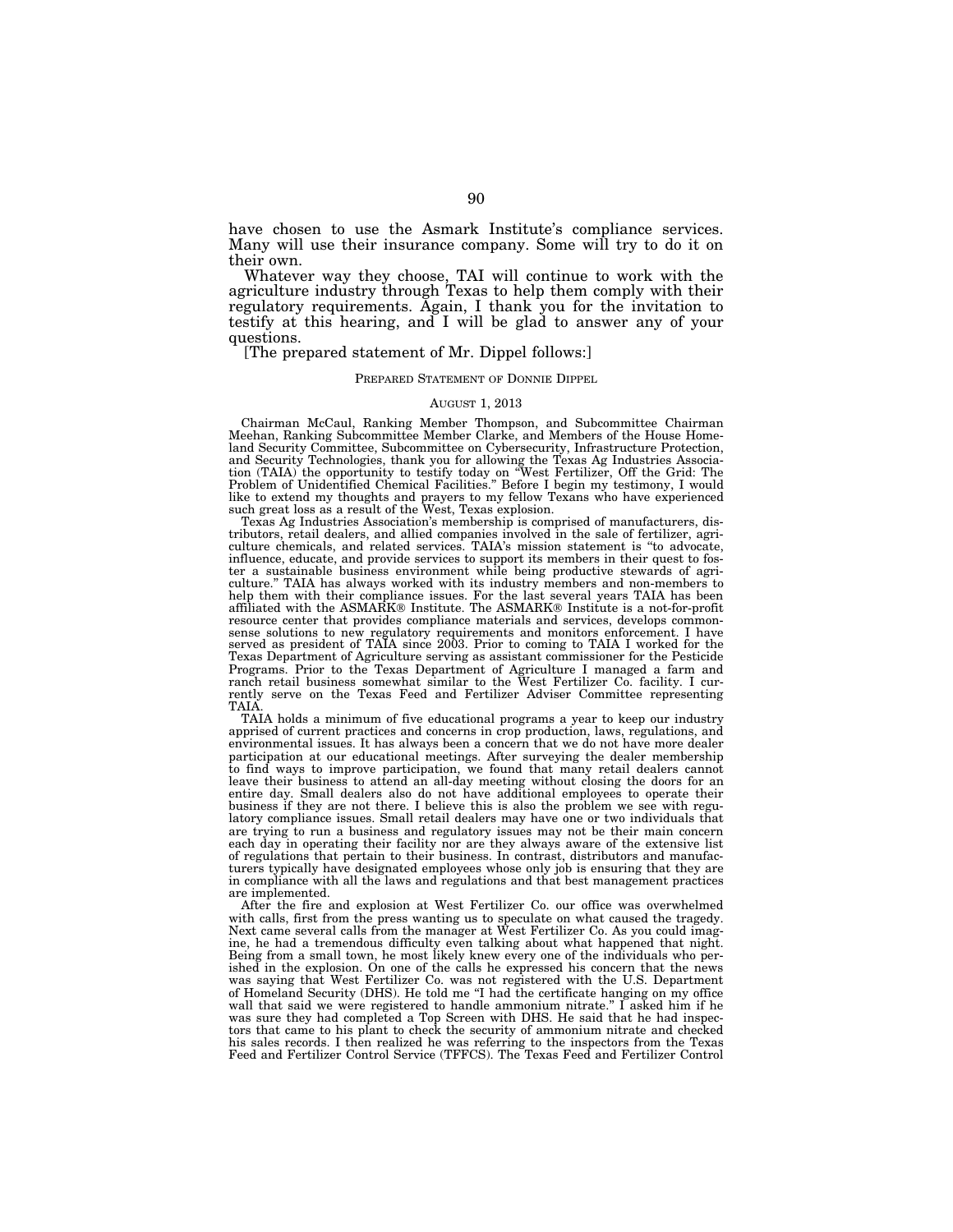Service estimates that there are approximately 546 retail dealers in the State of Texas, of which approximately 129 handle ammonium nitrate.

Texas Law provides, the Office of the State Chemist, whom Texas Feed and Fertilizer Control Service is under, with the responsibility for ensuring that facilities handling ammonium nitrate are able to secure the product at all times from theft and misuse and that they have records of every sale. In attrition to State laws, once Homeland Security finalizes the pending Ammonium Nitrate Security Program the should know where every facility selling ammonium nitrate is located as this program will require anyone selling or purchasing ammonium nitrate to register with them. After the tragedy at West Fertilizer Co., TAIA mailed a letter to every fertilizer retail dealer in the State asking them to make sure they are incompliance with all the regulations that pertain to their operation. With the help of the ASMARK Institute, we were able to offer retail dealers access to ASMARK's Compliance Assessment Tool. The Compliance Assessment Tool assists retail dealers with identifying the specific activities in their businesses and the program provides them with a summary of their regulatory requirements and offers suggested best manage-ment practices. ASMARK also made the Compliance Assessment Tool available to retail dealers all across the United States through our National associations, The Fertilizer Institute and the Agricultural Retailers Association.

After sending the letter we received many calls from retail dealers which led us<br>to discover that the confusion between registering with DHS and the Texas Feed<br>and Fertilizer Control service was very prevalent. The first q worked with several retail dealers to help them register with Homeland Security and I have several more requests for help on my desk. One of the big problems we have run into with getting retail dealers registered is the requirement that they must have a secure email address. Many of the retail dealers use email address such as Hotmail, Gmail, AOL, GoDaddy, or others that are not considered ''secure.'' The retail dealers also have to be able to identify the longitude and latitude location of their businesses. The Top Screen registration offers a program to help find the location, but many times these coordinates are not correct or not accepted by the program. The majority of the registration attempts we have helped with are over the phone. Many of the retail dealer's computer skills are limited and they become very frustrated and ask to quit or have to quit the registration process to set up<br>a new email address or find out why the program is not taking their coordinates.<br>Even though ammonium nitrate is an East Texas fertilizer a west of Interstate 35, the area is simply too big to allow my travel to help each indi-

vidual retail dealer that has problems registering. The situations I have outlined I do not believe are unique to Texas. There are many, many small retail dealers like West Fertilizer Co. throughout the United States. One suggestion I would have is that DHS work with its local inspectors, the State fertilizer control officials such as the Texas Feed and Fertilizer Control Service, and through State associations such as TAIA, to come up with a process to help these small facilities.

Several of the retail dealers have chosen to use the ASMARK Institute's compliance services, many will use their insurance company; and some will try to do it on their own. Whatever way they choose, TAIA will continue to work with the agricultural industries in Texas to help them comply with their regulatory requirements. Again I thank you for the invitation to testify at this hearing. I will be glad to answer any questions you may have.

Mr. MEEHAN. Thank you, Mr. Dippel.

Mr. Derig, you are now recognized for your testimony.

# **STATEMENT OF PAUL DERIG, ENVIRONMENTAL HEALTH AND SAFETY MANAGER III, J.R. SIMPLOT COMPANY**

Mr. DERIG. Thank you, Chairman Meehan, Ranking Member Clarke, and distinguished Members of the subcommittee. As introduced, my name is Paul Derig, and I am here to testify on behalf of the Agricultural Retailers Association. ARA is a trade association which represents America's agricultural retailers and distributors of crop inputs, equipment, and services. On behalf of ARA, our members, and in particular myself, I also want to express heartfelt condolences and prayers for the people of West after this tragic incident that they have had to endure.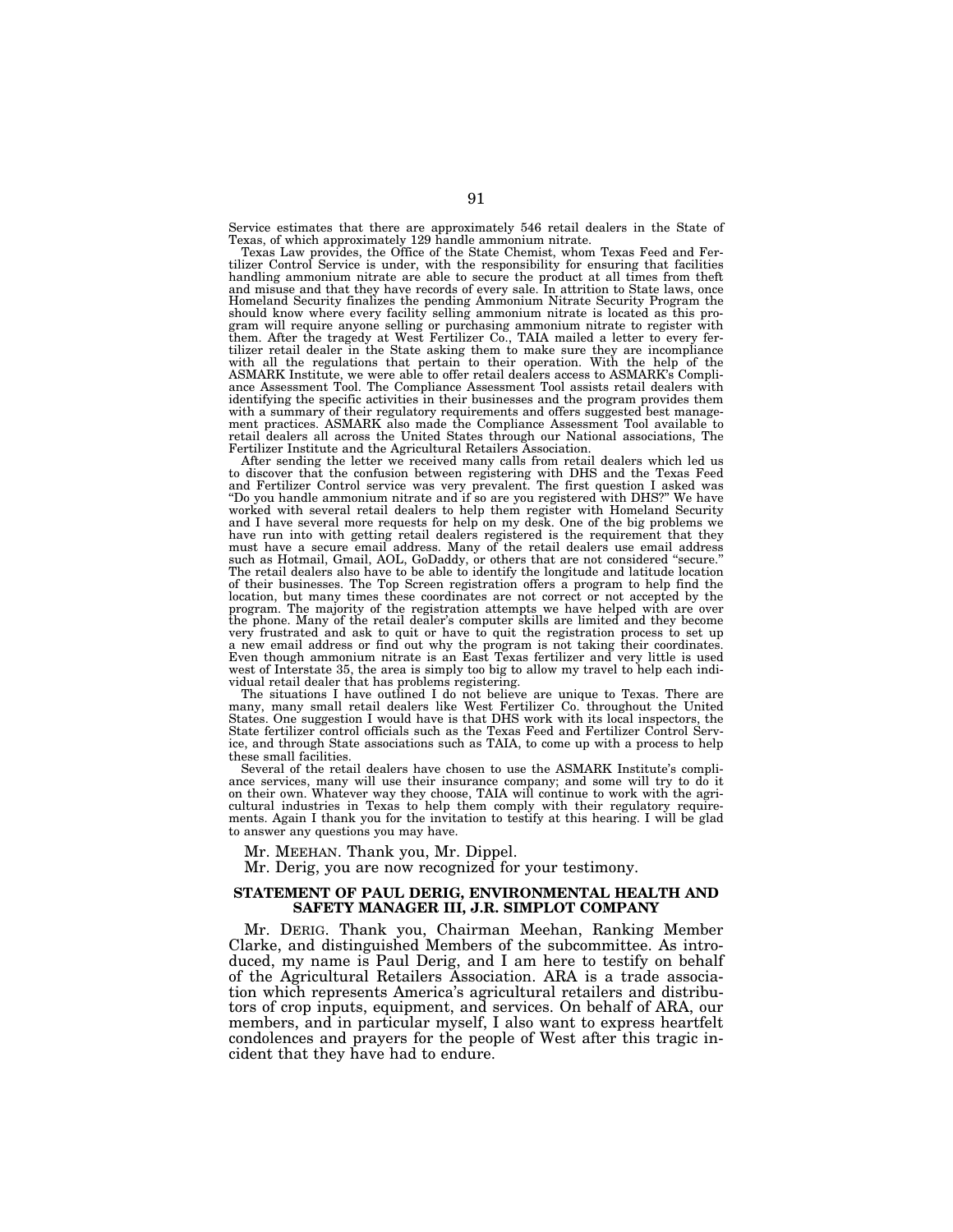ARA members are scattered throughout all 50 States, and range in size from small family-held businesses to farmer-owned co-ops, and larger companies with hundreds of retail outlets. I happen to be the H&S manager for a very diversified agricultural company, and we operate approximately 100 farm retail distribution centers throughout our network.

During the time that I have been in the retail business, which covers a span of 35 years, I have played a dual role, also as a public responder. So I understand what is happening with those families and the loss that they have had for the fire fighters that they had injured.

I have also spent a large amount of time, because when EPA's program came out I saw the tie between the hazardous materials that I worked with on a day-to-day basis in the retail business and what EPA was trying to do under SARA Title III. So I played a dual role for over 10 years, also being on a regional hazardous materials response team in the State of Oregon. So as playing those dual roles, I think it is important because the ag retail sector plays an important role in feeding the world. Our public responders play an important role in protecting those people.

We provide essential crop inputs like seed, fertilizer, crop protection products. With that, we face a complex problem. It is a multifaceted issue. It involves not only the retailers, not only the regulators, but a number of other areas within our communities.

Prior to April 17, the ARA board of directors initiated the largest undertaking in their history: The establishment of an ammonia code of practice to help dealers in the retail world understand the storage and handling of that product.

We have also expanded that down to include ammonium nitrate. Ammonium nitrate was not originally considered because as an industry we have had initiatives along those lines in the past with storage and handling. The result of this initiative we call responsible ag, a member-led performance management system that will establish foundational EH&S practices at or above compliance with third-party independent audit programs. We ask for agency collaboration and communication within this effort.

For ARA members, many handle products that are on the chemical of interest list under DHS, including the high-profile products like ammonium nitrate and anhydrous ammonia, which are regulated under the CFATS program. Also regulated under a number of other regulatory agencies. ARA members that have filed under the CFATS program, for the most part fall out of the tiering process. Those that are tiered are tiered in the lower tiers, 3 and 4, in that CFATS-regulated community.

The Department of Homeland Security's current leadership has made great strides in reforming the CFATS program and outreach efforts. However, more needs to take place. ARA would like to discuss the following enhancements: Reevaluating the ammonium nitrate registration program; target unidentified chemical facilities through intergovernmental and industry cooperation; check the partnership model; raise partnership outreach within industry, and reassess CFATS' small facility compliance.

The West facility was required to comply with many regulations: Compliance with OSHA's hazard communication standard, DOT's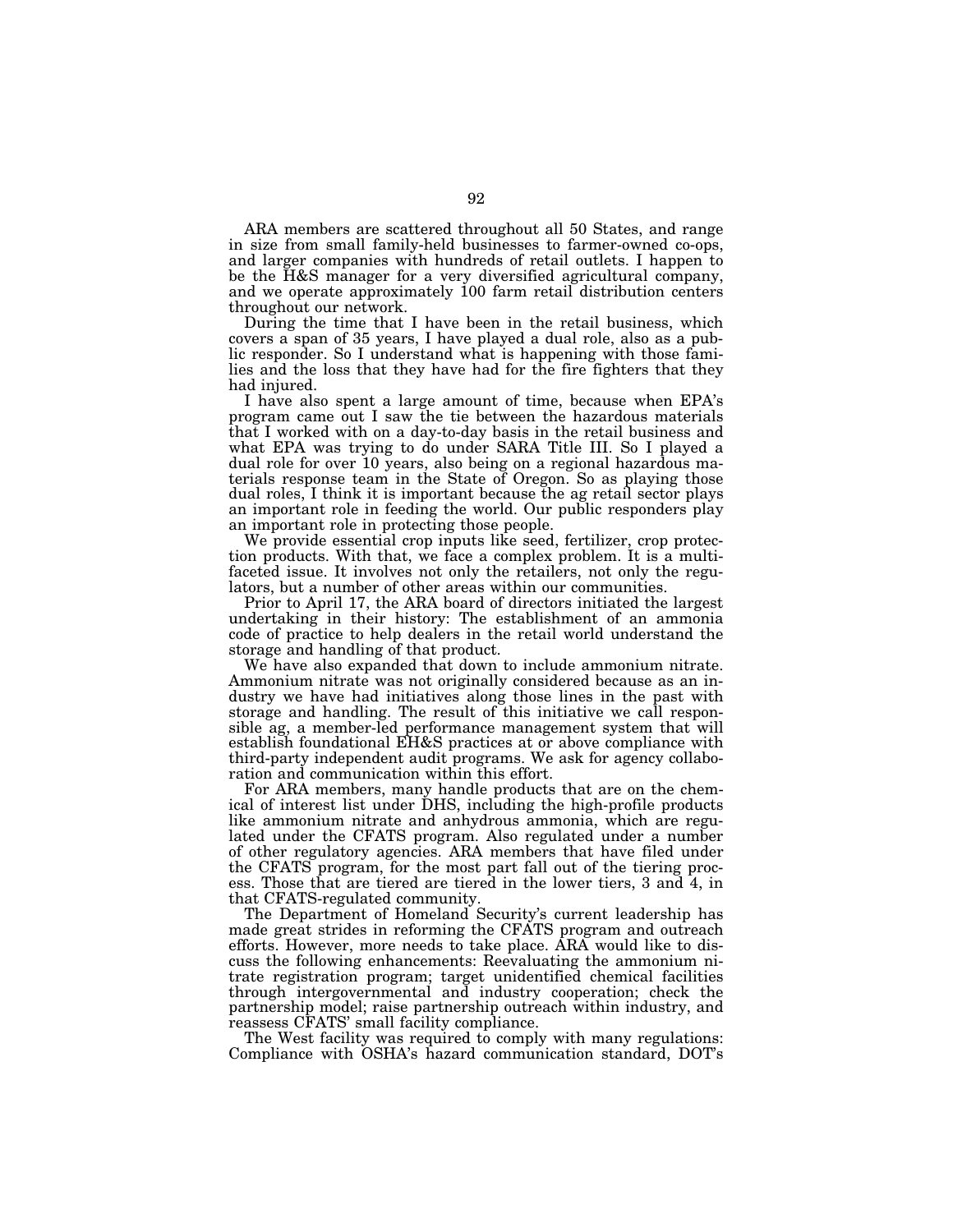transportation of hazardous materials security program, as well as Department of Homeland Security and—as well as standards that cover handling and storing of ammonium nitrate. Some of those could have prevented this incident. I don't believe that, or we don't believe that DHS alone would have prevented what happened. For example, ANS stored in a warehouse close to seed. The OSHA standard forbids commingling of organic and combustible material, such as seed, with ammonium nitrate.

ARA urges the Department of Homeland Security to issue an ammonium nitrate fertilizer registration program that documents and tracks the sales of the product without unduly burdening the farmer's access. ARA testified before this committee in support of the secure handling of ammonium nitrate in 2005, which eventually became law in 2007. But nearly 6 years later, there is still no rule. Congress should consider ARA's letter to advise DHS advising them to take the following immediate steps.

First, DHS should enter into a cooperative agreement with State departments of agriculture or other agencies to perform inspections and outreach. For example, the agricultural community is already familiar with the restricted-use pesticide program, where they need to be licensed and obtain a permit to handle and apply certain products.

Second, leverage U.S. Department of Agriculture's expertise and the effect it will have on food production. Include only straight ammonium nitrate fertilizer at this time, and exclude ammonium nitrate fertilizer mixtures. According to DHS, we heard West was unidentified in their database. However, other Federal and State agencies were aware of the facility.

Mr. MEEHAN. In the interest of time, may I ask you to proceed to the conclusion?

Mr. DERIG. Yes. We just think it important for the collaboration and the communication to be able to enhance compliance and use the industry initiatives that we spoke about.

Mr. MEEHAN. Thank you.

Mr. DERIG. Thank you.

[The prepared statement of Mr. Derig follows:]

#### PREPARED STATEMENT OF PAUL DERIG

#### SAFETY, SECURITY AND FEEDING THE WORLD IS A TOP PRIORITY FOR THE AGRICULTURAL INDUSTRY

Thank you, Chairman Meehan and Ranking Member Clarke, I appreciate the opportunity to appear before this subcommittee. My name is Paul Derig, and I am here to testify on behalf of the Agricultural Retailers Association (ARA), a trade association which represents America's agricultural retailers and distributors of crop inputs, equipment, and services. ARA members are scattered throughout all 50 States and range in size from small family-held businesses and farmer cooperatives to larger companies with hundreds of retail outlets.

I am an environmental, health, and safety (EHS) manager for the J.R. Simplot Company, which is headquartered in Boise, Idaho and is one of the largest privately-held firms in the country. In more than 70 years, the company has grown into a global food and agribusiness company with products that are sold in every State and many foreign countries. We are a diversified agricultural company, with three main operating groups; AgriBusiness, known for the fertilizer manufacturing and ag retail outlets. We operate a retail farm supply distribution system, Simplot Grower Solutions, and a professional product distribution system Simplot Partners, comprised of over 100 facilities in 16 western States that provide products, technical, and field services to local farmers, horticulturists, and landscapers. Land and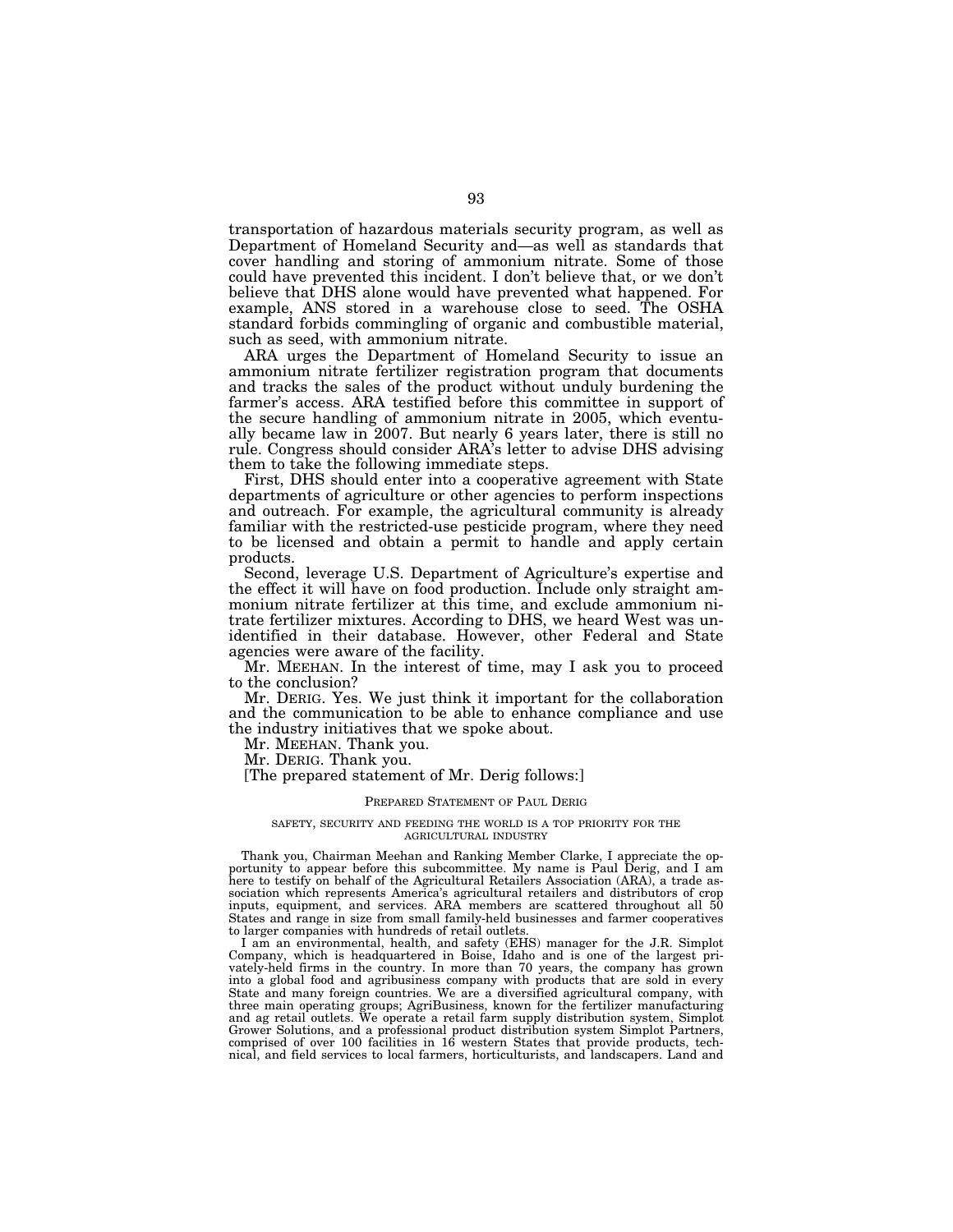Livestock raises cattle and grows crops, including potatoes, for which we are widely known, and the Food group known for production and processing food items, many of our company products are consumed by Americans every day. This hearing is important to the company as the ability to safely handle crop input products is vital to our industry and food production.

I am directly responsible for the regulatory support and oversight of regulatory programs for the J.R. Simplot AgriBusiness Retail operations, including security. Over the past 30 years, I have been involved with many aspects of fertilizer handling and security, both through industry experience and as a public responder, where I have served as a fire fighter and member of the State of Oregon Region X Hazardous Materials Response team, State and National Fire Academy instructor, and as a departmental and regional training officer for the public sector. In my Simplot career, I also work with hazardous materials, including leading Hazardous Waste Operations and Emergency Response Standard (HAZWOPER). Because of the many roles that I have been able to play, I understand the importance of safety and security in the public and private sectors.

Before I address issues concerning the Chemical Facility Anti-Terrorism Standards (CFATS) Program, I would like to explain the important role that agricultural retailers play in feeding the world—because it is too often taken for granted. Agricultural retailers provide farmers with crop input products like seed, fertilizer, crop protection products, and equipment. Agricultural retailers also provide their farmer customers with crop consulting and custom application services. Agricultural retailers can perform soil sampling so that the right kind and amount of fertilizer is applied in the right place at the right time; thus, providing sustainability.

#### PROACTIVE APPROACH TO THE WEST FERTILIZER INCIDENT: RESPONSIBLE AG

On behalf of our members, we appreciate the opportunity to provide the committee with the fertilizer industry's perspective on the tragic incident that took place on April 17 at the fertilizer facility in West, Texas. By working together, we will do everything we can to prevent tragedies like West from happening again. Our employees live and work in communities small and large across the country, and nothing is more important than protecting our workers, first responders, and their neighbors. A majority of our employees, like myself, are or have been first responders in their communities. We are an accountable and responsible industry committed to the safety of the communities in which we live and operate.

Prior to April 17, the ARA Board of Directors initiated the largest undertaking and most important mission in the Association's history—the establishment of an Ammonia Code of Practice—with the intent of establishing Codes of Practices for other products such as ammonium nitrate (AN) fertilizer. The Fertilizer Institute was invited to join the initiative and is a partner. The result—a Responsible Ag management system that will help facilities establish foundational EHS&S performance practices.

This member-led effort will lead to uniform guidelines that promote continuous improvement in EHS&S performance for all fertilizer storage facilities and designed to be sensitive and responsive to community needs and public concerns. To ensure compliance with these guidelines, a third-party inspection program will also be established.

Currently work is being done to reach our goal of designing a system that is transparent, simple, and efficient for fertilizer storage facilities, effective in improving safety, and provides more frequent and efficient inspections than regulatory agencies. To ensure that we are adequately responding to public concerns, this system will include independent third-party audits and the adherence to stringent industry and regulatory standards. Agricultural retailers, distributors, and other fertilizer storage facilities' implementation of this Responsible Ag program includes a commitment to comply with all relevant EHS&S regulations as they affect company operations. We are also soliciting Government, academia, and industry stakeholders for input. $1$ 

Responsible Ag Guiding Principles:

• Communicate with and engage employees, business partners, and the community to foster a greater understanding of EHS&S matters regarding fertilizers and other hazards;

<sup>1</sup> ARA reached out to the academic community such as Texas A&M for input on AN storage. ARA has also sent letters requesting regulatory checklists from: The Department of Transportation, Occupational Safety and Health Administration, Environmental Protection Administra-tion, etc. (See letters attached)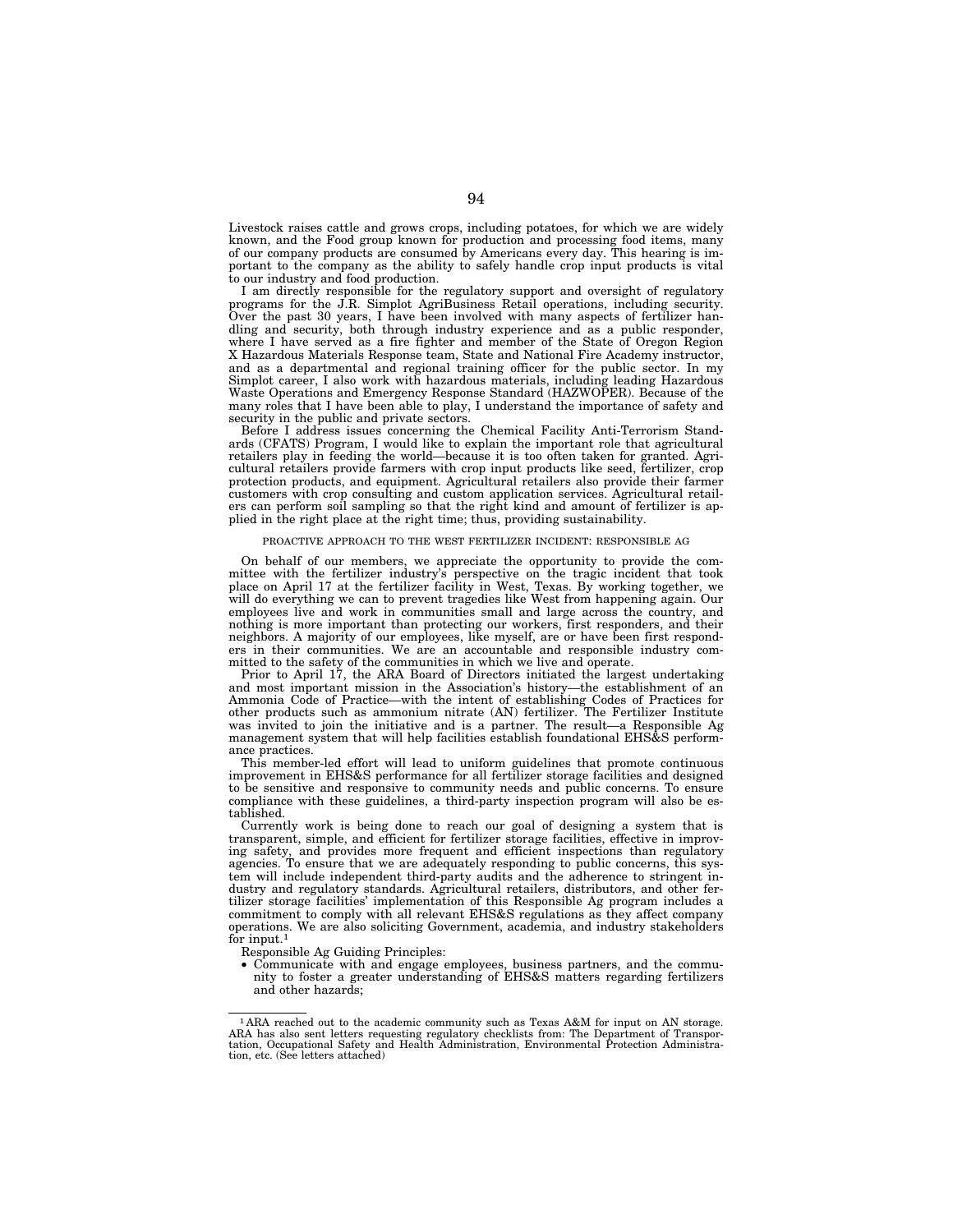- Foster new and continuing partnerships between the agricultural industry, local first responders, and Local Emergency Planning Committees;
- Develop a code of practice for ammonium nitrate & anhydrous ammonia storage and handling;
- Create a comprehensive and efficient third-party auditing/inspection process for facilities.

#### ARA SUPPORTS CURRENT AND FUTURE IMPROVEMENTS TO CFATS

For ARA members, crop input products like anhydrous ammonia and ammonium nitrate fertilizer and pesticide fumigants are classified as Chemical of Interest (COIs) and are regulated under the CFATS Program. ARA members account for a large portion of the lower risk (Tier 3 & 4) CFATS-regulated community. It is important for these chemicals to be handled at the retail facility, as they become significantly less regulated and in the case of CFATS not regulated at all once they are on the farm.

DHS's current leadership has made great strides in reforming the current CFATS program and outreach efforts. The CFATS approach allows facilities to utilize a full range of potential security enhancements depending on local site conditions and risk thus maximizing their potential effectiveness. The level of inspections has increased substantially over the last year, but inspection projections for lower-risk facilities could improve from stakeholder input, which DHS plans to solicit in a rulemaking.

ARA suggests the following enhancements on both the CFATS program and the Ammonium Nitrate Fertilizer Registration Program:

(1) Reevaluate the Ammonium Nitrate Fertilizer Registration Program;

- (2) Target Unidentified Chemical Facilities Through Intergovernmental and In-
- dustry Cooperation;
- (3) Check the Partnership Model;
- (4) Raise ''Partnership'' Outreach With Industry;
- (5) Reassess CFATS Small Facility Compliance Burdens.

#### REEVALUATE THE AMMONIUM NITRATE FERTILIZER REGISTRATION PROGRAM

Some claim that if a functional AN registration program was implemented the West fertilizer accident would have never happened. We believe that under the proposed registration framework, West fertilizer would have at least registered under the program. West might have paid more attention to their operations and AN inventory if the rule was issued, but there is no way to make that determination.

The West facility was required to comply with specific OSHA regulations, includ-ing the Hazard Communication Standard 2 and Explosives and Blasting Agents Standard.<sup>3</sup> It can be argued that compliance with these programs could have prevented or mitigated the incident, while it's not clear what the compliance status of the facility was at the time of the incident.

The Explosives and Blasting Agents Standard has many measures that would have prevented or mitigated the incident.4 For example, the AN was stored in a warehouse, in very close proximity to the seed area. ''Ammonium nitrate shall be in a separate building or shall be separated by approved type firewalls of not less than 1 hour fire-resistance rating from storage of organic . . . ''.5 Seed is an organic and combustible material, which could propagate the fire to areas where AN was stored. Storage of AN at an adequate distance from the seed area might have helped in preventing the explosion. Unfortunately, we may never have the answer; however, it's time to look forward to solutions.

Therefore, ARA urges the U.S. Department of Homeland Security (DHS) to issue an ammonium nitrate fertilizer registration program that documents and tracks the sale of the product without unduly burdening the agricultural sector's access to AN for farming and other legitimate agricultural purposes. The fertilizer industry approached Congress in 2005 to seek traceability regulations for ammonium nitrate. ARA testified before this committee in support of The Secure Handling of Ammonium Nitrate Act on December 14, 2005. This legislation was eventually signed into law on December 2007. We feel that the program should remain focused on reg-

<sup>2</sup> 20 C.F.R. § 1910.1200 (1994). 3 29 C.F.R. § 1910.109 (1978). 4This conclusion is also supported by academic experts. See *Oversight of Federal Risk Man*agement and Emergency Planning Programs to Prevent and Address Chemical Threats, Includ-<br>ing the Events Leading Up to the Explosions in West, TX and Geismar, LA before the Senate<br>Comm. on Environment and Public Works, 113t Mannan, PE, CSP).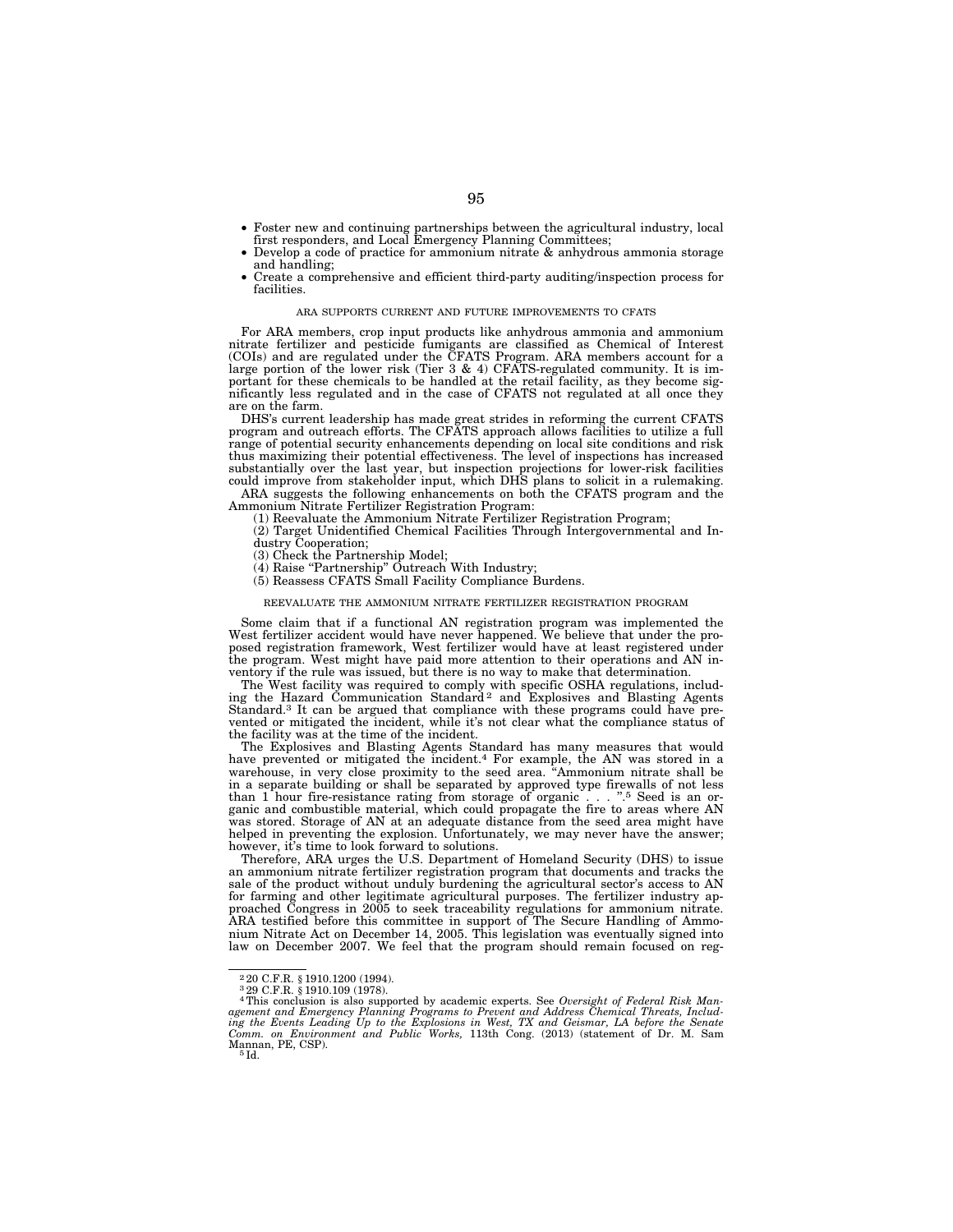istered AN facilities and AN purchasers as originally intended by Congress.6 ARA certainly understands the challenges faced by DHS in implementing a final AN rule,

but it has been nearly 6 years since this law was enacted.<br>Congress should consider ARA's letter<sup>7</sup> to DHS advising them to take the fol-

- lowing immediate steps: DHS should enter into cooperative agreements with State agencies, either State departments of agriculture or agencies within the land-grant universities like Texas A&M to perform inspections and audits. Because State inspectors are more familiar with the product and their regions it would be more efficient for them to perform inspections and outreach. ARA along with various State de-partments of agriculture support this model. For example, farmers and the agricultural community are already familiar with the Restricted Use Pesticide (RUP) program, where they need to be certified and obtain a permit to handle
	- and apply the product.<br>• Leverage the U.S. Department of Agriculture's (USDA) expertise in agricultural-based products and the effect it will have on food production. Currently to our knowledge, USDA does not play a role in advising DHS.
	- Include only straight AN at this time and exclude " $mixtures$ " in the definition of AN.
	- Include AN fertilizer and exclude explosive-grade AN regulated by the Alcohol Tobacco and Firearms (ATF).
	- There should be a "no-limit" threshold—cold packs of AN should be regulated to prevent terrorism.

In absence of a formal AN rule issued by DHS, ARA will continue to work dili-gently with our members and various Government agencies to implement voluntary measures that: (1) Secure AN fertilizer storage (Responsible Ag), (2) screen purchases of AN fertilizer, and (3) provide resources for AN facilities to use in response to suspicious activities or actors.

#### TARGET UNIDENTIFIED CHEMICAL FACILITIES THROUGH INTERGOVERNMENTAL AND INDUSTRY COOPERATION

DHS should ensure that facilities with chemicals of interest are notified by DHS when they fall within the purview of the CFATS program. The comprehensive Federal regulatory program requires high-risk chemical facilities to register with DHS (Top Screen), conduct a thorough site security assessment and implement protective measures that comply with 18 risk-based performance standards. According to DHS, West Fertilizer was an unidentified chemical facility because they failed to file a Top Screen under the CFATS program; however, other Federal and State agencies were aware of the facility such as:

- EPA's Risk Management Program (RMP);
- Department of Transportation's Pipeline Hazardous Material Safety Administration;
- Emergency Planning and Community Right-to-Know Act (EPCRA) Tier II reporting requirements;
- Occupational Safety and Health Administration (OSHA);
- Office of the Texas State Chemist (OTSC).

DHS should leverage Government partners to round up unidentified chemical facilities and, then work with industry towards outreach. There are a number of Federal and State databases that can assist DHS in reaching its target objective ranging from State departments of agriculture to EPA's RMP.<sup>8</sup>

#### CHECK THE ''PARTNERSHIP'' MODEL

ARA finds that DHS should reevaluate the partnership model to develop better cooperation. Partnership is a relationship between individuals or groups that is characterized by mutual cooperation and responsibility, as for the achievement of

<sup>6</sup>Section 563 of the 2008 Consolidated Appropriations Act, Secure Handling of Ammonium Nitrate (Section 563) granted the Department of Homeland Security (DHS) the authority to regu-<br>late the sale and transfer of ammonium nitrate "to prevent the misappropriation or use of am-<br>monium nitrate in an act of terrori of Proposed Rulemaking (ANPRM) detailing the activities expected to be covered under the ammonium nitrate regulations and seeking comment from intersted parties. In August 2011, DHS published an ammonium nitrate Notice of

The ARA letter "Agricultural Retailers Association suggestions on Ammonium Nitrate Security Program" to Ms. Caitlin A. Durkovich, Assistant Secretary for Infrastructure Protection U.S. Department of Homeland Security (July

<sup>&</sup>lt;sup>8</sup> EPA's Risk Management Program data can be utilized by DHS for chemical release threats like anhydrous ammonia.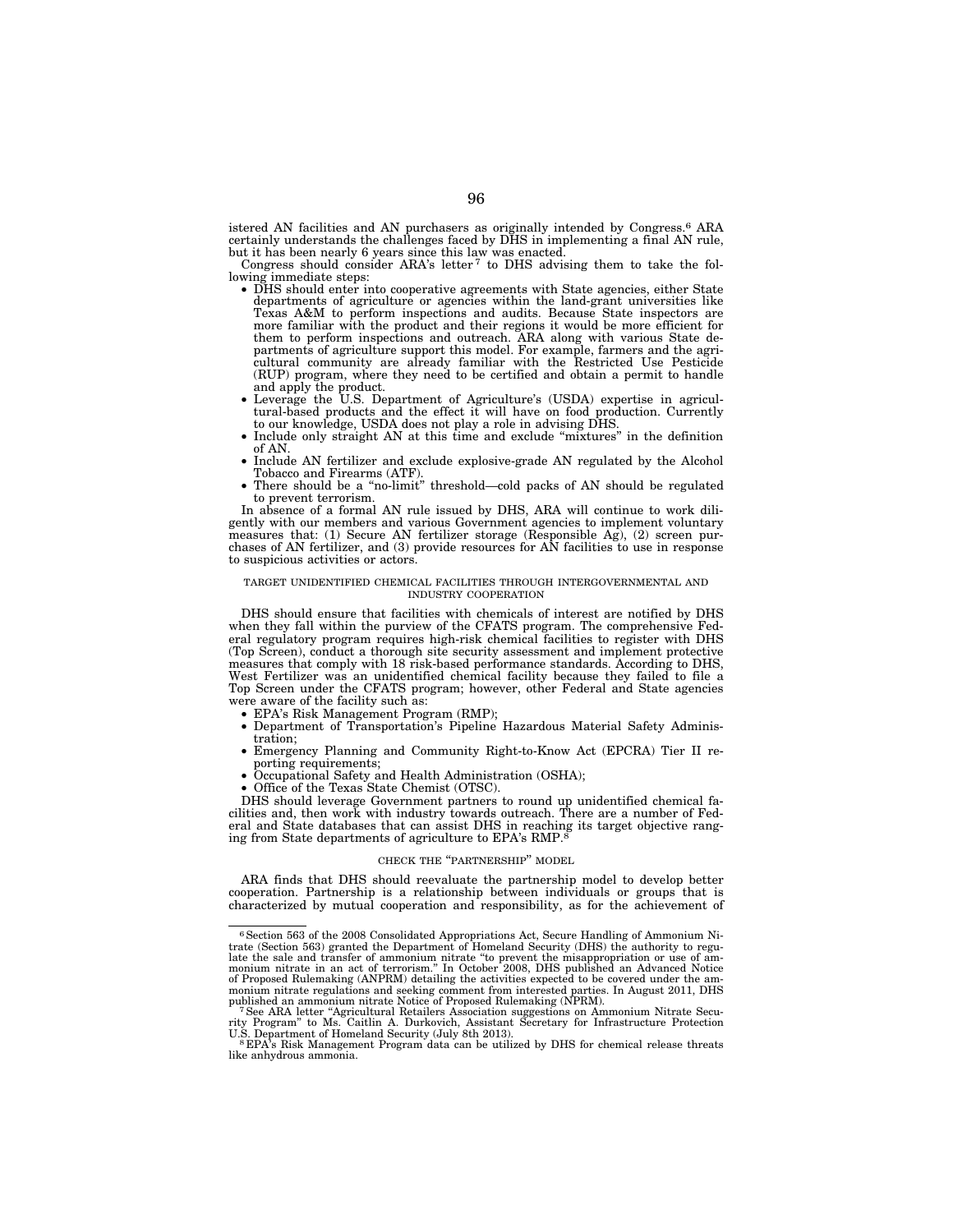a specified goal. ARA members and DHS are both responsible to safeguard against fertilizer misuse and manipulation but mutual cooperation can be enhanced.

In terms of dry fertilizer, State chemists and State departments of agriculture can share date for facilities above the COI thresholds. For products like ammonia nitrate (AN), there are already State programs that regulate this product with databases. Lastly, information from Department of Transportation safety program could yield more unidentified chemical facilities.

Too often industry participates in the last stage of the decision-making process. Placing key stakeholders<sup>9</sup> in the early stages of policy development would: (1) Lessen Congressional interference; (2) enhance the mutual understanding between the private and public sector; (3) reduce time and funds dedicated towards the rulemaking functions; (4) and overall increase mutual trust and cooperation towards outreach.

### RAISE ''PARTNERSHIP'' OUTREACH WITH INDUSTRY

Outreach is an integral part of putting facilities like West on notice that facilities need to protect their assets and comply with the law(s). Facilities can't comply with CFATS if they don't know who and what to comply with. This approach should be the focus of targeting unidentified chemical facilities. Easy, simple ways of communication works best, as well as fast and effective campaigns.

ARA has a long history with other agencies towards tangible and successful partnerships:

- *Federal Bureau of Investigation (FBI)*.—ARA collaborated with the FBI in the production of a ''Potential Indicators of Terrorist Activities'' bulletin for display at facilities that carry products that could be manipulated to make improvised explosives. The bulletin/poster assists retailers in identifying suspicious purchases and directs them to report suspicious behavior to the FBI. Currently, there are 1,500 FBI bulletins in distribution amongst ARA members.
- *Department of Defense's Joint Improvised Explosive Device Defeat Organization (JIEDDO)*.—ARA is working with the JIEDDO to counter global and enduring IED threats in Afghanistan. We receive general unclassified fertilizer threat information that keeps our members informed on how fertilizers are being manipulated into IEDs.
- *First Responders Organizations*.—ARA consulted first responders in drafting ''ARA's First Responder Guidance'' for use by industry, LEPCs, and local first responders. The guidance sets the stage for a coordinated and effective emergency response communication. In addition, it lays the basis for building a close relationship with the first responders through emergency response management.
- *National Fire Protection Association (NFPA)*.—For many years the fertilizer industry has served on the NFPA Technical Committee for Hazardous Chemicals (NFPA 400), which is the committee of jurisdiction over the fire code for recommendations for storage and handling of AN. The fertilizer industry supports compliance with NFPA's code for AN.
- *Environmental Protection Agency (EPA)*.—ARA coordinated with EPA and submitted comments to EPA's Ammonium Nitrate Alert in order to further educate the industry on the hazards of AN storage.
- ARA partnered with EPA on other outreach opportunities, such as: The container and containment rules for pesticides, Spill Prevention, Control, and Countermeasure Plans and others. DHS could learn some lessons from other agencies regarding outreach. Great models do exist. Even prior to West, DHS has made considerable efforts to engage ARA members and understand the way we operate, but often Government bureaucracy has got in the way.

ARA members would like DHS to step up partnership outreach to continue the Chemical Sector Security Summit, develop alternative security plans and promote CFATS compliance via webinars, targeted publication ad postings, and flyers.

<sup>&</sup>lt;sup>9</sup>The Chemical Sector Coordinating Council (CSCC) is one of 18 critical infrastructure committees that were established under the protection afforded by the Critical Infrastructure Partnership Advisory Council (CIPAC). Th tion between Federal infrastructure protection programs with the infrastructure protection ac-<br>tivities of the private sector and of State, local, territorial, and Tribal governments. Pursuant<br>to the Homeland Security Act fective discussion of critical infrastructure issues and to provide appropriate protection for sensitive critical infrastructure information.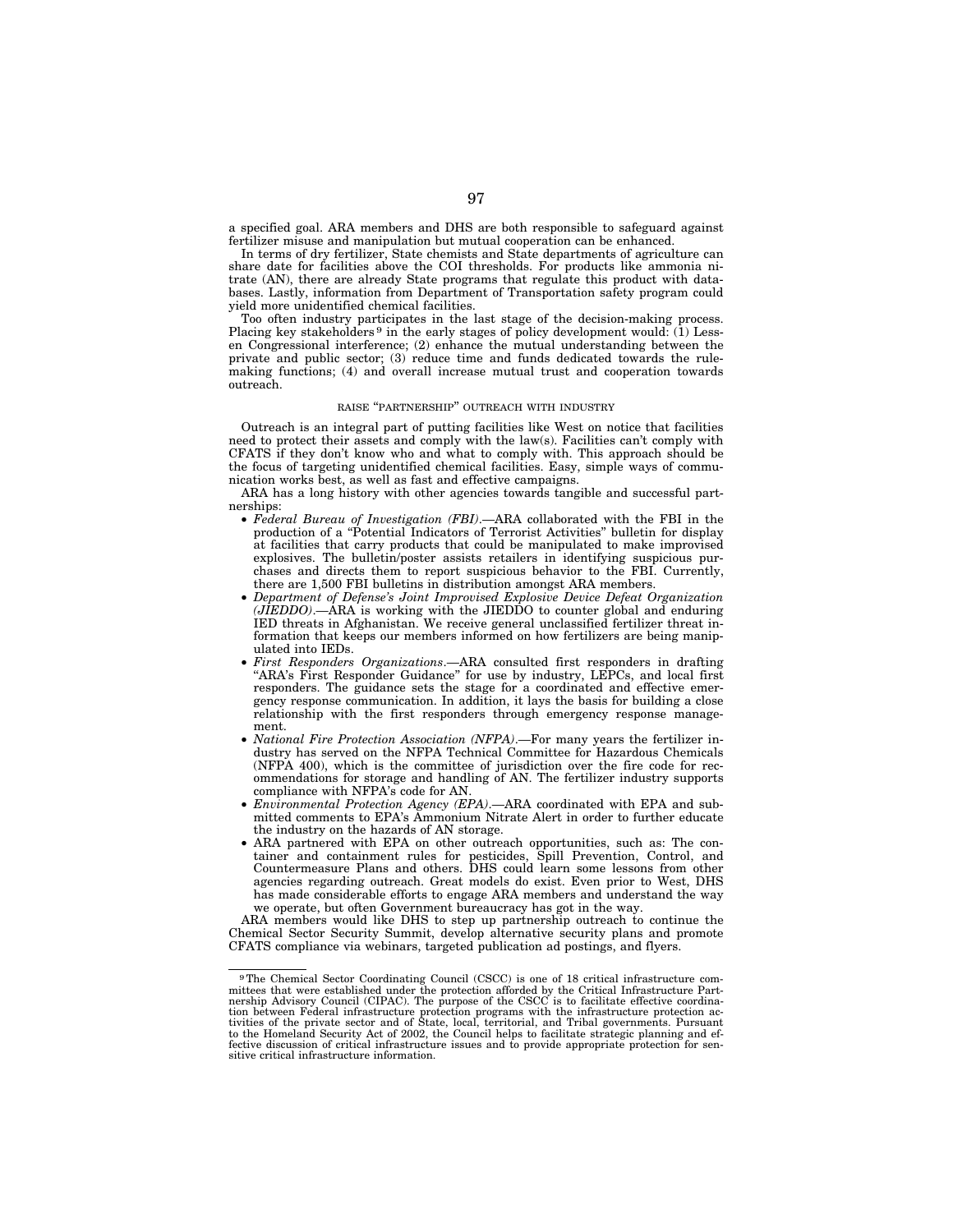With the above positive steps, more can be done. ARA would also like to see more efforts towards (electronic/video)<sup>10</sup> training and outreach opportunities targeting facilities that use, store, or distribute chemicals above specified quantities listed under the CFATS program. This includes quick and efficient co-branding literature for distribution.

To ensure effective outreach, DHS must be able to co-brand information for distribution with the trade associations and stakeholders. DHS headquarters must quickly and effectively respond and produce effective products for distribution. Often the cake-like layers of bureaucracy hinder the ability to effectively get a pamphlet or bulletin from DHS. This is a deterrent to the ''partnership'' model.

#### REASSESS SMALL FACILITY COMPLIANCE BURDENS

We all share a responsibility to protect our chemical facilities; but, regulations need to be practical, economically feasible, and not outweigh the perceived benefits. As far as the current implementation of the CFATS program is concerned, here are

- some suggestions that may improve the program: Quicker response from DHS on site security plans—some members have sub-
	- DHS should continue to work with ARA on alternative security plans and in-
	- creased inspections for lower-risk facilities. Reform the Personnel Surety Program (PSP) 11—Under the CFATS Interim Final Rule issued in April 2007, it states that DHS ''may disapprove a Site Security Plan (SSP) that fails to satisfy the risk-based performance standards es-tablished in 27.230''. Section 27.230 lists the Risk-Based Performance Standards (RBPS) each CFATS facility must select, develop in their SSP, and implement appropriate measures to satisfy the performance standards, which includes Personnel Surety.<sup>12</sup>
	- ARA acknowledges that several aspects of the PSP improved thanks to our open and continuous discussions. However, "electronic verification" for individuals already enrolled in legally equivalent programs such as Hazardous Materials En-
	- dorsement (HME) Programs, still remains an obstacle. DHS plans to limit the initial CFATS PSP implementation to only Tier 1 and Tier 2 high-risk chemical facilities. The current PSP requirements do not vary by risk-based tier. The assistant secretary should accept measures used to meet standards on a risk-based approach.13
	- ARA members would like to see DHS leverage existing credentialing programs by a reasonable visual inspection if the facility can demonstrate a likelihood of detecting and preventing fraudulent entry.<sup>14</sup> This would be similar to the visual inspection of Government-issued credentials by TSA security officials.
	- It should be recognized that a ''facility-centered'' background check program cannot take advantages of portability similar to a ''personnel-based'' programs, like the HME program. DHS should look into employee-based models.

#### PERMANENT CFATS OR LONG-TERM REAUTHORIZATION IS NEEDED FOR REGULATORY **CERTAINTY**

The CFATS program is not perfect, but it's not broken. We understand that Congress will make efforts to reauthorize or permanently reauthorize the CFATS program. ARA believes that it is essential for DHS to be principal in chemical regulation and enforcement. ARA supports the CFATS program because it ensures safety, security, and efficiency by safeguarding our critical infrastructure. Mandates on inherently safer technology and allowing civil suits will not make facilities any safer. We hope that Congress will provide DHS permanent statutory authority for the CFATS program, thus providing regulatory certainty and operational stability that is necessary for capital investments to be appropriately planned and budgeted.

DHS leadership is committed to working through the current issues and working with stakeholders to improve the implementation of the CFATS program. ARA also

<sup>&</sup>lt;sup>10</sup>See Simplot First Responder Training Video as an example.<br><sup>11</sup>6 C.F.R. § 27.230 (2007).<br><sup>12</sup> RBPS No. 12 was issued for personnel surety and DHS has developed a CSAT application for high-risk chemical facilities to submit information about facility personnel and, as appro-<br>priate, unescorted visitors with access to restricted areas or critical assets at those facilities. The<br>goal as stated by DHS this goal we question the manner in which DHS has decided to fulfill this RBPS as we feel it goes beyond the statutory intent of Congress for chemical facilities to take measures designed to identify people with terrorist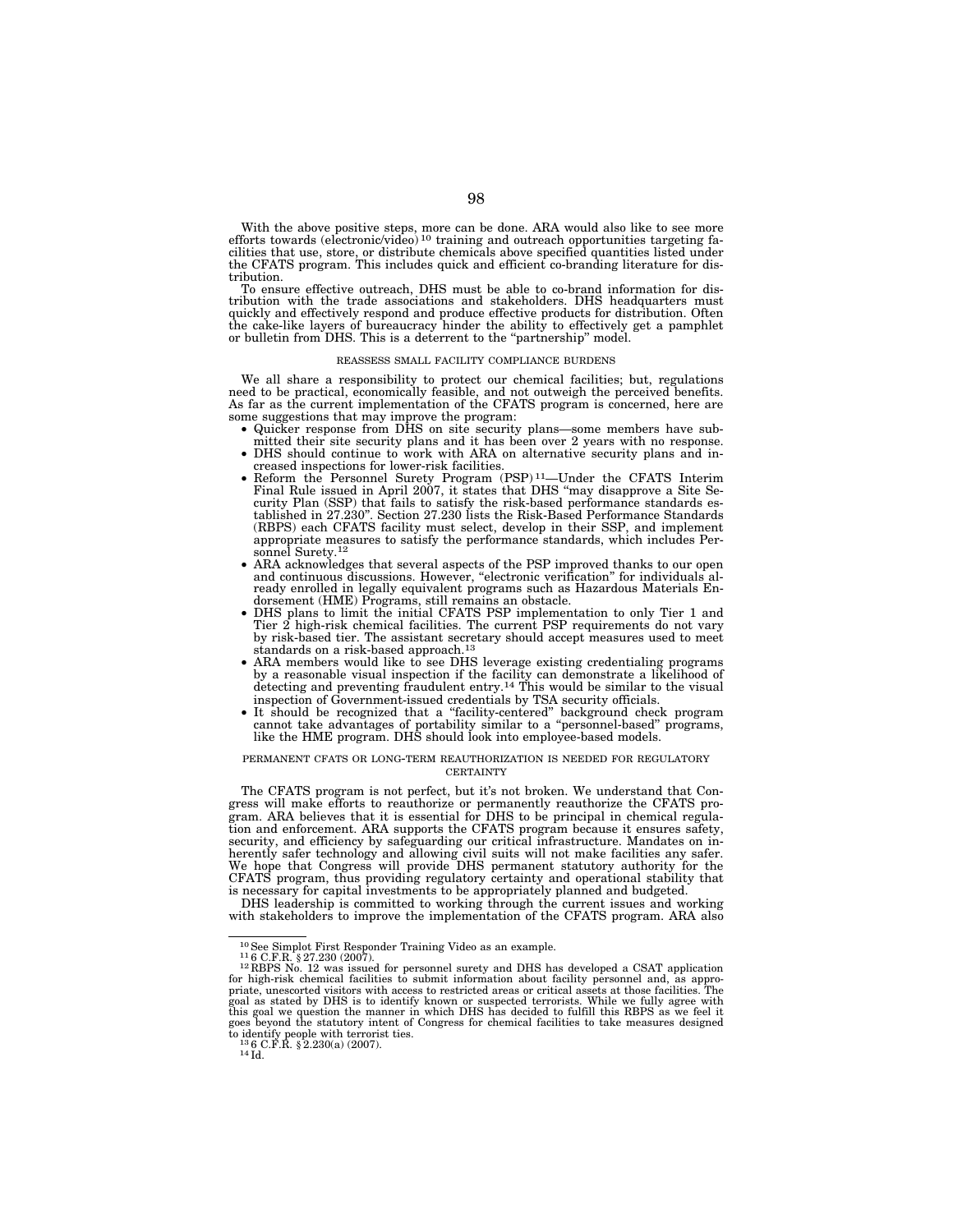urges Congress to provide the agency with sufficient resources to ensure that chem-

ical facility security is implemented in a timely fashion. We look forward to working with the committee, Congress, and DHS to further improve the CFATS program so that agricultural retailers and distributors are able to continue to safely and securely provide these important crop inputs to our farmers.

Mr. MEEHAN. Mr. Scott.

# **STATEMENT OF TIMOTHY J. SCOTT, CHIEF SECURITY OFFI-CER, CORPORATE DIRECTOR, EMERGENCY SERVICES AND SECURITY, DOW CHEMICAL**

Mr. SCOTT. Thank you, Chairman Meehan, Ranking Member Clarke, and Members of the subcommittee. I am Tim Scott, chief security officer for the Dow Chemical Company. I am speaking today on behalf of Dow and the American Chemistry Council, the Nation's largest chemical industry trade representative.

We all mourn the loss of life suffered in West, Texas. While the exact cause of the explosion may never be known, the path that led to this disaster is clear: Noncompliance with established regulations, lack of regulatory oversight, no community awareness of the risk, no training for local first responders, no warning system, no security.

This disaster might have been avoided, or at least the impact minimized, if any one of those steps had been corrected. There are regulations already in place at both the State and Federal levels that require the submission of data relative to chemicals of interest in quantities on-site. Compliance with any one of these regulations would have identified this facility as a potentially high-risk site. Clearly, the facility owner, and the State and Federal regulatory agencies, failed in their responsibilities. More regulations are not the answer, but rather communication, understanding compliance, and enforcement of the established regulations already in place.

While DHS has had many issues with the implementation of CFATS, they are now making significant progress in identifying, inspecting, and securing the high-risk sites in the U.S. chemical sector. The facility in West, Texas flew below the radar, and we can't have sites operating outside the regulations for any reason. We support a multi-year reauthorization of CFATS and DHS to continue this progress and bring stability, compliance, and enforcement to the chemical security process.

Non-complying outlier sites pose a risk to the communities in which they operate, and that is of most importance. But they also pose a risk to the chemical industry. By ''outlier sites,'' I mean those facilities that may produce, mix, store, or distribute chemicalrelated products, but are not a part of the established chemical industry, members of chemical-related industry associations or participants in the local emergency planning committees. They are not the chemical industry to which Dow and ACC belong, but their actions or lack of action cast a shadow over our industry nonetheless.

ACC and Dow have been proactive in calling for chemical security legislation for almost a decade now in order to bring everyone, including these outlier sites, into the compliance process. Publicprivate partnerships are successful. DHS and the chemical industry, working together on common goals and finding solutions that address the concerns of both partners, have proven these partner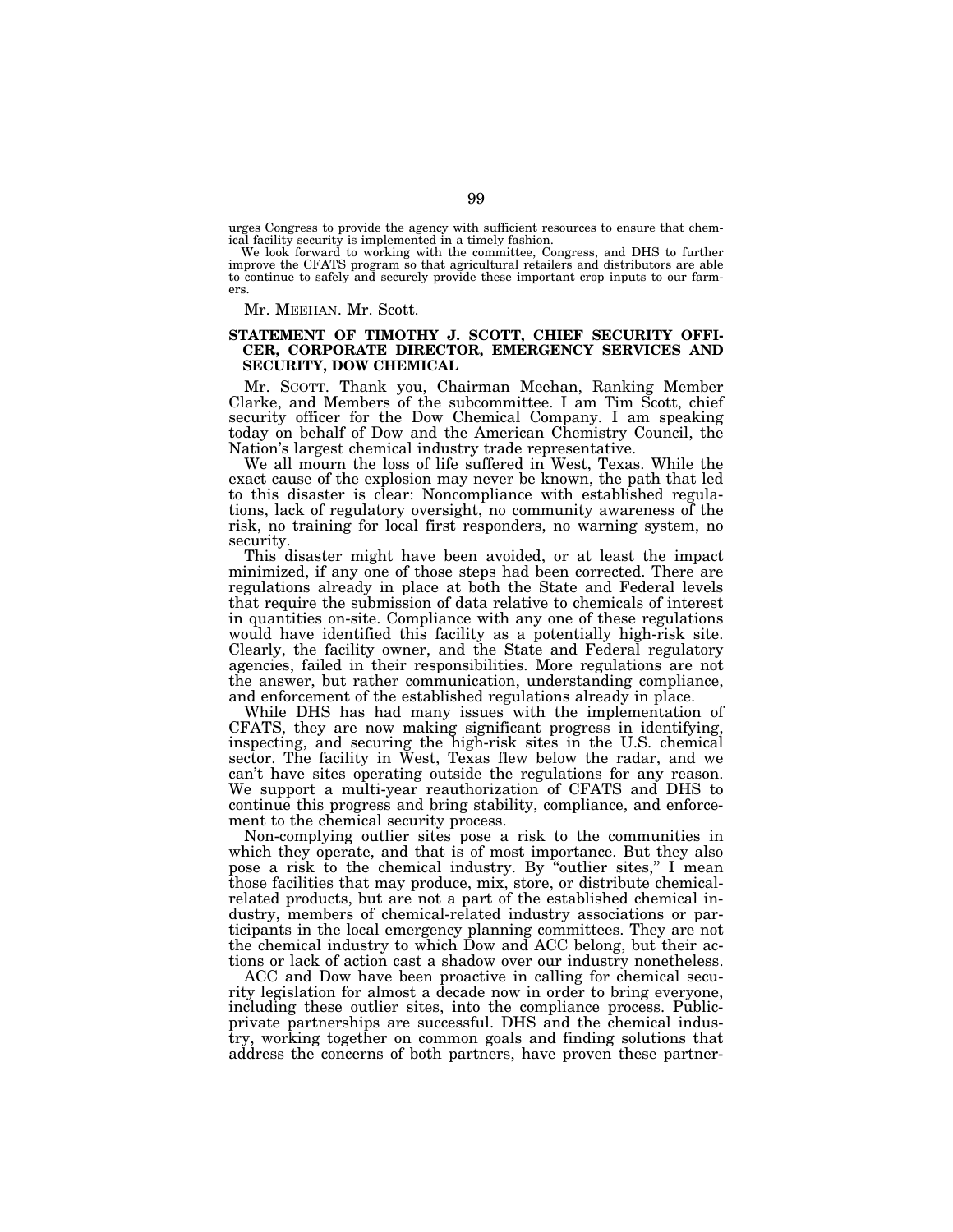ships can work. This public-private partnership concept, initiated by DHS here in the United States, along with the Responsible Care Code, have made their way around the world and are accepted and promoted by the International Council of Chemical Associations and the International Center for Chemical Safety and Security in their efforts to develop a chemical safety and security culture in developing nations.

The DHS concept of public-private partnership is a leading and recognized standard around the world. In addition to the regulations already in place, there are many established programs and partnerships that can address the issues around the West, Texas disaster. At Dow, we implement the Responsible Care Code at all sites around the world. This includes the security code and also the Community Awareness and Emergency Response, or CARE, initiative in the communities near our facilities in the TransCare initiatives in communities along the transportation routes used to distribute our products.

These initiatives include community advisory panels, training and awareness for emergency responders, integrated community or industry emergency response plans and systems, and awareness for the general public, schools, hospitals and what we call ''nearby neighbors.'' We participate in local emergency planning committees, or LEPCs, created under Federal regs in the mid-'80s and still in force and viable today. These LEPCs, by law, include members of the community, media, special interest groups, local government, emergency responders, and industry.

These local partnerships are where the rubber meets the road. If additional appropriations are being considered, it is at the local level where they can do the most good. West, Texas can and will recover from this terrible tragedy, but we must identify and eliminate similar risks across our Nation. We must enforce the regulations already in place. We must bring outlier sites into the process. We must build robust and all-inclusive public-private partnerships for chemical safety and security at the local community, State, and Federal levels.

We must implement initiatives like CARE and TransCare at the local level to be sure the communities and responders are aware of potential hazards and capable of responding to emergencies. We must constantly strive to do better at identifying, communicating, regulating, mitigating, and responding to the risk. ACC and Dow will continue to be industry leaders in this effort, and we look forward to your questions. Thank you.

[The prepared statement of Mr. Scott follows:]

#### PREPARED STATEMENT OF TIMOTHY J. SCOTT

#### AUGUST 1, 2013

### INTRODUCTORY STATEMENT FROM TIMOTHY J. SCOTT ON THE TRAGEDY IN WEST, TEXAS

The disaster in West, Texas, was both a National tragedy and a deeply personal tragedy for the families of the brave first responders that lost fathers, husbands, and even a grandmother. It is our shared responsibility to fully examine this catastrophe and apply what we learn to prevent future incidents and loss of life. While the cause of the explosion may never be known with certainty, the path that led to this disaster is clear—non-compliance with established regulations, lack of regulatory oversight, little or no community awareness, little or no training for local first responders, no warning system, and little security at the West Fertilizer Company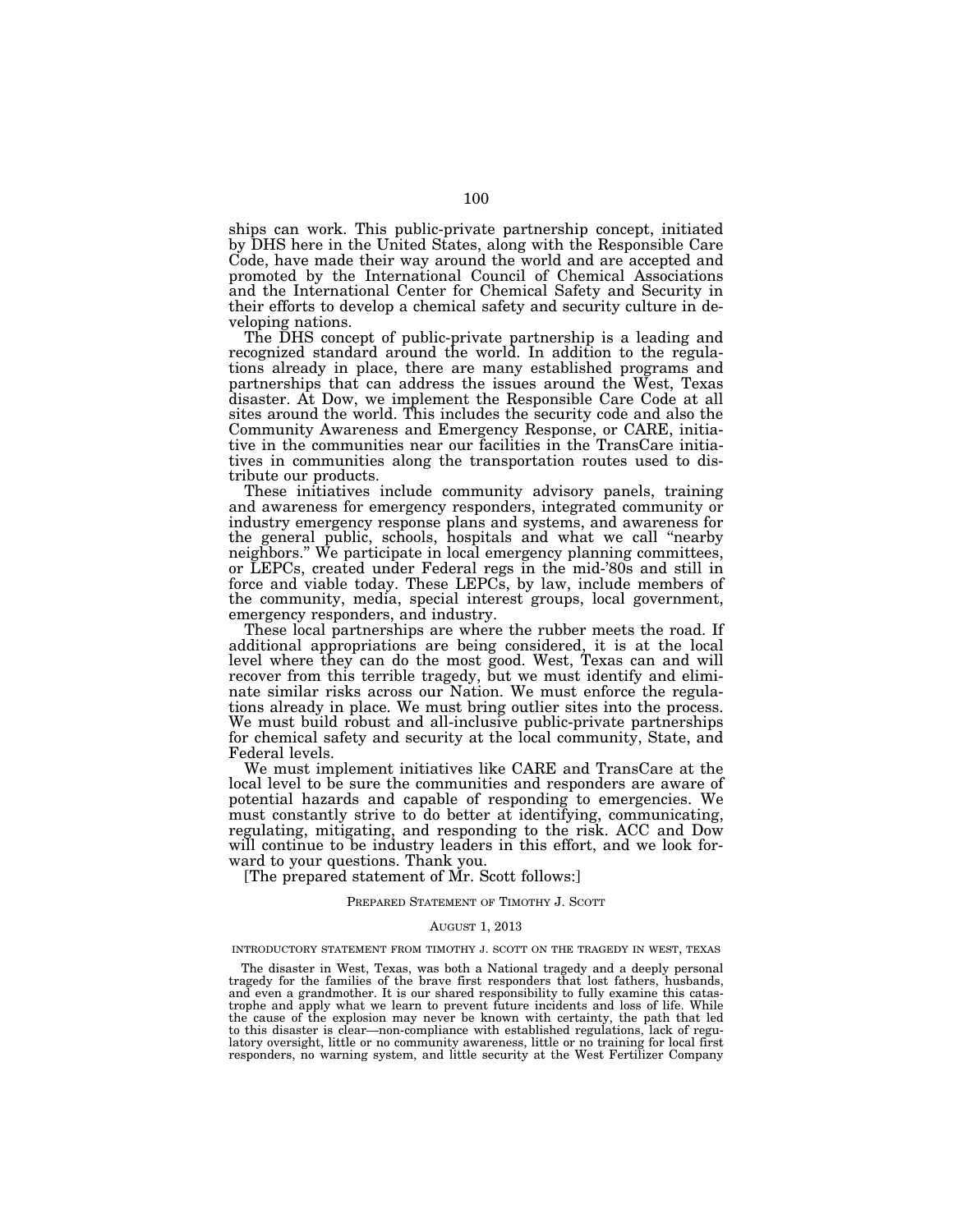facility. There were clear missed opportunities to avoid this tragedy or minimize the impact.

West Fertilizer was what we refer to as an outlier site. Outlier sites are facilities that store or distribute chemical-related products, but are not part of the established chemical industry, are not members of chemical-related industry associations, are not part of an industry performance improvement program such as Responsible Care, or participants in the local emergency planning committees (LEPCs) in which they operate. Outlier sites can pose a threat not only to the local communities in which they operate, but also to the chemical industry as a whole, to ACC and The Dow Chemical Company. ACC and Dow have been proactive in calling for legislation that will level the playing field and bring these outlier sites into compliance.

The State and Federal regulatory agencies with oversight responsibilities for the West, Texas facility must understand they could have done better. There are regulations in place at both the State and Federal levels that require the submission of data relative to chemicals of interest and quantities on-site that would have identified this facility as a potentially high-risk site. Compliance and enforcement of these existing regulations is needed.

West, Texas, will recover from this terrible tragedy. On a National level, we must work to build on a robust and all-inclusive public-private partnership for chemical safety and security, which was built from the local communities up through the Federal Government and across the Nation. ACC and Dow stand ready to join that partnership.

#### SAFETY AND SECURITY ARE A TOP PRIORITY FOR THE CHEMICAL INDUSTRY

The American Chemistry Council (ACC) represents the leading chemical companies that produce essential products critical to everyday life. The business of chemistry is a vital aspect of our Nation's economy since it employs more than 780,000 Americans and touches more than 96 percent of all manufactured goods.

Because of our critical role in the economy, our commitment to our customers and shareholders and our responsibility to our neighboring communities, safety, and security remain a top priority.

The men and women of the chemical industry have worked hard to develop a culture that has put our industry at the forefront of manufacturing when it comes to safety. We are very proud of the fact that the worker injury rate for the chemical sector is among the lowest of any manufacturing sector according to U.S. Bureau of Labor Statistics.

And, members of ACC have sought to build upon the overall industry's safety performance through Responsible Care®, the chemical industry's world-class environmental, health, safety, and security performance initiative. Under Responsible Care, ACC members work with emergency responders and communities to coordinate response plans and to continually improve industry performance. Implementation of Responsible Care is mandatory for all members of ACC, as well as for Responsible Care Partner companies, who represent chemical transporters, distributors, warehouses, logistics planners, and others along our supply chains.

The results of the program speak for themselves. Responsible Care companies have reduced injury and illness rates at their facilities by 79 percent since 1990. Thanks to this effort, these same companies have a worker injury rate 5 times lower than the U.S. manufacturing sector as a whole and nearly 3 times better than the business of chemistry overall. They also have reduced the number of process safety incidents that resulted in a product spill, fire, explosion, or injury by 58 percent since 1995.

In addition to Responsible Care, ACC's CHEMTREC® provides 24/7 emergency response assistance to requests from companies and from emergency responders to help coordinate and communicate critical product safety information that may be needed in mitigating a hazardous material-related incident. In addition, ACC sponsors TRANSCAER® (Transportation Community Awareness and Emergency Response), a voluntary National outreach effort that focuses on assisting communities prepare for and respond to a possible hazardous material transportation incident. For example, TRANSCAER® has trained more than 60,000 emergency responders just during its first year of anhydrous ammonia training. TRANSCAER® was founded in 1986 by the Dow Chemical Company and Union Pacific Railroad. Dow alone has completed 210 events for 6,825 people under TRANSCAER® since 2007.

Together, Responsible Care, CHEMTREC, and TRANSCAER® include community advisory panels, training, and awareness for emergency responders; integrated community and industry emergency response plans and systems; and awareness for the general public, schools, hospitals, and nearby neighbors.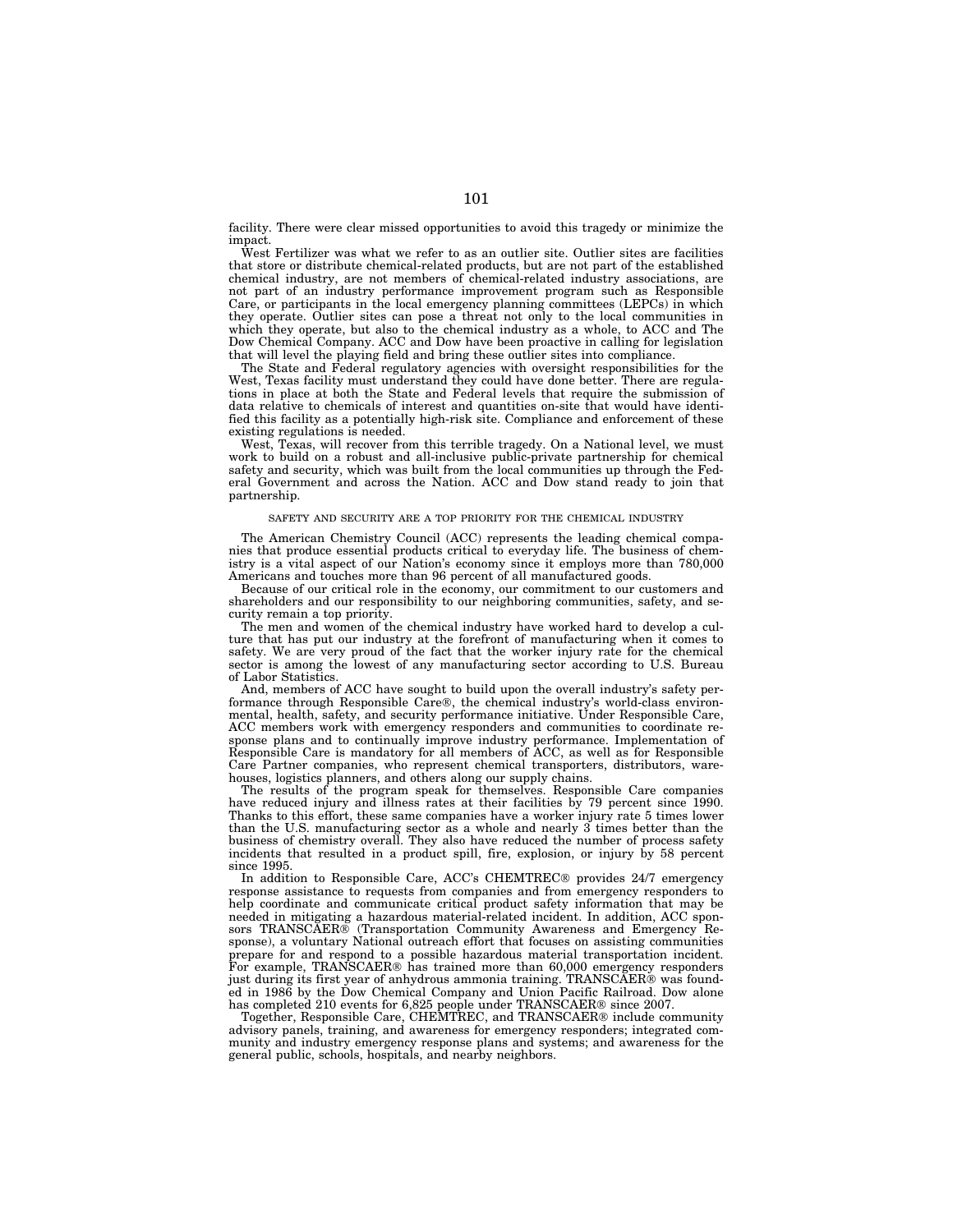ACC and its member companies care deeply about the communities where they operate. They do not just run businesses; they also live in and contribute to the vitality of their towns and cities. They work hard to establish relationships with their neighbors as well as local officials and emergency responders to help address potential safety and security issues. Our industry's on-going efforts are intended to benefit not just the people we employ but also the communities surrounding our facilities. Our commitment to harnessing the latest technologies and innovations to help enhance safety and security has never been stronger.

#### STRONG SUPPORT FOR REGULATORY OVERSIGHT

Because the Nation depends on chemical producers every day to form the building blocks and processes necessary for safe drinking water, a plentiful food supply, lifesaving medicines, and modern technologies, the Federal Government has established a comprehensive set of laws to regulate all aspects of safety and security at chemical facilities.

In fact, multiple agencies, including the U.S. Environmental Protection Agency (EPA), the Occupational Safety and Health Administration (OSHA), U.S. Department of Homeland Security (DHS), U.S. Department of Transportation (DOT), and the Transportation Security Administration (TSA), have the authority to regulate the safety and security of chemical facilities through a comprehensive array of regulatory programs (see appendix).

ACC and its members fully support compliance with these Federal regulations and believe that agencies should have the appropriate resources to enforce safety and security regulations. We fully support the role of the Government in overseeing safety and security through the numerous Federal programs in place that regulate the operation of chemical facilities, and we believe that agencies should have the appropriate resources to effectively train its field inspectors, educate the regulated community, and enforce regulations. And just as important, we believe companies have an obligation to understand their legal and regulatory obligations and take action to comply.

We also value the Chemical Safety Board's (CSB) independent and technical insight. The CSB investigation of accidents and subsequent recommendations are vital to determine what actions might be warranted based on the root causes of incidents. As part of our effort to continuously improve our performance, the chemical industry captures and disseminates lessons learned from incidents and utilizes those lessons to improve performance, as well as standards and practices.

### CRITICAL ROLE OF CFATS

DHS has created a solid regulatory framework under the Chemical Facility Anti-Terrorism Standards (CFATS). ACC believes that CFATS has had a positive impact on enhancing security, and we fully support implementation of the program. Under CFATS, DHS has analyzed nearly 40,000 chemical facilities across the United States, identifying more than 7,000 facilities as potentially high-risk chemical facilities. Since then nearly 3,000 facilities have reduced their potential security risks by making operational changes that reduced or eliminated on-site chemical inventories. As a result, the CFATS regulated community currently includes approximately 4,500 facilities across the Nation.

While DHS has faced some challenges implementing the CFATS program, these challenges are not insurmountable. Since the release of the DHS internal memo, the agency has made progress on implementing the action items and putting in place a workable management structure that will enable an effective CFATS implementation process. The industry has seen considerably increased inspection activity, improved quality of inspections and expedited authorizations. Key management positions have been filled with permanent, qualified professionals who have regulatory program experience. DHS has reengaged the public/private-sector security partnership that was so valuable early in the program and is now providing an opportunity to make additional strides as we work together to secure the Nation's chemical infrastructure.

DHS leadership has demonstrated a commitment to working through the current issues and working with stakeholders to improve the implementation of the CFATS program. ACC urges Congress to provide the agency with sufficient resources to properly handle the workload and to ensure that chemical facility security is implemented in a timely fashion. Eventually, we hope that Congress will provide DHS<br>permanent statutory authority for the CFATS program, thus providing regulatory<br>certainty and operational stability that is necessary for capita propriately planned and budgeted. These improvements will also ensure that long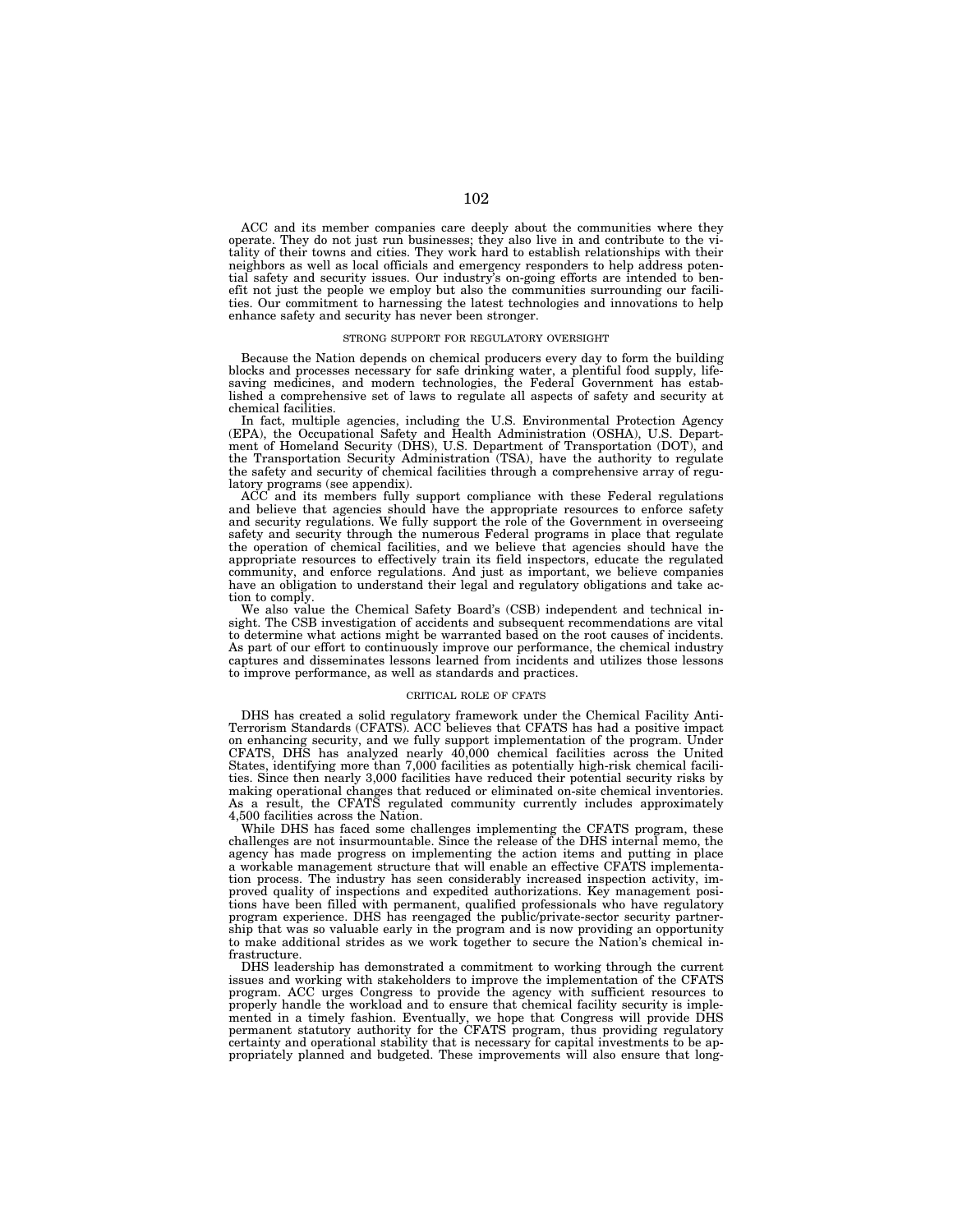term security decisions can be made without concern as to whether the regulatory landscape under the CFATS program will be altered.

### THE PATH FORWARD

Just as we have seen with CFATS, a strong partnership is fundamental to success. While determining the root cause of the West incident and CSB's recommendations will be instrumental in pointing to specific areas for improvement, we should act on an opportunity that is available to us right now to enhance safety and security.

We need to make sure that the regulations are being implemented fully and properly and that the agencies have the necessary resources to get the job done. In addition, Federal officials at all levels have to work together and coordinate their activities across all regulatory programs. Equally significant is strengthening the partnership between Government officials and a facility operator is sorely needed. Everyone must be on the same page and working together when it comes to protecting workers and communities. This can be accomplished by first redirecting agency priorities towards training and educational resources for the regulated community and for onsite field inspectors to ensure they have the appropriate knowledge, skills, and proficiencies to focus on verifying compliance with the various programs.

Investing in compliance assistance programs for Federal, State, and local officials that are responsible for certifying the accuracy and applicability of agency reports will ultimately ensure the safety and security of the community and environment. Moreover, an affirmative investment in effective and consistent outreach programs for facility owners and operators is equally imperative to ensure the regulated community thoroughly understands the mission of each agency. A strong financial and administrative commitment to educational outreach and assistance programs and devoting technical resources to consistently maintain, assess, and oversee the current chemical database systems will likely improve overall compliance and understanding of agency objectives, thus reducing ambiguities and inaccuracies in reporting and auditing.

Facility operators need to be actively engaged in local communities' emergency planning processes and ensure that local responders are aware of the materials being used on their sites. This includes opening plant gates to provide periodic tours for local officials and coordinated training and drills. Emergency planning and coordination does not have to be limited to plant events which can impact the community. As I said earlier, we live in the communities where we operate and there are other threats, both natural—hurricanes, tornadoes—and man-made, for which local responders must prepare.

Local Emergency Planning Committees (LEPC) created under Title III of the Superfund Amendments and Reauthorization Act (SARA Title III) in the mid-1980s are still in force and viable today. Each State was required to establish a State Emergency Response Commission, which in turn specified where LEPCs needed to be established. These LEPCs include members of the community, media, special interest groups, local government, emergency responders, and industry. LEPCs need strong support and active participation of facility operators as well as continued support from local officials. LEPCs are a first line of defense for the community and they deserve all the support the private and public sectors can give them.

The Federal Government needs to work with industry to help share and leverage existing best practices and industry program to make sure ''outliers'' are aware there are tools and resources available to them. ACC and its members remain committed to working with government officials at all levels to enhance safety and security at our facilities, so we all continue to enjoy the essential benefits of a strong and growing chemical industry in America.

### APPENDIX—CURRENT SAFETY & SECURITY REGULATORY PROGRAMS

#### **SAFETY**

#### *OSHA*

*Process Safety Management (PSM) Regulations (29 CFR 1910.119)*.—This regulation helps prevent accidental releases of highly hazardous chemicals, thus protecting employees, contractors and people who live and work around chemical operations.

a. Chemical National Emphasis Program (NEP) establishes policies and procedures for inspecting workplaces that are covered by OSHA's process safety management (PSM) standard, protecting workers from catastrophic releases of highly hazardous chemicals.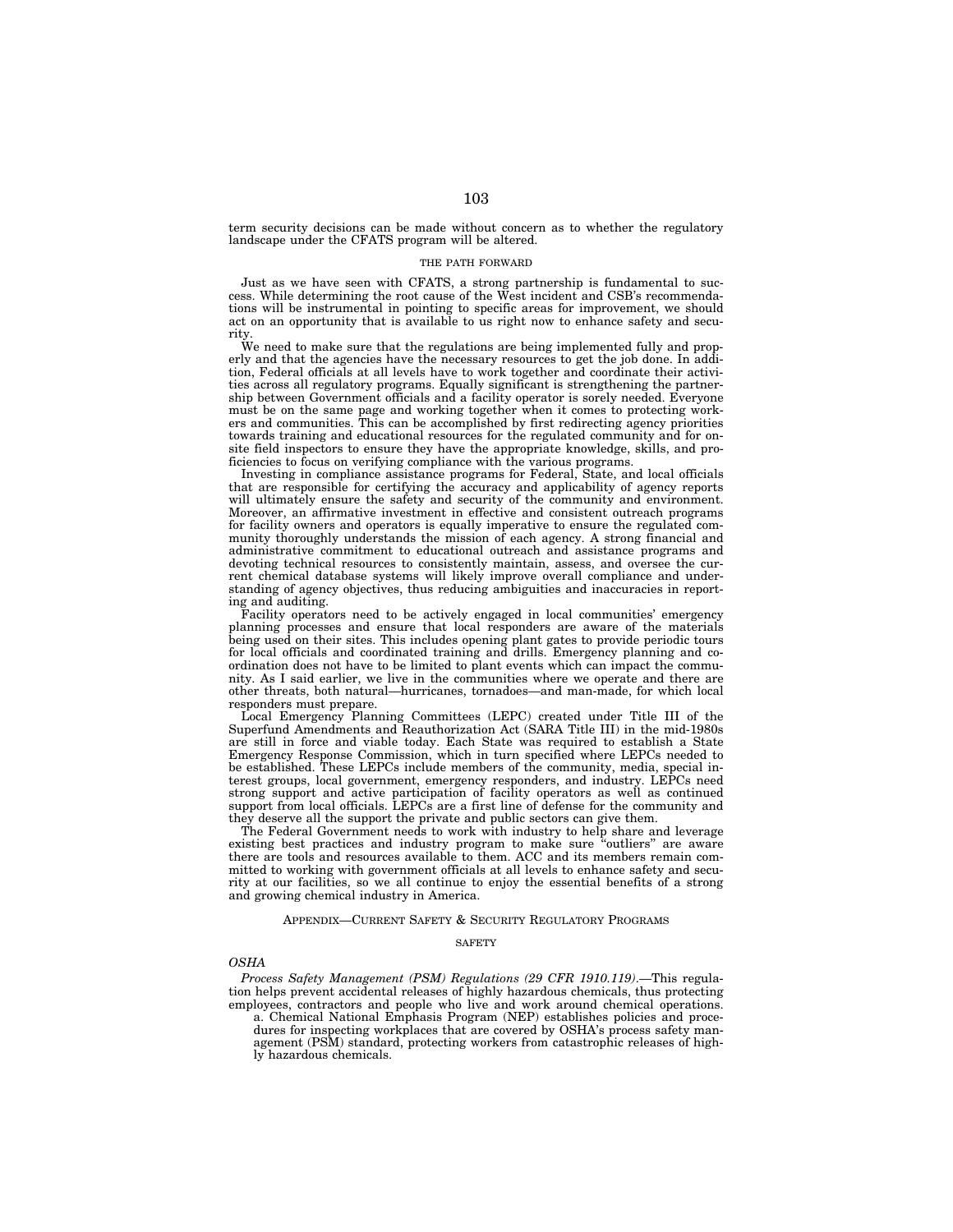*Combustible Dust Rulemaking*.—OSHA believes a comprehensive dust standard is needed to prevent dust explosions and is therefore pursuing a combustible dust rulemaking.

*Voluntary Protection Program (VPP)*.—Many member companies participate in VPP, a program that promotes effective worksite-based safety and health.

Emergency Planning and Community Right-to-Know Act (EPCRA)

a. There are four major provisions of EPCRA:

i. Emergency Planning (Sections 301–303); ii. Emergency Release Notification (Section 304);

iii. Hazardous Chemical Storage Reporting (Sections 311–312);

iv. Toxic Chemical Release Inventory (Section 313).

*Responsible Care Process Safety Metrics*.—Responsible Care companies are com-mitted to the safe operations of their chemical processes. The enhanced Process Safety Code sets forth this collective commitment to a culture of process safety throughout chemical facility processing operations, management systems, and leadership organizations. It is also intended to complement regulatory requirements, such as OSHA's Process Safety Management (PSM) standard and EPA's Risk Management Program (RMP) standard.

#### *EPA*

*Risk Management Program (RMP)*.—Under the authority of section 112(*r*) of the Clean Air Act, the Chemical Accident Prevention Provisions require facilities that produce, handle, process, distribute, or store certain chemicals to develop a Risk Management Program and prepare a Risk Management Plan (RMP).

#### *U.S. Chemical Safety and Hazard Investigation Board (CSB)*

While industry is not regulated by them, their recommendations are factored into decision making.

### *Department of Transportation*

The Hazardous Materials Regulations (HMR) govern the transportation of hazardous materials by highway, rail, vessel, and air. The HMR addresses hazardous materials classification, packaging, hazard communication, emergency response information, and training.

#### CHEMICAL SECURITY REGULATIONS

### *Department of Homeland Security*

The Chemical Facility Anti-Terrorism Standards (CFATS), also known as 6 CFR, Part 27, are a set of U.S. Government security regulations for high-risk chemical facilities such as chemical plants, electrical generating facilities, refineries, and universities. The U.S. Department of Homeland Security promulgated the Final Rule on April 9, 2007. The regulations came into effect on June 8, 2007, apart from material covered in Appendix A, which took effect upon its publication in the *Federal Register* on November 20, 2007.

#### *U.S. Coast Guard*

The Maritime Transportation Security Act of 2002 (MTSA) (Pub. L. 107–295) was signed into law by President George W. Bush on November 25, 2002. This law is the U.S. implementation of the International Ship and Port Facility Security Code (ISPS). It requires port facilities to conduct vulnerability assessments and develop security plans that may include screening procedures; security patrols; establishing restricted areas; personnel identification procedures; access control measures; and/ or installation of surveillance equipment. The act creates a consistent security program for all the Nation's ports to better identify and deter threats. The U.S. Coast Guard issued regulations to enact the provisions of the act and to align domestic regulations with the maritime security standards of SOLAS and the ISPS Code. The regulations are found in Title 33 of the Code of Federal Regulations, Parts 101 through 107. Part 105 contains port facility security regulations, including those that apply to chemical facilities.

Mr. MEEHAN. Thank you, Mr. Scott.

The Chairman now recognizes Mr. Moulton.

# **STATEMENT OF SEAN MOULTON, DIRECTOR, OPEN GOVERN-MENT POLICY, CENTER FOR EFFECTIVE GOVERNMENT**

Mr. MOULTON. Chairman Meehan, Ranking Member Clarke, Members of the subcommittee thank you for inviting me to testify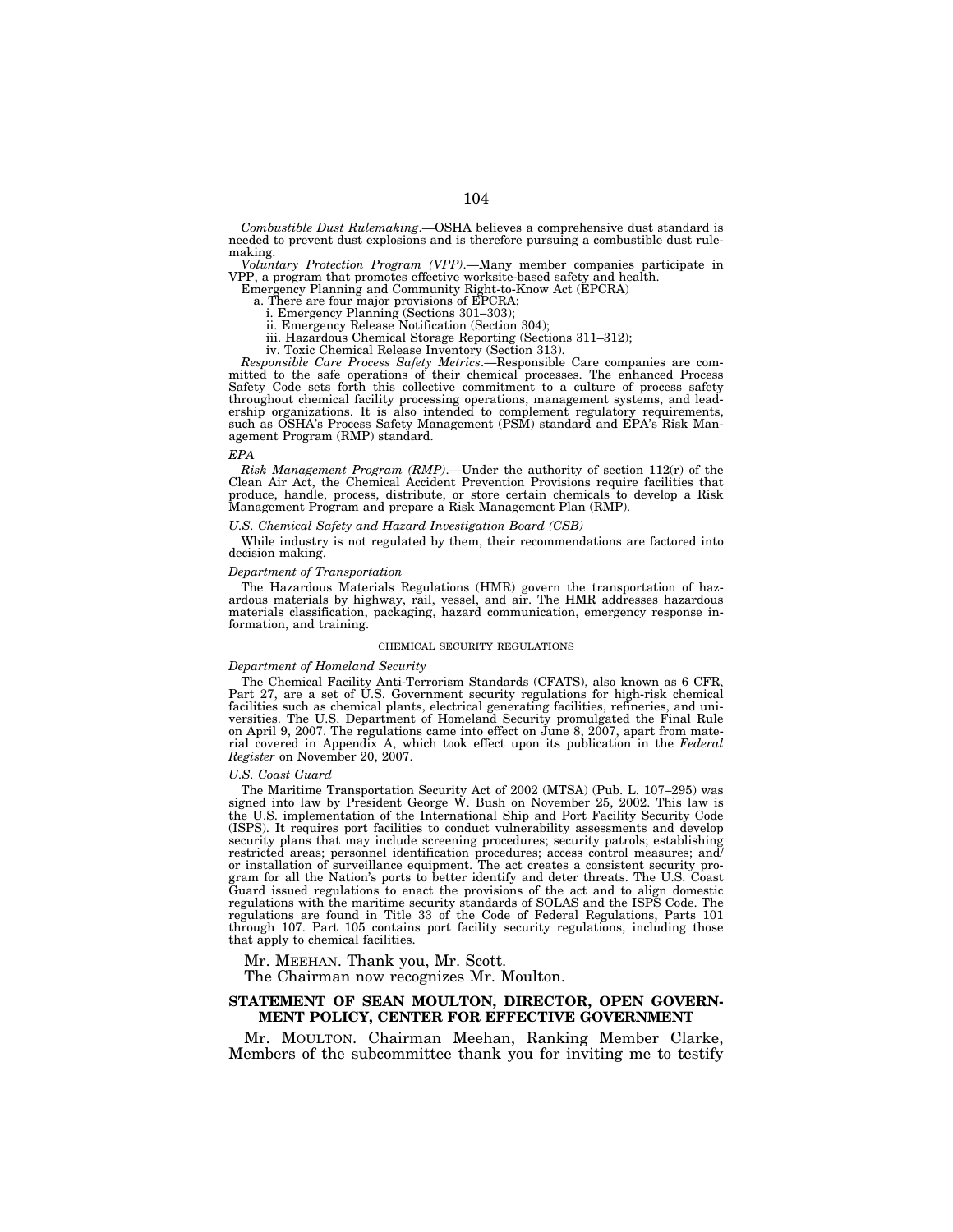today on the Chemical Facility Antiterrorism Standards, CFATS, and steps needed in the aftermath of the West Fertilizer tragedy. I want to also offer my deep condolences to the West, Texas community and the families that lost loved ones.

My name is Sean Moulton, and I am the director of open government policy at the Center for Effective Government, formerly OMB Watch, an independent nonpartisan policy organization dedicated to ensuring Government is effective and responsive to the priorities of the American people. I wish to make four points. First, excessive secrecy and information restriction contribute to gaps, oversights, and inefficiencies in chemical security efforts in the CFATS program specifically.

CFATS was unaware of the West Fertilizer plant and its storage of ammonium nitrate. EPA knew about the facility through its risk management program, but didn't know about the ammonium nitrate. State emergency officials knew about the ammonium nitrate through hazardous chemical inventory reports, but didn't know the facility was missing from CFATS. These gaps are especially troubling because much of the needed information was reported, but not reported to everyone. The information that was reported wasn't sufficiently shared.

These breakdowns reveal disturbing loopholes in the regulatory system and a fundamental problem with the way we manage chemical security and safety information. We have adopted an overly-secretive approach to this information, which slows sharing and impedes risk mitigation. This need-to-know approach also promotes cultures of secrecy and isolation in agencies, which lead to information gaps such as unreported facilities in CFATS.

This raises my second point: Better collaboration among Federal agencies and State authorities is needed to address these gaps. The most effective way for agencies to share information and avoid bureaucratic, technical, and other barriers is to narrow the amount of protected information and make the rest public in open data formats. Need-to-know access tools, such as requiring special logins and requesting approval for access, impedes sharing and limits cross-agency collaboration, and should only be used for the most sensitive information.

If a list of CFATS' facilities was public, perhaps an official in Texas or a plant employee would have noticed that West Fertilizer was not on this list. Third, engaging and informing the public is essential to protecting communities from chemical facility risks. Citizens, first responders, plant workers, and local officials all need to be better-informed to prepare for chemical emergencies. Basic information, such as facility location, identity and quantity of chemicals, compliance status are vital for communities to properly identify and prepare for chemical risk.

On the other hand, excessive secrecy could cost lives in a chemical emergency. The tragedy at West Fertilizer may be an example of this. Emergency guidelines for large ammonium nitrate fires recommend evacuation and trying to contain the fire from a distance. However, the West fire fighters, apparently unaware of the ammonium nitrate, may not have been able to properly judge the situation and adopt these tactics. Furthermore, greater public access to information can help reduce or eliminate risk.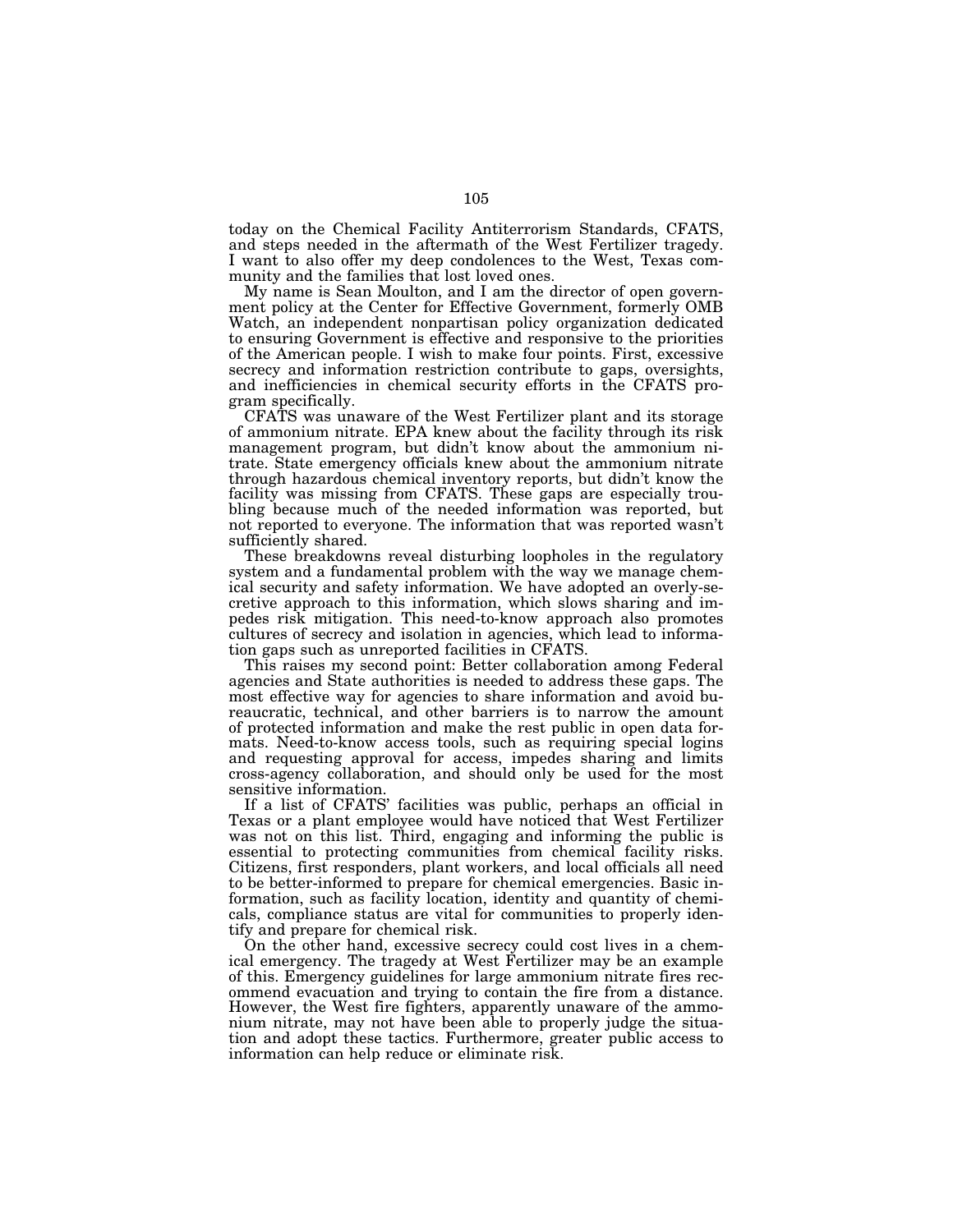Adopting safer chemicals and processes can remove dangerous substances from communities and better protect Americans. Preliminary findings indicate that West Fertilizer's ammonium nitrate could have been mixed with calcium carbonate to eliminate the risk of explosion, while preserving its use as a fertilizer. Communities and agencies need more complete information on current chemical storage to be able to advocate for safer alternatives.

Finally, increased transparency for CFATS can improve its effectiveness and accountability. When programs operate behind closed doors with little public oversight, they often suffer from delays, wasted resources, and management problems. The DHS inspector general and the Government Accountability Office both recently found delays and significant management problems in the CFATS program. We need transparency to know if reform efforts are working. CFATS should publish data on assessments received and reviewed, security plans certified, inspectors trained, and inspections completed.

Citizens understandably want and deserve more than a trust-us approach to programs addressing their safety. In conclusion, to be successful, CFATS and other chemical safety programs should rein in secrecy, partner with other agencies to identify and address gaps, strike a better balance in public disclosure and engage communities as participants in upholding chemical safety and security. The Executive Order released earlier today is a welcome step towards closing regulatory and information gaps among the main agencies overseeing chemical facilities.

However, Congressional action may well be needed to achieve all these reforms in a timely way.

I sincerely thank you for the opportunity to address this committee. Chairman and Members of the subcommittee, I look forward to your questions.

[The prepared statement of Mr. Moulton follows:]

# PREPARED STATEMENT OF SEAN MOULTON

# AUGUST 1, 2013

Chairman Meehan, Ranking Member Clarke, Members of the subcommittee: My name is Sean Moulton and I am the director of Open Government Policy at the Center for Effective Government, formerly OMB Watch—an independent, nonpartisan policy organization dedicated to ensuring Government is effective and responsive to the priorities of the American people. We believe transparency of Government actions promotes accountability and empowers citizens. The Center for Effective Government has been a leader on environmental right-to-know issues since the late 1980s when it created RTK NET as an on-line public source of environmental data. This resource helps citizens gain information about workplace and public health risks from chemical exposure.

Thank you for inviting me to testify today about how we can improve the effectiveness of the Chemical Facility Anti-Terrorism Standards (CFATS) so that the program better ensures the security of our chemical plants and the safety of the American people.

The massive explosion at the West Fertilizer plant on April 17 that killed 15 people and injured more than 200 was a terrible tragedy. In its aftermath, it has become clear that the network of regulatory programs that seeks to identify facilities with chemical risks in order to ensure the protection of workers, first responders, and nearby communities failed. The facility had never filed a risk assessment with the CFATS program despite the approximately 270 tons of explosive ammonium nitrate stored on-site. The Department of Homeland Security (DHS) seemed unaware of the facility and its lack of compliance with CFATS reporting. This raises serious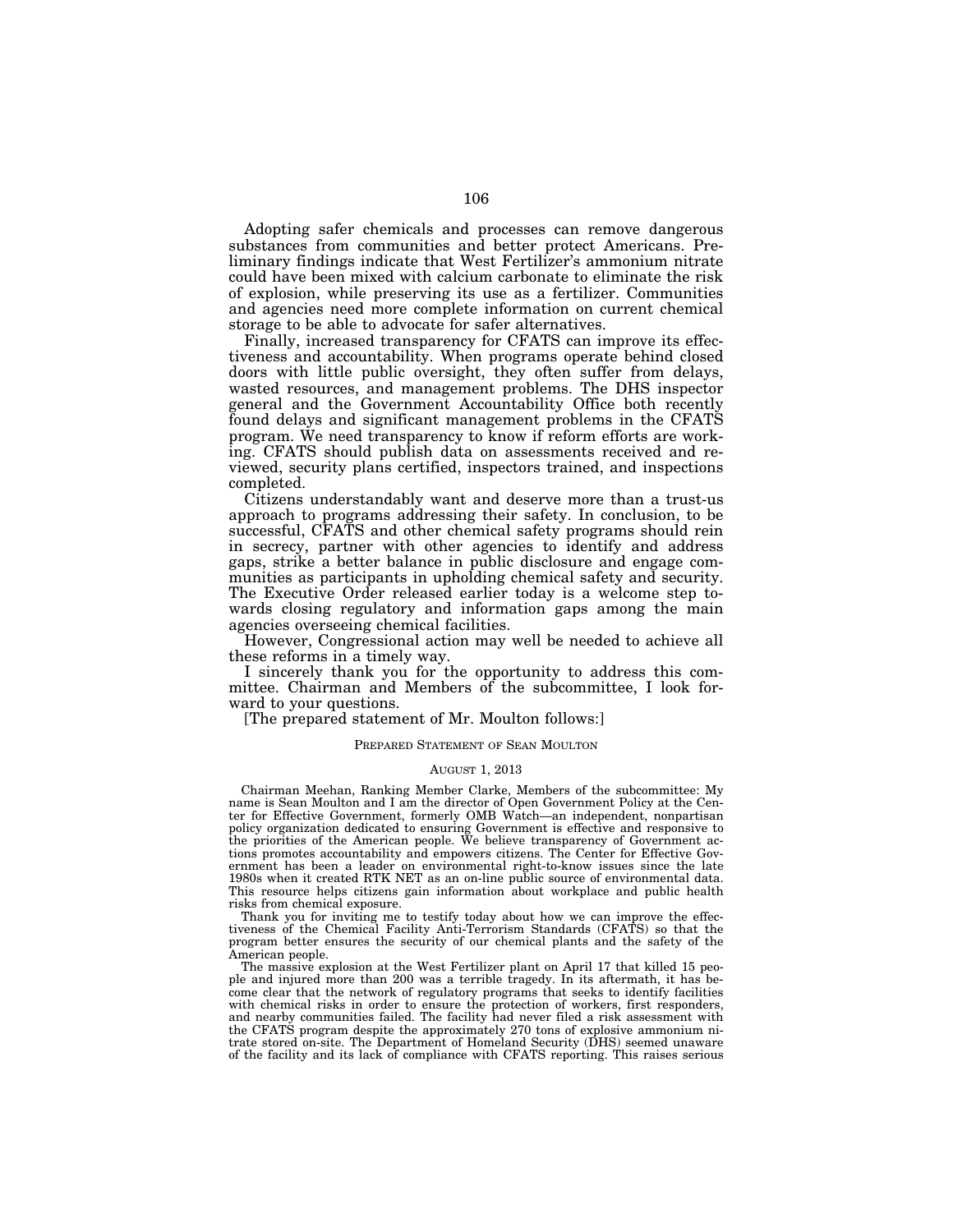questions about the CFATS program and its effectiveness in collecting, managing, and sharing information necessary to its mission. In March, the DHS Inspector General issued findings from its review of the man-

agement practices to implement the CFATS program. The assessment found significant problems, specifically:

''Program progress has been slowed by inadequate tools, poorly executed processes, and insufficient feedback on facility submissions. In addition, program oversight had been limited, and confusing terminology and absence of appropriate metrics led to misunderstandings of program progress. The Infrastructure Security Compliance Division still struggles with a reliance on contractors and the inability to provide employees with appropriate training. Overall efforts to implement the program have resulted in systematic noncompliance with sound Federal Government internal controls and fiscal stewardship, and employees perceive that their opinions have been suppressed or met with retaliation."<sup>1</sup>

In April, the Government Accountability Office (GAO) released the results of its investigation into the progress made under the CFATS program in assigning facilities to risk tiers, reviewing security plans, and communicating with owners and op-erators to improve security. While improvements from early efforts were noted, significant problems were discovered. The GAO estimated that it could take the pro-gram another 7 to 9 years to review all the security plans, which would mean the rest of the regulatory process, including compliance inspections, could take 8 to 10 years to be completed.

My testimony will examine four issues.

- First, the culture of excessive secrecy and limited information sharing has contributed to gaps, oversights, and inefficiencies in chemical security efforts in general and the CFATS program specifically. • Second, better collaboration among Federal agencies and between Federal and
- State authorities will be needed to address these gaps and make the CFATS
- program operate more effectively.<br>• Third, engaging and informing the public is essential if CFATS is to become an<br>
operator of the protect communities from integral part of the broader Government effort to protect communities from chemical facility risks.
- Fourth, increased transparency in the CFATS program is necessary to improve its long-term effectiveness and accountability to the public it serves.

#### EXCESSIVE SECRECY AND RESTRICTED ACCESS DON'T WORK

Despite operating for 6 years and having received thousands of risk assessments from facilities around the country, the CFATS program was unaware that the West Fertilizer plant had large amounts of ammonium nitrate stored on-site. The facility<br>never filed a risk assessment with the program. There is no indication that CFATS<br>knew the assessment had not been filed. There has been n commutations with the facility urging it to file the assessment and no notices of violations or fines.

According to the preliminary findings of the U.S. Chemical Safety Board (CSB), local first responders ''were not made aware of the explosion hazard from the ammo-nium nitrate stored at West Fertilizer.''2 And nearby residents, including an elementary school, hospital, and retirement home, all within a mile of the facility, were almost certainly unaware of the risks posed by the facility.

This lack of oversight is a troubling discovery for a program charged with such an important responsibility. Gaps could mean that dangerous facilities go without improved security and safety plans. And statistically, it is highly unlikely that West Fertilizer is the only facility with significant quantities of hazardous chemicals missing from CFATS.

These informational gaps are especially troubling because the plant had been fil-ing Risk Management Plans with the Environmental Protection Agency (EPA) since 1999 and been reporting the quantity of ammonium nitrate it stored to State offi-cials in its Tier II Hazardous Inventory reporting under the Emergency Planning and Community Right to Know Act. So information was collected and reported to certain agencies, but it seems it wasn't sufficiently utilized or shared.

These communication breakdowns reveal a fundamental problem with the way chemical security and safety information is managed by the CFATS program and

<sup>1</sup> Effectiveness of the Infrastructure Security Compliance Division's Management Practices to Implement the Chemical Facility Anti-Terrorism Standards Program, Department of Homeland

Security, Inspector General, March 2013, p. 1.<br>- <sup>2</sup> Preliminary Findings of the U.S. Chemical Safety Board from its Investigation of the West<br>Fertilizer Explosion and Fire, U.S. Chemical Safety Board, July 2013.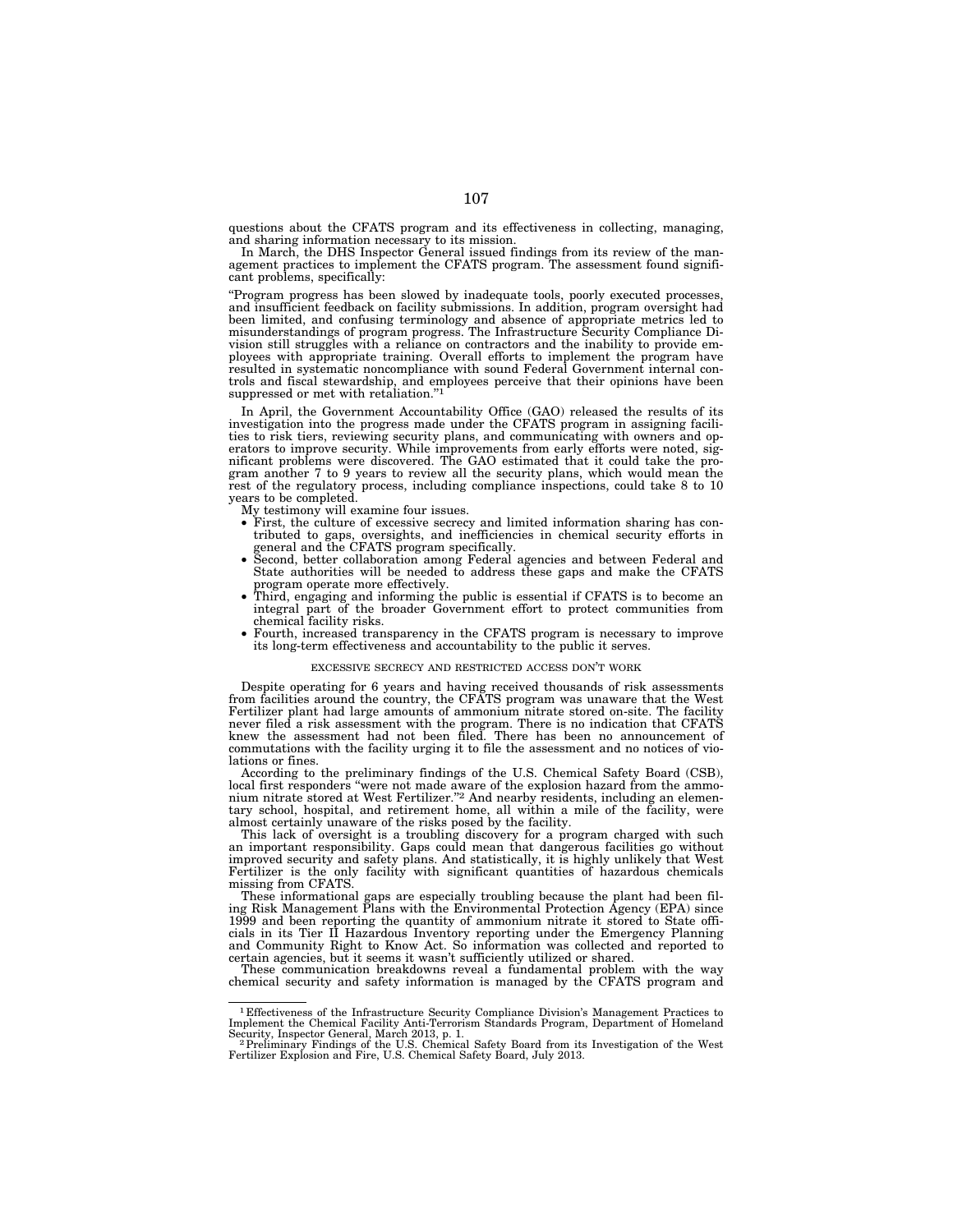other related regulatory programs. Since the Sept. 11, 2001 terrorist attack, there has been an excessive level of secrecy related to chemical safety and security, which slows sharing and impedes risk mitigation.

When the Department of Homeland Security established the CFATS program, it created a category of information called Chemical-terrorism Vulnerability Information (CVI). The rules made clear that access to CVI would be limited to those persons with ''a need to know.'' But such a ''need-to-know'' approach creates unclear lines of authority for determining access to information and unnecessary bureaucracy that significantly interferes when emergencies arise.

Need-to-know approaches also cultivate broader cultures of secrecy and isolation within the agencies and programs that utilize them. Such isolation can directly contribute to information gaps, such as unreported facilities in CFATS, because of nonexistent or difficult information sharing with other agencies and programs.

The 9/11 Commission recognized the problems that arise when information isn't shared. In 2005, in testimony before the House Committee on Homeland Security, Lee Hamilton, former Vice Chair of the 9/11 Commission, stated: ''Poor information sharing was the single greatest failure of our government in the lead-up to the 9/11 attacks."<sup>3</sup> To remedy the problem, Hamilton concluded that the Government had to change its approach to information collection and control:

''The 9/11 story included numerous examples of how a mentality of limiting information sharing to those with a 'need to know' in fact kept information from getting to the right people at the right time. Cultures will not change without policies in place that actively encourage such change, and without the sustained implementation of those policies.''4

The CFATS program has not embraced or encouraged that needed change. Instead, it has continued to cling to a flawed ''need-to-know'' framework and culture that leaves agencies isolated and individuals who need chemical security or safety information in the dark.

#### BETTER SHARING ACROSS AGENCIES IS CRUCIAL

There are various Federal and State agencies responsible for different aspects of chemical safety and security, and these agencies need to do a much better job of cooperating and collaborating among themselves.

- Section 550 of the Department of Homeland Security Appropriations Act of 2007 authorized the CFATS program at DHS to assess the risk of chemical plants and require high-risk facilities to develop and comply with a security plan.
- The Clean Air Act Amendments of 1990 authorized the EPA to establish the Risk Management Plan program, which requires facilities storing significant quantities of 140 toxic or flammable chemicals to submit a plan describing the facilities' activities to prevent the accidental release those chemicals and how it would respond to any emergencies involving such a release.
- The Emergency Planning and Community Right to Know Act of 1986 required Emergency and Hazardous Chemical Inventory reports that detail the hazardous materials stored on-site at facilities and are submitted to the local fire department, State Emergency Response Commissions, and Local Emergency Planning Committees.
- And the Occupational Safety and Health Act of 1970 created the Occupational Safety and Health Administration (OSHA) to ensure safe and healthful working conditions by setting and enforcing standards and by providing training, outreach, education, and assistance.

Those are just a few of the agencies and programs that had some overlapping coverage of chemical security and safety at West Fertilizer and other plants. But these agencies do not sufficiently share information or collaborate on chemical plant safety. Many have such significant restrictions on accessing their information that even other Government agencies can have difficulty using the data. For instance, many States treat the Emergency and Hazardous Inventories as restricted or classified information, refusing to post the information on-line or disclose it in response to requests.

The CFATS treats even the most basic information about its program with the same type of protected secrecy. If a public list of facilities that had submitted information to the CFATS program for evaluation existed, perhaps a State or local offi-

<sup>3</sup>Prepared Statement of Lee H. Hamilton before the Committee on Homeland Security, U.S. House of Representatives, November 8, 2005, p. 1. 4 Ibid., p. 5.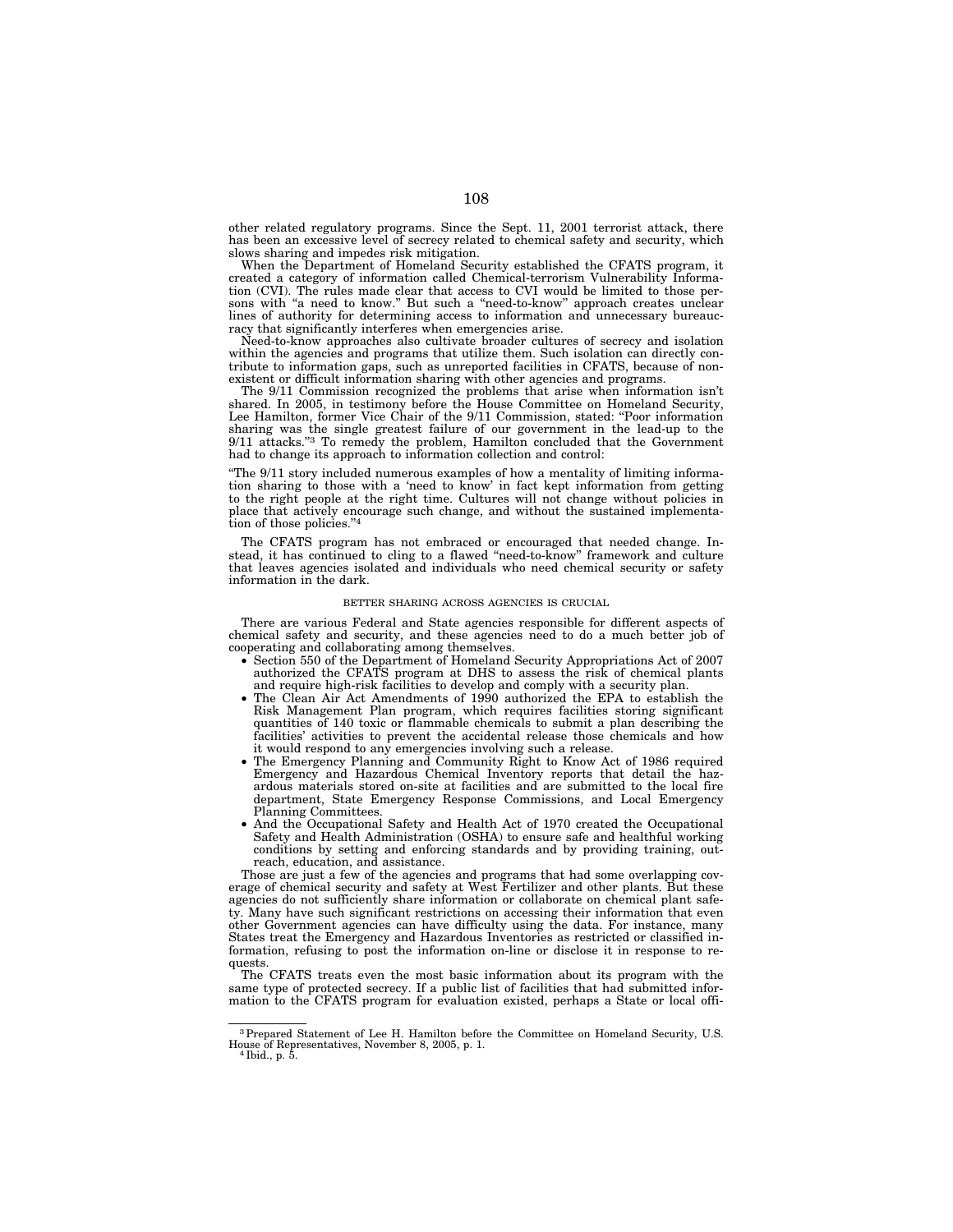cial in Texas or a plant employee would have noticed that West Fertilizer was not on that list.

The solution to the secrecy problem is to narrow the amount of protected information and broadly share the other information. State and local officials should be able to find information through on-line searches and immediately access it. Requiring public officials to apply for access, get approved, establish log-ins, etc. will create a huge disincentive for officials to gather information. And that means cross-agency collaboration will be minimal.

The collaboration among agencies should not be limited to the exchange of information. The CFATS program should be using the personnel of other State and Fed-eral agencies to expand its capacity to inspect facilities and perform other necessary on-site activities. Combined, the Federal and State agencies that overlap in their concern for chemical facility security and safety have more on-the-ground personnel than any single agency. While it is difficult to say how many personnel they could contribute to a shared chemical facility inspection approach, collaboration would certainly undertake significantly more inspections than CFATS could alone. This expanded network of inspectors could identify and address more risks than the individual agencies can do on their own.

DHS should also be collecting information from people closest to the facilities employees, local first responders, and community members. Such stakeholders can have a wealth of information about potential problems with chemical storage, security, or emergency preparedness that may not be submitted on company filings. There needs to be a mechanism or process to collect this information as it could help identify missing outlier facilities, fill in other data gaps, and correct erroneous information the program may have received.

And when a plant employee or State official steps forward and reports on-going and unaddressed problems or vulnerabilities, those people should be protected from any retaliation by their employers.

# AN INFORMED AND ENGAGED PUBLIC MAKES COMMUNITIES SAFER

An engaged and informed public is a vigilant public. Citizens, first responders, medical professionals, plant workers, and local officials all need to be better informed about chemical security and safety information in order to be prepared for emergencies.

I am not suggesting that all the information collected by CFATS and other regulatory programs addressing chemical plant safety and security should be open to the public. I am suggesting we have not yet found the right balance between disclosure and information security.

Unfortunately, we have all but abandoned early efforts to provide useful information to the public while restricting access to truly dangerous, detailed information.

We continue to try to solve the complex problem of information management with an overly simplistic solution of blanket secrecy. Those wishing to damage chemical facilities and harm the public need detailed, specific information. Secrecy may be justified in some limited instances—vulnerability assessments, plant operations details, etc.—where specific information may need to be restricted.

But when we hide such basic information as facility identities and locations, chemicals stored, and compliance status, we trade away citizen vigilance and important agency collaboration that can ensure more accurate information and better emergency preparedness. This type of information can be essential for use by other officials and the public.

Studies done on hazardous materials placards,<sup>5</sup> digital maps and global positioning information, $6$  and biological research  $7$  have each found that openness and disclosure is essential to keeping the public safer, and it helps us stay ahead of terrorists. For instance, in 2003, the Department of Transportation explored the possibility of removing hazardous materials placards from trucks, railcars, and shipping containers to better protect the materials from theft or use by terrorists. But the study found that ''removal of placards offers little to no security benefit'' and that

<sup>5</sup>The Role of Hazardous Material Placards In Transportation Safety and Security, Jan. 15, 2003. U.S. Department of Transportation, Research and Special Programs Administration, Office

of Hazardous Materials Safety and John A. Volpe National Transportation Systems Center.<br><sup>6</sup> Mapping the Risks: Assessing the Homeland Security Implications of Publicly Available<br>Geospatial Information, 2004. RAND National E. Lachman, David R. Frelinger, Kevin M. O'Connell, Alexander C. Hou, Michael S. Tseng,

 $7$ Globalization, Biosecurity, and the Future of the Life Sciences, 2006. Committee on Advances in Technology and the Prevention of Their Application to Next Generation Biowarfare Threats, National Research Council.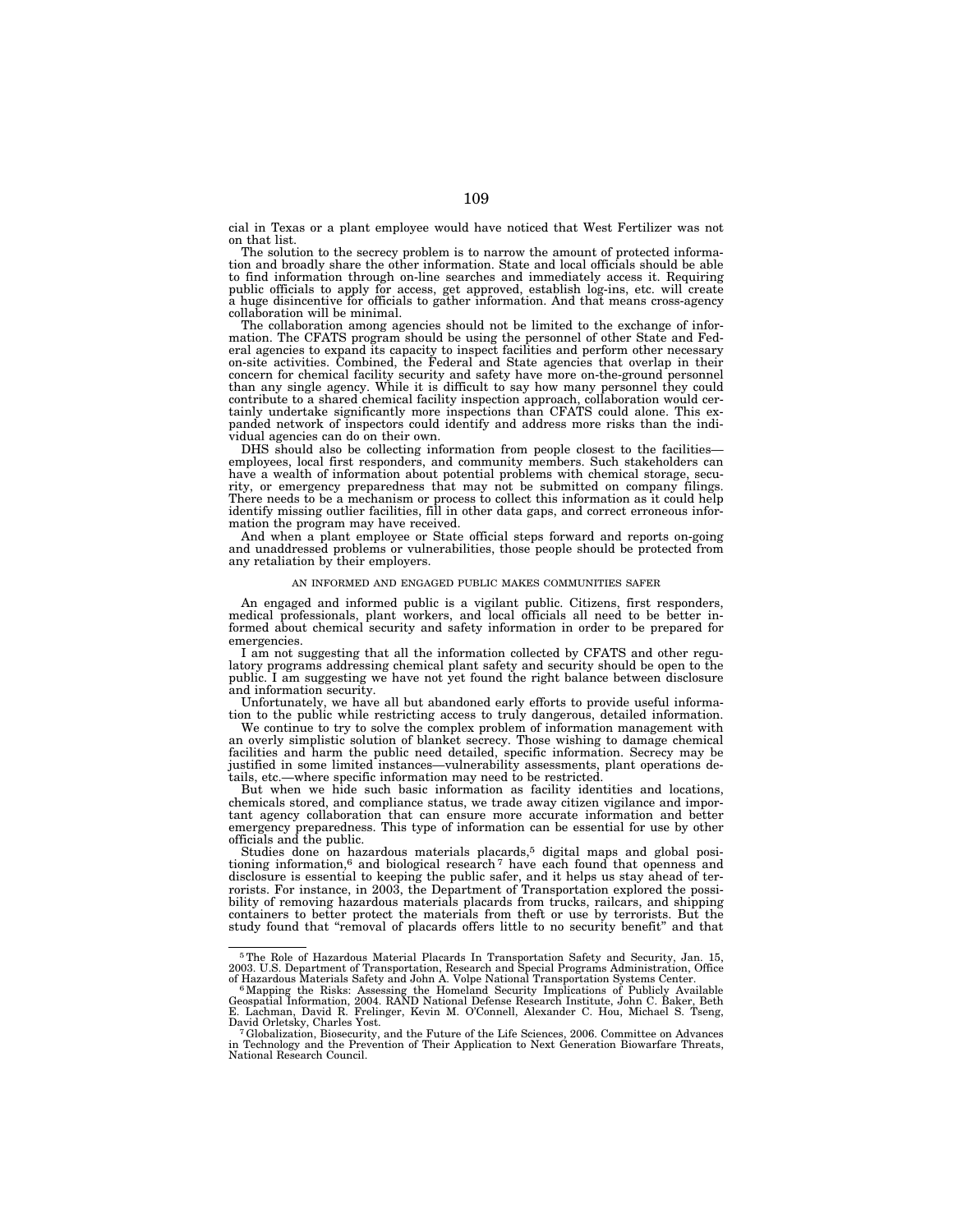the placards were a critical source of hazard information that facilitated effective emergency responses and protected lives.

Excessive and unnecessary secrecy around chemical security programs like CFATS could cost lives in the event of a chemical emergency. If an emergency occurred at a chemical facility, people might not know where to go and could evacuate into the path of a chemical hazard. Schools would be ill-prepared to evacuate children and inform parents. Doctors would not know how to treat those exposed, and first responders would not know what emergency equipment to use. Awareness, preparedness, and prevention save lives.

The catastrophe in West, Texas may wind up being an example of this problem. In its preliminary findings, the CSB notes that the National Fire Protection Association recommends that fire fighters evacuate from massive ammonium nitrate fires and that the Department of Transportation's Emergency Response Guidebook recommends flooding large ammonium nitrate fires with water from a distance. Despite the lack of clarity on judging the size of a fire or exactly how much distance should be used, it's clear that at least some ammonium nitrate fires should be dealt with by evacuating the area and trying to contain the fire from a greater distance. However, the West volunteer fire fighters were unaware that they were facing a fire with ammonium nitrate, so they could not properly judge if these tactics should be used.

Carolyn Merritt, then-chair of the CSB, stressed the importance of community awareness and preparedness in responding to and mitigating the impacts of a chemical accident during Senate testimony in 2007. She noted a ''lack of chemical emergency preparedness that our investigations have found among many communities where accidents strike.''8 Merritt illustrated the consequences of such situations with a compelling real-life example:

''When a small chemical firm in northwest Georgia experienced a reactive chemical accident that released toxic vapor into the community, fire fighters and police lacked the planning, equipment, and training to respond effectively, and the city lacked an emergency notification system for residents. More than 200 families had to be evacuated, and 154 people had to be decontaminated and treated at the hospital. The most seriously-impacted were police officers, who were instructed to conduct the community evacuation without protective gear.''9

Beyond emergency preparedness, greater public access to chemical safety and security information can allow communities to engage in dialogs with officials and company representatives about reducing the risks through Inherently Safer Technologies (IST). There are many safer chemicals and processes that industry can use to replace dangerous substances and better protect Americans in the process. In fact, some communities no longer face risks of dangerous chemical exposures because nearby plants have switched to safer alternatives. For example, in 2009, the Clorox Company announced it would replace bulk quantities of chlorine gas with safer chemicals.

The preliminary findings of the CSB for the West Fertilizer explosion indicate that there are IST options to more safely store, ship, and handle ammonium nitrate as a fertilizer. Compounding the ammonium nitrate with calcium carbonate practically eliminates any risk of explosion while preserving its use as a fertilizer.

Hundreds of chemical facilities have switched to safer and more secure chemicals and processes since 2001, but more work is needed. Agencies and communities need to use the collected information and become advocates for IST solutions in more facilities.

A better approach to management of chemical security and safety information would disclose basic information necessary to inform the public of risks from chemical facilities, explore the use of safer alternatives to eliminate the risk, and enable community members to participate in emergency planning. For instance, disclosing the names and locations of facilities, identities and quantities of chemicals stored, status of facilities' reporting, status of inspections, notices of violations, and other general information would allow the public to better understand which facilities are following safety rules (and which aren't). Information restrictions should be limited to detailed information about facilities' vulnerability assessments and chemical security plans. No detailed information about specific chemical security vulnerabilities and facilities should be released.

<sup>8</sup>Prepared Statement of Carolyn W. Merritt, Chairman U.S. Chemical Safety Board before the Committee on Environment and Public Works' Subcommittee on Transportation, Safety, Infrastructure Security, and Water Quality, U.S. Senate, July 10, 2007, p. 8. 9 Ibid, p. 9.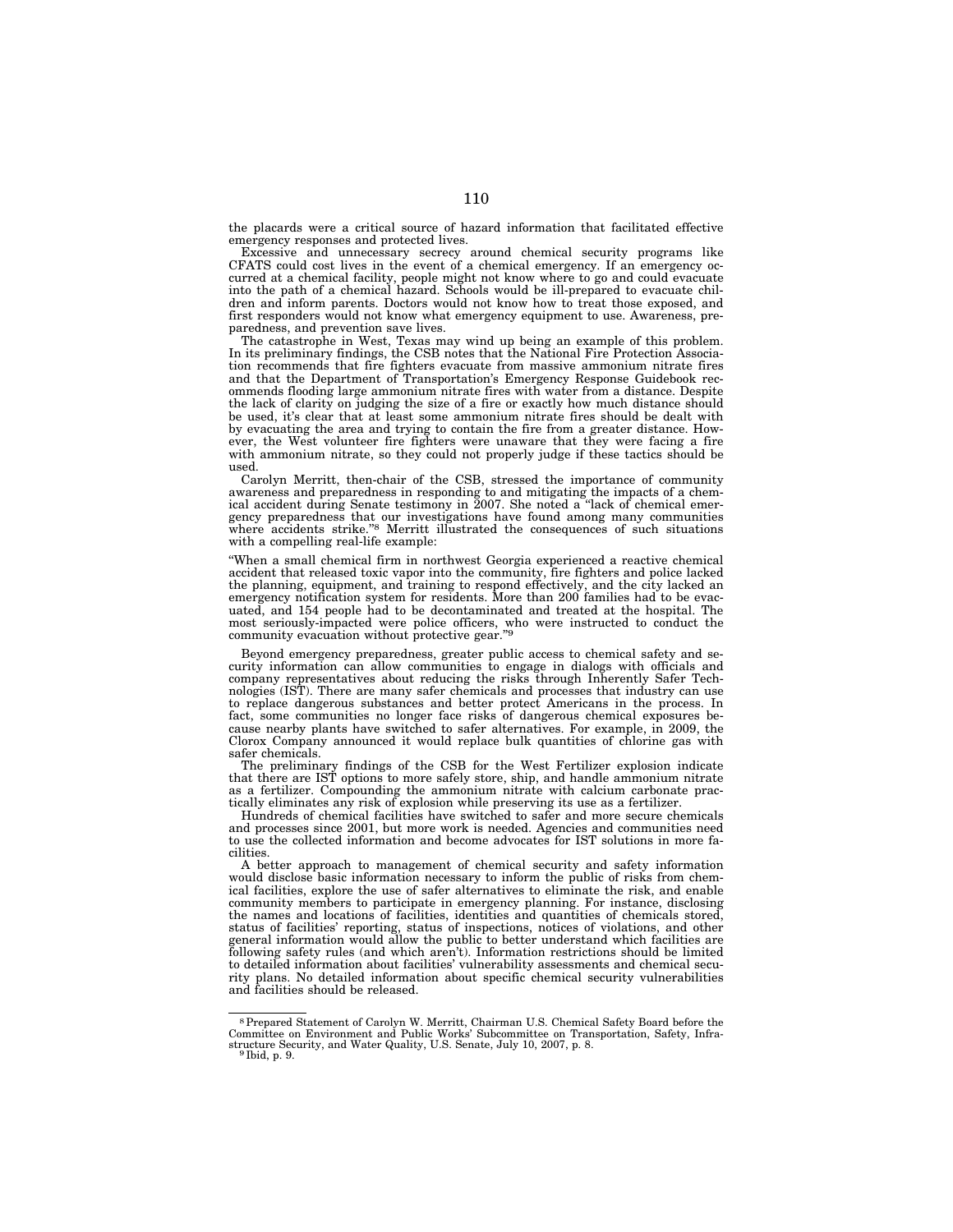# PUBLIC TRANSPARENCY WORKS

When programs are allowed to operate behind closed doors with little to no ongoing public oversight, they often suffer from delays, wasted resources, and management problems.

We have seen the importance of transparency in addressing the significant delays and other management problems in the CFATS program with the investigations conducted by the DHS Inspector General and the Government Accountability Office. They prompted increased oversight and public scrutiny that should help motivate CFATS leadership to fix the problems.

But we need continued transparency to know that reforms are actually being put in place. Basic information about the CFATS program activities and progress should be made public on a regular time table. Statistics on the number of assessments received and reviewed, facilities placed in risk-based tiers, security plans certified, inspectors trained, and inspections completed should be made available to the public on an on-going basis.

Because the DHS Inspector General review found an over-reliance on contractors, as well as noncompliance with internal controls and fiscal stewardship, the program should also regularly provide information on its spending, including contracts awarded and status of work being conducted. Finally, to address the other management and program problems identified in the Inspector General and GAO reports, the CFATS program should offer regular updates on the steps taken to address the management issues. Such information would allow the public and oversight officials to better understand and evaluate the progress toward achieving chemical safety.

Chemical security is supposed to be about protecting the public. As such, the public has a fundamental right to know and understand the oversight the Government has in place. Citizens understandably want and deserve more than a "trust-us" approach to their safety.

# **CONCLUSION**

Like the committee, the Center for Effective Government wants the CFATS program to succeed and help ensure the safety and security of chemical facilities. To accomplish that, CFATS must become a more integral and collaborative component of the regulatory network overseeing facilities with significant amounts of hazardous chemicals. The other programs within this network also need to update their disclosure policies and improve their collaboration efforts.

We encourage CFATS to take the lead and become a genuine partner with agencies and stakeholders, to strike a new balance in information disclosure, and to engage first responders, facility employees, and communities as participants in chemical safety and security.

I sincerely thank you for the opportunity to address this committee. Chairman and Members of the subcommittee, I look forward to your questions.

Mr. MEEHAN. Well, thank you, Mr. Moulton. I would like to thank each of the panel members, not only for your preparation and your appearance here, but I know that you have all professionally been committed to work in this important area. I thank you for sharing your expertise with us here today.

So I now recognize myself for 5 minutes of questions. Mr. Dippel, you, I had actually used your testimony when I asked some of the previous questions. Because to me, it reflected so well the sense of the independent operator. He is not trying to be an outlier, but there is a tremendous sense of frustration and you used the words, "confusion out there." Can you tell me? You have been experienced in this area. What are we missing in terms of the ability to reach out to the kind of operator that you have, I think you called them ''dealers.''

Mr. DIPPEL. Yes, sir.

Mr. MEEHAN. So what is missing, what can we do better?

Mr. DIPPEL. Well, I think it is just the cooperation with our State agency, Texas has an ammonium nitrate law. They are one of the six States that has ammonium nitrate law which requires that the product be secured. You cannot ship to a retailer before they have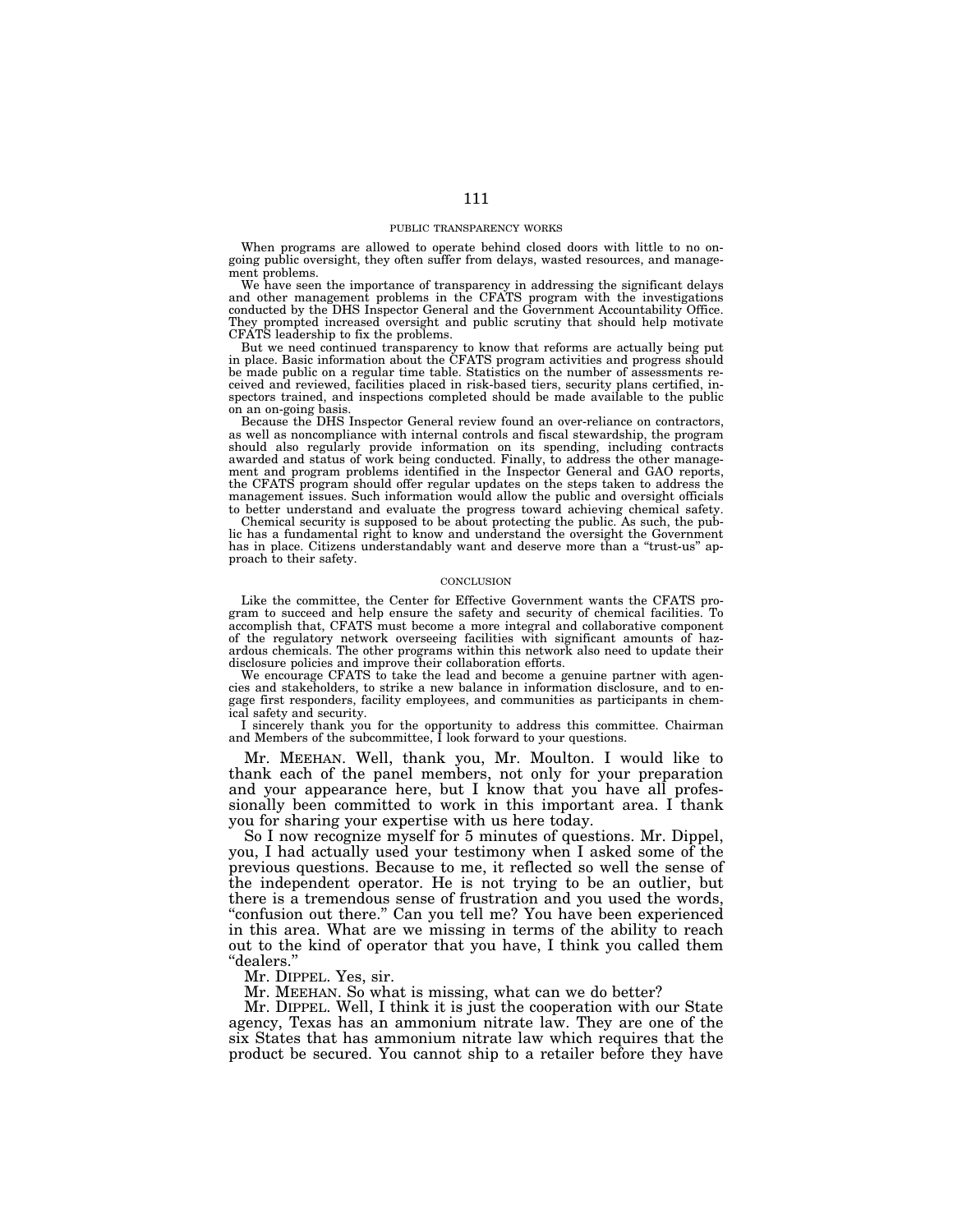a plan in place with the Feed and Fertilizer Control Service. So all they would have to do is contact the Feed and Fertilizer Control Service and they would know where every facility is in——

Mr. MEEHAN. Has that ever happened, to your knowledge?

Mr. DIPPEL. Not to my knowledge they have not.

Mr. MEEHAN. This is a big part of the failure for the connection to be made to the State and local level, where there is already oversight and information contained.

Mr. DIPPEL. Yes, sir. They have to, they protect ammonium nitrate very securely in Texas, in that every sale has to be registered and you would have to have identification of the person that is buying it. It is very similar to the CFATS law.

Mr. MEEHAN. Mr. Derig, you had discussed this idea, and it may tie into this. I think when I was going through your testimony this concept of third-party identification or third-party participation, it speaks to the issue of we have got a lot of resources out there but it seems to me people are either not asking for those who have some expertise and capacity here in this area to participate with DHS. Or there is some other kind of an impediment to information sharing even with agencies that have the same information. So can you explain to me what you mean by this sort of third-party verifier program and how that might operate?

Mr. DERIG. Yes, that is the initiative under Responsible Ag that ARA and TFI are partnering on. What that does is, as Mr. Dippel stated, there is confusion out there. There are a lot of rules, a lot of agencies that apply to the retail business. What we want to do is consolidate those rules into what we might consider to be a management plan or a system from the ag retailer to get involved in, know where they need to be for compliance for the products that they handle, and then have a third-party auditor certified to come through periodically, whether it is annually or every other year, and do an audit of that management system to ensure that compliance is taking-

Mr. MEEHAN. So would you include in that, now, you are down in Texas. Are you in Texas?

Mr. DERIG. I am actually in Idaho.

Mr. MEEHAN. No, you are in-

Mr. DERIG. We do have facilities in Texas.

Mr. MEEHAN. Okay, but, whether you are in Idaho. I mean, we are talking about Texas, but suppose you have a facility in Idaho and Texas. Is it your idea that you would consolidate both the Federal requirements and State and local requirements so that your agency would sort of help somebody in Idaho and in Texas?

Mr. DERIG. That is correct. Actually, one of the working groups are right now, presently as we speak, is working on what we call the common codes of practice. So they would be working specifically with State rules as they tie to the Federal rule so an ag retailer, no matter what State they are in, would be audited under their State rules and how they overlap with the Federal rules.

Mr. MEEHAN. Okay, and the idea being that even if something may be a little bit different from a local perspective or in a different State, you would still have the capacity to try to consolidate these. That would be part of the audit process, would be the local auditor might know what is expected locally.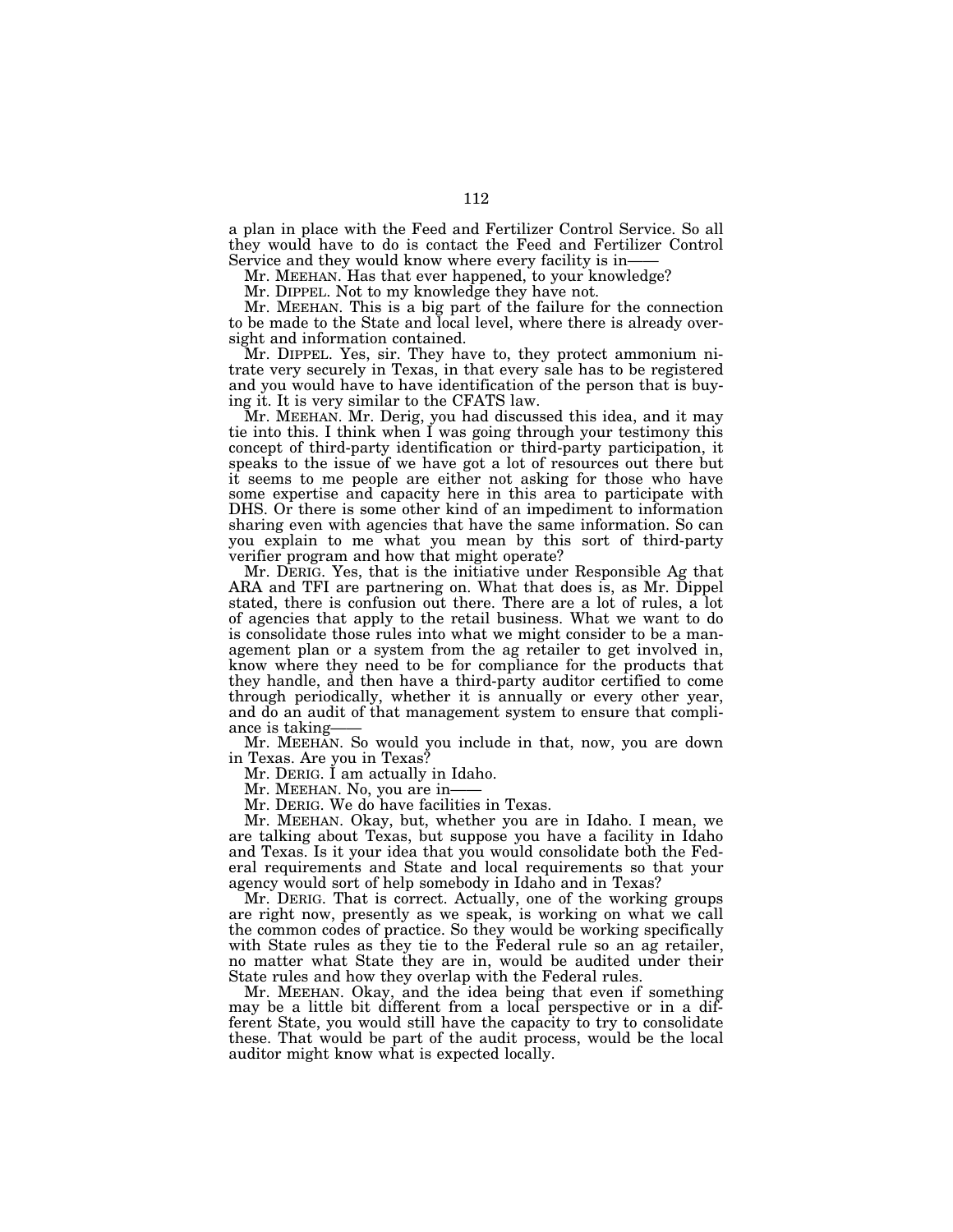Mr. DERIG. That would be correct.

Mr. MEEHAN. I will be curious too, have you had communications with DHS on this process?

Mr. DERIG. We have spoken to them, and as this process goes along we certainly want their cooperation, we want to partner with them as well as to other agencies that have a regulatory authority to get their input and recognize the system as industry's approach to products stewardship and ensuring that our industry is strong and vital, into the future.

Mr. MEEHAN. Well, thank you. Mr. Scott, you had talked a little bit about this concept, not altogether different—maybe a little bit different approach. But the concept is the same. The public-private partnership, if I am correct in your testimony. Certainly you have got a tremendous amount of experience, looking at this from the perspective of a large company, to be sure, but your chemicals are going down to local dealers, and I know you have a great deal of interest in assuring the security of those all the way through the process.

Tell me what your process, explain a little bit further what you mean by this public-private partnership and how you think it could be realized to help us to reach these outliers.

Mr. SCOTT. The way it works, it has worked at least for us and for the ACC companies at both the Federal levels, the State levels, and down at the local level. When DHS was first launched, we worked very closely to sit down and really work on a common issue of securing the chemical industry, and what makes sense, and how can it be beneficial and not overly burdensome for either side. We worked through a lot of details in a collaborative effort that made the process at least a workable process to move forward and start to make some progress.

We have started to see some progress. There have been a lot of downsides on the DHS implementation. But I think they are fixing those right now. At the local level, I think that is where you can really make the progress. If you look at the West, Texas incident this was a local issues that had a National impact. If you look at the local emergency planning committees that have been in place for 20-plus years now, in every county in the United States you can go to a local, you should be able to find a local emergency planning committee that involves all the industry that is in the community. The media, the-

Mr. MEEHAN. They know the community. They are living there.

Mr. SCOTT. They are there. They know the people, they know the industries. It is an information-sharing process that the community and the companies that are there, the chemical companies that are there, have to share information. You have to show them information of what you have on the site, and you have to have integrated emergency plans so that people know what to do. If there is an emergency, how are they going to know about an emergency? What should they do in an emergency? How should they react?

It is a very collaborative process. So at the State and the local levels, it works very well and we have had very good relationships with things like the CARE——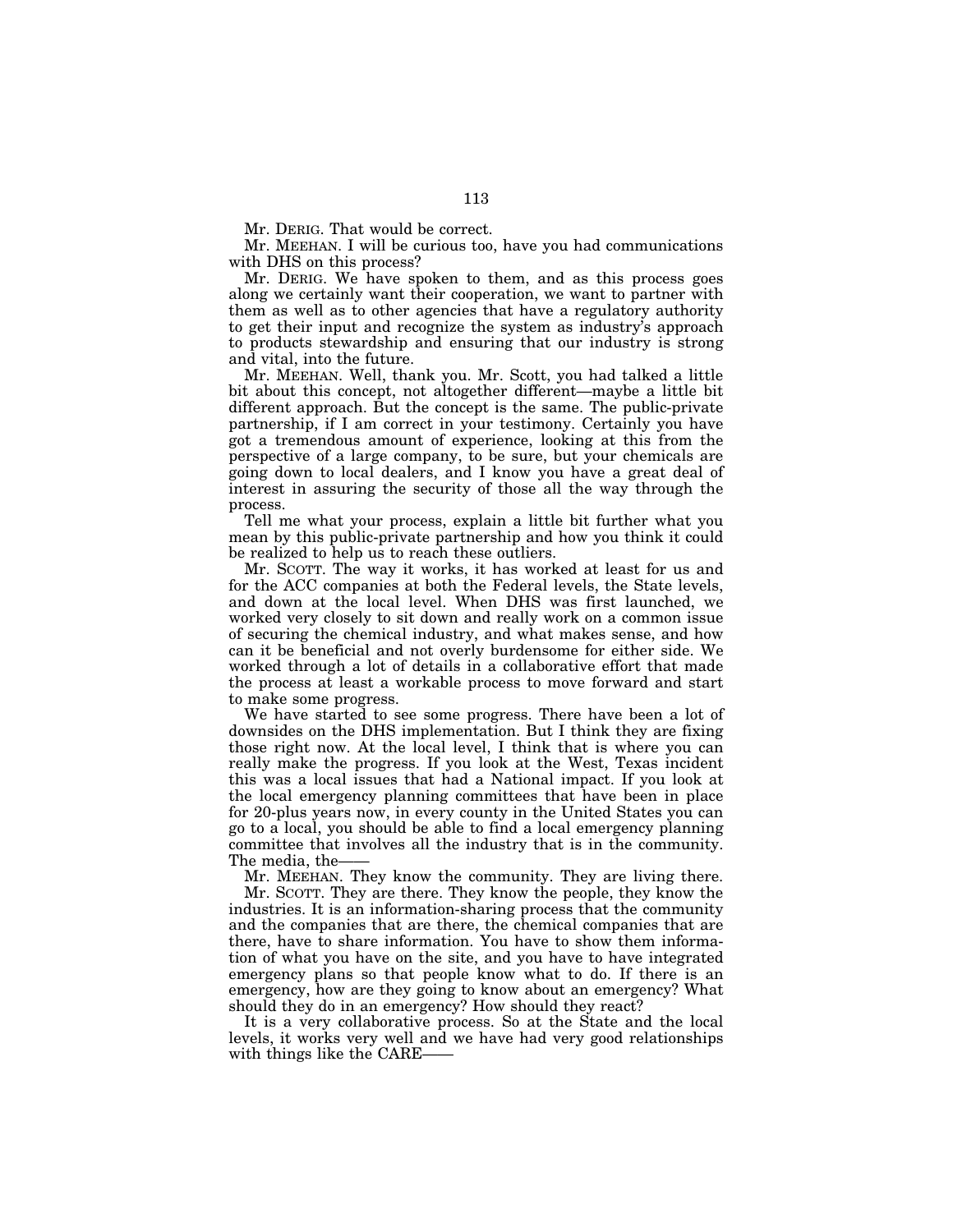Mr. MEEHAN. From your awareness, has that kind of a local emergency coordinating group ever been reached by DHS with regard to their cooperation or collaboration on this issue?

Mr. SCOTT. In some States, I would say yes. I mean, it is typically the States where we were very active ACC members or Dow is very active, and you bring the two together to come out. In other States, I don't know. But that is the easiest route for the State DHS folks that we talked about earlier, the PSAs that Mr. Wulf talked about, can reach out to the local community and be a part of that. They should be a part of that.

The local sheriff and the fire departments and DHS and TCEQ in Texas, the environmental groups, and the media and the public are all members of those LEPCs.

Mr. MEEHAN. Well, my time has expired so I will have a followup question.

But let me turn it now to the Ranking Member for her questions.

Ms. CLARKE. Thank you, Mr. Chairman, and I thank our panelists for bringing your observations to bear here. I want to pick up a bit on what you have just stated, Mr. Scott, and actually pose a question to Mr. Dippel. Because it is interesting that Texas has a law regulating ammonium nitrate, but does it concern you, Mr. Dippel, that West, Texas had a wooden storage facility under, I mean, is that part of Texas State law?

Mr. DIPPEL. No, it is not, and robably 95 percent of the facilities in Texas are wood. You know, their bands are made of wood. So that is not uncommon in the State of Texas.

Ms. CLARKE. Um-hmm. As a result of this, has their been new guidance put out about storage, or is it too much of a financial burden for, you know, smaller firms to look at changing that?

Mr. DIPPEL. It is a big financial burden, and I have met with the fire marshal and we have discussed this. It is something they are recommending possibly that they change their facilities. But again, the, I think there are bigger concerns, you know, than just your walls and your seals. It is a lot of the locations of the facilities similar to West.

Ms. CLARKE. Yes.

Mr. DIPPEL. There again, you know, West was a facility that was brought in probably in 1963 and all these things were built up around it. So there, again, there is a zoning problem in a lot of these small cities that bring on these problems.

Ms. CLARKE. Very well. Let me turn to you, Mr. Moulton. You have testified today and written extensively on the issue that engaging and informing the public is essential if CFATS and other programs are to become an integral part of the broader Government effort to protect communities from chemical facility risk, and I agree. Would you expand on the concept that culture of excessive secrecy and limited information sharing has contributed to the gaps, oversights, and inefficiencies in the chemical security efforts in general and, specifically, in the CFATS program?

Mr. MOULTON. Sure. I think there are a number of barriers that impede sharing of information between agencies and CFATS' program specifically. There are regulatory barriers. CFATS' program, when it established its information category, the chemical terrorism, vulnerability information it basically treated the informa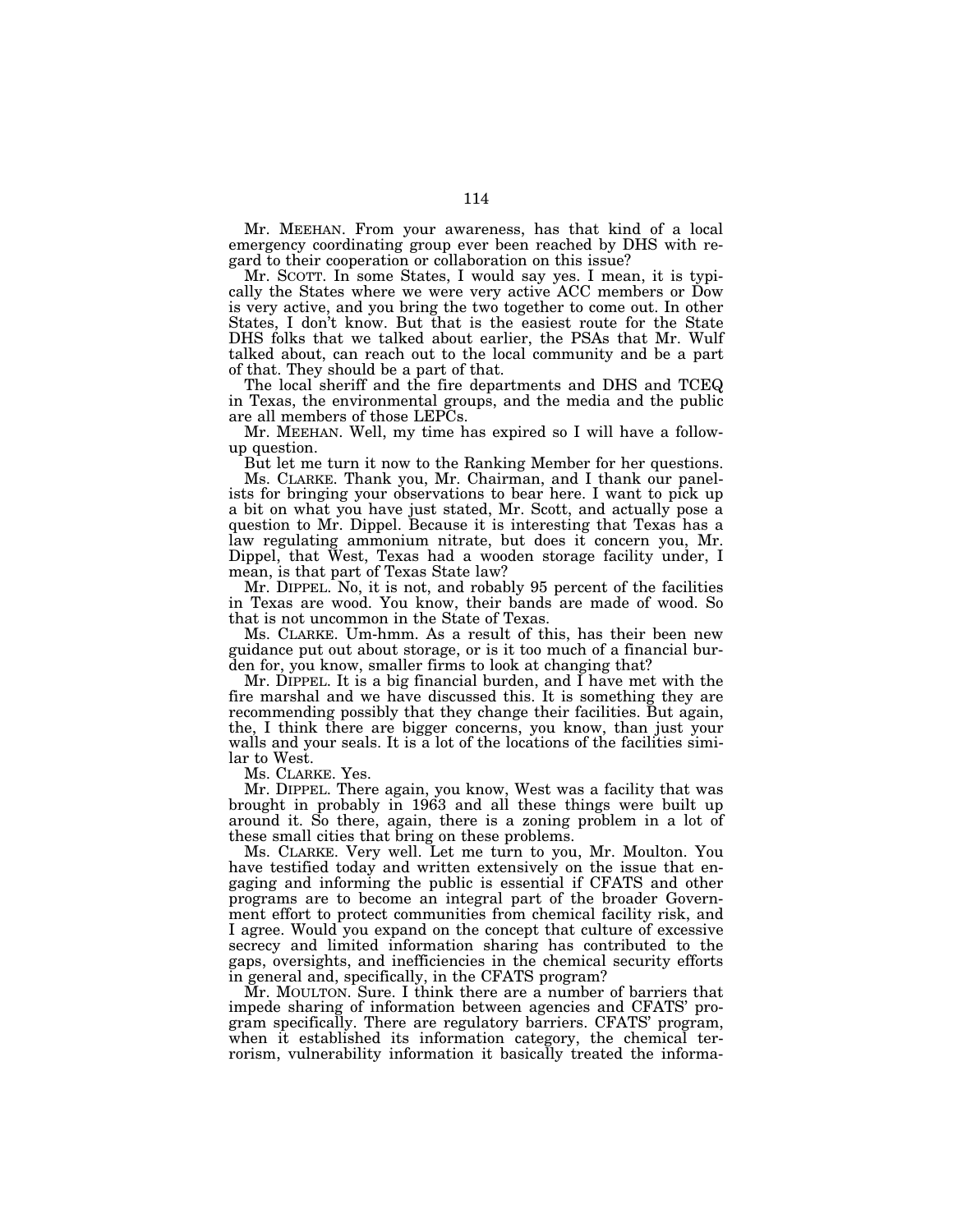tion as almost classified. It treated very similar to that. It was a very broad definition of the information. So understandably that creates a regulatory restriction on what you can do with the information very easily.

There are bureaucratic barriers. This need-to-know approach means that people have to ask to get access and wait for approval and wait for logins. It depends on the fact that whoever at the other end, whether it is DHS deciding whether or not to share their information or EPA deciding whether or not to share their RMP information, it depends on that agency making the right determination of this person deserves access and at what level. We don't always get those decisions right.

There are cultural barriers, as I said. Agencies, interagency cooperation has long been a difficult issue. When it comes to areas where security gets involved and security concerns are raised, it becomes even more difficult for agencies to release information and share it more freely. Finally, I would say there is a technical barrier. These agencies have their own information and their own systems. Those systems don't often talk to each other very well.

We heard Mr. Wulf this morning talk about when they first tried to access RMP data at EPA it was hard to get the system to work with their system right and get the information they needed from it. Again, if we leave these systems separate and closed you are going to run into those technical barriers more often. If we open them up and release more information out to the public in open formats it removes all of these barriers. The agencies can use it. Citizens, first responders, they can use it as well.

Ms. CLARKE. It would seem to me that in a case like West, where, as Mr. Dippel has already stated, you have sort of an older facility that had development grow around it, it would have been flagged at some point along that continuum. That the zoning challenges of building nursing homes, you know, those types of facilities in proximity to the place it would have been apparent. So I think that there are a whole host of ways in which this information sharing becomes critical to the mission of homeland security.

I want to thank you for your testimony, and yield back, Mr. Chairman.

Mr. MEEHAN. I thank the Ranking Member.

The Chairman now recognizes Mr. Vela for any questions he may have.

Mr. VELA. Mr. Scott, you mentioned that for 10 years that your organizations have tried pushing forward certain pieces of legislation. Can you elaborate on that?

Mr. SCOTT. Well, we have been behind chemical security regulations and focused on DHS, getting them as the authorized agency so we get some clarity around the whole security process. A big part of pushing for legislation is to get everybody on the same playing field so that one industry is not doing one thing while another one is doing a different thing. So we wanted to push legislation to get that clarity around what agency is responsible for chemical security and who are all the players that are involved.

We are still not there yet. But we have got the legislation, but we have got to get everybody around the table.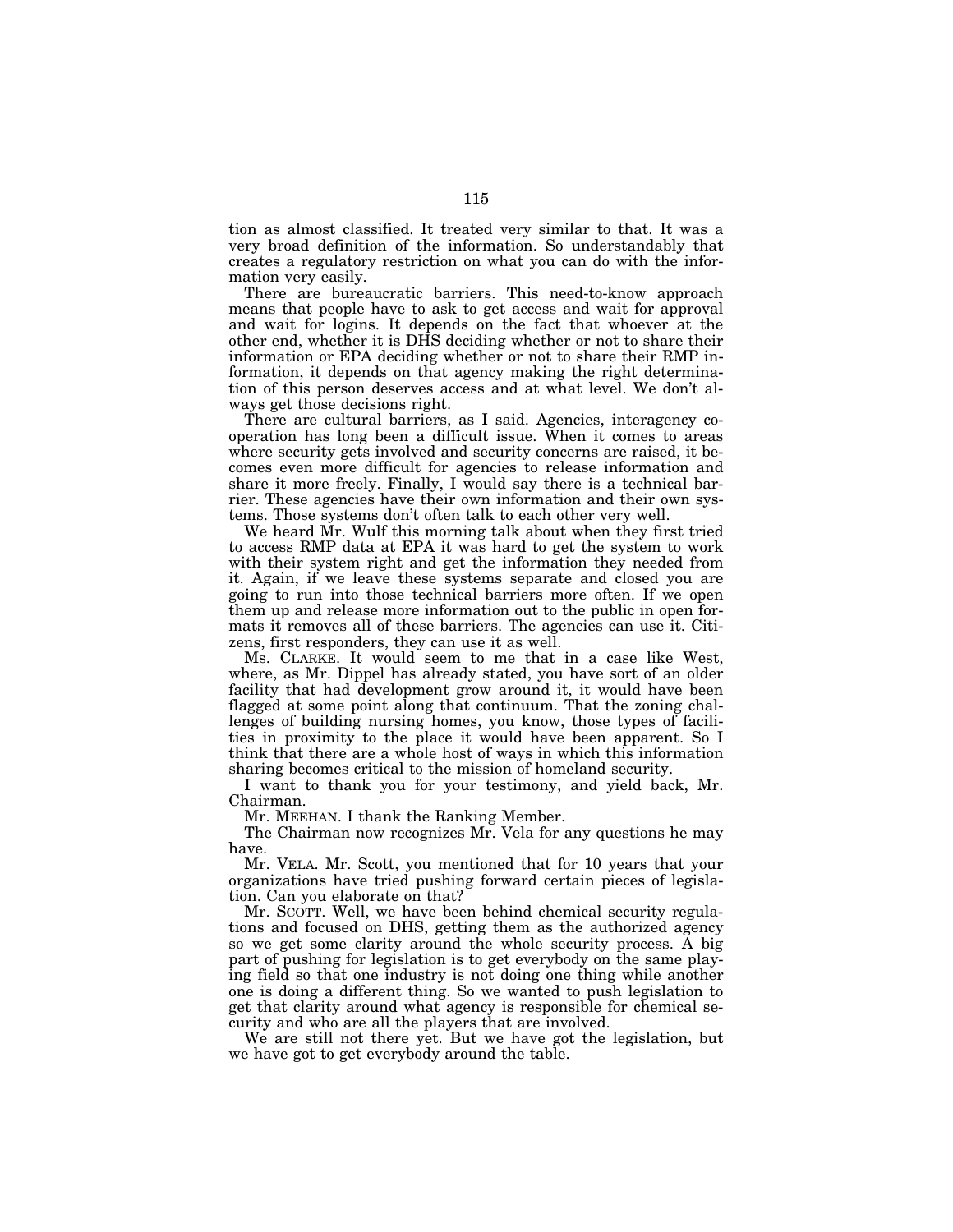Mr. VELA. Now, have there been bills along those lines filed, or have you not even gotten to that point?

Mr. SCOTT. Well, we have been working, every time there is a piece of legislation out or a committee working on chemical security we have been involved in that. So yes, we were very involved in the whole CFATS discussion from the very beginning.

Mr. VELA. I guess what I am asking is, are there any current proposals that you would be asking us to take a look at as we move forward?

Mr. SCOTT. Well, I—one thing we wanted, we would like to get is, get authorization, a multi-year authorization, for DHS. I mean, that is one of the issues that you have is it is getting very difficult. We have spent about \$250 million on security upgrades for Dow Chemical alone. As the economy gets tougher, it is harder to get that money to complete the upgrades. With the uncertainty of, well, is DHS going to be here next year, is there going to be somebody else, it gets very difficult to sustain the program internally.

Mr. VELA. Now, you mentioned there was quite a difference in terms of the regulatory jurisdiction, or maybe regulatory action, if you compared, for example, the role that these agencies might play in a Dow Chemical plant versus the role that they play at West Fertilizer. What can you tell me about that? What is the difference?

Mr. SCOTT. There really is no difference except in size. I mean, we have very big sites. But we have sites that are regulated by EPA and DHS for security and environmental incidents. We have sites that are regulated by the Coast Guard and EPA. So we have multi-jurisdictional issues at most of our sites. OSHA is involved at all of our sites in the United States and similar government agencies outside the United States.

Mr. VELA. I guess what I am asking is: Do you see or prior to this accident would you have seen, a difference in the level of action to prevent this accident by those agencies if we compare how actively they were involved in doing what they are supposed to do at, for example, Dow Chemical plant versus the West Fertilizer plant?

Mr. SCOTT. Well, I mean, we are surmising here. But a lot of the risk analysis that you do, whether it is EPA or whether it is DHS, are population-related. So when you go through and look at, if you put the chemicals of interest in the computer, and it comes out that you do have a chemical of interest, and this is the quantity that you have the risk is also based on the impact, off-site impact, to the population around you. So smaller population areas typically are a lower risk type of scenario in the DHS and EPA worlds for that off-site impact.

So I think the risk analysis is very different from site to site, depending on where that site is located. Regardless of if you have the same chemicals or not.

Mr. VELA. Now, in reference to insurance liability rules, what insurance liability, what Federal rules are there that would require a Dow Chemical plant, for example, to have certain liability limits?

Mr. SCOTT. I don't know of any regulations. I know that in order to be approved for the SAFETY Act through DHS, and our DHS, our sites, our site security programs and our transportation security programs, are both designated under the SAFETY Act with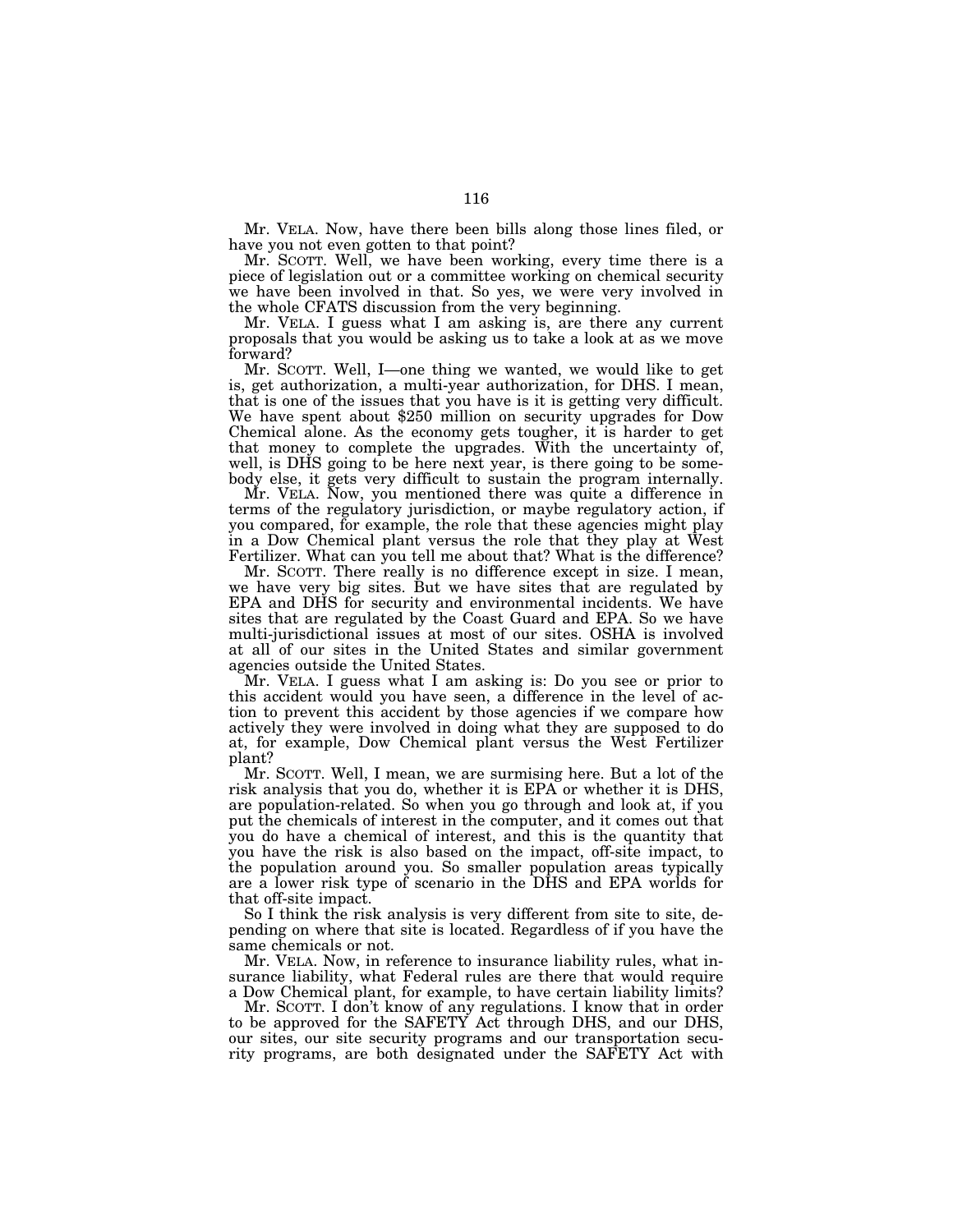DHS. The Responsible Care program is also authorized, or designated, under the SAFETY Act, with DHS Responsible Care program that ACC implements. There is a liability requirement associated with the SAFETY Act application.

Mr. VELA. Do you know what that is, or what those limits are? Mr. SCOTT. No, not off the top of my head.

Mr. VELA. So the place to look would be the SAFETY Act?

Mr. SCOTT. Well, that is only for people that are applying for the SAFETY Act designation. That is not everybody. That is different from the regulations. We are covered by CFATS under regulations, but we also apply for SAFETY Act recognition from the DHS SAFETY Act Office. SAFETY Act is an acronym for something, I don't know what it is. But there is a requirement for insurance coverage there, and both ACC and Dow have met those requirements.

Mr. VELA. You may not know the answer to this. I mean, are there any Federal regulations that would have required the West Fertilizer plant to have a certain level of insurance limits?

Mr. SCOTT. I don't know the answer to that.

Mr. VELA. I will yield back.

Mr. MEEHAN. I thank the gentleman. I have just a quick followup question. Mr. Dippel, I was sort of intrigued, again, by your observation speaking for the common man out there; people who are dealing with this, and a local dealer being asked to have to create a second kind of secure communication capacity on computers. To your knowledge, was that limited just so that they would be able to report back and forth about the compliance issues with the chemicals?

Mr. DIPPEL. I am not sure. But, you know, it is, you got to understand that in these small facilities there is very limited computer skills to start with. I got a call the other day on the way up here and talked to a lady, and asked her. I told her I was coming to help her in a couple of weeks. And told her make sure they had a secure e-mail address. She said we don't have e-mail. So this is what you are dealing with. To make it complicated on top of this, it is really hard for these dealers to work with.

I got another call that said, you know, they called DHS for help and they stayed on the line for an hour-and-a-half waiting for somebody to answer the phone. You know, so things like that just gets these guys frustrated and they just, you know, it just needs to be made simple and make it workable. When they got to go through the list of chemicals it is pages and pages and pages, and probably they only have one or two chemicals that possibly could be on that list. So it is very complicated, and I think it just needs to be simplified a lot. To make people come into compliance it would sure help.

Mr. MEEHAN. Mr. Moulton, you have been an advocate for simplification and, you know, openness in this kind of a process. I will ask you to comment on that kind of a requirement. But let me just flip it for one second because I need to know—DHS isn't here—put your hat on and make yourself a member of DHS. Why the necessity for certain kinds of security? I am assuming it relates to not wanting to tip our hand as to where the location is, recognizing that these drugs can be used by drug dealers looking to make methamphetamine, can be targets for any other kind of person that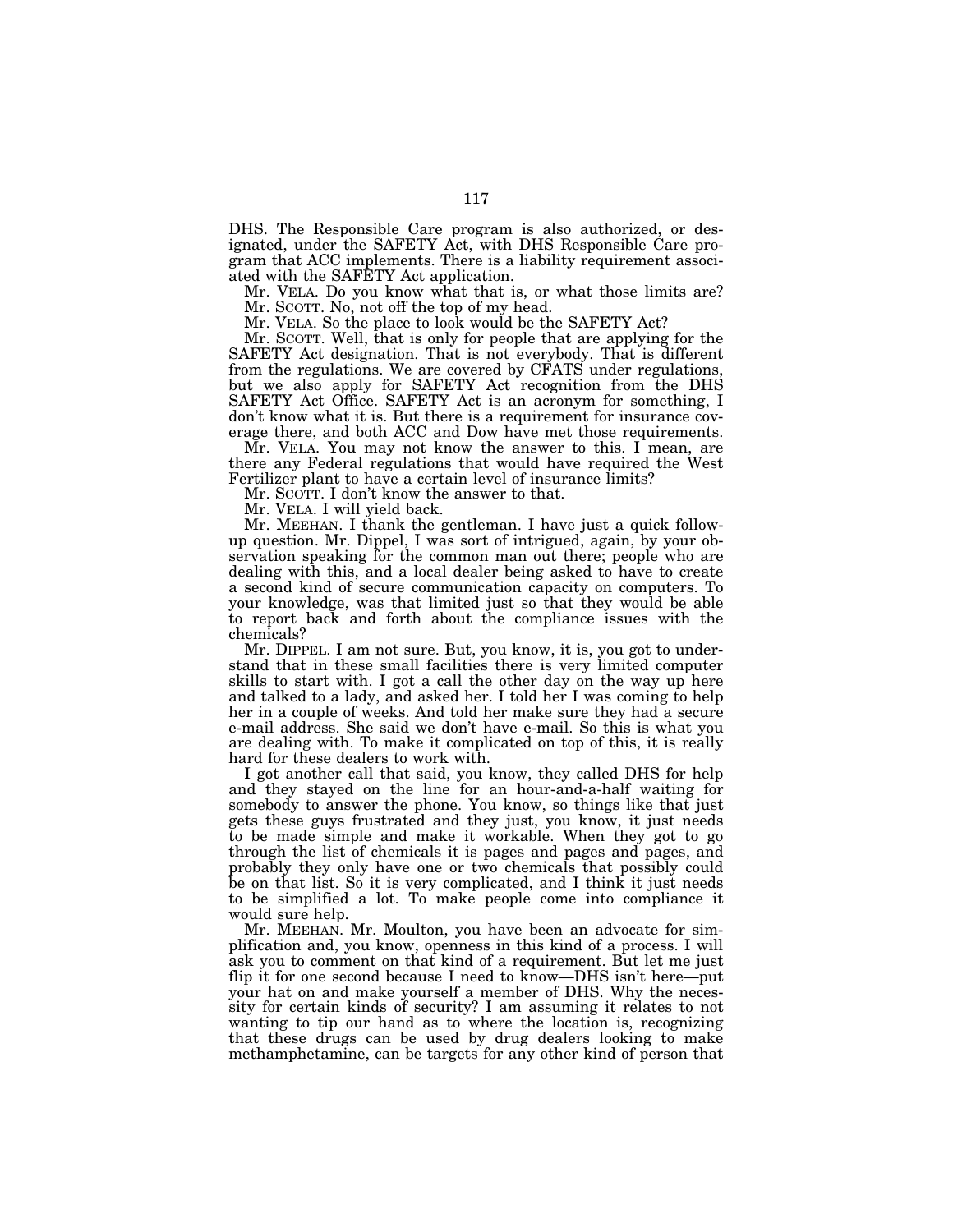wants to use that fertilizer, you know, for a criminal act or a terroristic act.

So is it not unreasonable for some level of secrecy, and where is the boundary?

Mr. MOULTON. No, I don't think it is unreasonable for some level of secrecy. I certainly wouldn't say we should throw the doors open and release all information that we are collecting. But I think we waste time, energy, and resources trying to protect secrets that aren't really secrets. The names and locations of these facilities, they are not secret. That is just the reality. They report to lots of other systems, EPA, OSHA, there are lots of ways to find them.

So by trying to hide who is in CFATS, who is reported to CFATS, who is in what tier even, we are only hiding CFATS. We are only hiding the program itself and what it is accomplishing and if it is not accomplishing something. What I think we need to do is, we need to really focus in and be very specific about what are the critical, detailed pieces of information that do need security. These are the vulnerability assessments, the site security plans. This isn't the basic information that is going to help first responders and the public and State officials to better understand these facilities in the broad strokes and prepare for chemical emergencies.

I think the need for this, again, another technical hurdle here, this need for a secure transmission of information because CFATS is treating almost everything as on par with classified information again makes the program more difficult and makes it more difficult for facilities out there that want to comply to do so.

Mr. MEEHAN. Well, you couldn't have given a better closing argument for, often, why a program gets in its own way in the form of why, in terms of the objective that needs to be realized. I mentioned the tremendous frustration that I know many in the industry share. We are 5 years into a program, and by the very testimony of the inspector general or that was here, they are looking at another 7 years just to finish this part of the process. Yet, by your articulation, there is very simple information already contained in many places that should be able to be communicated and need not even be private.

So I thank you for bringing, again, as I said, the common man's perspective, the understanding of those out in the industry. We do get the frustration that you feel. I mean, I don't want to constantly just beat up DHS. There are a lot of people there with a tough mission that are working very, very hard to accomplish it. But sometimes what you set out to do, designing that appropriately, so that you accomplish what you need to accomplish without creating a million other things that get in the way of the resolution of your objective I think can, would move us far down the path.

I thank you for your testimony here today. I thank you particularly for your presence on what we know is a tough issue. Tough because it has a lot of complexity and deals with your companies. But toughest because we know that real people have paid a price where information may have been sufficient to have enabled them to continue doing what they do and not being the casualties that we know them to be. So I thank you for your presence here today. I thank you for your continuing effort.